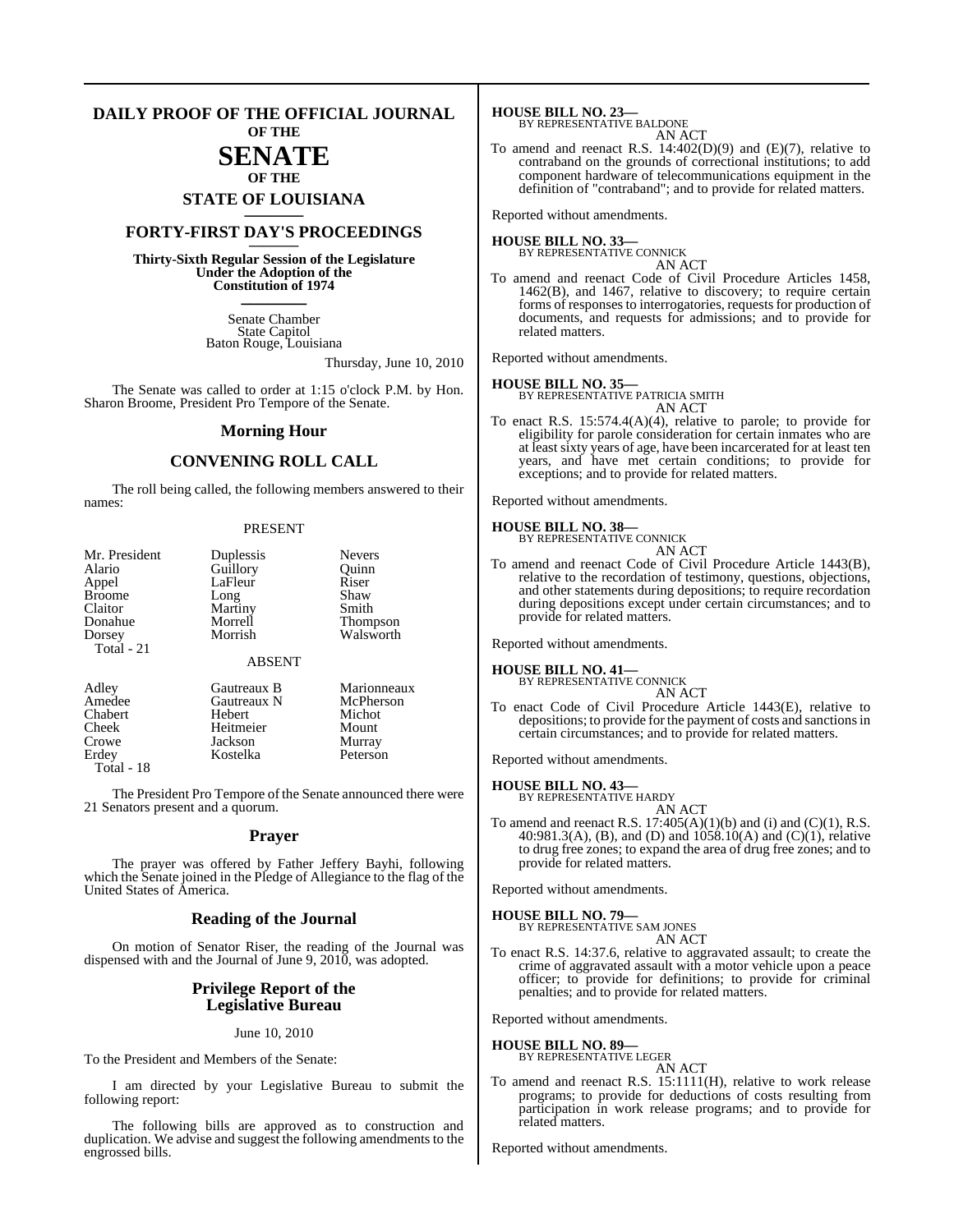# **Page 2 SENATE 41st DAY'S PROCEEDINGS**

June 10, 2010

### **HOUSE BILL NO. 106—**

BY REPRESENTATIVE LOPINTO AN ACT

To enact R.S. 15:587.1.1, relative to criminal history information; to provide with respect to criminal history information of persons with supervisory or disciplinary authority over children; to authorize prospective employees and independent contractors; to receive a certified copy of their criminal history information; to provide for portability of such information; to provide for definitions; and to provide for related matters.

Reported without amendments.

#### **HOUSE BILL NO. 107—**

BY REPRESENTATIVES LOPINTO AND BROSSETT AN ACT

To amend and reenact Code of Criminal Procedure Article 211.5(A) and (C) and to enact Code of Criminal Procedure Article  $211.5(D)$ , relative to persons with outstanding warrants for misdemeanor offenses; to provide that a lawenforcement officer may either arrest or release an individual for an outstanding warrant on certain offenses; to provide for exceptions; to provide for the collection of past due court costs, fines, or fees; and to provide for related matters.

Reported without amendments.

# **HOUSE BILL NO. 111—** BY REPRESENTATIVE CHANDLER

AN ACT

To amend and reenact R.S. 33:1448(M), relative to insurance for retired sheriffs and deputy sheriffs; to provide with respect to insurance premium costs for retired sheriffs and retired deputy sheriffs of the LaSalle Parish Sheriff's Office; to provide for eligibility for payment of premium costs; and to provide for related matters.

Reported without amendments.

# **HOUSE BILL NO. 117—** BY REPRESENTATIVE WOOTON

AN ACT

To repeal R.S.15:574.9(G)(2)(a)(ii), relative to parole; to amend the definition of a "technical violation" for purposes of parole revocation.

Reported without amendments.

**HOUSE BILL NO. 138—** BY REPRESENTATIVES CONNICK, LABRUZZO, LEGER, LIGI, AND LOPINTO AND SENATOR QUINN AN ACT

To amend and reenact R.S. 14:118(C), 120(B), 133(C), 134, 134.3(B), 138(C), and 140(B) and to enact R.S. 9:2790.5 and 2790.6 and R.S. 14:140(C), relative to crime; to provide for restitution to the state upon conviction of certain crimes; to provide for the disgorgement of profits gained through the commission of certain crimes; to provide for definitions; and to provide for related matters.

Reported with amendments.

#### **LEGISLATIVE BUREAU AMENDMENTS**

Amendments proposed by Legislative Bureau to Engrossed House Bill No. 138 by Representative Connick

#### AMENDMENT NO. 1

In Senate Committee Amendment No.5 proposed by the Senate Committee on Judiciary B and adopted by the Senate on June 8,  $2010$ , on line 17, following "director" change "; or" to ".

#### AMENDMENT NO. 2

In Senate Committee Amendment No.5 proposed by the Senate Committee on Judiciary B and adopted by the Senate on June 8, 2010, on line 30, following "if" and before "deputy" change "said" to "the"

# **HOUSE BILL NO. 163—** BY REPRESENTATIVE GARY SMITH

AN ACT

To amend and reenact R.S. 33:1448(G)(1) and (O) and to enact R.S. 33:1448(Y), relative to premium costs of group hospital and health insurance for retired sheriffs and retired deputy sheriffs in certain parishes; to provide for eligibility for payment of premium costs; and to provide for related matters.

Reported without amendments.

#### **HOUSE BILL NO. 169—**

BY REPRESENTATIVE ROSALIND JONES AN ACT

To amend and reenact R.S. 14:108.1(E) and to enact R.S. 14:108.1(F), relative to the crime of aggravated flight from an officer; to amend the criminal penalty for aggravated flight from an officer; to provide for restitution; and to provide for related matters.

Reported without amendments.

#### **HOUSE BILL NO. 192—**

BY REPRESENTATIVE LITTLE AN ACT

To amend and reenact Code of Criminal Procedure Article 871(B)(1)(a) and to enact Code of Criminal Procedure Article  $871(B)(2)(f)$ , (g), and (h), relative to fingerprinting of criminal defendants; to require the fingerprints of a defendant to be attached to the bill of information or indictment in a judgment of guilty in certain enumerated cases; and to provide for related matters.

Reported without amendments.

#### **HOUSE BILL NO. 193—**

BY REPRESENTATIVES LOPINTO, ANDERS, ARNOLD, BOBBY BADON, BALDONE, BARRAS, BILLIOT, BROSSETT, BURFORD, HENRY BURNS, CARTER, CHAMPAGNE, CHANEY, CONNICK, CROMER, TIM BURNS, CARTER, CHAMPAGNE, CHANEY, CONNICK, CROMER, HOFFMANN AN ACT

To enact Code of Criminal Procedure Article 732.1, relative to subpoenas; to authorize the use of administrative subpoenas for the production of information in investigations of certain sex offenses or in the exploitation of children; to provide for the types of information which may be disclosed pursuant to an administrative subpoena; to provide for information which may not be disclosed pursuant to an administrative subpoena; and to provide for related matters.

Reported without amendments.

# **HOUSE BILL NO. 207—** BY REPRESENTATIVE BILLIOT

AN ACT

To amend and reenact Code of Criminal Procedure Article 894.2(E), (F), (G), (H), (I), (J), and (K) and to enact Code of Criminal Procedure Article  $894.2(L)$ , relative to home incarceration; to require that written notice be given to local law enforcement when an offender is sentenced to home incarceration; and to provide for related matters.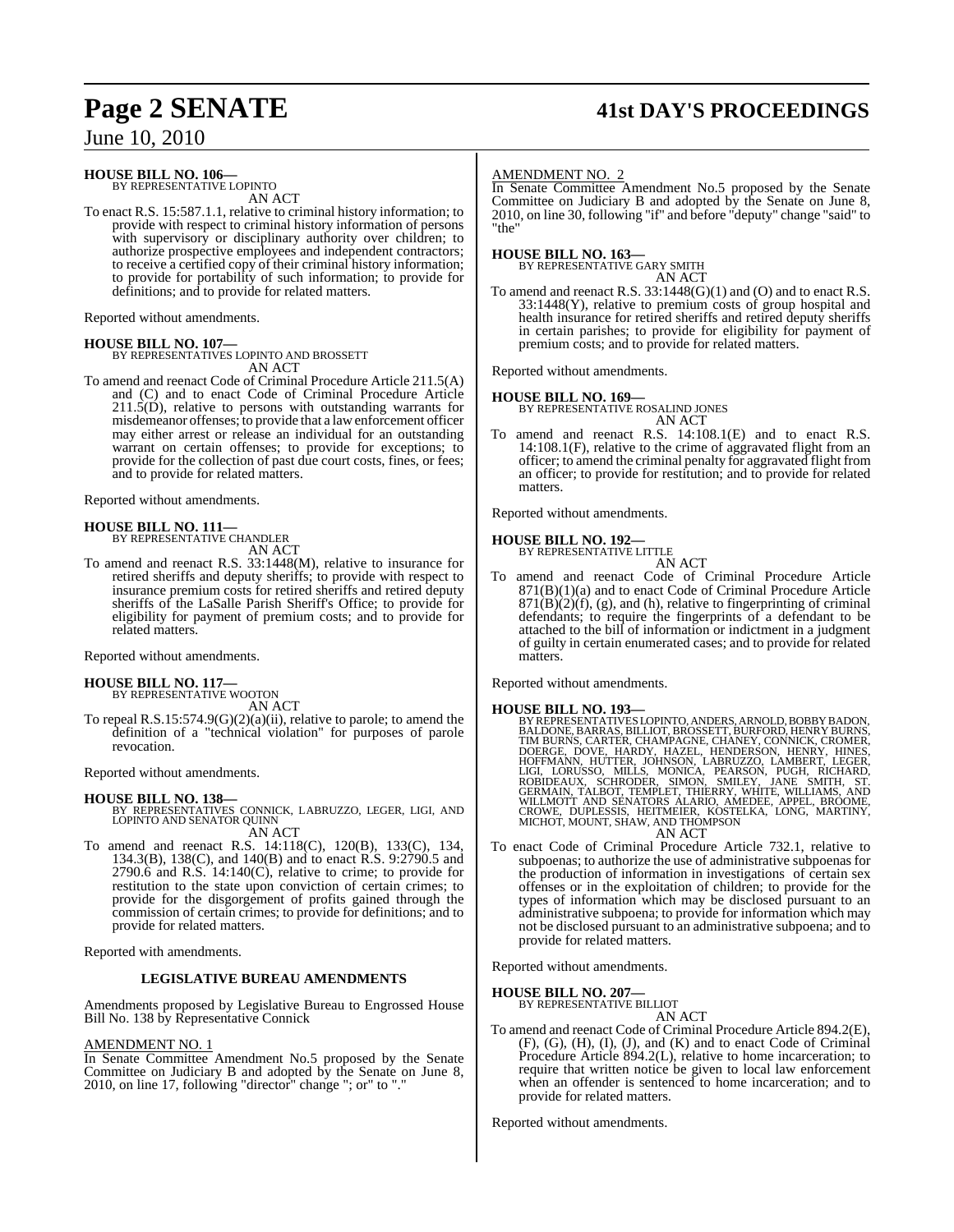# **41st DAY'S PROCEEDINGS Page 3 SENATE**

# June 10, 2010

**HOUSE BILL NO. 214—**

BY REPRESENTATIVE KLECKLEY AN ACT

To amend and reenact Code of Civil Procedure Article 253(B) and to enact Code of Civil Procedure Article 253(C), relative to the electronic filing and storage of documents; to authorize the establishment of a system; to provide procedures; and to provide for related matters.

Reported without amendments.

# **HOUSE BILL NO. 215—** BY REPRESENTATIVE GREENE

AN ACT

To amend and reenact Children's Code Articles 631(A) and 652(C), (D), and (E) and to enact Children's Code Article 652(F) and (G), relative to child in need of care proceedings; to provide relative to filing petitions; to provide relative to discovery; and to provide for related matters.

Reported without amendments.

**HOUSE BILL NO. 219—** BY REPRESENTATIVE ST. GERMAIN AN ACT

To enact R.S. 14:102.24, relative to offenses affecting public sensibility; to create the crime of unlawful restraint of a dog; to provide for definitions; to provide for exceptions; to provide for applicability; to provide criminal penalties; and to provide for related matters.

Reported without amendments.

#### **HOUSE BILL NO. 259—**

BY REPRESENTATIVE GREENE AN ACT

To amend and reenact Code of Civil Procedure Article 74.2(C)(1), relative to the venue for a modification of child support; to provide for the parish where the person awarded support is domiciled; to provide for the registration of the support award; and to provide for related matters.

Reported without amendments.

**HOUSE BILL NO. 260—** BY REPRESENTATIVE ABRAMSON AN ACT

To amend and reenact Code of Civil Procedure Article 966(E) and to enact Code of Civil Procedure Article 966(F), relative to motions for summary judgment; to provide for the rendering of a summary judgment; to provide for affirmation on appeal; to provide for the allocation of fault; to provide for the admission of evidence; to provide for submission to the jury; and to provide for related matters.

Reported without amendments.

#### **HOUSE BILL NO. 263—** BY REPRESENTATIVE BALDONE

AN ACT

To amend and reenact Children's Code Article 313 and R.S. 46:236.2(B) and to enactR.S. 9:311(G),relative to child support proceedings; to provide for the jurisdiction of juvenile courts; to provide for the proper party to enforce obligations; to provide for the modification of support; and to provide for related matters.

Reported without amendments.

#### **HOUSE BILL NO. 266—** BY REPRESENTATIVE FOIL

AN ACT

To amend and reenact R.S. 13:4682 and 4686, relative to the Louisiana State University Law Library; to discontinue the requirement that the library keep duplicate copies of transcripts and briefs from the Supreme Court of Louisiana and the Courts

of Appeal of the state of Louisiana; to require duplicate copies of records previously received by the library from the Courts of Appeal to be retained for a specified number of years; to authorize the destruction of certain records; and to provide for related matters.

Reported without amendments.

**HOUSE BILL NO. 283—** BY REPRESENTATIVES ARNOLD AND GISCLAIR AN ACT

To enact R.S. 32:41(F) and 42(D), relative to traffic camera violations; to provide relative to traffic citations as a result of an automated traffic enforcement system to be heard in certain courts; and to provide for related matters.

Reported without amendments.

HOUSE BILL NO. 290—<br>BY REPRESENTATIVES TALBOT, ANDERS, ARNOLD, BOBBY BADON, BALDONE, BARRAS, BILLIOT, BROSSETT, BURFORD, HENRY BURNS, TIM BURNS, CHAMPAGNE, CHANEY, CONNICK, CROMER, DOERGE, DOVE, HARDY, HENDERSON, HENRY T,

AN ACT To amend and reenact R.S.  $14:81.1(A)$ ,  $(B)$ ,  $(C)$ , and  $(E)$ , and to enact R.S. 14:81.1(H), relative to the crime of pornography involving juveniles; to provide for the elements of the crime; to provide for definitions; to provide for criminal penalties; to provide for exceptions; and to provide for related matters.

Reported without amendments.

HOUSE BILL NO. 291—<br>BY REPRESENTATIVES WOOTON, ANDERS, ARNOLD, BOBBY<br>BADON, BALDONE, BARRAS, BILLIOT, BROSSETT, BURFORD, HENRY<br>BURNS, TIM BURNS, CHAMPAGNE, CHANEY, CONNICK, CROMER,<br>DOERGE, DOVE, HARDY, HENDERSON, HENRY, HI AND THOMPSON

- AN ACT
- To enact R.S. 14:81.3(B)(1)(d), relative to computer-aided solicitation of a minor; to provide for increased penalties for computer-aided solicitation of a minor which results in sexual conduct between the offender and the victim; and to provide for related matters.

Reported without amendments.

**HOUSE BILL NO. 314—**

BY REPRESENTATIVE CARMODY AN ACT

To amend and reenact R.S. 14:90(C) and 90.3(F) and to repeal R.S. 14:90(D) and (E), relative to gambling; to provide technical corrections for certain exceptions to the crimes of gambling and gambling by computer; and to provide for related matters.

Reported without amendments.

**HOUSE BILL NO. 345—** BY REPRESENTATIVE ARNOLD

```
AN ACT
```
To repeal R.S. 6:965(D), relative to the Additional Default Remedies Act.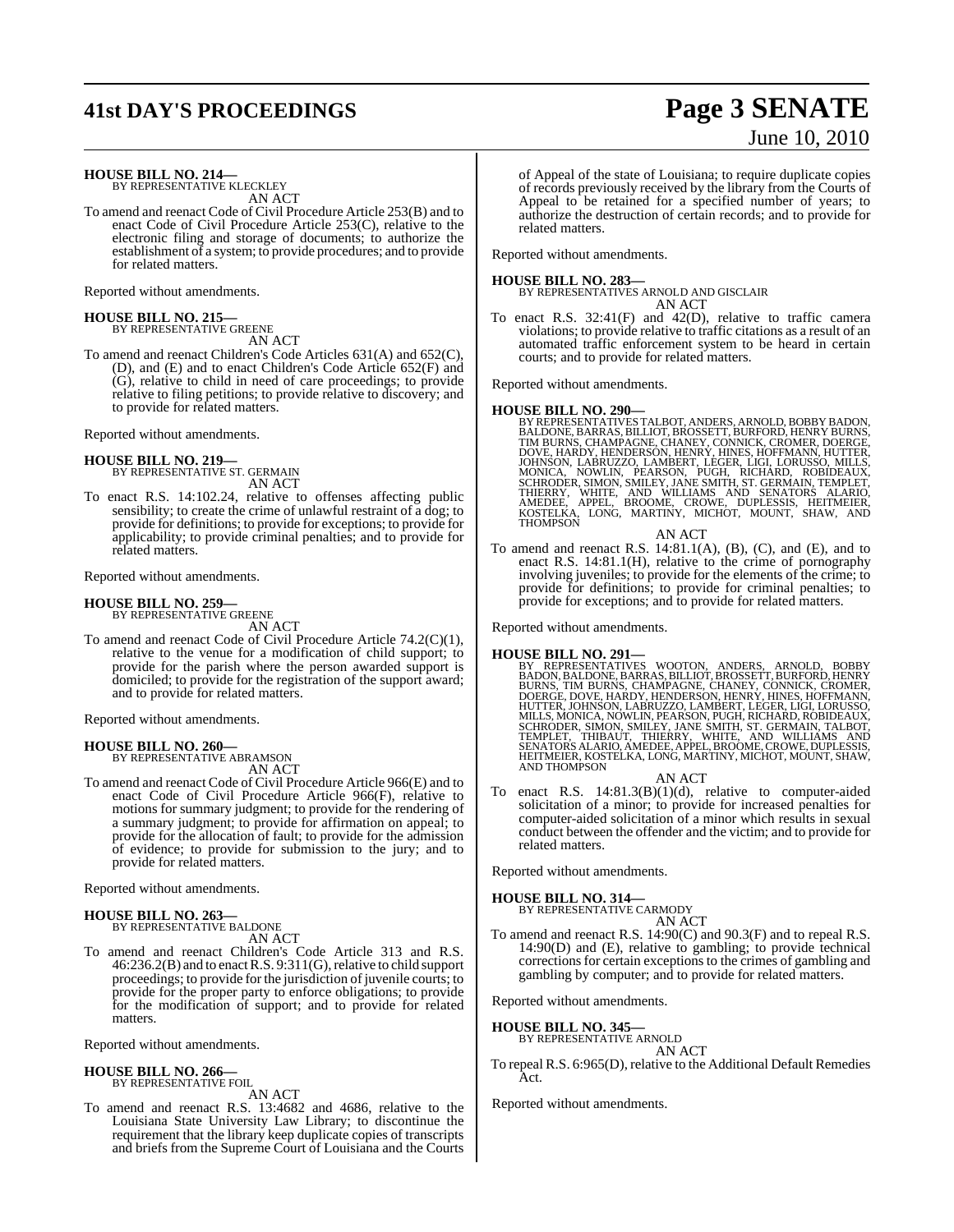#### **HOUSE BILL NO. 348—** BY REPRESENTATIVE LORUSSO

AN ACT

To amend and reenact R.S. 14:95.1(B), relative to the crime of possession of a firearm or carrying a concealed weapon by a person convicted of certain felonies; to provide with respect to penalties for violations and attempted violations; and to provide for related matters.

Reported without amendments.

**HOUSE BILL NO. 375—** BY REPRESENTATIVES MORRIS AND WOOTON AN ACT

To amend and reenact R.S. 15:499(B) and 501 and to enact R.S. 15:499(D), relative to evidence from criminalistics laboratories; to provide for the retention of certain records regarding the accreditation and background of analysts and laboratories issuing certificates of analysis; to provide for the issuance of a written demand regarding testimony of the person signing the certificate of analysis; to provide for the procedure for making a demand; to provide for time limitations; and to provide for related matters.

Reported with amendments.

#### **LEGISLATIVE BUREAU AMENDMENTS**

Amendments proposed by Legislative Bureau to Reengrossed House Bill No. 375 by Representative Morris

#### AMENDMENT NO. 1

On page 2, line 29, following "this" and before "period" change "fifteen-day" to "thirty-day"

#### **HOUSE BILL NO. 376—**

BY REPRESENTATIVE WOOTON AN ACT

To amend and reenact R.S. 15:574.9(G)(1), relative to parole; to provide with respect to "technical violations" of parole for certain sex offenders; and to provide for related matters.

Reported without amendments.

#### **HOUSE BILL NO. 398—** BY REPRESENTATIVE LANDRY

AN ACT

To amend and reenact R.S. 9:2781(E) and to enact R.S. 9:2781(F), relative to suits on open accounts; to provide for the award of reasonable attorney fees in certain circumstances; to provide for definitions; to provide procedures for obtaining a judgment for attorney fees; and to provide for related matters.

Reported without amendments.

# **HOUSE BILL NO. 418—** BY REPRESENTATIVE GARY SMITH

AN ACT

To amend and reenact R.S. 15:574.2(A), relative to the Board of Parole; to provide relative to the membership of the board; to provide for an ex officio, nonvoting member; and to provide for related matters.

Reported without amendments.

#### **HOUSE BILL NO. 419—**

BY REPRESENTATIVE BARROW AN ACT

To enact R.S. 40:2405.6, relative to law enforcement officers; to provide for training on the use of electronic control devices; to require manufacturers to provide training; and to provide for related matters.

Reported without amendments.

# **Page 4 SENATE 41st DAY'S PROCEEDINGS**

### **HOUSE BILL NO. 506—**

BY REPRESENTATIVE DOVE

AN ACT To amend and reenact R.S. 33:1448(L)(introductory paragraph), relative to the Terrebonne Parish Sheriff's Office; to provide for retirement benefits; to provide with respect to dental insurance; and to provide for related matters.

Reported without amendments.

# **HOUSE BILL NO. 509—** BY REPRESENTATIVE LORUSSO

AN ACT

To amend and reenact R.S. 33:1373(D) and 1374(D) and to enact R.S. 13:2493.1(D), relative to providing concurrent jurisdiction of the Municipal Court of New Orleans with the Civil District Court for the parish of Orleans over certain environmental and blighted property issues; to provide for a special environmental docket for the Housing and Environmental Court Division of the Municipal Court of New Orleans; to authorize summary proceedings; and to provide for related matters.

Reported without amendments.

**HOUSE BILL NO. 514—** BY REPRESENTATIVE ST. GERMAIN AN ACT

To amend and reenact R.S. 14:52(A), relative to the crime of simple arson; to expand the definition of simple arson; and to provide for related matters.

Reported without amendments.

#### **HOUSE BILL NO. 520—**

BY REPRESENTATIVE THIBAUT

AN ACT To amend and reenact R.S. 15:1096.2 and to repeal R.S. 15:1093.2, relative to the Tri-Parish Juvenile Justice District; to provide for additional purposes and authority; to authorize the board of commissioners to enter into certain cooperative endeavor agreements; to provide for the expenditure of funds and payment of costs and expenses; to repeal provisions applying the additional purposes and authority statewide; and to provide for related matters.

Reported without amendments.

#### **HOUSE BILL NO. 543—**

BY REPRESENTATIVE BARRAS AN ACT

To repeal Part V of Chapter 3 of Title 25 of the Louisiana Revised Statutes of 1950, comprised ofR.S. 25:291 through 294,relative to the Iberia Parish Law Library Commission; to repeal such commission and the powers, rights, and duties of such commission; to provide for the transfer of any obligations, property, records, and employees of the commission; to provide for use of the monies of the commission; and to provide for related matters.

Reported without amendments.

# **HOUSE BILL NO. 554—** BY REPRESENTATIVE DANAHAY

AN ACT

To amend and reenact Code of Criminal Procedure Article 334.2, relative to bail; to provide that a person arrested for domestic abuse battery shall not be released on his own recognizance; and to provide for related matters.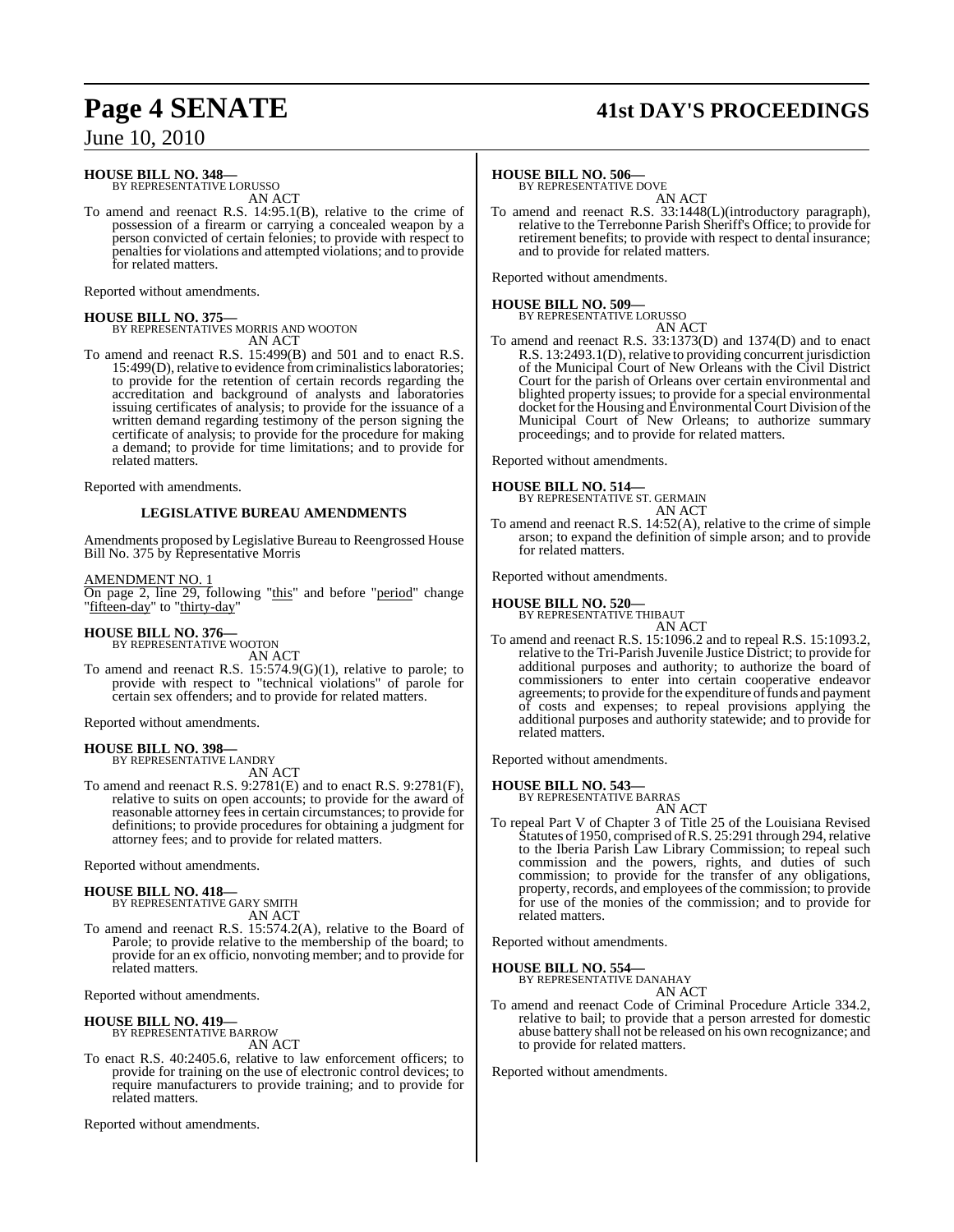# **41st DAY'S PROCEEDINGS Page 5 SENATE**

# June 10, 2010

**HOUSE BILL NO. 555—**

BY REPRESENTATIVE ROSALIND JONES AN ACT

To amend and reenact R.S. 14:67(B), 67.2(B)(1), (2), and (3), 67.5(B), 67.10(B)(1), (2), and (3), 67.13(B), 67.18(B), 67.21(C)(1), (2), and (3), 67.23(C), 67.26(C), 68.2(C), 68.7(B)(1), 69(B)(1), (2), and (3), 70.2(C)(2), (3), and (4), 70.4 $(E)(1)$ ,  $(2)$ , and  $(3)$ , and  $71(C)$ ,  $(D)$ , and  $(E)$ , relative to offenses involving misappropriation without violence; to provide for a uniformsystem of gradations based upon the value of the goods taken for certain offenses involving theft or misappropriation without violence; to provide with respect to criminal penaltiesfor certain offenses; and to provide for related matters.

Reported without amendments.

#### **HOUSE BILL NO. 562—**

BY REPRESENTATIVE BALDONE AN ACT

To amend and reenact R.S. 14:34.6, relative to the crime of disarming a peace officer; to provide for the elements of the crime of disarming a peace officer; to provide for definitions; and to provide for related matters.

Reported without amendments.

# **HOUSE BILL NO. 563—** BY REPRESENTATIVE BALDONE

AN ACT

To enact R.S. 15:571.35.1, relative to incarceration; to authorize the Lafourche Parish Sheriff's Office to establish a pilot program utilizing home incarceration and electronic monitoring; to provide criteria for eligibility for participation in such program; to require the development of rules and regulations for the development, implementation, and administration of such program; to provide for applicability; to provide for a limitation of liability; to require the inclusion of certain conditions within the rules and regulations; to require an evaluation of the program and a report regarding the program to be provided to certain legislative committees; to provide for termination of the program; and to provide for related matters.

Reported without amendments.

# **HOUSE BILL NO. 564—** BY REPRESENTATIVE PATRICIA SMITH

AN ACT

To enact R.S. 44:9(L), relative to expungement of arrest records in misdemeanor and felony cases; to require the Louisiana State Law Institute to develop a uniform expungement form and a uniform order of expungement; and to provide for related matters.

Reported without amendments.

**HOUSE BILL NO. 571—** BY REPRESENTATIVE SCHRODER AN ACT

To amend and reenact Code of Criminal Procedure Article 345(A) and (B), relative to bail; to provide with respect to the surrender of a defendant; and to provide for related matters.

Reported without amendments.

### **HOUSE BILL NO. 609—**

BY REPRESENTATIVE WHITE AN ACT

To amend and reenact R.S. 14:62.8(B)(2) and to enact R.S. 14:2(B)(42), relative to the crime of home invasion; to require that the sentence imposed for the crime of home invasion shall be served at hard labor; to add the crime of home invasion to the list of enumerated crimes of violence; and to provide for related matters.

Reported without amendments.

#### **HOUSE BILL NO. 663—**

BY REPRESENTATIVES LEGER, BALDONE, AND HOWARD AN ACT

To amend and reenact Children's Code Articles 320, 321, and 809 and to enact Children's Code Article 881.1, relative to juvenile delinquency; to provide for indigency determination; to provide for reimbursement of legal fees in certain cases; to provide for right to counsel; to provide for the admissibility and voluntariness of a child's confession; to provide for the determination of admissibility of a confession; and to provide for related matters.

Reported without amendments.

## **HOUSE BILL NO. 701—**

BY REPRESENTATIVE WOOTON AN ACT

To enact Code of Civil Procedure Article 2542, relative to foreign defamation judgments; to provide the grounds for the recognition of foreign defamation judgments; to provide for jurisdiction; to provide for definitions; and to provide forrelated matters.

Reported without amendments.

#### **HOUSE BILL NO. 728—**

BY REPRESENTATIVES LITTLE, LEGER, AND WOOTON AN ACT

To amend and reenact R.S. 15:1352(A)(12) and to enact R.S.  $15:1352(A)(20)$  through (29), relative to "racketeering activity"; to add enumerated crimes to the definition of "racketeering activity"; and to provide for related matters.

Reported with amendments.

#### **LEGISLATIVE BUREAU AMENDMENTS**

Amendments proposed by Legislative Bureau to Engrossed House Bill No. 728 by Representative Little

AMENDMENT NO. 1

On page 1, line 16, following "(F)" change " $(1-3)$ " to " $(1)(2)$  and  $(3)$ "

#### **HOUSE BILL NO. 733—** BY REPRESENTATIVE ANDERS

AN ACT

To enact R.S. 3:1221, relative to carbon sequestration; to authorize participation in greenhouse gas emission reduction programs; to provide for the state's participation; and to provide for related matters.

Reported without amendments.

#### **HOUSE BILL NO. 740—**

BY REPRESENTATIVE LOPINTO AN ACT

To enact Code of Criminal Procedure Article 523, relative to pretrial motions; to provide relative to notice of pretrial motion hearings; to provide relative to the defendant's appearance at pretrial motion hearings; and to provide for related matters.

Reported without amendments.

# **HOUSE BILL NO. 772—** BY REPRESENTATIVE LOPINTO

AN ACT

To amend and reenact R.S. 15:257, relative to compulsory process; to amend provisions relative to securing the presence of a material witness; and to provide for related matters.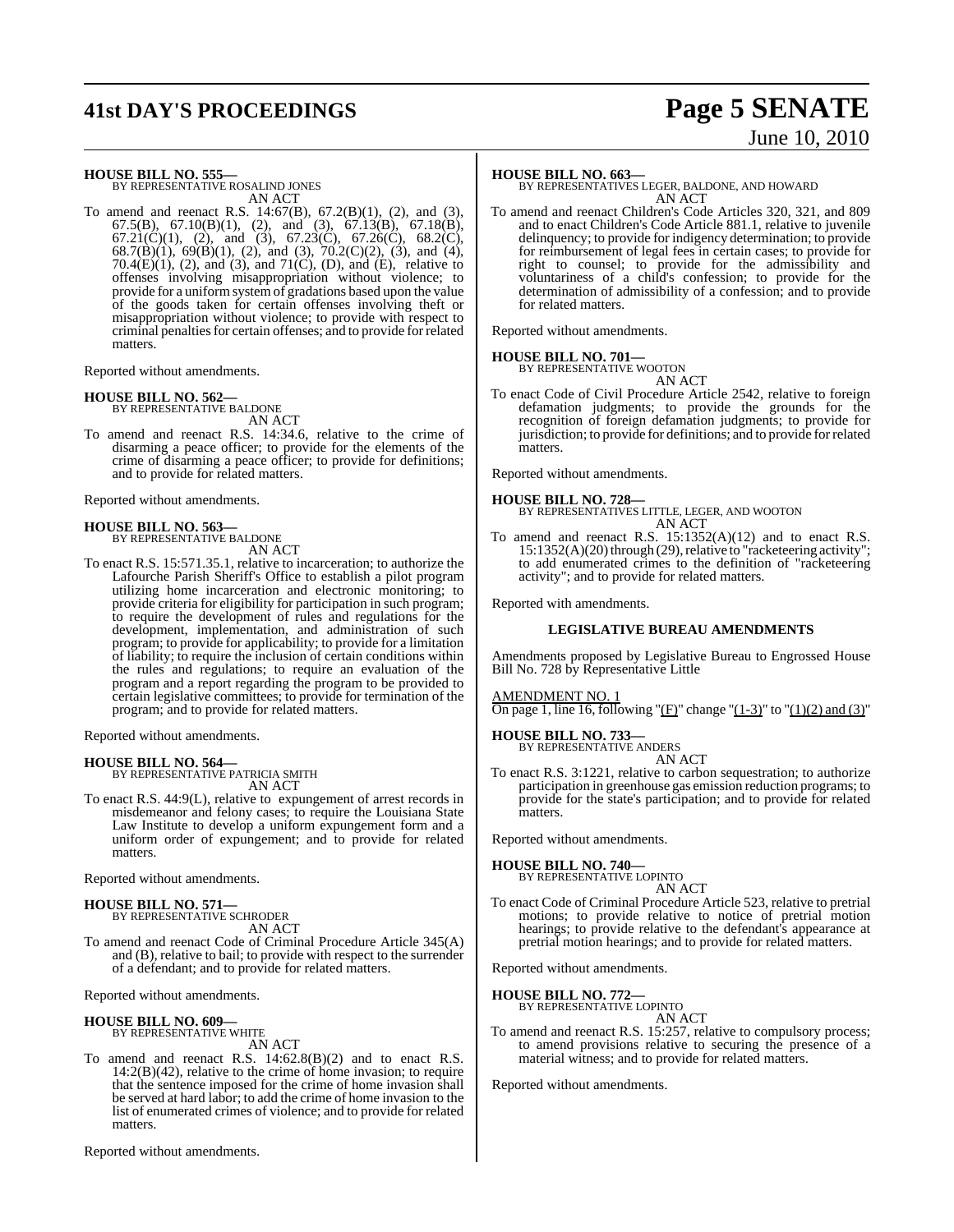# **Page 6 SENATE 41st DAY'S PROCEEDINGS**

June 10, 2010

#### **HOUSE BILL NO. 775—** BY REPRESENTATIVE SIMON

AN ACT

To enact R.S. 15:827(A)(6), relative to the Department of Public Safety and Corrections; to provide with respect to the General Education Development test for certain incarcerated offenders; to provide for a comprehensive program; and to provide for related matters.

Reported without amendments.

# **HOUSE BILL NO. 785—** BY REPRESENTATIVE WOOTON

AN ACT

To enact Chapter 1 of Code Title I of Code Book IV of Title 9 of the Louisiana Revised Statutes of 1950, to be comprised of R.S. 9:6000, relative to the application of foreign laws; to provide for definitions; to provide for legislative findings; to prohibit the enforcement of foreign laws under certain circumstances; to provide for applicability to certain persons; and to provide for related matters.

Reported without amendments.

# **HOUSE BILL NO. 807—** BY REPRESENTATIVE TIM BURNS

AN ACT

To amend and reenact R.S. 22:512(17)(b)(introductory paragraph) and (vi)(bb) and (gg), relative to title insurance; to require that a title opinion contain a search of the mortgage records for a period of twenty years for federal judgments; to require the length of the examiner's search for a transaction involving a sale be a minimum period of thirty years or longer in order to reach a third-party transfer; to require the examiner's search be a minimum of ten years or two links in the chain of title, whichever is greater, if only the mortgage is being insured; and to provide for related matters.

Reported without amendments.

**HOUSE BILL NO. 833—** BY REPRESENTATIVE KLECKLEY AN ACT

To amend and reenact R.S. 13:3883, relative to requiring security for costs; to authorize a marshal to demand security in certain circumstances; and to provide for related matters.

Reported without amendments.

#### **HOUSE BILL NO. 900—**

BY REPRESENTATIVE GALLOT AN ACT

To amend and reenact R.S. 49:149 and 149.2, relative to capitol police; to provide that capitol police officers shall be employees of the Department of Public Safety and Corrections; to provide relative to the carrying of weapons; to provide with respect to bonds; and to provide for related matters.

Reported without amendments.

# **HOUSE BILL NO. 927—** BY REPRESENTATIVE GALLOT

AN ACT

To enact R.S.  $44:9(A)(5)$ , relative to the expungement of certain criminal records; to authorize the expungement of certain misdemeanor conviction records under certain circumstances; to provide relative to the motion for expungement; and to provide for related matters.

Reported with amendments.

#### **LEGISLATIVE BUREAU AMENDMENTS**

Amendments proposed by Legislative Bureau to Engrossed House Bill No. 927 by Representative Gallot

#### AMENDMENT NO. 1

In Senate Committee Amendment No.1 proposed by the Senate Committee on Judiciary B and adopted by the Senate on June 9, 2010, on line 4, change "circumstance" to "circumstances"

#### **HOUSE BILL NO. 990—**

BY REPRESENTATIVE THIERRY AND SENATOR GUILLORY AN ACT

To amend and reenact R.S. 15:1199.1, 1199.2(A)(introductory paragraph), 1199.3(2), 1199.4(A) and (M), 1199.7(A), 1199.9,  $1199.10(B)(1)$ ,  $1199.11$ ,  $1199.12$ , and  $1199.14(B)$ , to enact R.S.  $15:1199.2(A)(5), (6), (7), (8), (9), (G), (H), (I), (J), (K),$  and (L), 1199.3(9), and 1199.4(N), and to repeal R.S. 15:1199.2(F), relative to inmate rehabilitation; to provide for reentry programs and initiatives; to provide for definitions; to provide for additional duties ofthe reentry advisory council; to provide with respect to eligibility standards; to provide for certification and licensing of skilled craftsmen; to provide for the percentage of inmate wages which can be taken to pay for some of the expenses of the program; to provide for the duration of the program; to provide for applicability; and to provide for related matters.

Reported with amendments.

#### **LEGISLATIVE BUREAU AMENDMENTS**

Amendments proposed by Legislative Bureau to Reengrossed House Bill No. 990 by Representative Thierry

AMENDMENT NO. 1 On page 3, line 2, change "becoming" to "become"

AMENDMENT NO. 2 On page 6, line 8, change "RS" to "R.S."

# **HOUSE BILL NO. 995—** BY REPRESENTATIVE HOWARD

AN ACT

To enact R.S. 26:598, relative to local option elections in a municipality; to authorize the governing authority of a municipality to hold an election for a proposal to allow a restaurant to sell alcohol; to provide for definitions; to provide for the election; and to provide for related matters.

Reported with amendments.

## **LEGISLATIVE BUREAU AMENDMENTS**

Amendments proposed by Legislative Bureau to Reengrossed House Bill No. 995 by Representative Howard

### AMENDMENT NO. 1

On page 2, line 19, following "by the provisions" delete the remainder of the line and insert "of this Chapter"

#### AMENDMENT NO. 2

On page 2, line 20, and before "such as but" delete "Revised Statutes <u>of 1950</u>"

#### **HOUSE BILL NO. 1013—**

BY REPRESENTATIVE RICHMOND

- AN ACT
- To enact R.S. 13:621.41(J) and 1343(C), relative to the Forty-First Judicial District Court and the Criminal District Court for the parish of Orleans; to provide for the implementation of the workforce development sentencing pilot project program for the reentry division of the Forty-First Judicial District Court and the reentry division of the Criminal District Court for the parish of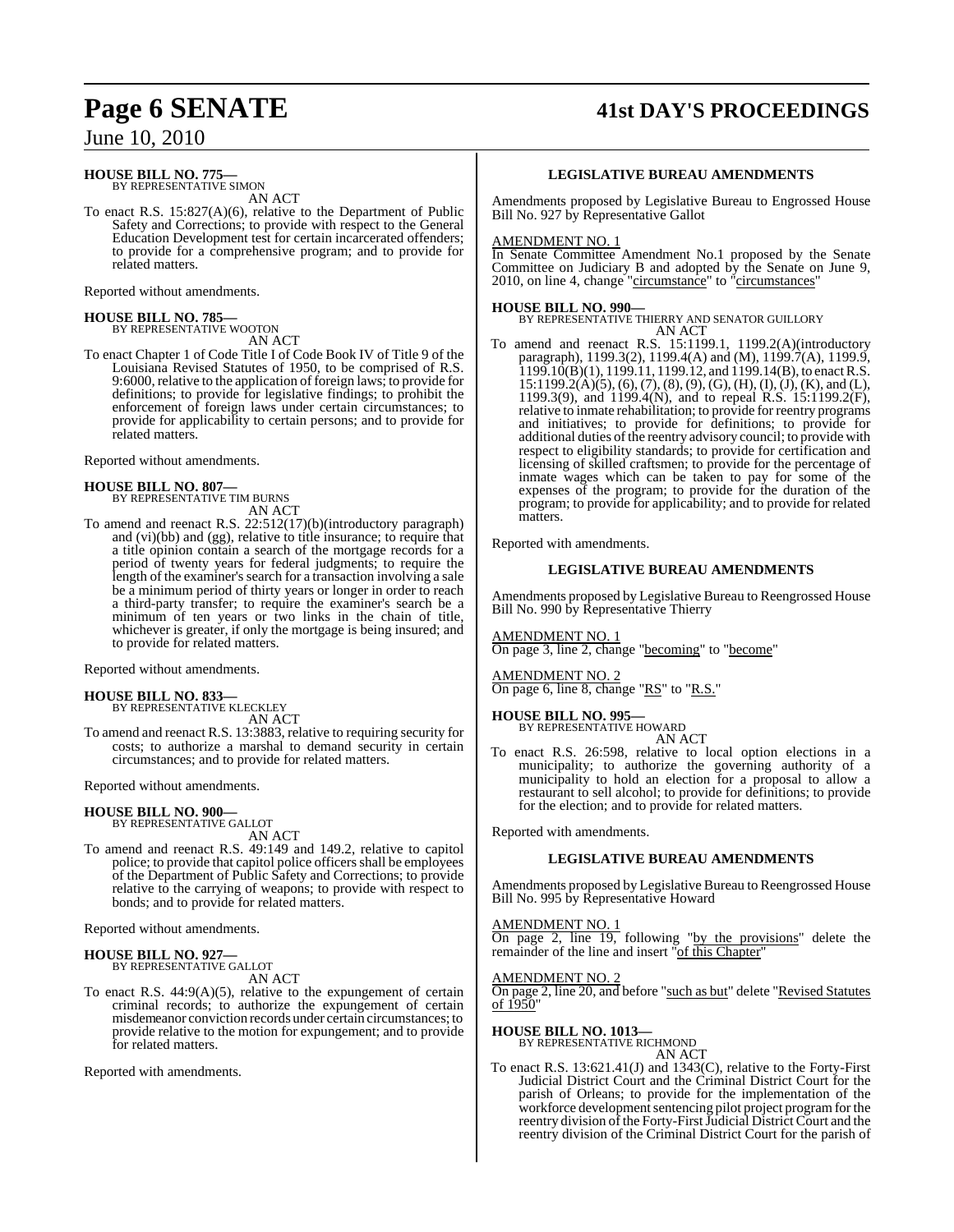# **41st DAY'S PROCEEDINGS Page 7 SENATE**

# June 10, 2010

Orleans; to provide for conditions and procedures; to provide for applicability; and to provide for related matters.

Reported without amendments.

#### **HOUSE BILL NO. 1024—** BY REPRESENTATIVE LOPINTO

AN ACT

To amend and reenact R.S. 40:971.1(A), relative to the crime of false representation regarding imitation or counterfeit controlled dangerous substances; to prohibit the transportation or delivery of an imitation or counterfeit controlled dangerous substance; and to provide for related matters.

Reported without amendments.

# **HOUSE BILL NO. 1114—** BY REPRESENTATIVE GREENE

AN ACT

To enact R.S. 13:961.2 and 1411, relative to court reporters; to provide for the preparation of transcripts; to provide for time limitations; and to provide for related matters.

Reported without amendments.

#### **HOUSE BILL NO. 1146—** BY REPRESENTATIVE LANDRY

AN ACT

To amend and reenact Children's Code Articles 1244(A), 1245(A), 1247(B), and 1253(A), to enact Children's Code Article 1244.1, and to repeal Children's Code Articles 1245.1 and 1258, relative to intrafamily adoptions; to provide for the filing of an opposition; to provide for a hearing; to provide for notice; to provide for an analysis regarding the appointment of an attorney by the court; to provide for time periods; to provide for the refusal of a decree; to provide for attorney fees; and to provide for related matters.

Reported without amendments.

# **HOUSE BILL NO. 1159—** BY REPRESENTATIVE GREENE

AN ACT

To amend and reenact R.S. 40:1299.96(A)(2)(b), relative to charges for health care records; to provide for the fees charged for copying records; to prohibit additional charges for providing copies of records; to provide for exceptions; and to provide for related matters.

Reported without amendments.

#### **HOUSE BILL NO. 1244—**

BY REPRESENTATIVE BARRAS AN ACT

To amend and reenact R.S. 14:27(D)(2), relative to attempted theft; to provide criminal penalties for attempted theft when the value of the thing taken exceeds a certain amount; and to provide for related matters.

Reported without amendments.

#### **HOUSE BILL NO. 1264—** BY REPRESENTATIVE LAFONTA

AN ACT

To enact R.S. 14:56.5, relative to damage to property; to create the crime of criminal damage to historic buildings and landmarks by defacing with graffiti; to provide for penalties; to provide for definitions; and to provide for related matters.

Reported without amendments.

#### **HOUSE BILL NO. 1269—**

BY REPRESENTATIVE GIROD JACKSON AN ACT

To amend and reenact R.S. 15:1403.1(B), relative to criminal street gangs; to provide with respect to the crime of solicitation of membership in a criminal street gang; to provide for penalties; and to provide for related matters.

Reported without amendments.

# **HOUSE BILL NO. 1357—** BY REPRESENTATIVE BALDONE

AN ACT

To enact R.S. 14:81.1.1, relative to sexual offenses affecting minors; to create the crime of sexting; to provide for elements of the crime; to provide for criminal penalties; to provide for definitions; and to provide for related matters.

Reported without amendments.

#### **HOUSE BILL NO. 1423—**

BY REPRESENTATIVE HUTTER AN ACT

To enact R.S. 9:1121.104, relative to condominiums; to provide for attorney feesin certain circumstances; and to provide for related matters.

Reported without amendments.

**HOUSE BILL NO. 1436—**<br>BY REPRESENTATIVES NORTON, ARNOLD, AUSTIN BADON,<br>BARROW, TIM BURNS, DIXON, ELLINGTON, GISCLAIR, HARDY,<br>LABRUZZO,LEBAS,MILLS,RICHARD,RICHMOND,STIAES,THIERRY,<br>AND WILLIAMS

AN ACT

To amend and reenact R.S.  $15:542.1(A)(1)(b)$ , relative to sex offenders; to provide relative to sex offender notification requirements; and to provide for related matters.

Reported without amendments.

## **HOUSE BILL NO. 1477— (Substitute for House Bill No. 1015 by Representative Baldone)** BY REPRESENTATIVE BALDONE

AN ACT To amend and reenact R.S. 15:1110, relative to juvenile detention; to provide relative to juvenile detention facilities and procedures; to provide forthe development oflicensing standards; to provide for the creation of the Task Force on Juvenile Detention Standards and Licensing; to require the licensing of juvenile detention facilities; and to provide for related matters.

Reported without amendments.

#### **HOUSE BILL NO. 1484— (Substitute for HouseBill No. 503 by Representative Danahay)** BY REPRESENTATIVE DANAHAY

AN ACT

To amend and reenact R.S.  $26:90(A)(5)$  and  $286(A)(5)$  and to enact R.S. 26:793(A)(5), relative to homebrew beer; to provide for exceptions to the prohibitions for alcohol of high and low alcoholic content for homebrew beer; to provide for a three-day special event permit for a retail dealer to authorize homebrewon the licensed permits; to provide for purposes for which homebrew beer is authorized; to provide for limitations; to provide for definitions; and to provide for related matters.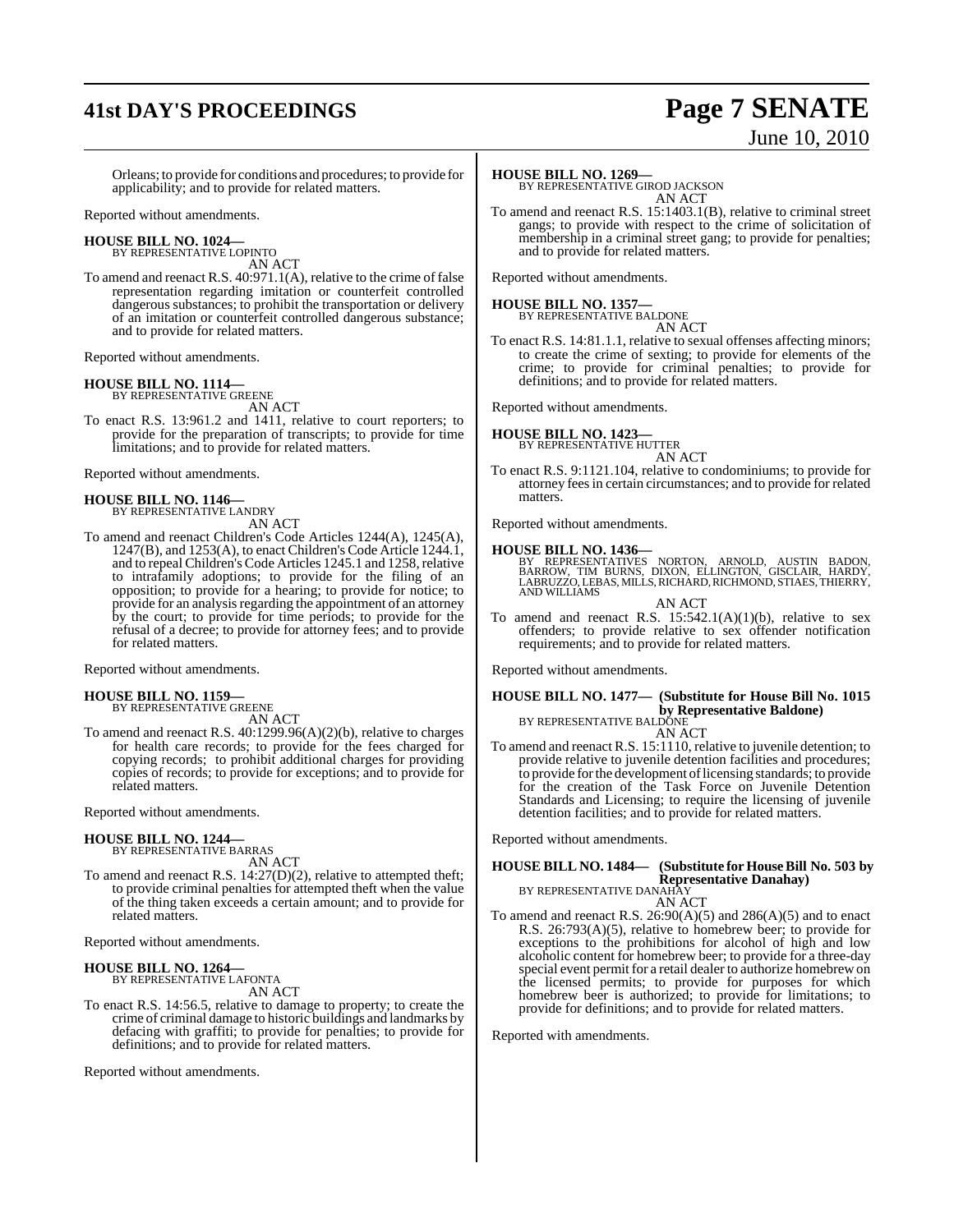# **Page 8 SENATE 41st DAY'S PROCEEDINGS**

## June 10, 2010

#### **LEGISLATIVE BUREAU AMENDMENTS**

Amendments proposed by Legislative Bureau to Reengrossed House Bill No. 1484 by Representative Danahay

#### AMENDMENT NO. 1

In Senate Committee Amendment No.6 proposed by the Senate Committee on Judiciary B and adopted by the Senate on June 6, 2010, on page 3, line 39, delete  $**$   $**$  and insert

"(b) "Malt beverages containing more than six percent alcohol by volume" means beverages obtained by alcoholic fermentation of an infusion or by a brewing process or concoction of barley or other grain, malt, sugars, and hops in water, including among other things, ale, beer, stout, porter, and the like. Malt beverages are exclusive of all "liquors" whether they be defined as intoxicating or spirituous liquors, or as alcoholic, vinous, or malt liquors, or however otherwise defined as liquors, which are produced by distillation.

(c) For purposes of R.S.  $26:287(A)(9)$  and (10) and 741 only, malt beverages shall mean all beverages, regardless of alcoholic content, as defined in this Paragraph and all beverages of low alcoholic content as defined in Paragraphs (16) and (17) of this Section."

> Respectfully submitted, ROB MARIONNEAUX Chairman

### **Adoption of Legislative Bureau Report**

On motion of Senator Marionneaux, the Legislative Bureau amendments were adopted and the Bills and Joint Resolutions were read by title and passed to a third reading.

#### **Messages from the House**

The following Messages from the House were received and read as follows:

#### **Message from the House**

#### **ASKING CONCURRENCE IN HOUSE CONCURRENT RESOLUTIONS**

#### June 9, 2010

To the Honorable President and Members of the Senate:

I am directed to inform your honorable body that the House of Representatives has finally passed and asks your concurrence in the following House Concurrent Resolutions:

HCR No. 237 HCR No. 238 HCR No. 239

HCR No. 241

Respectfully submitted, ALFRED W. SPEER Clerk of the House of Representatives

#### **House Concurrent Resolutions**

Senator Morrell asked for and obtained a suspension of the rules to read House Concurrent Resolutions a first and second time.

# **HOUSE CONCURRENT RESOLUTION NO. 237—** BY REPRESENTATIVE LORUSSO

A CONCURRENT RESOLUTION

To authorize and request the Judicial Council of the Supreme Court of Louisiana to include justice of the peace courts in its study of the judiciary following the 2010 federal decennial census.

The resolution was read by title. Senator Morrell moved to concur in the House Concurrent Resolution.

## **ROLL CALL**

The roll was called with the following result:

Guillory

YEAS

Mr. President Erdey Mount<br>Alario Guillory Duinn Amedee LaFleur Riser<br>
Appel Long Smith Appel Long Smith<br>Broome Marionneaux Thompson Broome Marionneaux<br>Donahue Martiny Dorsey Duplessis Morrish Total - 22

Total - 0

Martiny Walsworth<br>Morrell

**NAYS** 

#### ABSENT

Adley **Gautreaux N** Michot<br> **Chabert** Hebert Murray Hebert Murray Cheek Heitmeier Nevers<br>Claitor Jackson Peterso Claitor Jackson Peterson Kostelka<br>McPherson Gautreaux B Total - 17

The Chair declared the Senate concurred in the House Concurrent Resolution and ordered it returned to the House.

## **HOUSE CONCURRENT RESOLUTION NO. 238—**

BY REPRESENTATIVE PATRICIA SMITH AND SENATOR BROOME A CONCURRENT RESOLUTION

To commend Tyrus Thomas of Baton Rouge upon his receipt of a 2010 Jefferson Award for Public Service.

The resolution was read by title. Senator Dorsey moved to concur in the House Concurrent Resolution.

## **ROLL CALL**

The roll was called with the following result:

#### YEAS

| Mr. President<br>Alario<br>Appel<br>Broome<br>Claitor<br>Donahue<br>Dorsey<br>Duplessis<br>Erdey | Guillory<br>Jackson<br>LaFleur<br>Long<br>Marionneaux<br>Martiny<br>Morrell<br>Morrish<br>Mount | Murray<br>Ouinn<br>Riser<br>Shaw<br>Smith<br>Thompson<br>Walsworth |
|--------------------------------------------------------------------------------------------------|-------------------------------------------------------------------------------------------------|--------------------------------------------------------------------|
| Total - 25                                                                                       | <b>NAYS</b>                                                                                     |                                                                    |
| Total - 0                                                                                        | <b>ABSENT</b>                                                                                   |                                                                    |
| Adlev<br>Amedee<br>Chabert<br>Cheek<br>Crowe                                                     | Gautreaux B<br>Gautreaux N<br>Hebert<br>Heitmeier<br>Kostelka                                   | McPherson<br>Michot<br><b>Nevers</b><br>Peterson                   |

Total - 14

The Chair declared the Senate concurred in the House Concurrent Resolution and ordered it returned to the House.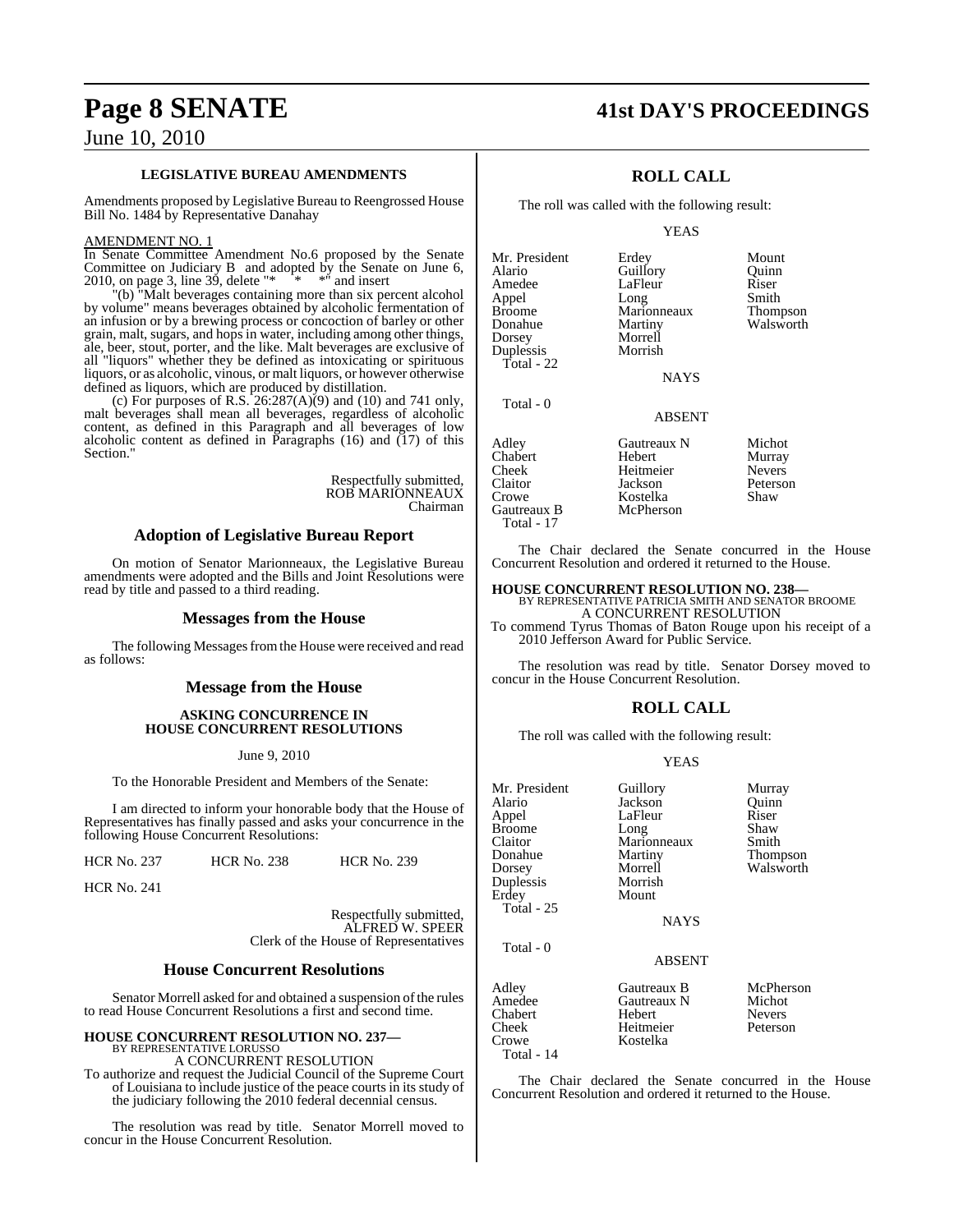# **41st DAY'S PROCEEDINGS Page 9 SENATE**

**HOUSE CONCURRENT RESOLUTION NO. 239—** BY REPRESENTATIVES KATZ AND MILLS AND SENATORS HEITMEIER AND MOUNT A CONCURRENT RESOLUTION

To urge and request British Petroleum (BP) to endorse and agree to fund the implementation of the Louisiana Seafood Safety Response and Quality Certification Plan as jointly prepared and proposed by the Department of Health and Hospitals(DHH), the Department of Wildlife and Fisheries (DWF), the Department of Agriculture and Forestry (DAF), the Department of Environmental Quality (DEQ) and the Department of Economic Development (DED).

The resolution was read by title. Senator Mount moved to concur in the House Concurrent Resolution.

#### **ROLL CALL**

The roll was called with the following result:

#### YEAS

| Mr. President<br>Alario | Erdey<br>Guillory   | Murray<br><b>Nevers</b> |
|-------------------------|---------------------|-------------------------|
| Amedee                  | Jackson             | Ouinn<br>Riser          |
| Appel<br><b>Broome</b>  | Long<br>Marionneaux | Shaw                    |
| Claitor                 | Martiny             | Thompson                |
| Donahue                 | Morrell             | Walsworth               |
| Dorsey                  | Morrish             |                         |
| Duplessis               | Mount               |                         |
| Total - $25$            |                     |                         |
|                         | <b>NAYS</b>         |                         |
| Total - 0               |                     |                         |
|                         | <b>ABSENT</b>       |                         |
| Adley                   | Gautreaux N         | McPherson               |
| Chabert                 | Hebert              | Michot                  |
| Cheek                   | Heitmeier           | Peterson                |
| Crowe                   | Kostelka            | Smith                   |

The Chair declared the Senate concurred in the House Concurrent Resolution and ordered it returned to the House.

#### **HOUSE CONCURRENT RESOLUTION NO. 241—**

Crowe Kostelka<br>Gautreaux B LaFleur

Gautreaux B Total - 14

> BY REPRESENTATIVE HARRISON A CONCURRENT RESOLUTION

To urge and request the Department of Health and Hospitals and the Louisiana State University (LSU) Board of Supervisorsto study the existing structure and delivery of care within the LSU hospital system managed by the LSU Health Sciences Centers at New Orleans and Shreveport to determine whether the hospital infrastructure, including the planned academic medical center in New Orleans, meets the current needs of our state population and the projected needs of our state once federal health reform is implemented; to study the monetary feasibility of sustaining Louisiana's public hospital system once federal health reform is implemented and to recommend the most costeffective and efficient system of health care delivery in the future; to study the system of medical education in Louisiana, taking into consideration the geographic locations of the medical schools; to determine whether the current and planned infrastructure is the most efficient and cost-effective method to train an adequate number of physicians to practice statewide; to study the feasibility of establishing a medical school at the Pennington Biomedical Research Center; and to report these findings to the House and Senate committees on health and welfare no later than December 15, 2010.

The resolution was read by title and referred by the President to the Committee on Health and Welfare.

#### **House Concurrent Resolutions on Second Reading**

#### **HOUSE CONCURRENT RESOLUTION NO. 57—**

BY REPRESENTATIVES LORUSSO, TIMBURNS, CARMODY, CROMER,<br>HENRY, HOFFMANN, LABRUZZO, LIGI, POPE, SCHRODER, JANE<br>SMITH, AND TALBOT AND SENATOR CROWE<br>A CONCURRENT RESOLUTION

To apply to the United States Congressto call a convention, pursuant to Article V of the Constitution of the United States of America, for the sole and limited purpose of proposing an amendment to the Constitution of the United States of America regarding a presidential line item veto for appropriation bills.

The resolution was read by title and referred by the President to the Committee on Finance.

**HOUSE CONCURRENT RESOLUTION NO. 59—**<br>BY REPRESENTATIVES LORUSSO, TIMBURNS, CARMODY, CROMER,<br>HENRY, HOFFMANN, LABRUZZO, LIGI, POPE, SCHRODER, JANE<br>SMITH, AND TALBOT AND SENATOR CROWE A CONCURRENT RESOLUTION

To apply to the United States Congressto call a convention, pursuant to Article V of the Constitution of the United States of America, for the sole and limited purpose of proposing an amendment to the Constitution of the United States of America regarding a requirement that bills be confined to a single object and a prohibition on amendments that are not germane to the bill as introduced.

The resolution was read by title and referred by the President to the Committee on Finance.

HOUSE CONCURRENT RESOLUTION NO. 62—<br>
BY REPRESENTATIVES LORUSSO, TIMBURNS, CARMODY, CROMER,<br>
HENRY, HOFFMANN, LABRUZZO, LIGI, POPE, SCHRODER, JANE<br>
SMITH, AND TALBOT AND SENATOR CROWE<br>
A CONCURRENT RESOLUTION

To apply to the United States Congressto call a convention, pursuant to Article V of the Constitution of the United States of America, for the sole and limited purpose of proposing an amendment to the Constitution of the United States of America regarding a requirement for a supermajority vote to levy a new tax, increase an existing tax, or repeal an existing tax exemption.

The resolution was read by title and referred by the President to the Committee on Finance.

#### **HOUSE CONCURRENT RESOLUTION NO. 63—**

BY REPRESENTATIVES LORUSSO, TIM BURNS, CARMODY, CROMER,<br>HENRY, HOFFMANN, LABRUZZO, LIGI, POPE, SCHRODER, JANE<br>SMITH, AND TALBOT AND SENATOR CROWE A CONCURRENT RESOLUTION

To apply to the United States Congressto call a convention, pursuant to Article V of the Constitution of the United States of America, for the sole and limited purpose of proposing an amendment to the Constitution of the United States of America regarding term limits for members of congress.

The resolution was read by title and referred by the President to the Committee on Finance.

**HOUSE CONCURRENT RESOLUTION NO. 64—**<br>BY REPRESENTATIVES LORUSSO, TIMBURNS, CARMODY, CROMER,<br>HENRY, HOFFMANN, LABRUZZO, LIGI, POPE, SCHRODER, JANE<br>SMITH, AND TALBOT AND SENATOR CROWE A CONCURRENT RESOLUTION

To apply to the United States Congressto call a convention, pursuant to Article V of the Constitution of the United States of America, for the sole and limited purpose of proposing an amendment to the Constitution of the United States of America regarding a limitation on the authority of congress to pass legislation pursuant to the general welfare clause in Article I, Section 8 of the Constitution of the United States of America.

The resolution was read by title and referred by the President to the Committee on Finance.

# June 10, 2010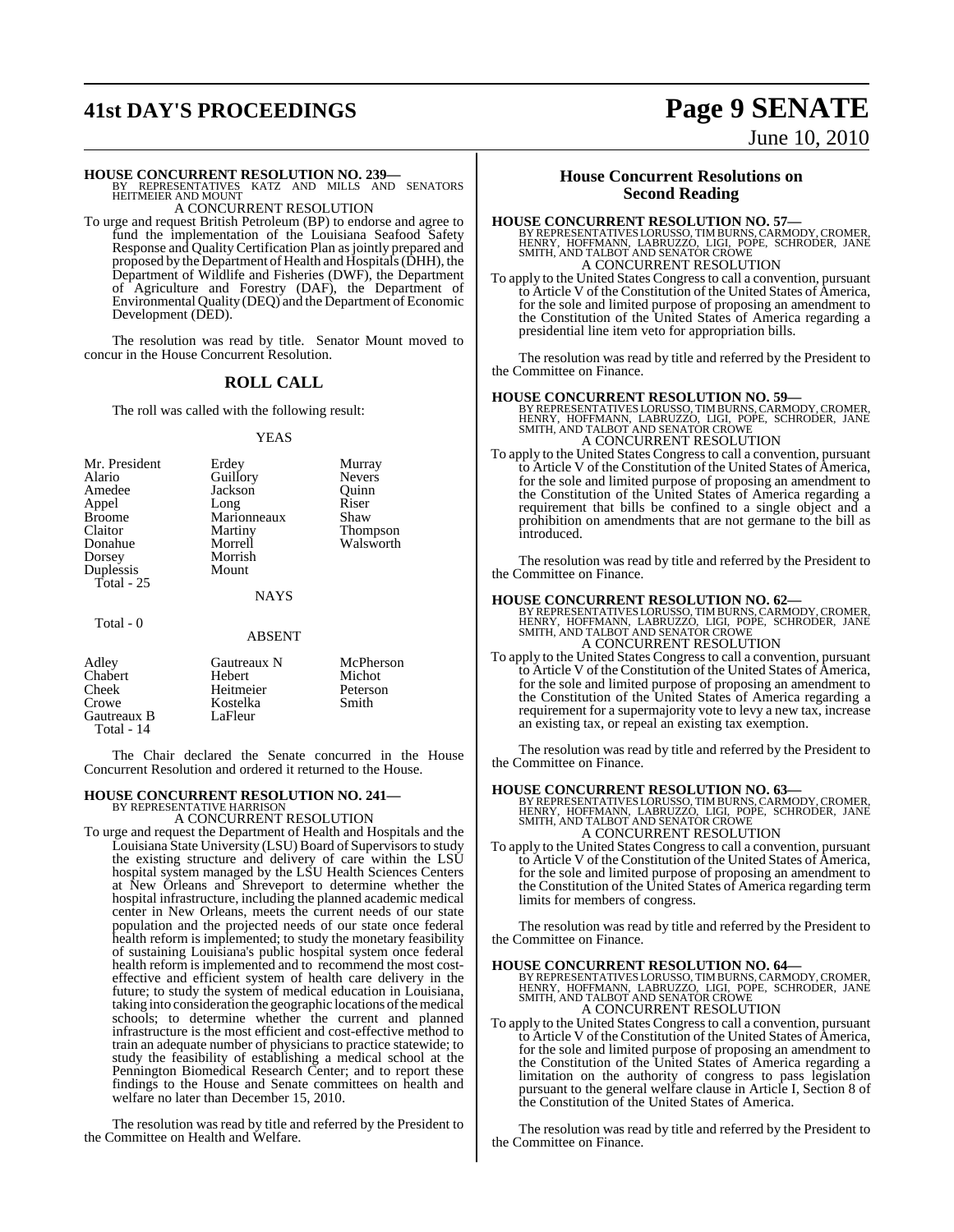# **Page 10 SENATE 41st DAY'S PROCEEDINGS**

## June 10, 2010

**HOUSE CONCURRENT RESOLUTION NO. 65—**<br>BY REPRESENTATIVES LORUSSO, TIMBURNS, CARMODY, CROMER,<br>HENRY, HOFFMANN, LABRUZZO, LIGI, POPE, SCHRODER, JANE<br>SMITH, AND TALBOT AND SENATOR CROWE A CONCURRENT RESOLUTION

To apply to the United States Congressto call a convention, pursuant to Article V of the Constitution of the United States of America, for the sole and limited purpose of proposing an amendment to the Constitution of the United States of America regarding a requirement to reduce the federal debt through annual appropriations.

The resolution was read by title and referred by the President to the Committee on Finance.

**HOUSE CONCURRENT RESOLUTION NO. 66—**<br>BY REPRESENTATIVES LORUSSO, TIMBURNS, CARMODY, CROMER,<br>HENRY, HOFFMANN, LABRUZZO, LIGI, POPE, SCHRODER, JANE<br>SMITH, AND TALBOT AND SENATOR CROWE

## A CONCURRENT RESOLUTION

To apply to the United States Congressto call a convention, pursuant to Article V of the Constitution of the United States of America, for the sole and limited purpose of proposing an amendment to the Constitution of the United States of America regarding an overall spending limitation on the federal budget.

The resolution was read by title and referred by the President to the Committee on Finance.

**HOUSE CONCURRENT RESOLUTION NO. 67—**<br>BY REPRESENTATIVES LORUSSO, TIMBURNS, CARMODY, CROMER,<br>HENRY, HOFFMANN, LABRUZZO, LIGI, POPE, SCHRODER, JANE<br>SMITH, AND TALBOT AND SENATOR CROWE A CONCURRENT RESOLUTION

To apply to the United States Congressto call a convention, pursuant to Article V of the Constitution of the United States of America, for the sole and limited purpose of proposing an amendment to the Constitution of the United States of America regarding a limitation on the authority of congress to pass legislation pursuant to the necessary and proper clause in Article I, Section 8 of the Constitution of the United States of America.

The resolution was read by title and referred by the President to the Committee on Finance.

**HOUSE CONCURRENT RESOLUTION NO. 68—**<br>BY REPRESENTATIVES LORUSSO, TIMBURNS, CARMODY, CROMER,<br>HENRY, HINES, HOFFMANN, LABRUZZO, LIGI, POPE, SCHRODER,<br>JANE SMITH, AND TALBOT AND SENATOR CROWE

A CONCURRENT RESOLUTION

To apply to the United States Congressto call a convention, pursuant to Article V of the Constitution of the United States of America, for the sole and limited purpose of proposing an amendment to the Constitution of the United States of America regarding a balanced budget requirement for the federal government.

The resolution was read by title and referred by the President to the Committee on Finance.

#### **HOUSE CONCURRENT RESOLUTION NO. 69—**

BY REPRESENTATIVES LORUSSO, TIMBURNS, CARMODY, CROMER,<br>HENRY, HOFFMANN, LABRUZZO, LIGI, POPE, SCHRODER, JANE<br>SMITH, AND TALBOT AND SENATOR CROWE A CONCURRENT RESOLUTION

To apply to the United States Congressto call a convention, pursuant to Article V of the Constitution of the United States of America, for the sole and limited purpose of proposing an amendment to the Constitution of the United States of America regarding a limitation on the authority of congress to pass legislation pursuant to the commerce clause in Article I, Section 8 of the Constitution of the United States.

The resolution was read by title and referred by the President to the Committee on Finance.

**HOUSE CONCURRENT RESOLUTION NO. 115—** BY REPRESENTATIVES DOWNS, AUBERT, HENRY BURNS, FRANKLIN, SAM JONES, AND LEGER A CONCURRENT RESOLUTION

To provide recommendations related to alternative funding sources for transportation infrastructure projects within the state of Louisiana and the impact of viable funding sources on transportation and Louisiana taxpayers.

The resolution was read by title. Senator Walsworth moved to concur in the House Concurrent Resolution.

#### **ROLL CALL**

The roll was called with the following result:

#### YEAS

Mr. President Guillory Mount<br>Alario Heitmeier Murray Amedee Jackson Nevers<br>Appel Kostelka Peterson Broome LaFleur Quinn<br>Claitor Long Riser Claitor Long Riser<br>Crowe Marionneaux Shaw Donahue Martiny Smith<br>Dorsey McPherson Thompson Dorsey McPherson<br>
Dunlessis Morrell Duplessis Morrell Walsworth Total - 32

Heitmeier Morrish

Kostelka Peterson<br>LaFleur Ouinn Marionneaux Shaw<br>Martiny Smith

Total - 0

#### ABSENT

|                                        | .                                    |        |
|----------------------------------------|--------------------------------------|--------|
| Adley<br>Chabert<br>Cheek<br>Total - 7 | Gautreaux B<br>Gautreaux N<br>Hebert | Michot |
|                                        |                                      |        |

The Chair declared the Senate concurred in the House Concurrent Resolution and ordered it returned to the House.

NAYS

# **HOUSE CONCURRENT RESOLUTION NO. 150—** BY REPRESENTATIVE WILLIAMS A CONCURRENT RESOLUTION

To direct the Department of Social Services to assess efforts to date in Louisiana to promote healthy food choices among recipients of Supplemental Nutrition Assistance Program (SNAP) benefits, and to collaborate with certain stakeholders to develop a report to the House and Senate committees on health and welfare addressing findings and recommendations for enhancing the nutrition and health of SNAP participants.

The resolution was read by title. Senator Jackson moved to concur in the House Concurrent Resolution.

## **ROLL CALL**

The roll was called with the following result:

#### YEAS

Mr. President Heitmeier Mount<br>Alario Jackson Murray Alario Jackson Murray Amedee Kostelka<br>Appel LaFleur Broome Long Quinn<br>Crowe Marionneaux Riser Crowe Marionneaux Riser<br>
Dorsey Martiny Smith Dorsey Martiny Smith<br>
Duplessis McPherson Thompson McPherson<br>Morrell Erdey Morrell Walsworth<br>Guillory Morrish Guillory Total - 29

Peterson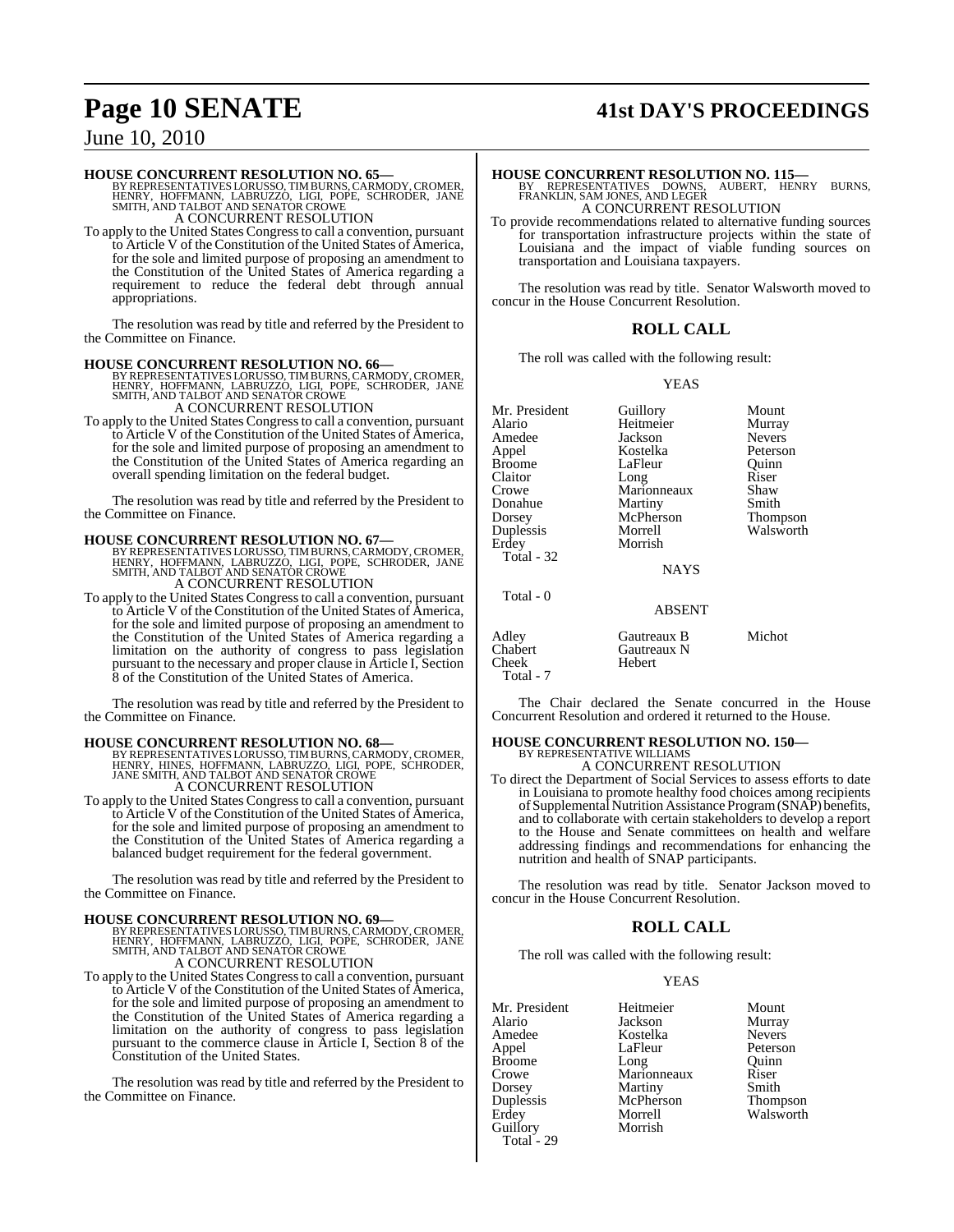# **41st DAY'S PROCEEDINGS Page 11 SENATE**

## **NAYS**

#### Total - 0

#### ABSENT

| Adley          | Donahue     | Michot |
|----------------|-------------|--------|
| Chabert        | Gautreaux B | Shaw   |
| Cheek          | Gautreaux N |        |
| <b>Claitor</b> | Hebert      |        |
| Total $-10$    |             |        |

The Chair declared the Senate concurred in the House Concurrent Resolution and ordered it returned to the House.

#### **HOUSE CONCURRENT RESOLUTION NO. 155—**

BY REPRESENTATIVES CHAMPAGNE AND PATRICIA SMITH A CONCURRENT RESOLUTION

To direct the office of the legislative auditor to conduct a detailed performance study and audit of the Board of Pardons and the Board of Parole regarding the efficiency of the operations of each board and the feasibility of combining the two boards into one board, and to report its findings to the Legislature of Louisiana prior to the convening of the 2012 Regular Session of the Legislature.

The resolution was read by title and referred by the President to the Committee on Judiciary B.

# **HOUSE CONCURRENT RESOLUTION NO. 160—** BY REPRESENTATIVE HENRY

A CONCURRENT RESOLUTION

To direct the Louisiana State Law Institute to study the impact of child custody and visitation orders which require a child to travel long distances in order to comply with the custody or visitation order of the court.

The resolution was read by title. Senator Quinn moved to concur in the House Concurrent Resolution.

## **ROLL CALL**

The roll was called with the following result:

#### YEAS

| Mr. President<br>Alario<br>Amedee<br>Appel<br><b>Broome</b><br>Claitor<br>Crowe<br>Donahue<br>Dorsey<br>Duplessis<br>Erdey<br>Total $-31$<br>Total - 0 | Guillory<br>Heitmeier<br>Jackson<br>Kostelka<br>LaFleur<br>Long<br>Martiny<br>McPherson<br>Morrell<br>Morrish<br>Mount<br><b>NAYS</b> | Murray<br><b>Nevers</b><br>Peterson<br>Quinn<br>Riser<br>Shaw<br>Smith<br>Thompson<br>Walsworth |
|--------------------------------------------------------------------------------------------------------------------------------------------------------|---------------------------------------------------------------------------------------------------------------------------------------|-------------------------------------------------------------------------------------------------|
|                                                                                                                                                        | ABSENT                                                                                                                                |                                                                                                 |
| Adley<br>Chabert<br>Cheek<br>Total - 8                                                                                                                 | Gautreaux B<br>Gautreaux N<br>Hebert                                                                                                  | Marionneaux<br>Michot                                                                           |

The Chair declared the Senate concurred in the House Concurrent Resolution and ordered it returned to the House.

# June 10, 2010

# **HOUSE CONCURRENT RESOLUTION NO. 172—** BY REPRESENTATIVE BURRELL

A CONCURRENT RESOLUTION

To authorize and request the Reentry Advisory Council within the Department of Public Safety and Corrections to evaluate the feasibility of developing a central statewide computer system to improve collaboration and coordination of offender transition services, including cross-agency training and informationsharing, to improve outcomes for reentry initiatives and to report its findings to the Legislature of Louisiana prior to the convening of the 2012 Regular Session.

The resolution was read by title. Senator Jackson moved to concur in the House Concurrent Resolution.

## **ROLL CALL**

The roll was called with the following result:

#### YEAS

| Mr. President | Heitmeier     | Murray        |
|---------------|---------------|---------------|
| Alario        | Jackson       | <b>Nevers</b> |
| Amedee        | Kostelka      | Peterson      |
| Appel         | LaFleur       | Ouinn         |
| <b>Broome</b> | Long          | Riser         |
| Crowe         | Martiny       | Smith         |
| Dorsey        | McPherson     | Thompson      |
| Duplessis     | Morrell       | Walsworth     |
| Erdey         | Morrish       |               |
| Guillory      | Mount         |               |
| Total - 28    |               |               |
|               | <b>NAYS</b>   |               |
| Total - 0     |               |               |
|               | <b>ABSENT</b> |               |

Adley **Donahue** Marionneaux<br>
Chabert Gautreaux B Michot Chabert Gautreaux B Michot<br>Cheek Gautreaux N Shaw Gautreaux N<br>Hebert Claitor Total - 11

The Chair declared the Senate concurred in the House Concurrent Resolution and ordered it returned to the House.

# **HOUSE CONCURRENT RESOLUTION NO. 189—** BY REPRESENTATIVE JOHNSON

A CONCURRENT RESOLUTION To authorize and direct the Louisiana State Law Institute to study all laws relative to birth certificates and filiation and to make recommendations on or before February 1, 2012, for revisions to state laws to resolve any conflict between the laws relative to birth certificates and the laws relative to filiation.

The resolution was read by title. Senator LaFleur moved to concur in the House Concurrent Resolution.

## **ROLL CALL**

The roll was called with the following result:

#### YEAS

Mr. President Guillory Mount<br>Alario Heitmeier Murray Alario Heitmeier Murray Amedee Jackson Nevers Appel Kostelka<br>Broome LaFleur Crowe Long Riser<br>
Donahue Martiny Smith Donahue Martiny Smith Dorsey McPherson<br>
Duplessis Morrell Erdey

LaFleur Quinn<br>Long Riser Morrell Walsworth<br>Morrish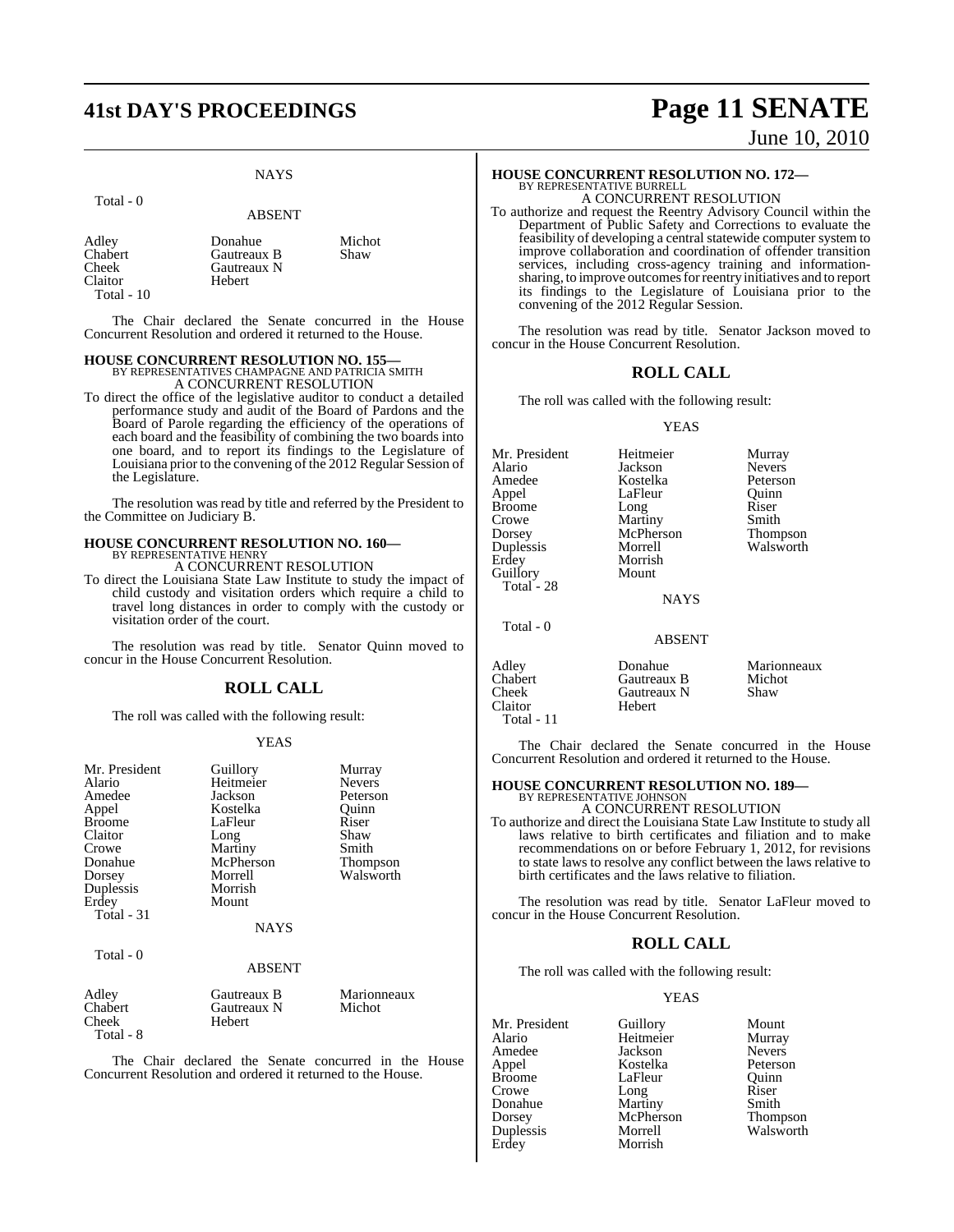Total - 29

Total - 0

## ABSENT

NAYS

| Adley<br>Chabert<br>Cheek<br>Claitor | Gautreaux B<br>Gautreaux N<br>Hebert<br>Marionneaux | Michot<br>Shaw |
|--------------------------------------|-----------------------------------------------------|----------------|
| Total $-10$                          |                                                     |                |

The Chair declared the Senate concurred in the House Concurrent Resolution and ordered it returned to the House.

#### **HOUSE CONCURRENT RESOLUTION NO. 191—** BY REPRESENTATIVE LANDRY

A CONCURRENT RESOLUTION

To request the Louisiana State Law Institute to study the laws regarding intrafamily adoptions and make recommendations relative to establishing a procedure to address specific circumstances of intrafamily adoptions.

The resolution was read by title. Senator Broome moved to concur in the House Concurrent Resolution.

## **ROLL CALL**

The roll was called with the following result:

#### YEAS

| Mr. President<br>Alario<br>Amedee<br>Appel<br><b>Broome</b><br>Claitor<br>Crowe<br>Donahue<br>Dorsey<br>Duplessis<br>Erdey<br>Total - 31 | Guillory<br>Heitmeier<br>Jackson<br>Kostelka<br>LaFleur<br>Long<br>Martiny<br>McPherson<br>Morrell<br>Morrish<br>Mount | Murray<br><b>Nevers</b><br>Peterson<br>Ouinn<br>Riser<br>Shaw<br>Smith<br>Thompson<br>Walsworth |
|------------------------------------------------------------------------------------------------------------------------------------------|------------------------------------------------------------------------------------------------------------------------|-------------------------------------------------------------------------------------------------|
| Total - 0                                                                                                                                | <b>NAYS</b><br><b>ABSENT</b>                                                                                           |                                                                                                 |
| Adley<br>Chabert<br>Cheek<br>Total - 8                                                                                                   | Gautreaux B<br>Gautreaux N<br>Hebert                                                                                   | Marionneaux<br>Michot                                                                           |

The Chair declared the Senate concurred in the House Concurrent Resolution and ordered it returned to the House.

## **HOUSE CONCURRENT RESOLUTION NO. 234—** BY REPRESENTATIVE SIMON AND SENATOR ALARIO A CONCURRENT RESOLUTION

To urge and request the Department of Health and Hospitals to create a task force which shall study funding options for services to persons with disabilities and the elderly and to report findings and recommendations of the study to the House Committee on Health and Welfare, the Senate Committee on Health and Welfare, the House Committee on Appropriations, and the Senate Committee on Finance on or before January 31, 2011.

The resolution was read by title. Senator Alario moved to concur in the House Concurrent Resolution.

# **Page 12 SENATE 41st DAY'S PROCEEDINGS**

## **ROLL CALL**

The roll was called with the following result:

#### YEAS

| Mr. President | Guillory      | Murray          |
|---------------|---------------|-----------------|
| Alario        | Heitmeier     | <b>Nevers</b>   |
| Amedee        | Jackson       | Peterson        |
| Appel         | Kostelka      | Ouinn           |
| <b>Broome</b> | LaFleur       | Riser           |
| Claitor       | Long          | Shaw            |
| Crowe         | Martiny       | Smith           |
| Donahue       | McPherson     | <b>Thompson</b> |
| Dorsey        | Morrell       | Walsworth       |
| Duplessis     | Morrish       |                 |
| Erdey         | Mount         |                 |
| Total - 31    |               |                 |
|               | <b>NAYS</b>   |                 |
| Total - 0     |               |                 |
|               | <b>ABSENT</b> |                 |
| Adley         | Gautreaux B   | Marionneaux     |
| Chabert       | Gautreaux N   | Michot          |

Total - 8

Chabert Gautreaux N Michot Hebert

The Chair declared the Senate concurred in the House Concurrent Resolution and ordered it returned to the House.

## **HOUSE CONCURRENT RESOLUTION NO. 235—**

BY REPRESENTATIVE CARMODY A CONCURRENT RESOLUTION

To urge and request the State Board of Elementary and Secondary Education to collect information relative to the use by city, parish, and other local public school boards of corporal punishment in public schools and to submit a written report of its findings to the House Committee on Education and the Senate Committee on Education prior to the convening of the 2011 Regular Session of the Legislature of Louisiana.

The resolution was read by title and referred by the President to the Committee on Education.

#### **Reports of Committees**

The following reports of committees were received and read:

#### **REPORT OF COMMITTEE ON**

### **REVENUE AND FISCAL AFFAIRS**

Senator Robert M. Marionneaux, Jr., Chairman on behalf of the Committee on Revenue and Fiscal Affairs, submitted the following report:

#### June 9, 2010

To the President and Members of the Senate:

I am directed by your Committee on Revenue and Fiscal Affairs to submit the following report:

# **HOUSE CONCURRENT RESOLUTION NO. 216—** BY REPRESENTATIVE ROBIDEAUX A CONCURRENT RESOLUTION

To suspend from 12:01 a.m. August 10, 2010, through 11:59 p.m. on August 13, 2010, the provisions of R.S.  $47:84\tilde{I}(A)$  and  $\tilde{C}$  as it relates to the excise tax collected on cigars and smoking tobacco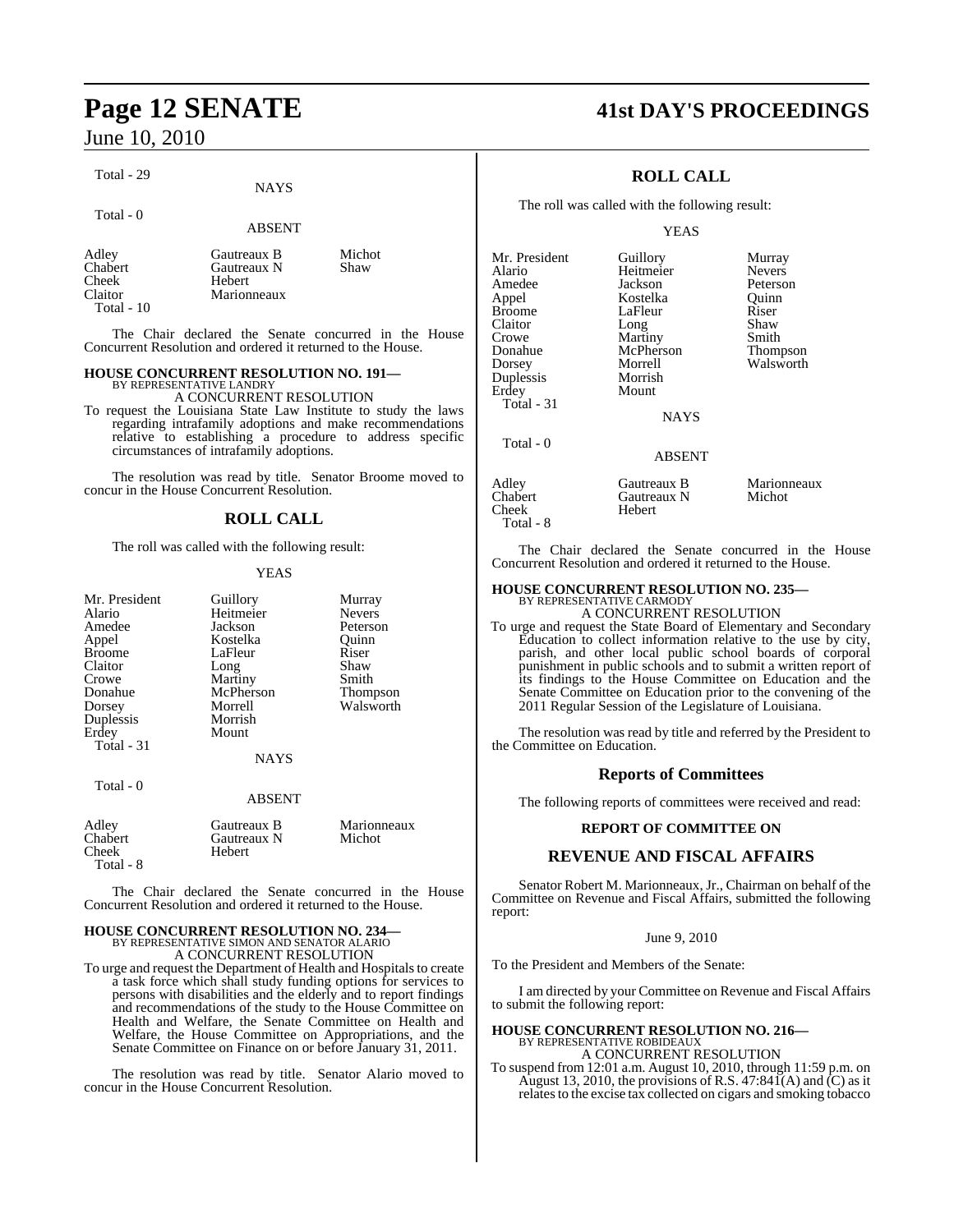# **41st DAY'S PROCEEDINGS Page 13 SENATE**

by the state when a dealer gives away cigars or smoking tobacco for advertising or any other purpose whatsoever.

Reported favorably.

Respectfully submitted, ROBERT M. MARIONNEAUX, JR. Chairman

#### **REPORT OF COMMITTEE ON**

#### **FINANCE**

Senator Michael J. "Mike" Michot, Chairman on behalf of the Committee on Finance, submitted the following report:

#### June 9, 2010

To the President and Members of the Senate:

I am directed by your Committee on Finance to submit the following report:

# **HOUSE BILL NO. 1449—** BY REPRESENTATIVE FANNIN

AN ACT

To enact R.S. 9:1103, relative to the right of riparian owners; to provide for the assignment of rights to access the running waters of the state; to provide for the transfer for agricultural and aquacultural use by public entities; to prohibit fees charged by the state; and to provide for related matters.

Reported favorably.

Respectfully submitted, MICHAEL J. "MIKE" MICHOT Chairman

## **REPORT OF COMMITTEE ON**

### **EDUCATION**

Senator Ben W. Nevers, Chairman on behalf of the Committee on Education, submitted the following report:

#### June 10, 2010

To the President and Members of the Senate:

I am directed by your Committee on Education to submit the following report:

# **HOUSE CONCURRENT RESOLUTION NO. 152—** BY REPRESENTATIVE TUCKER A CONCURRENT RESOLUTION

To direct the public postsecondary education management boards and the Board of Regents to publish, including on their respective websites, certain performance and cost data relative to public postsecondary education in Louisiana.

Reported favorably.

## **HOUSE CONCURRENT RESOLUTION NO. 209—**

BY REPRESENTATIVE NOWLIN A CONCURRENT RESOLUTION

To urge and request the State Board of Elementary and Secondary Education to study the feasibility of increasing physical education units required for high school graduation and to submit a written report of its findings and conclusions, including any recommendations for legislation relative to the issue, to the House Committee on Education and the Senate Committee on Education not later than sixty days prior to the beginning of the 2011 Regular Session of the Legislature of Louisiana.

Reported favorably.

# June 10, 2010

**HOUSE CONCURRENT RESOLUTION NO. 218—**<br>BY REPRESENTATIVES NOWLIN, CROMER, DANAHAY, EDWARDS,<br>GALLOT, GEYMANN, HARRISON, PUGH, RITCHIE, SCHRODER, AND<br>SIMON

### A CONCURRENT RESOLUTION

To urge and request the Board of Regents to restructure the performance-based funding formula to better account for the unique roles, scopes, and missions of the state's public postsecondary institutions, their admissions standards, and available resources and that the board not allocate formula funding based upon performance until such improvements to the formula are made.

Reported with amendments.

#### **HOUSE BILL NO. 402—**

BY REPRESENTATIVE PEARSON

AN ACT To enact R.S. 17:3123.1, relative to the Board of Regents; to provide for live broadcasts over the Internet of meetings of the board and its committees; to provide for recording and archiving of such broadcasts; to provide for public access to such archived meetings; to provide a special effective date; and to provide for related matters.

Reported favorably.

#### **HOUSE BILL NO. 403—**

BY REPRESENTATIVE PEARSON AN ACT

To enact R.S. 17:3.1, relative to meetings of the State Board of Elementary and Secondary Education; to provide for live broadcasts over the Internet of meetings of the board and its committees; to provide for the recording and archiving of meetings of the board and committees; to provide for public access to such archived meetings; to provide a special effective date; and to provide for related matters.

Reported favorably.

**HOUSE BILL NO. 421—** BY REPRESENTATIVE MICHAEL JACKSON AN ACT

To amend and reenact R.S. 17:221(B), relative to school attendance by certain students; to provide relative to the authority of a city, parish, or other local public school board to deny admission or readmission to school of certain students; to provide limitations; to delete provisions relative to a pilot program regarding school attendance; to provide an effective date; and to provide for related matters.

Reported favorably.

- **HOUSE BILL NO. 527—**<br>BY REPRESENTATIVES SAM JONES, ARMES, ARNOLD, BALDONE,<br>BARROW, BILLIOT, TIM BURNS, BURRELL, CARMODY, CARTER,<br>DIXON, DOERGE, EDWARDS, GISCLAIR, GUILLORY, GUINN, HARDY,<br>HILL, MICHAEL JACKSON, LABRUZZO, L AN ACT
- To enact Chapter 21-B of Title 25 of the Louisiana Revised Statutes of 1950, to be comprised of R.S. 25:931 through 943, and R.S. 36:209(Q), relative to cemeteries in the state of Louisiana; to establish the Louisiana Historic Cemetery Preservation Program within the Department of Culture, Recreation and Tourism, office of cultural development, division of archaeology; to provide for program requirements and exemptions; to provide for unlawful acts and penalties for violations; to authorize the department to institute civil proceedings for violations of program requirements; to create the Louisiana Historic Cemetery Trust Fund in the state treasury and to provide for the use of the proceeds thereof; to create an advisory board to oversee the fund; and to provide for related matters.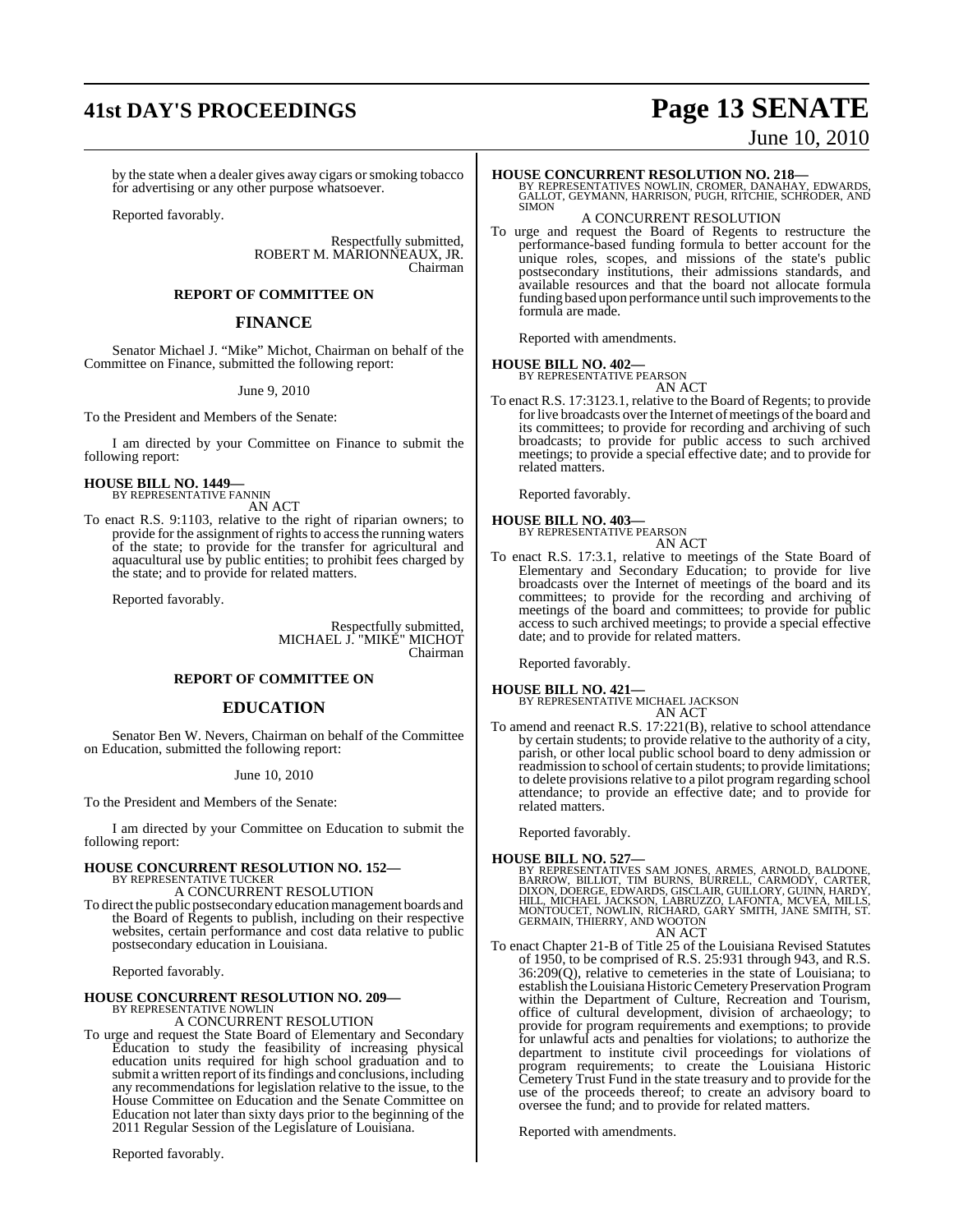# **HOUSE BILL NO. 836—** BY REPRESENTATIVE WOOTON

AN ACT

To enact R.S. 17:1818, relative to certain donations to higher education institutions; to require public academic degreegranting institutions to disclose certain information about gifts received from foreign governments, legal entities, or persons; to provide for procedures and enforcement; to provide for rules; and to provide for related matters.

Reported favorably.

#### **HOUSE BILL NO. 923—** BY REPRESENTATIVE LEGER

AN ACT

To enact R.S. 17:100.10(H), relative to the Public School Facilities Financing Act; to provide with respect to the Recovery School District; to provide for use of outside legal counsel for certain purposes; and to provide for related matters.

Reported favorably.

#### **HOUSE BILL NO. 1000—** BY REPRESENTATIVE WADDELL

AN ACT

To enact R.S.  $17:3048.1(B)(5)$ , relative to eligible schools for the use of Taylor Opportunity Program for Students Opportunity, Performance, and Honors awards; to provide relative to the use of such an award by a student to pursue specified skill or occupational training at certain schools having a valid and current certificate of registration issued by the Louisiana State Board of Cosmetology and proprietary schools having a valid and current license issued by the Board of Regents; to provide conditions; to provide relative to award amounts at such schools; to provide limitations; to provide effectiveness; to provide an effective date; and to provide for related matters.

Reported favorably.

# **HOUSE BILL NO. 1055—** BY REPRESENTATIVE RICHMOND

AN ACT To amend and reenact R.S. 17:221(I) and R.S. 36:649(D), to enact R.S. 17:1871(B)(8) and 3217.1(D), and to repeal R.S. 17:14, relative to adult education; to provide for the school attendance of certain students in adult education programs; to eliminate the division of adult and community education within the Department of Education; to transfer the responsibility for the provision of adult education programs from the State Board of Elementary and Secondary Education to the Board of Supervisors of Community and Technical Colleges and to provide with respect thereto; to provide for the powers, duties, and functions of the Board of Supervisors of Community and Technical Colleges; to provide for an effective date of such transfer; and to provide for related matters.

Reported favorably.

#### **HOUSE BILL NO. 1141—** BY REPRESENTATIVE LANDRY

AN ACT

To amend and reenact R.S. 17:195(A) and to enact R.S. 17:192.1, relative to school nutrition programs; to require certain public school governing authorities to implement procedures relative to denying meals to students during school hours; to provide relative to the documentation and reporting of such denials; to prohibit school employees from disclosing certain information relative to a student's inability to pay for meals and to provide for related penalties; and to provide for related matters.

Reported with amendments.

# **Page 14 SENATE 41st DAY'S PROCEEDINGS**

**HOUSE BILL NO. 1171—**<br>BY REPRESENTATIVES TUCKER, ARNOLD, AUSTIN BADON, HENRY<br>BURNS, TIM BURNS, CARMODY, CARTER, CHAMPAGNE, CONNICK,<br>DOVE, GISCLAIR, HARDY, HINES, HOFFMANN, KATZ, LABRUZZO,<br>LIGI, ROBIDEAUX, SIMON, SMILEY, W AN ACT

To amend and reenact R.S. 17:3386(A) and (D) and to enact R.S. 17:3139 and 3386(E), relative to public postsecondary education; to provide for the Louisiana Granting Resources and Autonomy for Diplomas Act; to provide for performance agreements between the Board of Regents and public postsecondary education institutions; to provide for the effectiveness, review, revocation, and renewal of such agreements; to provide for autonomies granted to institutions that enter into such agreements; to require specified performance objectives to be met as part of such agreements; to provide for monitoring and reporting by the Board of Regents; to exempt certain institutions from requirements relative to the use of surplus funds and the carrying forward of certain state general funds; and to provide for related matters.

Reported with amendments.

**HOUSE BILL NO. 1376—**<br>BY REPRESENTATIVES HINES, ABRAMSON, AUSTIN BADON, HENRY<br>BURNS, TIM BURNS, CARTER, HARDY, HAZEL, HOWARD,<br>LABRUZZO, LANDRY, LORUSSO, PEARSON, POPE, JANE SMITH, AND TEMPLET

AN ACT

To amend and reenact R.S. 17:158(A), relative to the transportation of students by local school boards to certain elementary and secondary schools; to authorize a local school board to transport to school any student who resides one mile or less from the school; to provide conditions and limitations; to provide an effective date; and to provide for related matters.

Reported favorably.

### **HOUSE BILL NO. 1396—**

BY REPRESENTATIVE BURRELL AN ACT

To enact R.S. 17:440.1, relative to school employees; to require first aid training for public school employees; to provide for policies adopted by each city, parish, and other local public school board relative to such requirement; and to provide for related matters.

Reported favorably.

## **HOUSE BILL NO. 1481— (Substitute for House Bill No. 1025 by Representative Landry)**<br>BY REPRESENTATIVE LANDRY

AN ACT

To amend and reenact R.S. 17:416.7, relative to school boards; to require school boards to notify parents prior to implementing new school uniform policies or changing existing school uniform policies; to provide for exceptions; and to provide for related matters.

Reported favorably.

## **HOUSE BILL NO. 1487— (Substitute for House Bill No. 1128 by Representative Leger)**<br>BY REPRESENTATIVE LEGER

AN ACT

To amend and reenact R.S.17:3981(4), 3982(A)(1)(a), 3983(A)(3)(c), and 3991(B)(14) and to enact R.S. 3991(B)(24) and 3996(B)(24) and (25), relative to charter schools; to provide relative to the duties and responsibilities of the State Board of Elementary and SecondaryEducation when reviewing and approving a proposed charter; to provide relative to the duties and responsibilities of a local school board when reviewing and approving a proposed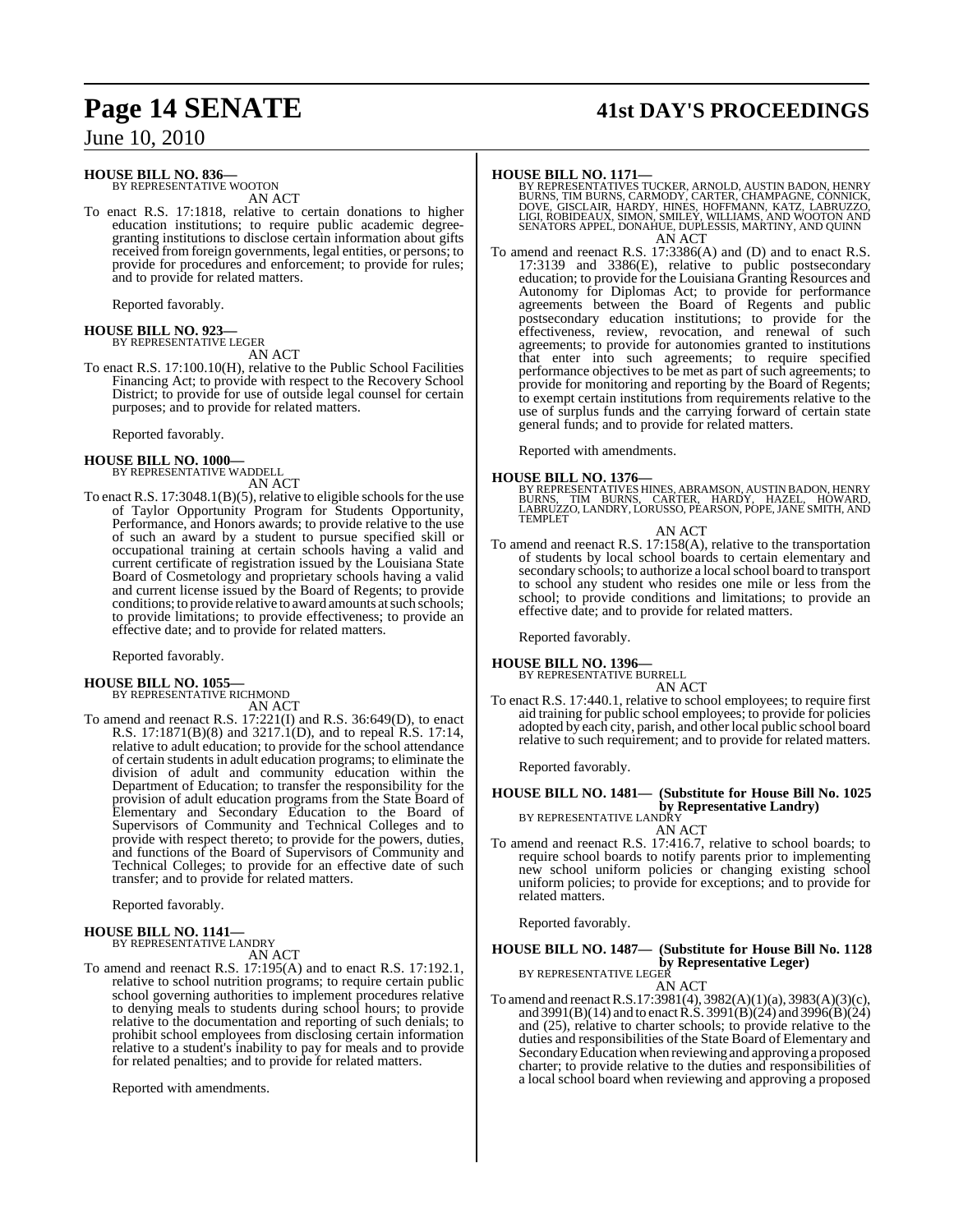# **41st DAY'S PROCEEDINGS Page 15 SENATE**

# June 10, 2010

charter; to provide relative to charter requirements; to provide relative to certain exemptions granted charter schools from statutory mandates or other statutory requirements that are applicable to public schools; to provide effective dates; and to provide for related matters.

Reported favorably.

#### **HOUSE BILL NO. 1491— (Substitute for House Bill No. 1399 by Representative Downs)** BY REPRESENTATIVE DOWNS

AN ACT

To amend and reenact R.S. 17:3048.1(A)(1)(e)(introductory paragraph), (iii), (vi), (viii), (xiii), and (xiii), relative to academic standards for a Taylor Opportunity Program for Students award; to provide relative to the high school core curriculum requirements for certain students to be eligible for an Opportunity, Performance, or Honors award; to provide applicability; to provide effectiveness; to provide an effective date; and to provide for related matters.

Reported favorably.

Respectfully submitted, BEN W. NEVERS Chairman

#### **Senate Bills and Joint Resolutions on Second Reading Reported by Committees**

# **SENATE BILL NO. 501—** BY SENATOR N. GAUTREAUX

AN ACT

To amend and reenact R.S.  $24:513(J)(4)(a)$ , relative to the powers and duties of the legislative auditor; to provide that certain entities must submit annual financial audits to the legislative auditor; and to provide for related matters.

Reported favorably by the Committee on Senate and Governmental Affairs. The bill was read by title, ordered engrossed and passed to a third reading.

#### **House Bills and Joint Resolutions on Second Reading Reported by Committees**

**HOUSE BILL NO. 37—** BY REPRESENTATIVE GARY SMITH

AN ACT

To amend and reenact R.S. 44:36(D), relative to public records; to reduce the time required for the Department of Public Safety and Corrections to retain records regarding adult offenders; and to provide for related matters.

Reported favorably by the Committee on Senate and Governmental Affairs. The bill was read by title and referred to the Legislative Bureau.

#### **HOUSE BILL NO. 99—**

BY REPRESENTATIVE ROSALIND JONES AN ACT

To amend and reenact R.S. 42:1132(B)(2)(introductory paragraph) and (a)(i), relative to the Board of Ethics; to provide relative to the nomination and selection of members of the Board of Ethics; and to provide for related matters.

Reported favorably by the Committee on Senate and Governmental Affairs. The bill was read by title and referred to the Legislative Bureau.

#### **HOUSE BILL NO. 156—**

BY REPRESENTATIVE ARNOLD AN ACT

To enact R.S. 49:191(5)(b) and to repeal R.S. 49:191(3)(f), relative to certain agencies within the office of the governor, including provisions to provide for the re-creation of such agencies; to provide for the effective termination date for all statutory authority for the existence of such statutory entities; and to provide for related matters.

Reported favorably by the Committee on Senate and Governmental Affairs. The bill was read by title and referred to the Legislative Bureau.

#### **HOUSE BILL NO. 287—**

BY REPRESENTATIVE CORTEZ AN ACT

To enact R.S. 46:1427, relative to child care facilities and childplacing agencies; to provide with respect to licensure; to provide for an exception for certain religious organizations; and to provide for related matters.

Reported with amendments by the Committee on Health and Welfare.

#### **SENATE COMMITTEE AMENDMENTS**

Amendments proposed by Senate Committee on Health and Welfare to Engrossed House Bill No. 287 by Representative Cortez

#### AMENDMENT NO. 1

On page 1, line 2, after "R.S." and before ", relative" change "46:1427" to "46:1429"

#### AMENDMENT NO. 2

On page 1, line 6, after "R.S." and before "is" change "46:1427" to "46:1429"

#### AMENDMENT NO. 3

On page 1, at the beginning of line 7, change "1427" to "1429"

On motion of Senator Mount, the committee amendment was adopted. The amended bill was read by title and referred to the Legislative Bureau.

# **HOUSE BILL NO. 301—** BY REPRESENTATIVE RITCHIE

AN ACT

To amend and reenact R.S. 36:801(introductory paragraph) and 801.1(A), to enact R.S.  $36:4(B)(18)$ , and to repeal R.S. 36:459(D), relative to the Louisiana Tax Commission; to transfer the commission to the office of the governor, division of administration; to provide for the budget and procurement authority of the commission; to provide for effectiveness; and to provide for related matters.

Reported favorably by the Committee on Senate and Governmental Affairs. The bill was read by title and referred to the Legislative Bureau.

#### **HOUSE BILL NO. 302—** BY REPRESENTATIVE SMILEY

AN ACT

To amend and reenact R.S. 49:1302(E) and to enact R.S. 49:1305(A)(3) and 1307, relative to boards, commissions, and like entities; to provide relative to disclosure of certain information concerning certain boards, commissions, and like entities; to provide for the publication of such information on the Internet; to provide for the powers and duties of the commissioner of administration relative thereto; to provide for the powers and duties of the legislative auditor relative thereto; and to provide for related matters.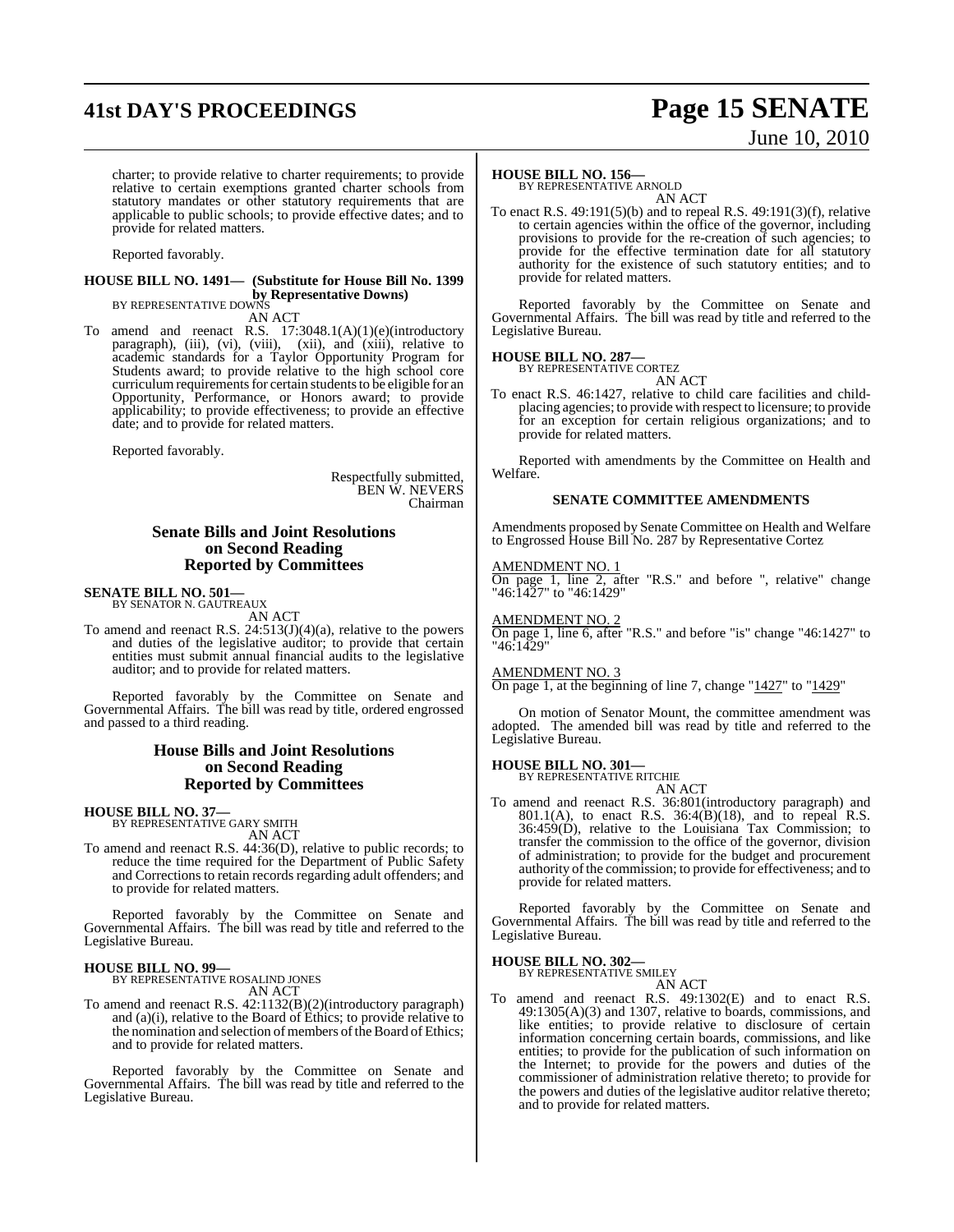Reported favorably by the Committee on Senate and Governmental Affairs. The bill was read by title and referred to the Legislative Bureau.

# **HOUSE BILL NO. 334—** BY REPRESENTATIVE LEGER

AN ACT

To amend and reenact R.S. 27:247 and 270(A)(3)(a), relative to the casino support services contract; to provide for the funding of such contract; to establish the Casino Support Services Fund as a special treasury fund; to provide for an effective date; and to provide for related matters.

Reported with amendments by the Committee on Finance.

#### **SENATE COMMITTEE AMENDMENTS**

Amendments proposed by Senate Committee on Finance to Reengrossed House Bill No. 334 by Representative Leger

#### AMENDMENT NO. 1

On page 2, delete lines 1 through 4 and insert the following: "meeting of the committee. If the committee approves the amount of the contract, the contract shall remain in full force and effect. If the committee disapproves or does not act upon the amount of the contract, the contract shall be null, void, and of no effect. If the committee disapproves or does not act upon the amount of the contract and the contract is null, void, and no effect, the treasurer shall not deposit any monies into the fund.

#### AMENDMENT NO. 2

On page 2, delete lines 13 through 19

#### AMENDMENT NO. 3

On page 3, delete lines 8 through 13 and insert the following:  $\tilde{f}$ (i) Ten percent shall be deposited in and credited to the Support Education in Louisiana First Fund as provided in R.S. 17:421.7 and shall be used solely and exclusively for the same purposes provided for in Paragraph  $(\dot{B})(1)$  of that Section."

#### AMENDMENT NO. 4

On page 3, line 14, after "(ii)" and before "satisfying" delete "After" and insert the following: "Except in a year when the Joint Legislative Committee on the Budget disapproves or does not act upon the amount of the casino support services contract as provided in R.S. 27:747 and no revenues are required to be deposited in and credited to the Casino Support Services Fund, and after"

On motion of Senator Jackson, the committee amendment was adopted. The amended bill was read by title and referred to the Legislative Bureau.

#### **HOUSE BILL NO. 414—** BY REPRESENTATIVE LIGI

AN ACT

To amend and reenact R.S. 18:1491.4(D) and 1495.2(D), relative to expenditures of campaign funds; to provide for certain methods of expending campaign funds; and to provide for related matters.

Reported favorably by the Committee on Senate and Governmental Affairs. The bill was read by title and referred to the Legislative Bureau.

# **HOUSE BILL NO. 627—** BY REPRESENTATIVE GALLOT

AN ACT

To amend and reenact R.S. 18:532.1(D) and 1903, relative to precinct changes; to authorize the division of a precinct under certain circumstances during a certain time period; to require certain submissions relative to such changes; to provide for penalties; and to provide for related matters.

Reported with amendments by the Committee on Senate and Governmental Affairs.

# **Page 16 SENATE 41st DAY'S PROCEEDINGS**

#### **SENATE COMMITTEE AMENDMENTS**

Amendments proposed by Senate Committee on Senate and Governmental Affairs to Engrossed House Bill No. 627 by Representative Gallot

#### AMENDMENT NO. 1

On page 1, line 18, after "law" insert "and traditional redistricting principles"

#### AMENDMENT NO. 2

On page 2, line 17, after "law" insert "and traditional redistricting principles"

#### AMENDMENT NO.

On page 2, line 18, after "precincts" insert "into two or more precincts"

#### AMENDMENT NO. 4

On page 2, line 19, after "Subsection" delete the remainder of the line and delete line 20 in its entirety and insert: "may be subject to nullification by a court of competent jurisdiction.

#### AMENDMENT NO. 5

On page 2, between lines 20 and 21 insert the following:

 $\sqrt{3}$ ) Notwithstanding the provisions of R.S. 17:71.3(C) or any other provision of law to the contrary, if a school board is unable to comply with applicable law and traditional redistricting principles in the creation of its redistricting plan using whole precincts created by the parish governing authority, the school board may divide a precinct into not more than two portions that are bounded by census tabulation boundaries. A school board district may contain one or more of such divided precinct portions. The portion of any precinct divided as a result of the boundary between a city school system and a parish school system crossing the precinct boundary shall be considered a whole precinct within the geography of the parish school system or city school system in which it is included.

(4) Notwithstanding the provisions ofR.S. 33:1371 or any other provision of law to the contrary, if the governing authority of a municipality is unable to comply with applicable law and traditional redistricting principles in the creation of its redistricting plan using whole precincts created by the parish governing authority, the municipal governing authority may divide a precinct into portions that are bounded by census tabulation boundaries. A municipal governing authority district may contain one or more of such divided precinct portions. The portion of any precinct within the boundary of the municipality divided as a result of the boundary between the municipality and the parish crossing the precinct boundary shall be considered a whole precinct within the geography of the municipality in which it is included.

On motion of Senator Kostelka, the committee amendment was adopted. The amended bill was read by title and referred to the Legislative Bureau.

# **HOUSE BILL NO. 629—** BY REPRESENTATIVE DANAHAY

- AN ACT
- To amend and reenact Chapter 17 of Title 42 of the Louisiana Revised Statutes of 1950, to be comprised of R.S. 42:1261 through 1266, relative to the Department of State Civil Service, to provide for the transfer of certain responsibilities relative to employee training programs from the division of administration to the department; and to provide for related matters.

Reported with amendments by the Committee on Senate and Governmental Affairs.

#### **SENATE COMMITTEE AMENDMENTS**

Amendments proposed by Senate Committee on Senate and Governmental Affairs to Engrossed House Bill No. 629 by Representative Danahay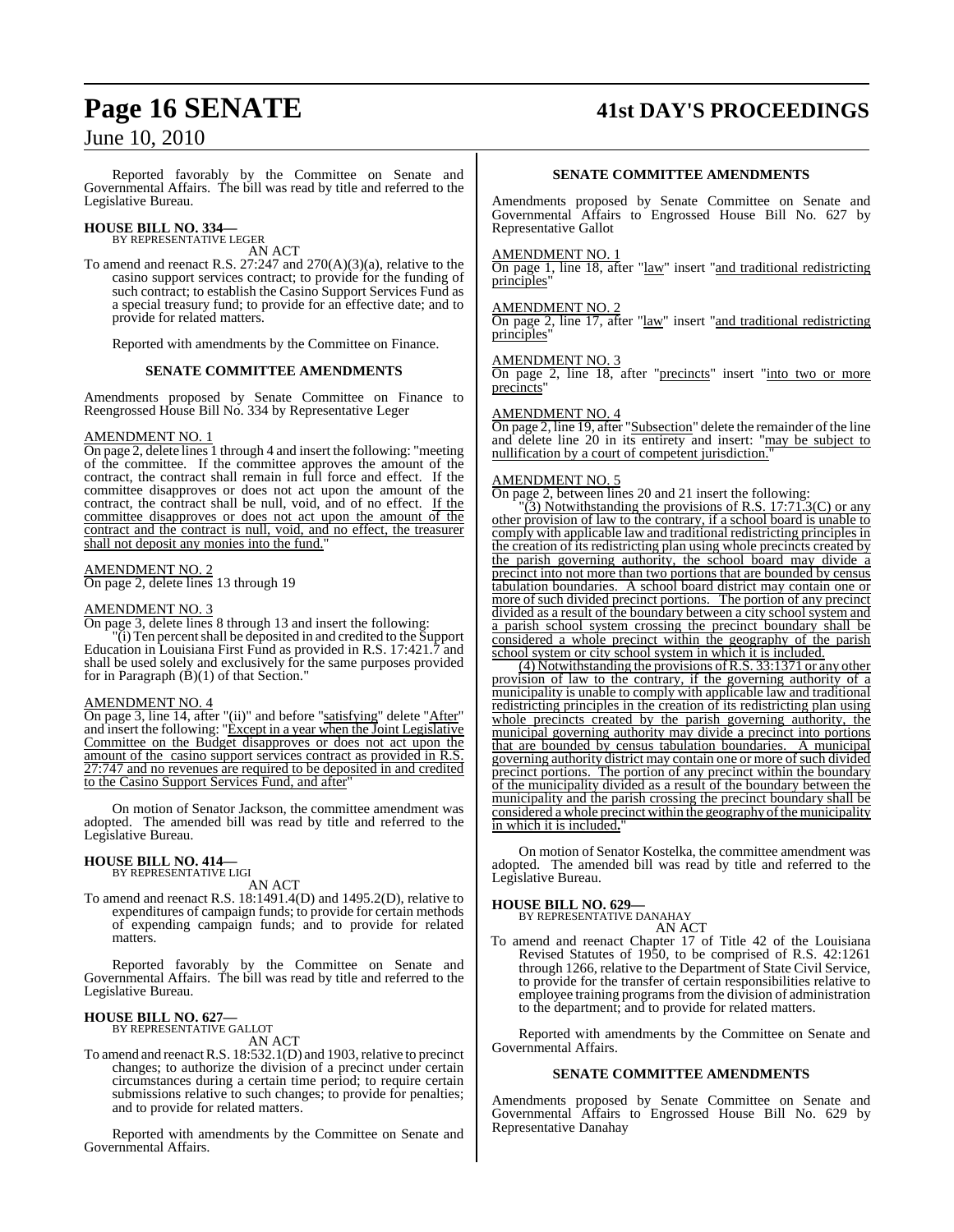# **41st DAY'S PROCEEDINGS Page 17 SENATE**

# June 10, 2010

#### AMENDMENT NO. 1

On page 1, line 5, after "department;" insert "to provide for effective date;"

#### AMENDMENT NO. 2

On page 8, after line 3, insert the following:

"Section 2. This Act shall become effective on July 1, 2010; if vetoed by the governor and subsequently approved by the legislature, this Act shall become effective on July 1, 2010, or on the day following such approval by the legislature, whichever is later."

On motion of Senator Kostelka, the committee amendment was adopted. The amended bill was read by title and referred to the Legislative Bureau.

# **HOUSE BILL NO. 632—** BY REPRESENTATIVE LORUSSO

AN ACT

To amend and reenact R.S. 24:772(A), relative to reports required to be submitted to the legislature; to require an agency to provide only one printed copy of such a report to the presiding officer of each house of the legislature; to permit an agency to send an electronic copy of a report to one or more members of the legislature; to require electronic delivery of a list of agency reports and publications; to require the list to be submitted to the David R. Poynter Legislative Research Library; to provide for the content of the list; to require each agency to distribute an electronic copy of each report and publication on such list to the David R. Poynter Legislative Research Library; to provide a deadline for the submission of such information; to provide for delivery of the information in the list to the members of the legislature; and to provide for related matters.

Reported favorably by the Committee on Senate and Governmental Affairs. The bill was read by title and referred to the Legislative Bureau.

#### **HOUSE BILL NO. 671—** BY REPRESENTATIVE LAFONTA

AN ACT

To amend and reenact R.S. 18:451.3, relative to qualifying for elective office; to limit the exception to residency requirements for persons displaced by gubernatorially declared emergencies; and to provide for related matters.

Reported favorably by the Committee on Senate and Governmental Affairs. The bill was read by title and referred to the Legislative Bureau.

# **HOUSE BILL NO. 680—** BY REPRESENTATIVE LEGER

AN ACT

To amend and reenact R.S. 24:513(B), relative to the legislative auditor; to require certain audits and statements relative to tax collections; to require certain local auditees and other personsto submit such audits and statements; to provide for the content of the statements; to provide for penalties; and to provide for related matters.

Reported favorably by the Committee on Senate and Governmental Affairs. The bill was read by title and referred to the Legislative Bureau.

#### **HOUSE BILL NO. 699—**

BY REPRESENTATIVES GEYMANN, ARMES, LEGER, LIGI, MCVEA, MORRIS, AND SMILEY

## AN ACT

To amend and reenact R.S. 39:1496.1(E)(1)(c) and (2) and to enact R.S. 39:1496.1(F), relative to performance-based energy efficiency contracts; to provide for the approval process of such contracts; to provide for the audit and review process of such contracts; to provide for appropriation of such contracts; to provide for an effective date; and to provide for related matters.

Reported with amendments by the Committee on Finance.

#### **SENATE COMMITTEE AMENDMENTS**

Amendments proposed by Senate Committee on Finance to Engrossed House Bill No. 699 by Representative Geymann

#### AMENDMENT NO. 1

 $\overline{On}$  page 1, delete line 5, and insert "such contracts; to provide for an"

#### AMENDMENT NO. 2

On page 1, line16, after "with" and before "approval" insert "prior"

#### AMENDMENT NO. 3

On page 2, delete lines 12 through 16 and insert the following:

"F. Any performance based energy efficiency contract awarded on or after January 1, 2010 shall be subject to this Section and shall not be effective unless and until such performance based energy efficiency contract is approved by the Joint Legislative Committee on the Budget.'

On motion of Senator Jackson, the committee amendment was adopted. The amended billwas read by title and recommitted to the Committee on Revenue and Fiscal Affairs.

#### **HOUSE BILL NO. 723—**

BY REPRESENTATIVE CONNICK AN ACT

To amend and reenact R.S. 42:65(A) and (C), relative to dual officeholding and dual employment; to provide relative to remedies and penalties related thereto; and to provide for related matters.

Reported favorably by the Committee on Senate and Governmental Affairs. The bill was read by title and referred to the Legislative Bureau.

# **HOUSE BILL NO. 734—** BY REPRESENTATIVE PEARSON

AN ACT

To amend and reenact R.S. 42:1123(36), relative to governmental ethics; to provide relative to the time period during which public employees may accept certain donations and contributions from specified not-for-profit organizations or funds within the organizations; to provide for the not-for-profit organizations or funds who may donate or contribute such funds; to provide for the deadline by which the organizations must report such donations and contributions to the Board of Ethics; to provide relative to the effectiveness of such provisions; and to provide for related matters.

Reported favorably by the Committee on Senate and Governmental Affairs. The bill was read by title and referred to the Legislative Bureau.

# **HOUSE BILL NO. 768—** BY REPRESENTATIVE LAFONTA

AN ACT

To amend and reenact R.S. 36:4(AA) and 917 and R.S. 49:1222 and 1223, relative to the Latino Commission; to change the name of the council; to provide relative to its powers and duties; to otherwise provide with respect to its purpose and operations; and to provide for related matters.

Reported with amendments by the Committee on Senate and Governmental Affairs.

### **SENATE COMMITTEE AMENDMENTS**

Amendments proposed by Senate Committee on Senate and Governmental Affairs to Reengrossed House Bill No. 768 by Representative LaFonta

#### AMENDMENT NO. 1

On page 2, line 12, at the end of the line delete "three members" and insert "one member"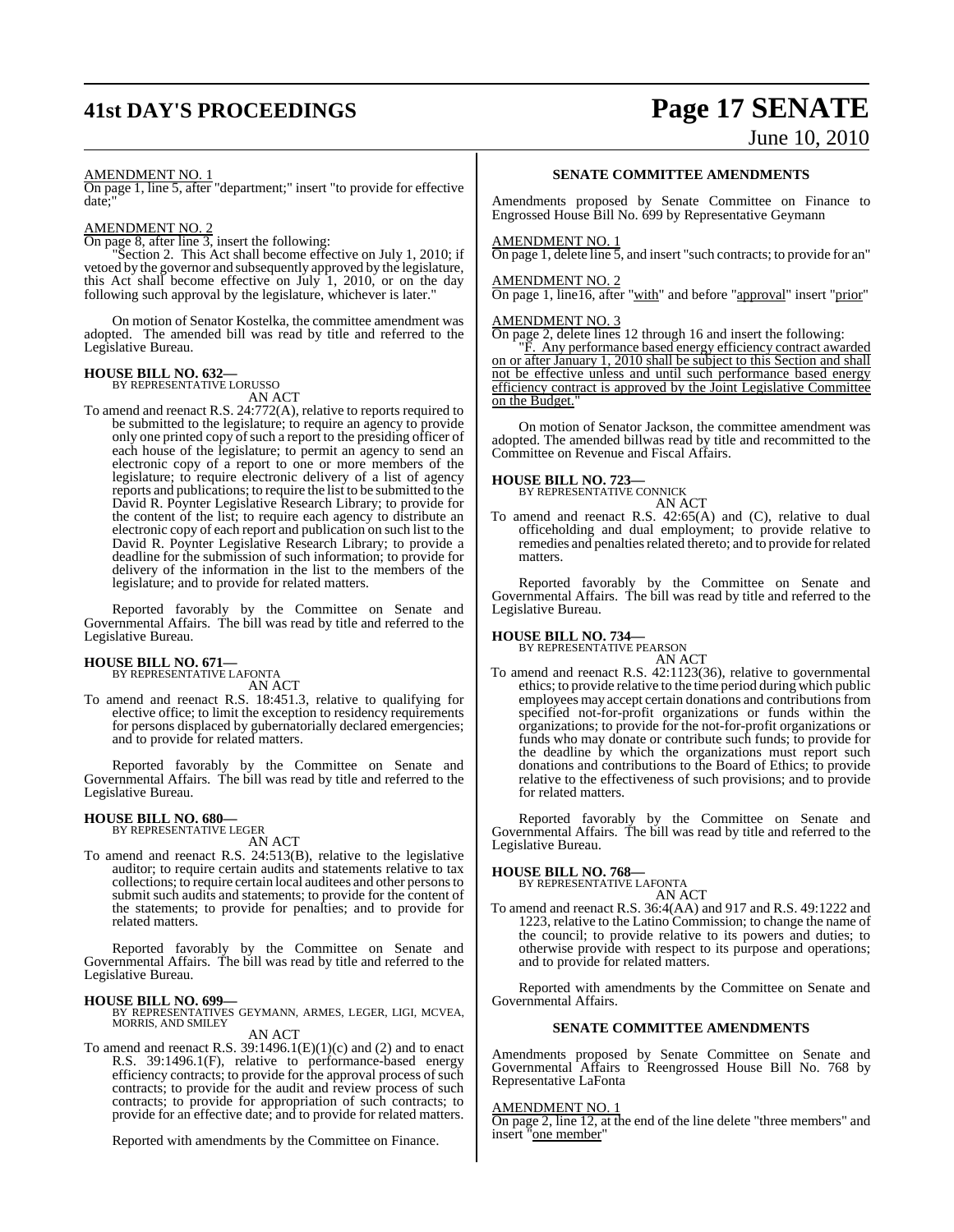#### AMENDMENT NO. 2

On page 2, line 17, delete "The Latino Forum" and insert "The Latin American Medical Association"

On motion of Senator Kostelka, the committee amendment was adopted. The amended bill was read by title and referred to the Legislative Bureau.

**HOUSE BILL NO. 791—** BY REPRESENTATIVES RICHMOND AND LEGER AN ACT

To amend and reenact R.S. 44:4.1(B)(18), relative to public records exceptions; to provide an exception for local ethics entities; and to provide for related matters.

Reported favorably by the Committee on Senate and Governmental Affairs. The bill was read by title and referred to the Legislative Bureau.

#### **HOUSE BILL NO. 933—** BY REPRESENTATIVE PERRY

AN ACT

To enact R.S. 42:1123(18)(b), relative to ethics; to allow a member on the board of commissioners of a hospital service district to engage in certain transactions and to own an interest in entities that engage in certain transactions; to require certain recusals by such board members; to provide for restrictions and limitations; and to provide for related matters.

Reported favorably by the Committee on Senate and Governmental Affairs. The bill was read by title and referred to the Legislative Bureau.

**HOUSE BILL NO. 951—** BY REPRESENTATIVES BILLIOT, GISCLAIR, HENRY, LABRUZZO, AND LIGI AND SENATORS APPEL, MARTINY, AND MORRELL AN ACT

To amend and reenact Part VII of Chapter 14 of Title 33 of the Louisiana Revised Statutes of 1950, to be comprised of R.S. 33:4890 and 4891 and R.S. 44:4.1(B)(18), relative to privileged communications made to code enforcement officers; to provide for the exercise of police powers by a parish; to provide a privilege for communications made to certain code enforcement officers; to exempt certain communications from the privilege; to provide restrictions on such privilege; to provide definitions; to provide a public records exception for such privileged communications; and to provide for related matters.

Reported favorably by the Committee on Senate and Governmental Affairs. The bill was read by title and referred to the Legislative Bureau.

# **HOUSE BILL NO. 971—** BY REPRESENTATIVE ABRAMSON

AN ACT

To enact R.S. 40:16.3, relative to state property; to authorize and empower the secretary of the Department of Health and Hospitals and the commissioner of administration to lease the John J. Hainkel, Jr., Home and Rehabilitation Center to the New Orleans Home for the Incurables; to specify certain terms and conditions of the lease; to authorize and empower the secretary of the Department of Health and Hospitals and the commissioner of administration to lease property at Southeast Louisiana Hospital to Beacon Behavioral Health; to provide for an effective date; and to provide for related matters.

Reported with amendments by the Committee on Health and Welfare.

# **Page 18 SENATE 41st DAY'S PROCEEDINGS**

#### **SENATE COMMITTEE AMENDMENTS**

Amendments proposed by Senate Committee on Health and Welfare to Re-Reengrossed House Bill No. 971 by Representative Abramson

#### AMENDMENT NO. 1

On page 3, line 2, after "lease," insert "which shall include but not be limited to requiring the lessee to maintain the facility in the same manner in which it was maintained prior to the execution of the lease and to seek to maintain the facility as a five star quality rated facility,

#### AMENDMENT NO. 2

On page 3, line 5, after "lease" and before "," insert "and for any period after one year from the effective date of any lease the Medicaid rate shall be set at the rate which would be paid under the nursing home reimbursement methodology'

#### AMENDMENT NO. 3

On page 3, line 7, after "previously" and before "capital" delete "budgeted" and insert "funded and obligated"

On motion of Senator Mount, the committee amendment was adopted. The amended billwas read by title and recommitted to the Committee on Finance.

**HOUSE BILL NO. 981—** BY REPRESENTATIVE GIROD JACKSON AN ACT

To enact R.S. 51:933, relative to economic development; to require any business that receives a monetary incentive from the state to secure its presence in this state to enter into a cooperative endeavor agreement with the state; to provide for the minimum content of the cooperative endeavor agreement; and to provide for related matters.

Reported with amendments by the Committee on Commerce, Consumer Protection, and International Affairs.

#### **SENATE COMMITTEE AMENDMENTS**

Amendments proposed by Senate Committee on Commerce, Consumer Protection and International Affairs to Engrossed House Bill No. 981 by Representative Girod Jackson

## AMENDMENT NO. 1

On page 1, delete line 3

### AMENDMENT NO. 2

On page 1, at the beginning of line 4, change "enter" to enters"

#### AMENDMENT NO. 3

On page 1, line 4, after "the state" and before the semi-colon ";" insert the following: "to complywith certain terms and requirements"

#### AMENDMENT NO. 4

On page 1, delete lines 9 through 12, and insert the following: "§933. Cooperative endeavor agreement requirements

A. A cooperative endeavor agreement with the department shall include but"

#### AMENDMENT NO. 5

On page 2, on line 8, after "performance." delete the remainder of the line and delete line 9 and insert the following:

"(3) The department shall notify all businesses entering into cooperative endeavor agreements of the specific goals within the Louisiana Hudson Initiative and the Veterans Initiative as set forth by the division of administration."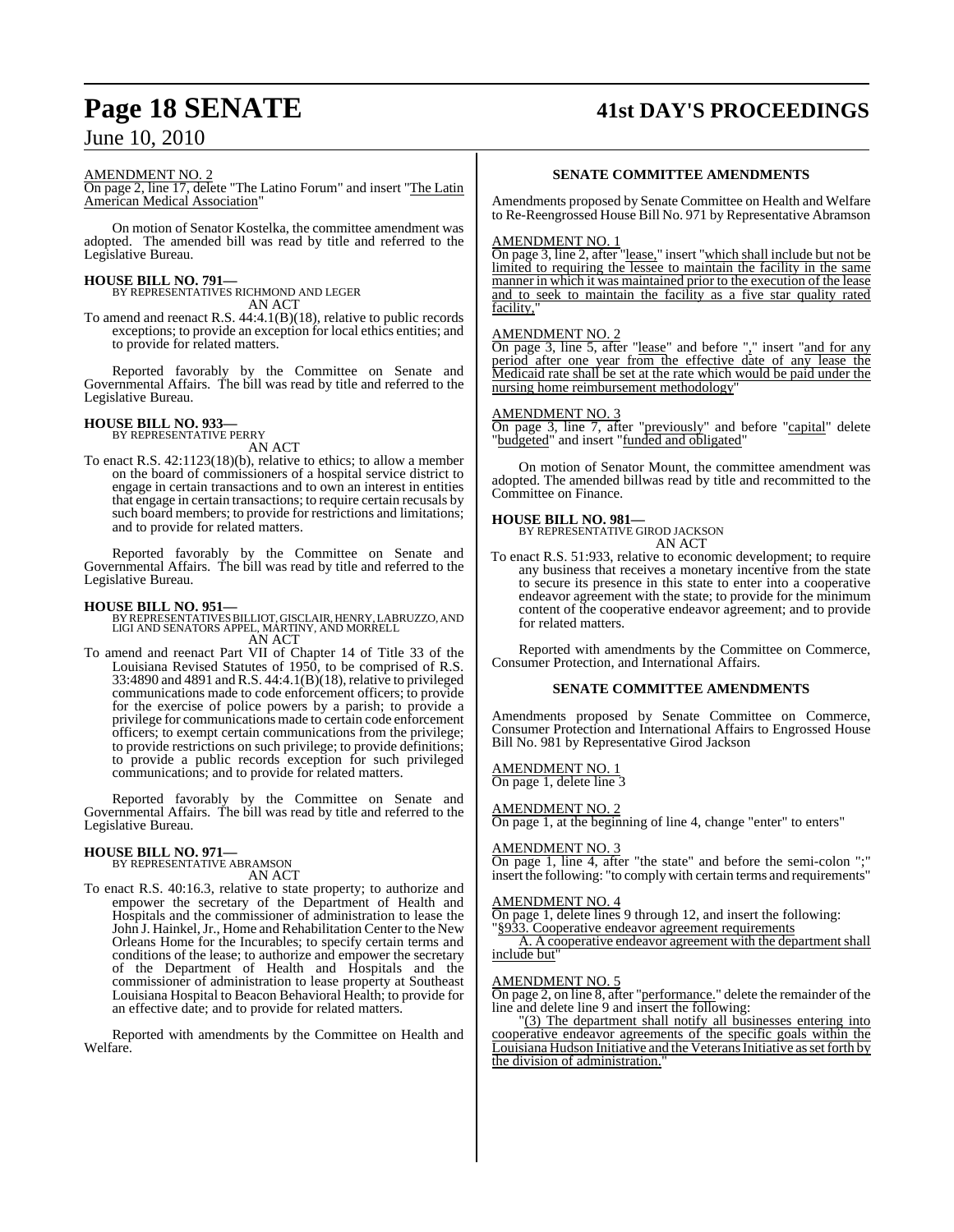# **41st DAY'S PROCEEDINGS Page 19 SENATE**

# June 10, 2010

AMENDMENT NO. 6

On page 2, at the beginning of line 10, change " $(3)$ " to " $(4)$ "

AMENDMENT NO. 7

On page 2, after line 15, add the following:

"B. The requirements set contained in Subsection A of this Section shall not apply to any existing economic development programs established by the Louisiana Constitution, the Revised Statutes of 1950, or by administrative rule, prior to the effective date of this Act."

On motion of Senator Duplessis, the committee amendment was adopted. The amended bill was read by title and referred to the Legislative Bureau.

#### **HOUSE BILL NO. 1008—**

BY REPRESENTATIVE HARRISON AN ACT

To enact R.S. 9:2800.17, relative to property and casualty insurance claims payment; to provide for damages for the diminution in the value of a motor vehicle after an accident; and to provide for related matters.

Reported favorably by the Committee on Insurance. The bill was read by title and referred to the Legislative Bureau.

#### **HOUSE BILL NO. 1011—**

BY REPRESENTATIVE HARRISON AN ACT

To enact R.S. 22:1892(B)(5), relative to property and casualty insurance claims payment; to provide for the adjustment and settlement of first-party motor vehicle total losses; to provide a definition; and to provide for related matters.

Reported favorably by the Committee on Insurance. The bill was read by title and referred to the Legislative Bureau.

- **HOUSE BILL NO. 1123—**<br>BY REPRESENTATIVES GALLOT, BALDONE, BROSSETT, BURRELL,<br>CHAMPAGNE, FANNIN, GISCLAIR, HINES, GIROD JACKSON, KATZ,<br>LIGI, RICHARD, RICHMOND, GARY SMITH, JANE SMITH, AND STIAES AN ACT
- To amend and reenact R.S. 17:2351, 2352, 2352.1, 2353, 2354(A) through (E), 2354.1, 2354.2, 2354.3, 2354.4(A) and (B), 2355, 2355.1(A), (B), and (C), 2356, 2357, and 2358, to enact R.S. 17:2354.5 through 2354.9 and 2358.1, and to repeal R.S. 17:2354(F) and ( $\ddot{G}$ ), 2354.4(C) through (K), and 2355.1(D) and (E), relative to the Louisiana Anatomical Gift Act; to make such Act uniform with that of other states; to provide for definitions; to provide for applicability; to provide for procurement; to provide for recipients; to provide for the execution of an anatomical gift; to provide for the refusal to make a gift; to provide for the authority to make a gift of a body or part; to prohibit the sale or purchase of a part and provide for penalties; to grant immunity for certain acts; to provide choice of law provisions; to provide for a donor registry; to provide for advance health directives; to provide for the delivery of the gift; to provide for the search for a gift; to provide for the revocation or amendment of a gift; to provide for the rights and duties of procurement organizations; to provide for the application of federal laws; to provide a special effective date; and to provide for related matters.

Reported with amendments by the Committee on Health and Welfare.

#### **SENATE COMMITTEE AMENDMENTS**

Amendments proposed by Senate Committee on Health and Welfare to Reengrossed House Bill No. 1123 by Representative Gallot

AMENDMENT NO. 1

On page 1, line 2, after "R.S." and before "17:2351" insert "9:111(A), and R.S."

#### AMENDMENT NO. 2

On page 1, between lines 17 and 18 insert the following: "Section 1. R.S. 9:111(A) is hereby amended and reenacted to

read as follows: §111. Definition of death

A. A person will be considered dead if in the announced opinion of a physician, duly licensed in the state of Louisiana based on ordinary standards of approved medical practice, the person has experienced an irreversible cessation of spontaneous respiratory and circulatory functions. In the event that artificial means of support preclude a determination that these functions have ceased, a person will be considered dead if in the announced opinion of a physician, duly licensed in the state of Louisiana based upon ordinary standards of approved medical practice, the person has experienced an irreversible total cessation of brain function. Death will have occurred at the time when the relevant functions ceased. In any case when organs are to be used in a transplant, then an additional physician, duly licensed in the state of Louisiana not a member of the transplant team, must make the pronouncement of death unless a hospital has adopted a written policy allowing that a single physician, duly licensed in the state of Louisiana, not a member of the transplant team, may make the pronouncement of death. In all cases in which a hospital written policy provides that a single physician makes the pronouncement of death, such policy shall also require an opinion by a second physician, not a member of the transplant team, as to the candidacy of the person for the process of organ donation. \* \* \*"

#### AMENDMENT NO. 3

On page 1, at the beginning of line 18, change "Section 1." to "Section 2."

#### AMENDMENT NO. 4

On page 11, line 23, after "make" and before "an" delete ", revoke, or refuse'

#### AMENDMENT NO. 5

On page 12, line 1, change "B." to "B."

AMENDMENT NO. 6

On page 12, line 8, after "<del>donor.</del>" delete the remainder of the line

AMENDMENT NO. 7 On page 12, delete lines 9 through 14 in their entirety

#### AMENDMENT NO. 8

On page 12, at the beginning of line 15, change "C." to " $\leftarrow$  B."

#### AMENDMENT NO. 9

On page 12, at the beginning of line 28, change "D." to "<del>D.</del> C."

#### AMENDMENT NO. 10

On page 13, at the beginning of line 11, change "E." to "E. D."

#### AMENDMENT NO. 11

On page 18, between lines 16 and 17 insert the following: "D. A person authorized to make an anatomical gift pursuant to R.S. 17:2352 or this Section may make an anatomical gift by any of the following:

(1) Verbally, by telephone, provided that the conversation is recorded and a record of such conversation is maintained.

(2) Verbally when expressed or given before two witnesses.

(3) Verbally, by telephone, provided that the conversation is witnessed."

### AMENDMENT NO. 12

On page 23, line 3, after "to be" and before "near" delete "dead or"

#### AMENDMENT NO. 13

On page 28, at the beginning of line 1, change "Section 2." to "Section 3."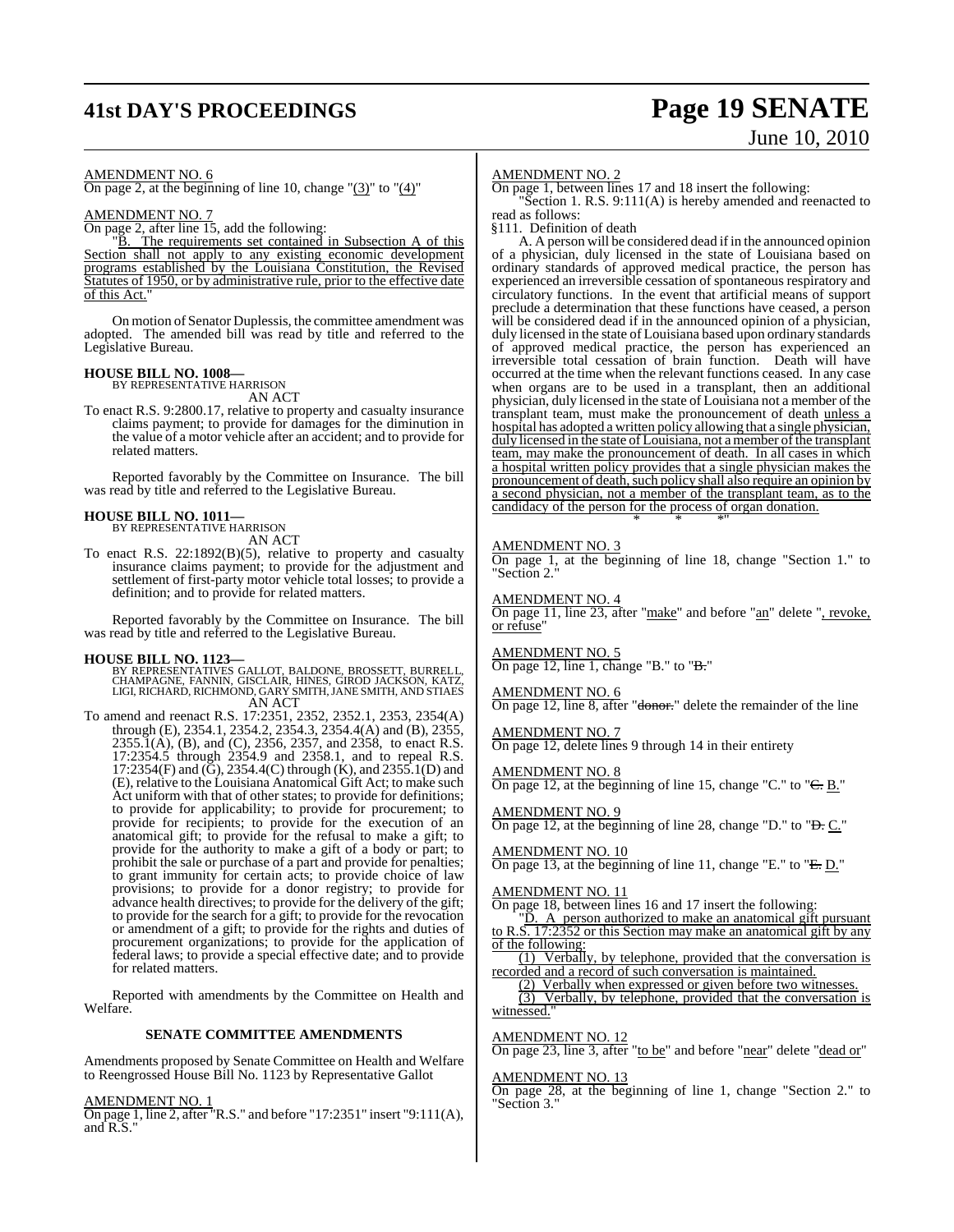#### AMENDMENT NO. 14

On page 28, at the beginning of line 3, change "Section 3." to "Section 4."

On motion of Senator Mount, the committee amendment was adopted. The amended bill was read by title and referred to the Legislative Bureau.

# **HOUSE BILL NO. 1161—** BY REPRESENTATIVE ROSALIND JONES

AN ACT

To amend and reenact R.S. 24:202(A)(20) and to enact R.S.  $24:202(A)(21)$  and  $(22)$ , relative to the membership of the council of the Louisiana State Law Institute; to provide that certain persons shall serve as ex officio members of the council; and to provide for related matters.

Reported favorably by the Committee on Senate and Governmental Affairs. The bill was read by title and referred to the Legislative Bureau.

# **HOUSE BILL NO. 1172—** BY REPRESENTATIVE TUCKER

AN ACT

To amend and reenact R.S. 49:150.1, relative to the state capitol complex; to provide for the allocation and use of space within the state capitol complex; and to provide for related matters.

Reported with amendments by the Committee on Senate and Governmental Affairs.

#### **SENATE COMMITTEE AMENDMENTS**

Amendments proposed by Senate Committee on Senate and Governmental Affairs to Reengrossed House Bill No. 1172 by Representative Tucker

#### AMENDMENT NO. 1

On page 1, line 12, after "buildings," delete "capitol annex,"

#### AMENDMENT NO. 2

On page 1, line 16, after "fourth" delete " floor and three floors " and insert ", fifth, and sixth floors"

#### AMENDMENT NO. 3

On page 1, line 20, delete "Four floors of" and delete line 21 in its entirety and insert "The third"

#### AMENDMENT NO. 4

On page 2, line 1, after "secretary of state," insert "The attorney general shall be allocated space in the state capitol for his use and such allocation shall be determined and made jointly by the speaker of the House of Representatives, and the president of the Senate."

#### AMENDMENT NO. 5

On page 2, delete lines 8 through 11 in their entirety and insert:

"D. The designation of the remaining floors in the state capitol, not otherwise specifically designated in Subsections B and C of this Section, shall be jointly determined by the speaker of the House of Representatives, and the president of the Senate."

#### AMENDMENT NO. 6

On page 2, line 13, at the beginning of the line delete "capitol annex,"

#### AMENDMENT NO. 7

On page 2, at the beginning of line 26, change "(a) Buildings A and  $B''$  to "(a) Building  $\tilde{A}$ "

#### AMENDMENT NO. 8

On page 2, line 27, change "those buildings" to "that building"

#### AMENDMENT NO. 9

On page 3, line 1, at the beginning of the line change "(b) Building C" to "(b) Buildings B and C" and after "House of Representatives" delete the comma ","

# **Page 20 SENATE 41st DAY'S PROCEEDINGS**

#### AMENDMENT NO. 10

On page 3, line 2, change "the building" to "those buildings"

#### AMENDMENT NO. 11 On page 3, delete lines 10 through 12

On motion of Senator Kostelka, the committee amendment was adopted. The amended bill was read by title and referred to the Legislative Bureau.

#### **HOUSE BILL NO. 1226—**

BY REPRESENTATIVE SMILEY

## AN ACT

To amend and reenact R.S. 3:559.3, 559.6, 559.8(A), (B), and (C)(introductory paragraph), 559.9(A) and (E), 559.11, 559.12(13), and 559.13(C), (D), and (F), R.S. 17:427.4(A)(2)(c) and (d),  $(B)$ , and  $(C)$ ,  $2902(1)$  through  $(3)$ ,  $2912(A)$ (introductory paragraph) and (B)(introductory paragraph), and 2913, R.S. 30:2000.2(7) through (10), 2000.3(B), and 2345, R.S. 33:9039.56(B), and 9039.125(B),R.S. 36:101(C)(3)(a)(ii), R.S. 37:3241, R.S. 39:333.1(E) and the heading of Chapter 3-A of Title 39 of the Louisiana Revised Statutes of 1950, R.S. 46:2356(A)(1) and (9) and (B), R.S. 51:938.1(D)(8), and R.S. 56:411(B) and 415 and to repeal R.S. 3:559.4, 559.5, 559.7, and 559.14, Chapter 20 of Title 6 of the Louisiana Revised Statutes of 1950, comprised of R.S. 6:1371 through 1375, Chapter 8-A of Title 15 of the Louisiana Revised Statutes of 1950, comprised of R.S. 15:1231 through 1237, R.S. 17:427.4(A)(2)(e) and (D) through (G),  $2902(4)$ , and  $2911$ , Chapter 4-A of Title 25 of the Louisiana Revised Statutes of 1950, comprised of R.S. 25:315 through 318, and Chapter 33 of Title 25 of the Louisiana Revised Statutes of 1950, comprised of R.S. 25:1301 through 1307, R.S. 30:2000.2(11) and 2000.8, R.S. 36:4(B)(1)(o), 109(H), 259(D), (M), (V), and (II), 478(G), 509(F)(6) and (7) and (U), 629(R), 769(F)(1) and (3), and 919.7,R.S. 37:3214(15) and 3242, Chapter 12 of Title 38 of the Louisiana Revised Statutes of 1950, comprised of R.S. 38:2431 through 2439, Part XXXI of Chapter 13 of Title 38 of the Louisiana Revised Statutes of 1950, comprised of R.S. 38:3087.281 through 3087.295, R.S. 39:452 through 456, Chapter 3-D of Title 39 of the Louisiana Revised Statutes of 1950, comprised of R.S. 39:465.1 through 465.8,Chapter 3-EofTitle 39 oftheLouisiana Revised Statutes of 1950, comprised of R.S. 39:466.1 through 466.7, R.S. 39:1407, and R.S. 39:1409, R.S. 40:5.12, 1235(A)(7), Part LXII of Chapter 5 of Title 40 of the Louisiana Revised Statutes of 1950, comprised of R.S. 40:1300.241 and 1300.242, 2009.24, Part XII of Chapter 11 of Title 40 of the Louisiana Revised Statutes of 1950, comprised of R.S. 40:2198 through 2198.6, and 2529, R.S.  $46:2352(7)(c)$ , Chapter 27 of Title 48 of the Louisiana Revised Statutes of 1950, comprised of R.S. 48:2041 through 2046, and Chapter 54 of Title 51 of the Louisiana Revised Statutes of 1950, comprised of R.S. 51:3111 through 3115, relative to boards, commissions, authorities, districts, and like entities; to abolish certain inactive boards, commissions, authorities, and like entities; to remove references to certain abolished entities; to remove references to, provisions for, and the powers, functions, and duties of the Louisiana Music Commission, the Aquaculture Coordinating Council, the Financial Literacy and Education Commission, the Advisory Panel on the Louisiana Teachers' Homebuyer Program, the Louisiana GeographyEducation Initiative ProgramCouncil, the Atchafalaya Basin Advisory Committee, the Louisiana Advisory Committee on Midwifery, the Lincoln Parish Reservoir Authority, the School Health Advisory Board, the Hurricane Katrina Memorial Commission, the Women's Health Commission, the Silver Alert Steering Committee, the State Building Authority, State Bond and Building Commission, the Capital Construction and Improvement Commission, the Louisiana School Asbestos Abatement Commission, the South Central Regional Transportation Authority, the Rural Health Care Authority, the Regional Transit Authority, the Nursing Home Quality and Efficiency Board, the Commission on Law Enforcement Services for the Elderly, and the Interpreter Certification Board, and the Louisiana Infrastructure Bank; to provide for transfer of some of the powers, functions, and duties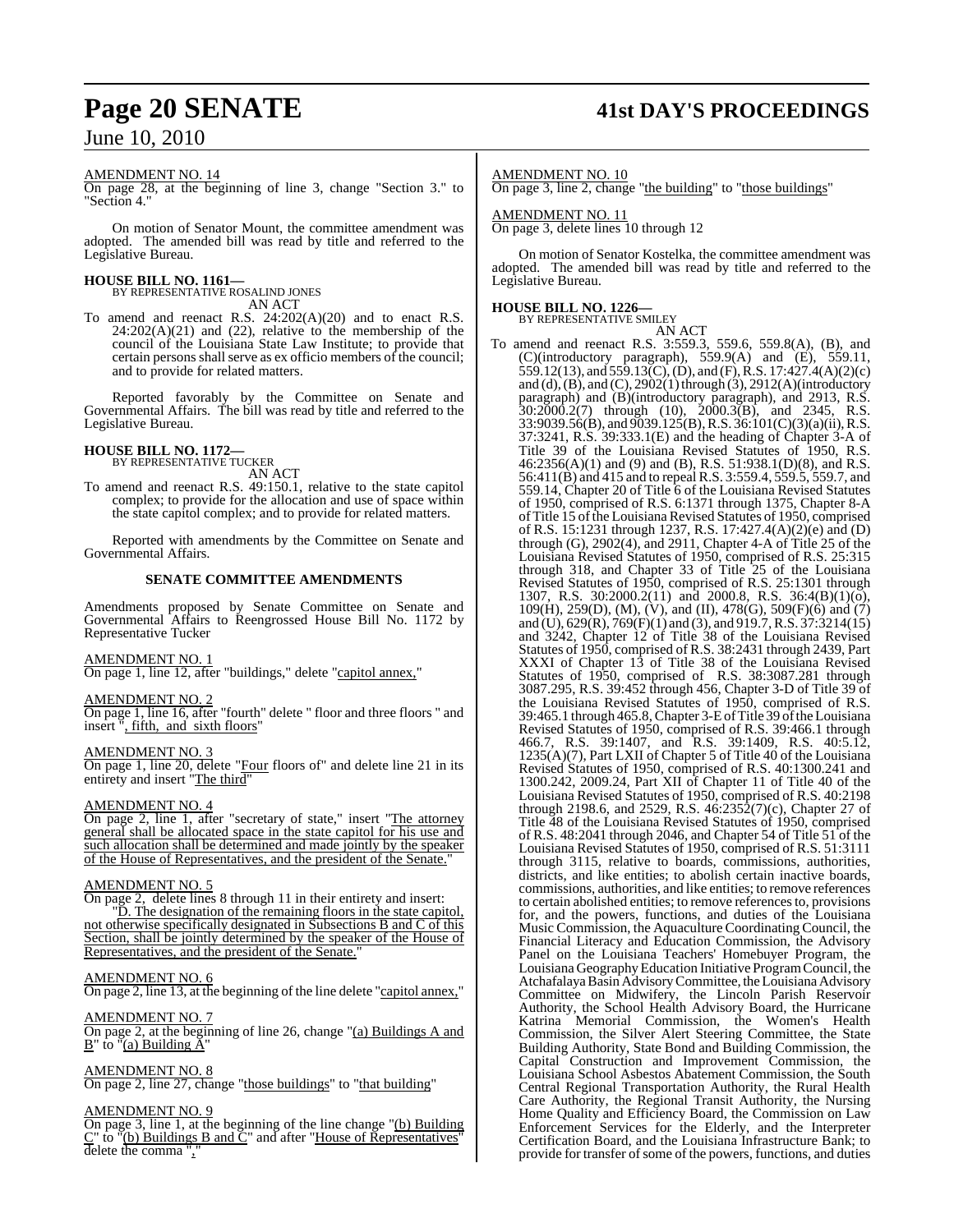# **41st DAY'S PROCEEDINGS Page 21 SENATE**

# June 10, 2010

of some of the above referenced entities; to provide for certain technical corrections regarding placement of boards and commissions in the Executive Reorganization Act; and to provide for related matters.

Reported with amendments by the Committee on Senate and Governmental Affairs.

#### **SENATE COMMITTEE AMENDMENTS**

Amendments proposed by Senate Committee on Senate and Governmental Affairs to Reengrossed House Bill No. 1226 by Representative Smiley

#### AMENDMENT NO. 1 On page 1, line 9, after "R.S. 56:" insert "8(104), 327.1(B)(1),"

AMENDMENT NO. 2 On page 2, line 10, after "2046," delete "and"

#### AMENDMENT NO. 3

On page 2, line 11, after "3115," insert "and R.S. 56:306.4(D) and 356,

## AMEND<u>MENT NO. 4</u>

On page 5, line 4, after "harvesting," insert "transporting,"

#### AMENDMENT NO. 5

On page 5, line 5, delete "under controlled conditions" and insert "in privately owned waters or ponds as defined in R.S. 56:8(103) and  $(104)$ "

AMENDMENT NO. 6 **On page 10, line 20, after "R.S. 56:" insert "8(104), 327.1(B)(1),"** 

#### AMENDMENT NO. 7

On page 10, between lines 20 and 21, insert:

#### "§8. Definitions

For purposes of this Chapter, the following words and phrases have the meaning ascribed to them in this Section, unless the context clearly shows a different meaning:

\* \* \* (104) "Private pond" for the purposes of the production and harvesting of crawfish and catfish aquatic livestock as defined in R.S.  $56:411(B)(2)$  means a body of water which is: privately owned; and in which crawfish or catfish aquatic livestock as defined in R.S. 56:411(B)(2) are bred and raised under controlled conditions, or for which persons other than the owner may be required to pay a fee to the owner to fish in such body of water. The provisions of this Paragraph shall not be deemed to authorize or require the charging of a fee to fish by an owner of a private pond.

\* \* \* §327.1. Aquaculturally raised fish; definitions; importation

\* \* \* B. As used in this Section, the following terms shall have the following meanings:

(1) "Aquaculture" means aquaculture as defined in R.S.  $56:356$  $\overline{56:411(B)(1)}$ . \* \* \*"

#### AMENDMENT NO. 8

On page 10, delete lines 24 through 28, and insert:

"(1) "Aquaculture" means any activity associated with the possession, propagation, culture, management, transport, or marketing of domesticated aquatic organisms in a controlled environment. The provisions of this Paragraph and this Subpart shall not apply to farm-raised catfish or farm-raised crawfish. production of fish in privately owned waters or ponds as defined in R.S. 56:8(103) and (104).

#### AMENDMENT NO. 9

On page 11, line 1, delete ", aquatic organisms" and insert "fish"

#### AMENDMENT NO. 10

On page 11, delete lines 2 and 3, and insert "not include any freshwater game fish as defined in R.S. 56:8, any fish which is a threatened or endangered species as defined in R.S. 56:1902, or any saltwater species of fish."

#### AMENDMENT NO. 11

On page 11, delete lines 5 through 7, and insert: "domesticated fish as defined in R.S. 56:8, and any fish approved by the department through the promulgation of the list of approved aquatic organisms under the Administrative Procedure Act aquaculturally raised fish, except aquatic livestock."

#### AMENDMENT NO. 12

On page 11, line 19, after "559.14" delete "and R.S. 36:629(R)" and insert ", R.S. 36:629(R) and R.S. 56:306.4(D) and 356"

On motion of Senator Kostelka, the committee amendment was adopted. The amended bill was read by title and referred to the Legislative Bureau.

**HOUSE BILL NO. 1233—** BY REPRESENTATIVE LABRUZZO AND SENATOR HEBERT AN ACT

To enact R.S. 37:24, relative to professions and occupations in general; to provide an option for persons licensed or regulated by the state to be insured by a policy of group insurance; to provide the option to insure dependents of persons licensed or regulated by this state; to provide the board or commission authority to make contracts of insurance; to provide for board authority to negotiate and collect premiums; to provide that participation in a group insurance plan is optional; to provide that the offered group insurance plan shall not be perceived as limiting an employee's benefits; to provide for definitions; and to provide for related matters.

Reported with amendments by the Committee on Insurance.

#### **SENATE COMMITTEE AMENDMENTS**

Amendments proposed by Senate Committee on Insurance to Engrossed House Bill No. 1233 by Representative LaBruzzo

#### AMENDMENT NO. 1

On page 1, delete lines 5 and 6 in their entirety and insert in lieu thereof the following: "by this state; to"

#### AMENDMENT NO. 2

On page 1, line 14, change "shall" to "may"

#### AMENDMENT NO. 3

On page 2, delete lines 6 through 16 in their entirety and in lieu thereof insert the following:

"(2) The board or commission shall approve, by a majority vote of its members, any group health insurance program authorized by this Section.

(3) The board or commission shall procure any group health insurance program authorized by this Section through a properly licensed insurance producer that shall not be directly affiliated with the board or commission."

#### AMENDMENT NO. 4

On page 2, after line 26, insert the following:

E. Nothing in this Subsection shall be construed to require a health insurance issuer regulated under the provisions of the Louisiana Insurance Code to contract with a state board or commission to provide insurance coverage. A state board or commission shall not be considered a small employer as defined in R.S.  $22:1061(5)$ (e).

On motion of Senator Long, the committee amendment was adopted. The amended bill was read by title and referred to the Legislative Bureau.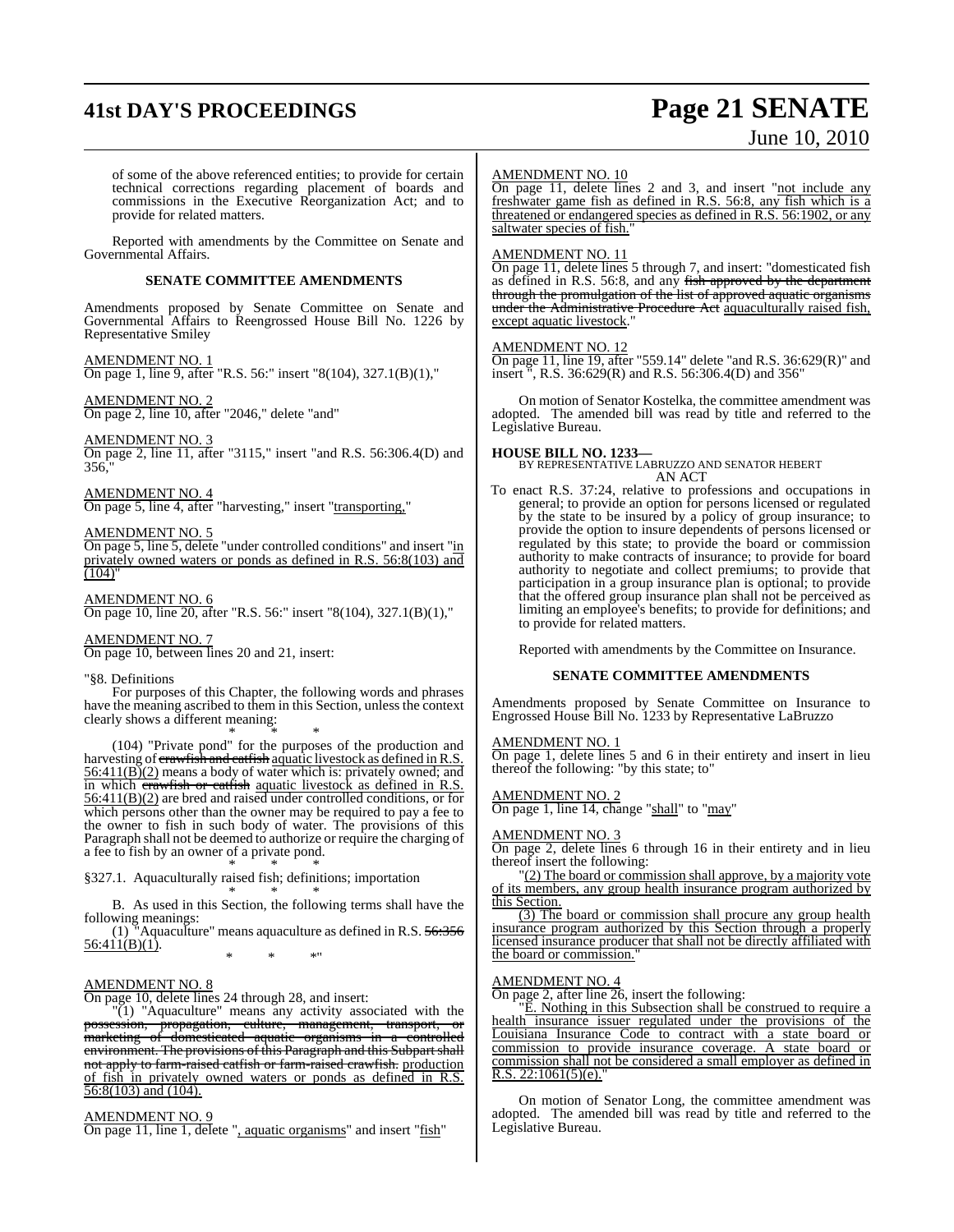# **Page 22 SENATE 41st DAY'S PROCEEDINGS**

June 10, 2010

**HOUSE BILL NO. 1246—** BY REPRESENTATIVES MCVEA AND BALDONE AN ACT

To enact R.S. 22:1157, relative to contracts with dental providers; to provide that no dental plan may require that a dentist provide dental health care services to a covered person at a particular fee unless such services are covered services for which benefits are paid under a contract with such dentist; and to provide for related matters.

Reported with amendments by the Committee on Insurance.

#### **SENATE COMMITTEE AMENDMENTS**

Amendments proposed by Senate Committee on Insurance to Reengrossed House Bill No. 1246 by Representative McVea

#### AMENDMENT NO. 1

On page 1, line 13, after "dental" delete the remainder of the line, delete lines 14 and 15 in their entirety and in lieu thereof insert the following: "service rendered or authorized by a licensed dentist on a covered person for which a dental service contractor or insurer is required to pay benefits to the dentist under a contractual agreement which such dentist. Such a service includes any service on which reimbursement is limited by a deductible, copayment, coinsurance, waiting period, annual maximum, or frequency limitation.

#### AMENDMENT NO. 2

On page 2, delete lines 3 through 6 in their entirety and in lieu thereof insert the following:

"C. Nothing in this Section shall prohibit a dental service contractor or insurer from offering a dentist optional agreements for participation in a dental plan in which a dentist may choose to participate either with or without a provision to provide discounts to covered persons for non-covered services provided that all of the following apply:

(1) No dental service contractor or insurer may restrict in any manner the choice of any dentist to participate in the plan with or without an optional agreement providing for discounts on noncovered services except that the option for any dentist choosing to participate in the plan under such an optional agreement to cease providing such discounts under said optional agreement but still continue participating in the plan may be limited to each time said optional agreement is up for renewal.

(2) The provision for discounts on non-covered services shall be the only material difference between agreements entered into with a dentist who accepts such an optional agreement and those with a dentist who accepts a contract without said optional agreement."

On motion of Senator Long, the committee amendment was adopted. The amended bill was read by title and referred to the Legislative Bureau.

# **HOUSE BILL NO. 1249—** BY REPRESENTATIVES BROSSETT AND LEGER

AN ACT

To amend and reenact R.S. 1:11, relative to determinations of the populations of parishes, municipalities, and other political subdivisions; to provide relative to the applicability of a new census to statutes that define classes of political subdivisions based on population; and to provide for related matters.

Reported favorably by the Committee on Senate and Governmental Affairs. The bill was read by title and referred to the Legislative Bureau.

# **HOUSE BILL NO. 1262—** BY REPRESENTATIVE MILLS

AN ACT

To amend and reenact R.S. 37:922(A) and to enact R.S. 37:918(21), relative to the Louisiana State Board of Nursing; to provide for hearings; to provide for records sharing; and to provide for related matters.

Reported favorably by the Committee on Health and Welfare. The bill was read by title and referred to the Legislative Bureau.

**HOUSE BILL NO. 1300—** BY REPRESENTATIVE ROSALIND JONES AN ACT

To enact R.S.  $18:1505.2(H)(2)(g)$ , relative to limits applicable to certain campaign contributions by political committees; to provide for the limit applicable to contributions by a political committee to certain other political committees; and to provide for related matters.

Reported favorably by the Committee on Senate and Governmental Affairs. The bill was read by title and referred to the Legislative Bureau.

**HOUSE BILL NO. 1301—** BY REPRESENTATIVE PEARSON

AN ACT To amend and reenact R.S. 44:19, relative to records in the custody of a coroner; to exempt certain medical records in the custody of a coroner from public records provisions; and to provide for related matters.

Reported favorably by the Committee on Senate and Governmental Affairs. The bill was read by title and referred to the Legislative Bureau.

### **HOUSE BILL NO. 1307—**

BY REPRESENTATIVE ROSALIND JONES AN ACT

To amend and reenact R.S. 42:5(D), relative to public comment at open meetings; to require a period of public comment at public meetings prior to a vote on any agenda item; and to provide for related matters.

Reported favorably by the Committee on Senate and Governmental Affairs. The bill was read by title and referred to the Legislative Bureau.

# **HOUSE BILL NO. 1371—** BY REPRESENTATIVE MILLS

AN ACT

enact R.S. 46:153.3.1, relative to medication therapy management; to provide for legislative findings; to provide for consideration of a Medicaid medication therapy management program; to provide for authority for the Department of Health and Hospitals to promulgate rules and regulations if the department implements a Medicaid medication therapy management program to provide for consideration of minimum requirements of the rules and regulations; and to provide for related matters.

Reported favorably by the Committee on Health and Welfare. The bill was read by title and referred to the Legislative Bureau.

# **HOUSE BILL NO. 1388—** BY REPRESENTATIVE LAFONTA

- AN ACT
- To amend and reenact R.S. 37:3273(B) and to enact R.S. 37:3272(A)(20) and (21) and 3286(E), relative to private security; to define part-time event security employee; to define special event; to provide for membership on the Louisiana State Board of Private Security Examiners; to authorize a maximum fee charged to businesses that employ part-time event security employees; and to provide for related matters.

Reported favorably by the Committee on Commerce, Consumer Protection, and International Affairs. The bill was read by title and referred to the Legislative Bureau.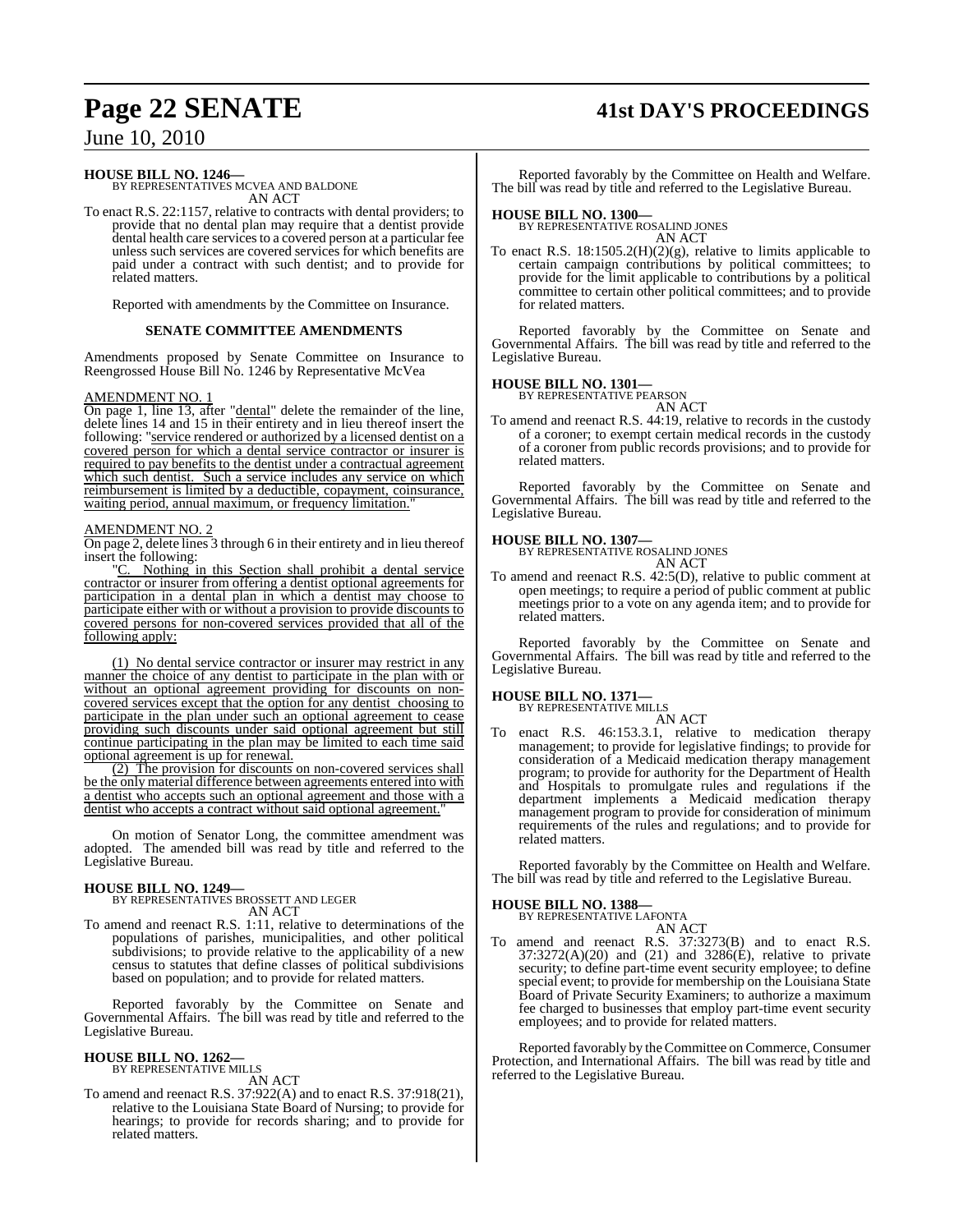# **41st DAY'S PROCEEDINGS Page 23 SENATE**

# June 10, 2010

#### **HOUSE BILL NO. 1403—**

BY REPRESENTATIVE BARRAS AN ACT

To amend and reenact R.S. 24:58(D)(1), R.S. 42:1157(A)(3), and R.S. 49:78(D)(1), relative to late filing fees for certain lobbyist disclosure reports; to provide for the amount of the late filing fees for certain lobbyist expenditure reports; and to provide for related matters.

Reported with amendments by the Committee on Senate and Governmental Affairs.

#### **SENATE COMMITTEE AMENDMENTS**

Amendments proposed by Senate Committee on Senate and Governmental Affairs to Engrossed House Bill No. 1403 by Representative Barras

#### AMENDMENT NO. 1

On page 1, line 2, after "24:58(D)(1)" insert "and (2)" and after "42:" insert "1123(39)(a) and" and after "49:78(D)(1)" insert "and (2)"

#### AMENDMENT NO. 2

On page 1, line 4, after "reports;" insert "to provide for certain lobbyist registration;"

#### AMENDMENT NO. 3

On page 1, line 7, change "24:58(D)(1) is" to  $24:58(D)(1)$  and (2) are"

#### AMENDMENT NO. 4

On page 1, between lines 18 and 19, insert the following:

"(2) Any person whose registration or report is filed eleven or more days after the day on which it was due shall may be assessed, in addition to any late fees pursuant to this Section, after a hearing by the board, a civil penalty not to exceed ten thousand dollars."

#### AMENDMENT NO. 5

On page 2, line 1, after "42:" insert "1123(39)(a)and" and after " $(A)$  $(3)$ " change "is" to "are"

## AMENDMENT NO. 6

On page 2, between lines 1 and 2 insert the following:

"§1123. Exceptions

This Part shall not preclude: \* \* \*

(39) An immediate family member of a legislator from being a registered lobbyist or from lobbying as provided in R.S. 24:50, et seq., provided each of the following:

(a) The immediate family member was a registered lobbyist as provided in R.S. 24:50, et seq., for at least one year prior January 1,  $\frac{2009}{2009}$  August 15, 2011, or for at least one year prior to becoming an immediate family member of the legislator, or for at least one year prior to the legislator's initial election to the legislature. \* \* \*"

#### AMENDMENT NO. 7

On page 2, line 15, change "49:78(D)(1) is" to 49:78(D)(1) and (2) are"

#### AMENDMENT NO. 8

On page 2, between lines 26 and 27, insert the following:

(2) Any person whose registration or report is filed eleven or more days after the day on which it was due shall may be assessed, in addition to any late fees pursuant to this Section, after a hearing by the board, a civil penalty not to exceed ten thousand dollars."

On motion of Senator Kostelka, the committee amendment was adopted. The amended bill was read by title and referred to the Legislative Bureau.

#### **HOUSE BILL NO. 1450—**

BY REPRESENTATIVES ELLINGTON AND RITCHIE AN ACT

To enact Subpart R of Part II-A of Chapter 1 of Subtitle I of Title 39 of the Louisiana Revised Statutes of 1950, to be comprised of R.S. 39:100.130 and 100.131, relative to state grants and capital outlay; to establish the Rural Hospital Capital Improvement Act; to provide for a grant program for certain rural hospitals; to authorize rulemaking; and to provide for related matters.

Reported with amendments by the Committee on Health and Welfare.

#### **SENATE COMMITTEE AMENDMENTS**

Amendments proposed by Senate Committee on Health and Welfare to Reengrossed House Bill No. 1450 by Representative Ellington

#### AMENDMENT NO. 1

On page 1, line 4, after "Rural" and before "Hospital" insert "and Community Public"

AMENDMENT NO. 2 On page 1, line 11, after "RURAL" and before "HOSPITAL" insert <u>'AND COMMUNITY PUBLIC</u>

#### AMENDMENT NO. 3

On page 1, line 12, after "Rural" and before "Hospital" insert "and Community Public

#### AMENDMENT NO. 4

On page 1, line 14, after "Rural" and before "hospitals" insert "and community public'

#### AMENDMENT NO. 5

On page 1, line 18, after "Rural" and before "hospitals" insert "and community public

#### AMENDMENT NO. 6

On page 2, line 1, after "rural" and before "hospitals" insert "and community public"

#### AMENDMENT NO. 7

On page 2, line 4, after "Rural" and before "Hospital" insert "and Community Public"

#### AMENDMENT NO. 8

On page 2, delete lines 15 through 16 in their entirety and insert: "(3) Community public hospital" means a hospital which meets either of the following criteria:

(a) Maintains one hundred twenty five beds or less and operated by the Louisiana State University Board of Supervisors.

(b) Operated by a hospital service district and certifies public expenditures to the state of Louisiana.

(4) "Secretary" means the secretary of the Department of Health and Hospitals.'

#### AMENDMENT NO. 9

On page 2, line 17, after "Rural" and before "Hospital" insert "and Community Public"

AMENDMENT NO. 10

On page 2, line 18, after "rural" insert "and community public"

#### AMENDMENT NO. 11 On page 2, line 21, after "rural" and before "hospitals" insert "and community public"

<u>AMENDMENT NO. 12</u>

On page 2, line 27, after "rural" and before "hospitals" insert "and community public"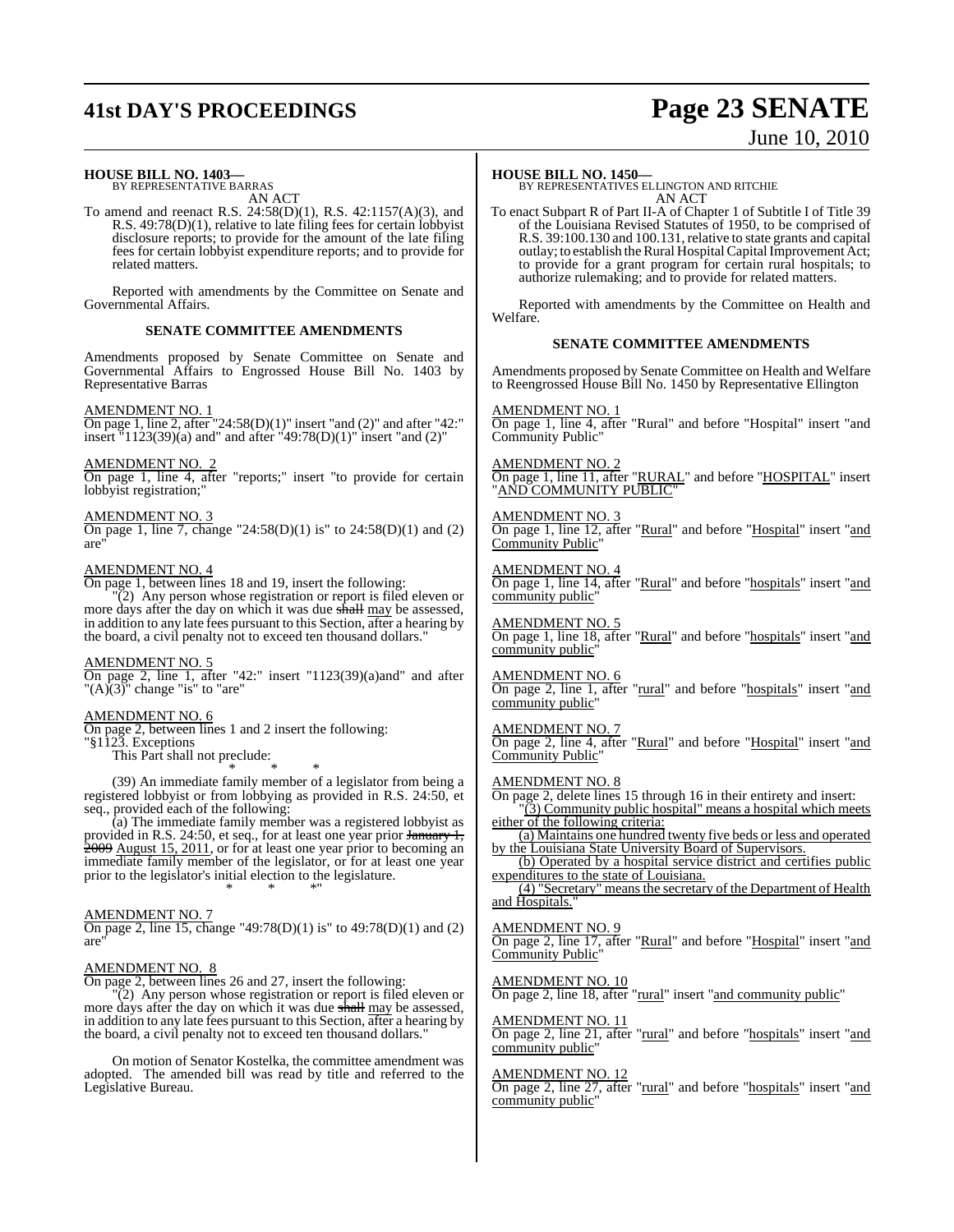#### AMENDMENT NO. 13

On page 3, line 1, after "department" and before "shall" insert ", through rules and regulations duly promulgated through the Administrative Procedure Act,

#### AMENDMENT NO. 14

On page 3, line 19, after "rural" and before "hospitals" insert "and community public"

On motion of Senator Mount, the committee amendment was adopted. The amended bill was read by title and referred to the Legislative Bureau.

#### **HOUSE BILL NO. 1453—**

BY REPRESENTATIVE JOHNSON AN ACT

To enact R.S. 40:1299.39(A)(1)(a)(iv)(dd) and 1299.41(K), relative to medical malpractice; to exclude health care providers performing elective abortions from coverage under the Medical Malpractice Act and the Medical Malpractice Act for State Services; and to provide for related matters.

Reported favorably by the Committee on Health and Welfare. The bill was read by title and recommitted to the Committee on Finance.

# **HOUSE BILL NO. 1474— (Substitute for House Bill No. 1191**

**by Representative Talbot)**<br>BY REPRESENTATIVES TALBOT, HENRY BURNS, TIM BURNS<br>CARMODY, CARTER, CONNICK, FOIL, GREENE, GUINN, HAZEL,<br>HENRY, HOFFMANN, HUTTER, KLECKLEY, LABRUZZO, LAMBERT,<br>LIGI, LOPINTO, LORUSSO, MONICA, PEAR RICHARDSON, SCHRODER, SIMON, SMILEY, JANE SMITH, TEMPLET,<br>AND WOOTON

#### AN ACT

To enact R.S. 22:1016, relative to the sale and purchase of health insurance coverage; to provide for public policy; to prohibit any resident of this state from being required to purchase health insurance coverage; to authorize the attorney general to initiate litigation relative to such prohibition; to provide for recovery of delinquent medical expenses incurred by uninsured individuals; and to provide for related matters.

Reported with amendments by the Committee on Health and Welfare.

#### **SENATE COMMITTEE AMENDMENTS**

Amendments proposed by Senate Committee on Health and Welfare to Reengrossed House Bill No. 1474 by Representative Talbot

#### AMENDMENT NO. 1

On page 1, delete lines 4 through 6 in their entirety and insert the following: "to purchase health insurance coverage; and to provide for related matters.

#### AMENDMENT NO. 2

On page 2, delete lines 3 through 17 in their entirety and insert the following:

"C. No provision in this Section shall be interpreted or held to supercede any provision of the Patient Protection and Affordable Care Act of 2010, P.L. 111-148 or any other federal law.

On motion of Senator Mount, the committee amendment was adopted. The amended bill was read by title and recommitted to the Committee on Finance.

#### **HOUSE BILL NO. 1483— (Substitute for House Bill No. 1360 by Representative Wooton)** BY REPRESENTATIVE WOOTON

AN ACT

To amend and reenact R.S. 22:1924(A)(1) and to enact R.S. 22:1924(A)(3), relative to insurance fraud; to provide definitions; to establish penalties for knowingly and willfully committing health care fraud; and to provide for related matters.

# **Page 24 SENATE 41st DAY'S PROCEEDINGS**

Reported favorably by the Committee on Insurance. The bill was read by title and referred to the Legislative Bureau.

#### **HOUSE BILL NO. 1485— (Substitute for HouseBill No. 635 by Representative Mills)** BY REPRESENTATIVE MILLS

AN ACT

To enact Part XXIV-C of Chapter 5 of Title 40 of the Louisiana Revised Statutes of 1950, to be comprised of R.S. 40:1299.64.1 through 1299.64.6, relative to Louisiana Physician Order for Scope of Treatment; to provide for the Louisiana Physician Order for Scope of Treatment program and form; to provide for definitions; to provide for the promulgation of rules and regulations; and to provide for related matters.

Reported with amendments by the Committee on Health and Welfare.

#### **SENATE COMMITTEE AMENDMENTS**

Amendments proposed by Senate Committee on Health and Welfare to Reengrossed House Bill No. 1485 by Representative Mills

#### AMENDMENT NO. 1

On page 6, line 22, after "Patient's" and before "directive" delete "advanced" and insert "advance"

On motion of Senator Mount, the committee amendment was adopted. The amended bill was read by title and referred to the Legislative Bureau.

#### **HOUSE BILL NO. 1489— (Substitute for House Bill No. 1151 by Representative Johnson)**

BY REPRESENTATIVE JOHNSON AN ACT

To enact R.S. 32:1264.1, relative to the distribution and sale of motor vehicles; to require that a notice regarding recalls be given to a prospective buyer prior to the purchase of a new motor vehicle; and to provide for related matters.

Reported with amendments by the Committee on Commerce, Consumer Protection, and International Affairs.

#### **SENATE COMMITTEE AMENDMENTS**

Amendments proposed by Senate Committee on Commerce, Consumer Protection and International Affairs to Reengrossed House Bill No. 1489 by Representative Johnson

#### AMENDMENT NO. 1

On page 1, line 17, after "recall notice," and before "the documents" insert the following: "the recall notice shall be included in the sales transaction. If the selling dealer performed the repair,"

On motion of Senator Duplessis, the committee amendment was adopted. The amended bill was read by title and referred to the Legislative Bureau.

#### **Senate Bills and Joint Resolutions on Third Reading and Final Passage**

## **SENATE BILL NO. 531**

BY SENATOR CLAITOR AN ACT

To enact Chapter 22-A of Title 39 of the Louisiana Revised Statutes of 1950, comprised of R.S. 39:2165 through 2165.12, relative to actions and qui tam actions; to authorize actions and qui tam actions for certain matters related to oil spill relief programs; to provide definitions, terms, procedures, conditions, and requirements; to provide relative to damages and awards; and to provide for related matters.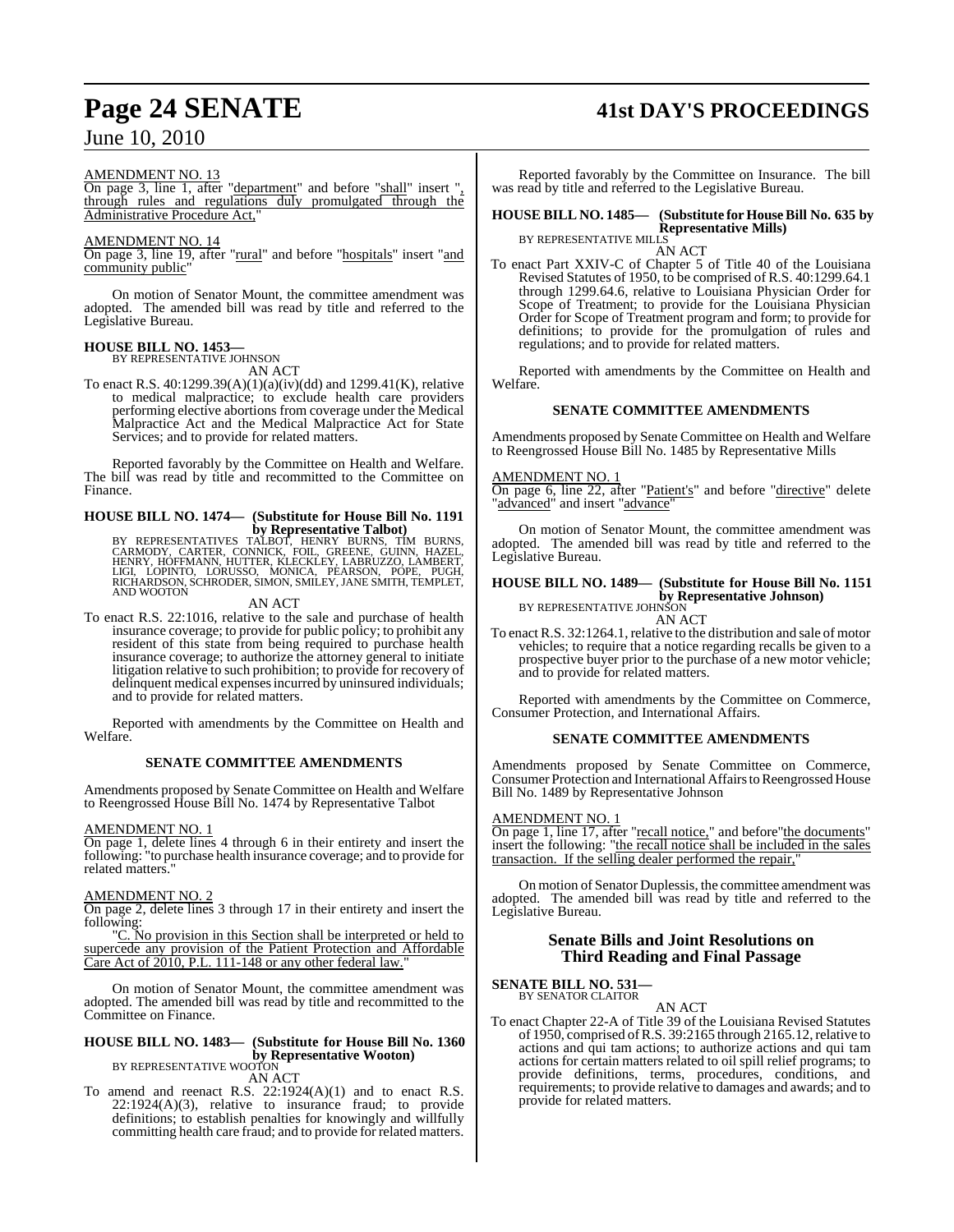# **41st DAY'S PROCEEDINGS Page 25 SENATE**

#### **Floor Amendments**

Senator Marionneaux sent up floor amendments.

#### **SENATE FLOOR AMENDMENTS**

Amendments proposed by Senator Marionneaux on behalf of the Legislative Bureau to Engrossed Senate Bill No. 531 by Senator Claitor

#### AMENDMENT NO. 1

On page 4, line 11, following "**may**" and before "**recovery**" change "**only seek**" to "**seek only**"

#### AMENDMENT NO. 2

On page 8, line 23, following "**state**" and before "**and**" insert "**,**"

AMENDMENT NO. 3 On page 9, line 8, beginning of the line change "**or**" to "**nor**"

On motion of Senator Marionneaux, the amendments were adopted.

The bill was read by title. Senator Claitor moved the final passage of the amended bill.

## **ROLL CALL**

The roll was called with the following result:

#### YEAS

| Mr. President | Duplessis   | Morrish         |
|---------------|-------------|-----------------|
| Adley         | Gautreaux N | Mount           |
| Alario        | Guillory    | Murray          |
| Amedee        | Heitmeier   | <b>Nevers</b>   |
| Appel         | Jackson     | Peterson        |
| <b>Broome</b> | LaFleur     | Riser           |
| Cheek         | Long        | Shaw            |
| Claitor       | Martiny     | Smith           |
| Crowe         | McPherson   | <b>Thompson</b> |
| Donahue       | Michot      | Walsworth       |
| Dorsey        | Morrell     |                 |
| Total - 32    |             |                 |
|               | <b>NAYS</b> |                 |
| Total - 0     |             |                 |

#### ABSENT

| <b>Chabert</b><br>Erdey  | Hebert<br>Kostelka | Ouinn |
|--------------------------|--------------------|-------|
| Gautreaux B<br>Total - 7 | Marionneaux        |       |

The Chair declared the amended bill was passed, ordered reengrossed and sent to the House. Senator Claitor moved to reconsider the vote by which the bill was passed and laid the motion on the table.

#### **SENATE BILL NO. 808— (Substitute of Senate Bill No. 516 by Senator Morrell)** BY SENATOR MORRELL

AN ACT

To amend and reenact R.S. 33:2740.3(D)(1)(a) and (c), 4106,  $4702(B)(2)(b)$  and R.S. 34:1(B)(1)(a), relative to the city of New Orleans; to correct the name of the New Orleans Chamber of Commerce in statutes; and to provide for related matters.

The bill was read by title. Senator Morrell moved the final passage of the bill.

# June 10, 2010

## **ROLL CALL**

The roll was called with the following result:

YEAS

| Mr. President     | Duplessis     | Michot          |
|-------------------|---------------|-----------------|
| Adley             | Gautreaux N   | Morrell         |
| Alario            | Guillory      | Morrish         |
| Amedee            | Hebert        | Mount           |
| Appel             | Heitmeier     | Murray          |
| <b>Broome</b>     | Jackson       | <b>Nevers</b>   |
| Cheek             | Kostelka      | Peterson        |
| Claitor           | LaFleur       | Riser           |
| Crowe             | Long          | Shaw            |
| Donahue           | Martiny       | <b>Thompson</b> |
| Dorsey            | McPherson     | Walsworth       |
| <b>Total - 33</b> |               |                 |
|                   | <b>NAYS</b>   |                 |
| Total - 0         |               |                 |
|                   | <b>ABSENT</b> |                 |
| Chabert           | Gautreaux B   | Ouınn           |
| Erdev             | Marionneaux   | Smith           |

The Chair declared the bill was passed and ordered it sent to the House. Senator Morrell moved to reconsider the vote by which the bill was passed and laid the motion on the table.

#### **House Concurrent Resolutions on Second Reading Reported by Committees**

## **HOUSE CONCURRENT RESOLUTION NO. 55—** BY REPRESENTATIVES MORRIS, CONNICK, GEYMANN, LANDRY, LIGI, LORUSSO, PONTI, PUGH, RICHARD, SMILEY, AND JANE SMITH

A CONCURRENT RESOLUTION To urge and request the legislative auditor to undertake a detailed performance study of postsecondary education in Louisiana, and to report his findings to the Legislature of Louisiana prior to the convening of the 2011 Regular Session.

Reported with amendments by the Committee on Senate and Governmental Affairs.

#### **SENATE COMMITTEE AMENDMENTS**

Amendments proposed by Senate Committee on Senate and Governmental Affairs to Engrossed House Concurrent Resolution No. 55 by Representative Morris

#### AMENDMENT NO. 1

Total - 6

On page 2, line 5, change "Government; and" to "Government."

### AMENDMENT NO. 2

On page 2, delete lines 6 and 7

#### AMENDMENT NO. 3

On page 2, line 9, after "legislative auditor" enter ", subject to an appropriation by the legislature,"

On motion of Senator Kostelka, the committee amendment was adopted.

The resolution was read by title. Senator Cheek moved to concur in the amended House Concurrent Resolution.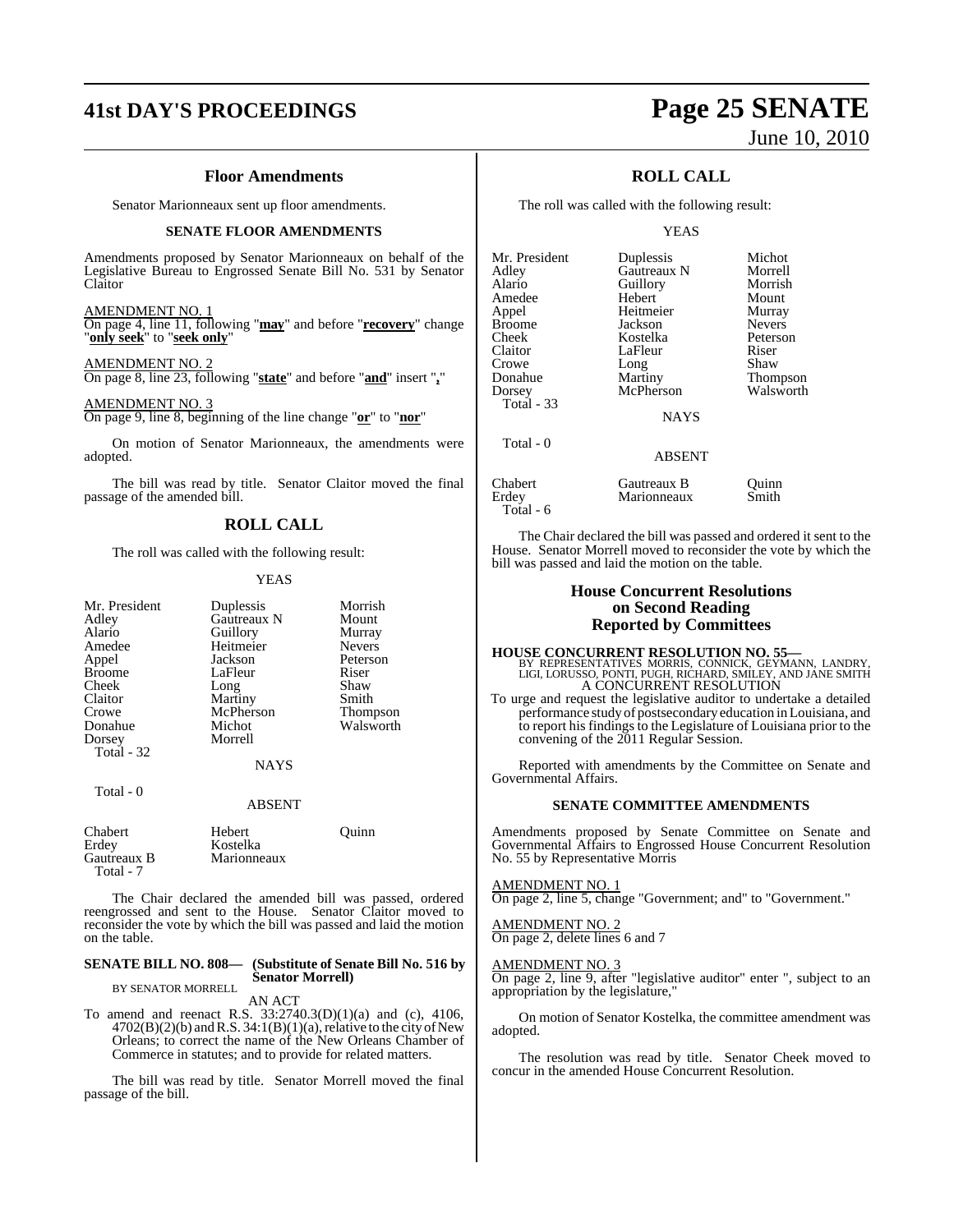## **ROLL CALL**

The roll was called with the following result:

#### YEAS

| Mr. President<br>Adley<br>Alario<br>Amedee<br>Appel<br><b>Broome</b><br>Cheek<br>Crowe<br>Donahue<br><b>Total</b> - 26 | Dorsey<br>Duplessis<br>Gautreaux N<br>Guillory<br>Heitmeier<br>Jackson<br>Kostelka<br>Long<br>Martiny<br><b>NAYS</b> | Michot<br>Morrell<br>Morrish<br>Mount<br>Murray<br>Peterson<br><b>Thompson</b><br>Walsworth |
|------------------------------------------------------------------------------------------------------------------------|----------------------------------------------------------------------------------------------------------------------|---------------------------------------------------------------------------------------------|
| Total - 0                                                                                                              |                                                                                                                      |                                                                                             |

#### ABSENT

| Chabert<br>Claitor | LaFleur<br>Marionneaux | Riser<br>Shaw |
|--------------------|------------------------|---------------|
| Erdey              | McPherson              | Smith         |
| Gautreaux B        | <b>Nevers</b>          |               |
| Hebert             | Ouinn                  |               |
| Total $-13$        |                        |               |

The Chair declared the Senate had concurred in the amended House Concurrent Resolution and ordered it returned to the House.

#### **HOUSE CONCURRENT RESOLUTION NO. 61—**

BY REPRESENTATIVE DANAHAY A CONCURRENT RESOLUTION

To urge and request the Department of State Civil Service to develop and the State Civil Service Commission to adopt an executive service program.

Reported favorably by the Committee on Senate and Governmental Affairs.

The resolution was read by title. Senator Long moved to concur in the House Concurrent Resolution.

## **ROLL CALL**

The roll was called with the following result:

#### YEAS

| Mr. President<br>Adley<br>Alario<br>Amedee<br>Appel<br><b>Broome</b><br>Cheek<br>Crowe<br>Dorsey<br>Duplessis<br>Total $-30$ | Gautreaux N<br>Guillory<br>Heitmeier<br>Jackson<br>Kostelka<br>LaFleur<br>Long<br>Marionneaux<br>Martiny<br>McPherson | Michot<br>Morrell<br>Morrish<br>Mount<br>Murray<br>Peterson<br>Shaw<br>Smith<br>Thompson<br>Walsworth |
|------------------------------------------------------------------------------------------------------------------------------|-----------------------------------------------------------------------------------------------------------------------|-------------------------------------------------------------------------------------------------------|
|                                                                                                                              | <b>NAYS</b>                                                                                                           |                                                                                                       |
| Total - 0                                                                                                                    | <b>ABSENT</b>                                                                                                         |                                                                                                       |
| Chabert<br>Claitor<br>Donahue                                                                                                | Erdey<br>Gautreaux B<br>Hebert                                                                                        | <b>Nevers</b><br>Quinn<br>Riser                                                                       |

The Chair declared the Senate concurred in the House Concurrent Resolution and ordered it returned to the House.

Total - 9

# **Page 26 SENATE 41st DAY'S PROCEEDINGS**

# **HOUSE CONCURRENT RESOLUTION NO. 70—** BY REPRESENTATIVE PUGH

A CONCURRENT RESOLUTION

To recognize Louisiana Irish Week in March in celebration of the state's rich Irish heritage.

Reported favorably by the Committee on Senate and Governmental Affairs.

The resolution was read by title. Senator Claitor moved to concur in the House Concurrent Resolution.

#### **ROLL CALL**

The roll was called with the following result:

#### YEAS

| Mr. President | Gautreaux N   | Morrell   |
|---------------|---------------|-----------|
| Adley         | Guillory      | Morrish   |
| Alario        | Hebert        | Mount     |
| Amedee        | Heitmeier     | Murray    |
| Appel         | Jackson       | Peterson  |
| <b>Broome</b> | Kostelka      | Riser     |
| Cheek         | LaFleur       | Shaw      |
| Claitor       | Long          | Smith     |
| Crowe         | Marionneaux   | Thompson  |
| Donahue       | Martiny       | Walsworth |
| Dorsey        | McPherson     |           |
| Duplessis     | Michot        |           |
| Total - 34    |               |           |
|               | <b>NAYS</b>   |           |
| Total - 0     |               |           |
|               | <b>ABSENT</b> |           |
| Chabert       | Gautreaux B   | Ouınn     |
| Erdey         | Nevers        |           |

Total - 5

The Chair declared the Senate concurred in the House Concurrent Resolution and ordered it returned to the House.

**HOUSE CONCURRENT RESOLUTION NO. 77—BY REPRESENTATIVE DANAHAY AND SENATOR DONAHUE A CONCURRENT RESOLUTION** 

To urge and request the Department of State Civil Service to consider certain recommendations made by the Commission on Streamlining Government.

Reported favorably by the Committee on Senate and Governmental Affairs.

The resolution was read by title. Senator Donahue moved to concur in the House Concurrent Resolution.

#### **ROLL CALL**

The roll was called with the following result:

#### YEAS

| Mr. President | Gautreaux N | Morrell       |
|---------------|-------------|---------------|
| Adley         | Guillory    | Morrish       |
| Alario        | Hebert      | Mount         |
| Amedee        | Heitmeier   | Murray        |
| Appel         | Jackson     | <b>Nevers</b> |
| Broome        | Kostelka    | Peterson      |
| Cheek         | LaFleur     | Riser         |
| Claitor       | Long        | Shaw          |
| Crowe         | Marionneaux | Smith         |
| Donahue       | Martiny     | Thompson      |
|               |             |               |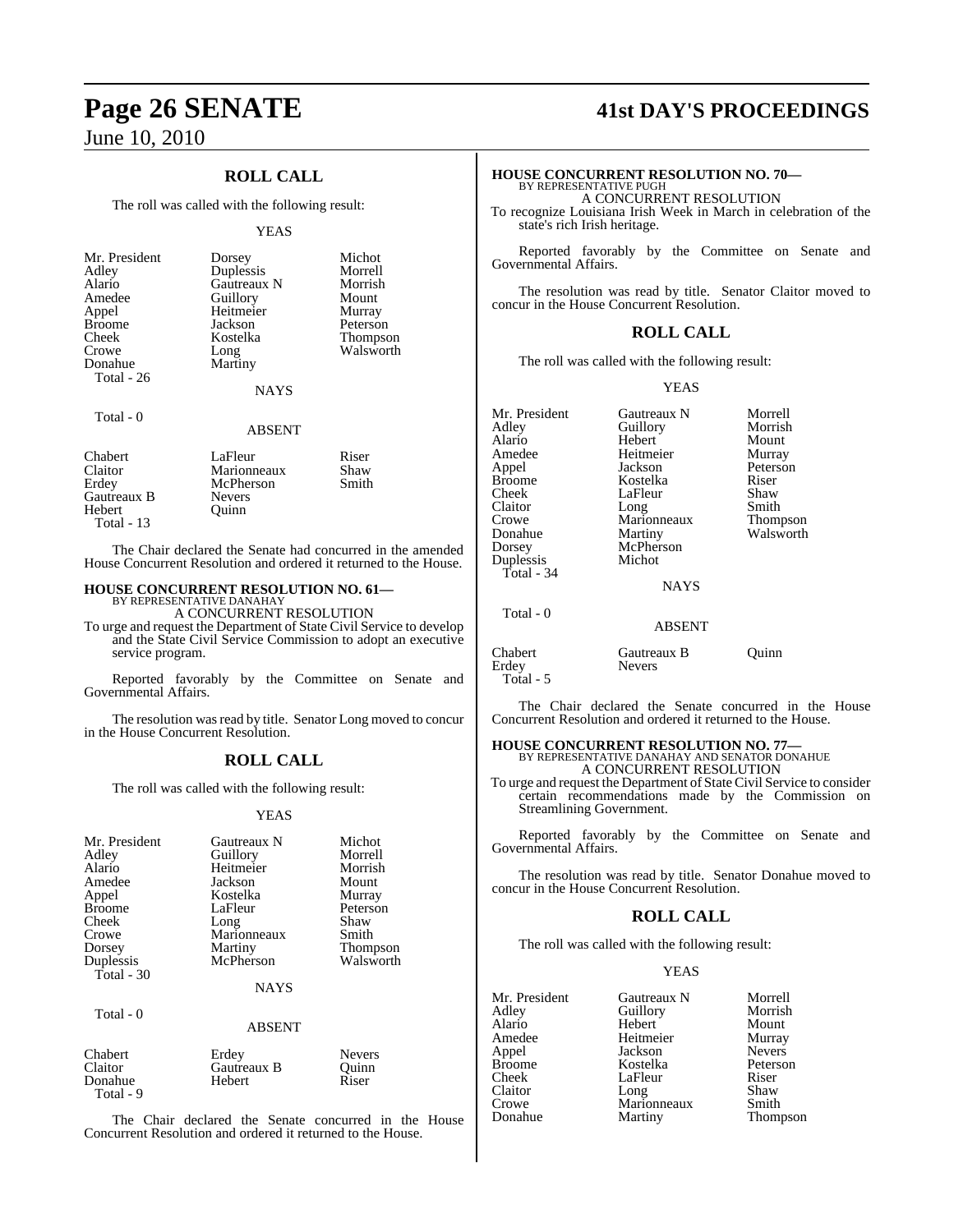# **41st DAY'S PROCEEDINGS Page 27 SENATE**

| Dorsey<br>Duplessis<br>Total $-35$ | McPherson<br>Michot<br><b>NAYS</b> | Walsworth |  |
|------------------------------------|------------------------------------|-----------|--|
|                                    |                                    |           |  |
| Total $-0$                         | <b>ABSENT</b>                      |           |  |
| Chabert<br>Erdey                   | Gautreaux B<br>uinn)               |           |  |

Total - 4

The Chair declared the Senate concurred in the House Concurrent Resolution and ordered it returned to the House.

#### **HOUSE CONCURRENT RESOLUTION NO. 83—** BY REPRESENTATIVE HARDY

A CONCURRENT RESOLUTION

To urge and request the House Committee on House and Governmental Affairs and the Senate Committee on Senate and Governmental Affairs to meet and function as a joint committee to study possible strategies, methods, and policies to discourage the mishandling, misuse, and misappropriation of public funds and procedures to recover public funds which may have been mishandled, misused, or misappropriated.

Reported favorably by the Committee on Senate and Governmental Affairs.

### **Floor Amendments**

Senator Murray proposed the following amendments.

#### **SENATE FLOOR AMENDMENTS**

Amendments proposed by Senator Murray to Engrossed House Concurrent Resolution No. 83 by Representative Hardy

AMENDMENT NO. 1 On page 2, line 3, change "The" to "A representative of the"

AMENDMENT NO. 2 On page 2, line 4, change "The" to "A representative of the"

AMENDMENT NO. 3 On page 2, line 5, change "The" to "A representative of the"

AMENDMENT NO. 4 On page 2, line 6, change "The" to "A representative of the"

AMENDMENT NO. 5 On page 2, line 7, change "The" to "A representative of the"

AMENDMENT NO. 6 On page 2, between lines 7 and 8, insert "(6) A representative of the United States Attorney's Office for the Middle District of Louisiana."

#### AMENDMENT NO. 7

On page 2, line 12, delete "and the attorney general." and insert "the attorney general, and the United States Attorney's Office for the Middle District of Louisiana."

On motion of Senator Murray, the amendments were adopted.

The resolution was read by title. Senator Murray moved to concur in the amended House Concurrent Resolution.

# June 10, 2010

## **ROLL CALL**

The roll was called with the following result:

YEAS

| Mr. President          | Erdey                   | Morrish       |
|------------------------|-------------------------|---------------|
| Adley                  | Gautreaux N             | Mount         |
| Alario                 | Hebert                  | Murray        |
| Amedee                 | Heitmeier               | <b>Nevers</b> |
| Appel                  | Jackson                 | Peterson      |
| <b>Broome</b>          | Kostelka                | Riser         |
| Cheek                  | LaFleur                 | Shaw          |
| Claitor                | Long                    | Smith         |
| Crowe                  | Martiny                 | Thompson      |
| Donahue                | McPherson               | Walsworth     |
| Dorsey                 | Michot                  |               |
| Duplessis              | Morrell                 |               |
| Total - $34$           |                         |               |
|                        | <b>NAYS</b>             |               |
| Total - 0              |                         |               |
|                        | <b>ABSENT</b>           |               |
| Chabert<br>Gautreaux B | Guillory<br>Marionneaux | Juınn         |

The Chair declared the Senate had concurred in the amended House Concurrent Resolution and ordered it returned to the House.

# **HOUSE CONCURRENT RESOLUTION NO. 84—** BY REPRESENTATIVE EDWARDS A CONCURRENT RESOLUTION

Total - 5

To request the attorney general to review the laws relative to lobbying by public servants and the use of public funds for lobbying and related purposes and to report thereon, including any recommendations related thereto, to the House Committee on House and Governmental Affairs and the Senate Committee on Senate and Governmental Affairs no later than January 15, 2011, and to request the House Committee on House and Governmental Affairs and the Senate Committee on Senate and Governmental Affairs to meet and to function as a joint committee to study and make recommendations relative to lobbying by public servants and the use of public funds for lobbying and related purposes no later than thirty days prior to the convening of the 2012 Regular Session of the Legislature of Louisiana.

Reported favorably by the Committee on Senate and Governmental Affairs.

The resolution was read by title. Senator Nevers moved to concur in the House Concurrent Resolution.

## **ROLL CALL**

The roll was called with the following result:

#### YEAS

|             | Morrell       |
|-------------|---------------|
| Gautreaux N | Morrish       |
| Guillory    | Mount         |
| Hebert      | Murray        |
| Heitmeier   | <b>Nevers</b> |
| Jackson     | Peterson      |
| Kostelka    | Ouinn         |
| LaFleur     | Riser         |
|             | Erdey         |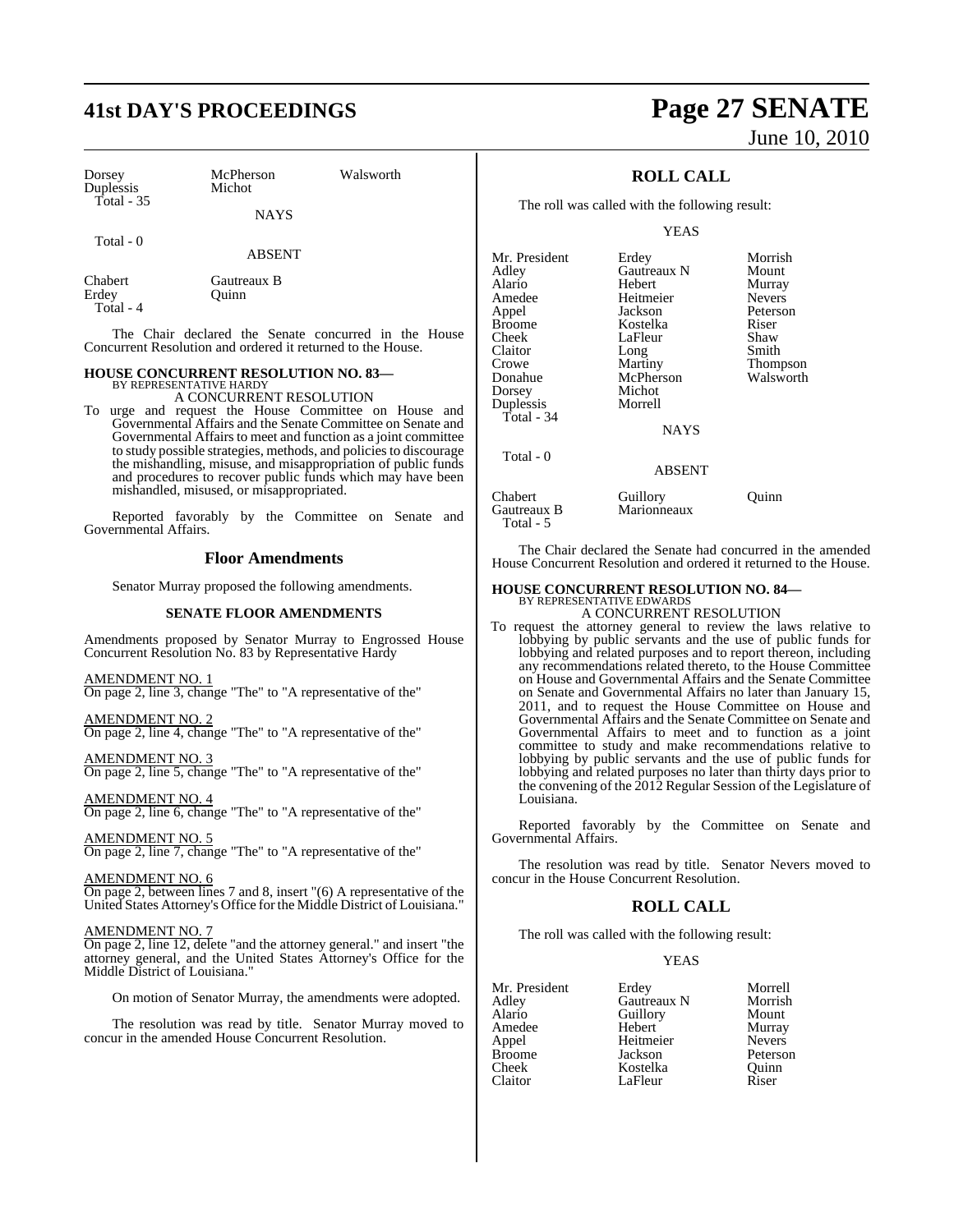| Crowe<br>Donahue<br>Dorsey<br>Duplessis<br>Total - 36 | Long<br>Martiny<br>McPherson<br>Michot | Shaw<br>Smith<br>Thompson<br>Walsworth |
|-------------------------------------------------------|----------------------------------------|----------------------------------------|
|                                                       | <b>NAYS</b>                            |                                        |
| Total - 0                                             | <b>ABSENT</b>                          |                                        |
| Chabert<br>Total - 3                                  | Gautreaux B                            | Marionneaux                            |

The Chair declared the Senate concurred in the House Concurrent Resolution and ordered it returned to the House.

# **HOUSE CONCURRENT RESOLUTION NO. 94—** BY REPRESENTATIVE RICHARD

A CONCURRENT RESOLUTION

To suspend until sixty days after final adjournment of the 2011 Regular Session of the Legislature of Louisiana the provisions of Part II of Chapter 11-A of Title 37 of the Louisiana Revised Statutes of 1950, relative to Direct Service Workers; to suspend the provisions of Sections 9201 through 9293 of Chapter 92 of Part I of Title 48 of the Louisiana Administrative Code, relative to the Direct Service Worker Registry; and to urge the Department of Health and Hospitals to establish a stakeholder workgroup.

Reported with amendments by the Committee on Health and Welfare.

#### **SENATE COMMITTEE AMENDMENTS**

Amendments proposed by Senate Committee on Health and Welfare to Engrossed House Concurrent Resolution No. 94 by Representative Richard

#### AMENDMENT NO. 1

On page 1, line 3, after "provisions of" delete the remainder of the line and insert "R.S. 37:1033(A)(2) and (3), 1033(F) and 1034(3)"

#### AMENDMENT NO. 2

On page 1, line 5 before ", relative" delete "Louisiana Revised Statutes of 1950"

#### AMENDMENT NO. 3

On page 3, line 2, after "provisions of" delete the remainder of the line and insert "R.S. 37:1033(A)(2) and (3), 1033(F) and 1034(3)"

### AMENDMENT NO. 4

On page 3, line 3, before ", relative" delete "Statutes of 1950"

#### AMENDMENT NO. 5

On page 3, line 6, after "suspension of" delete the remainder of the line and insert "R.S. 37:1033(A)(2) and (3), 1033(F) and 1034(3)"

#### AMENDMENT NO. 6

On page 3, line 7, before ", relative" delete "Title 37 of the Louisiana Revised Statutes of 1950"

#### AMENDMENT NO. 7

On page 3, line 8, after "through" delete "the sixtieth day"

## AMENDMENT NO. 8

On page 3, line 9, before "final" delete "after"

#### AMENDMENT NO. 9

On page 3, between lines 16 an 17, insert the following:

"BE IT FURTHER RESOLVED that the Department of Health and Hospitals shall submit a written report to the Senate and House committees on health and welfare which details its findings and conclusions regarding the Direct Service Worker Registry."

# **Page 28 SENATE 41st DAY'S PROCEEDINGS**

On motion of Senator Mount, the committee amendment was adopted. The amended concurrent resolution was read by title and referred to the Legislative Bureau.

#### **HOUSE CONCURRENT RESOLUTION NO. 110—** BY REPRESENTATIVE LAFONTA

A CONCURRENT RESOLUTION

To urge and request the executive head and chief administrative officer of each state department to annually compile and report information regarding the delivery of services to Spanishspeaking persons with limited English proficiency to the Latino Commission.

Reported favorably by the Committee on Senate and Governmental Affairs.

The resolution was read by title. Senator Murray moved to concur in the House Concurrent Resolution.

#### **ROLL CALL**

The roll was called with the following result:

#### **YEAS**

| Mr. President<br>Adley<br>Alario<br>Amedee<br>Appel<br>Broome | Erdey<br>Gautreaux N<br>Guillory<br>Hebert<br>Heitmeier<br>Jackson | Morrell<br>Morrish<br>Mount<br>Murray<br><b>Nevers</b><br>Peterson |
|---------------------------------------------------------------|--------------------------------------------------------------------|--------------------------------------------------------------------|
| Cheek<br>Claitor                                              | LaFleur<br>Long                                                    | Ouinn<br>Shaw                                                      |
| Donahue                                                       | Martiny                                                            | Smith                                                              |
| Dorsey                                                        | McPherson                                                          | <b>Thompson</b>                                                    |
| Duplessis                                                     | Michot                                                             | Walsworth                                                          |
| Total - 33                                                    |                                                                    |                                                                    |
|                                                               | <b>NAYS</b>                                                        |                                                                    |
| Total - 0                                                     |                                                                    |                                                                    |
|                                                               | ABSENT                                                             |                                                                    |

| Chabert   | Gautreaux B | Marionneaux |
|-----------|-------------|-------------|
| Crowe     | Kostelka    | Riser       |
| Total - 6 |             |             |

The Chair declared the Senate concurred in the House Concurrent Resolution and ordered it returned to the House.

#### **HOUSE CONCURRENT RESOLUTION NO. 220—** BY REPRESENTATIVE SCHRODER

#### A CONCURRENT RESOLUTION

To create an advisory committee to study the feasibility of authorizing public adjusters to charge consumers on a contingency fee basis for loss adjustment services.

Reported with amendments by the Committee on Commerce, Consumer Protection, and International Affairs.

#### **SENATE COMMITTEE AMENDMENTS**

Amendments proposed by Senate Committee on Commerce, Consumer Protection and International Affairs to Original House Concurrent Resolution No. 220 by Representative Schroder

#### AMENDMENT NO. 1

On page 3, between lines 7 and 8, insert the following:

"(7) A member appointed by the Louisiana Association of Justice.

(8) A member appointed by the Louisiana Association of Defense Counsel."

On motion of Senator Duplessis, the committee amendment was adopted.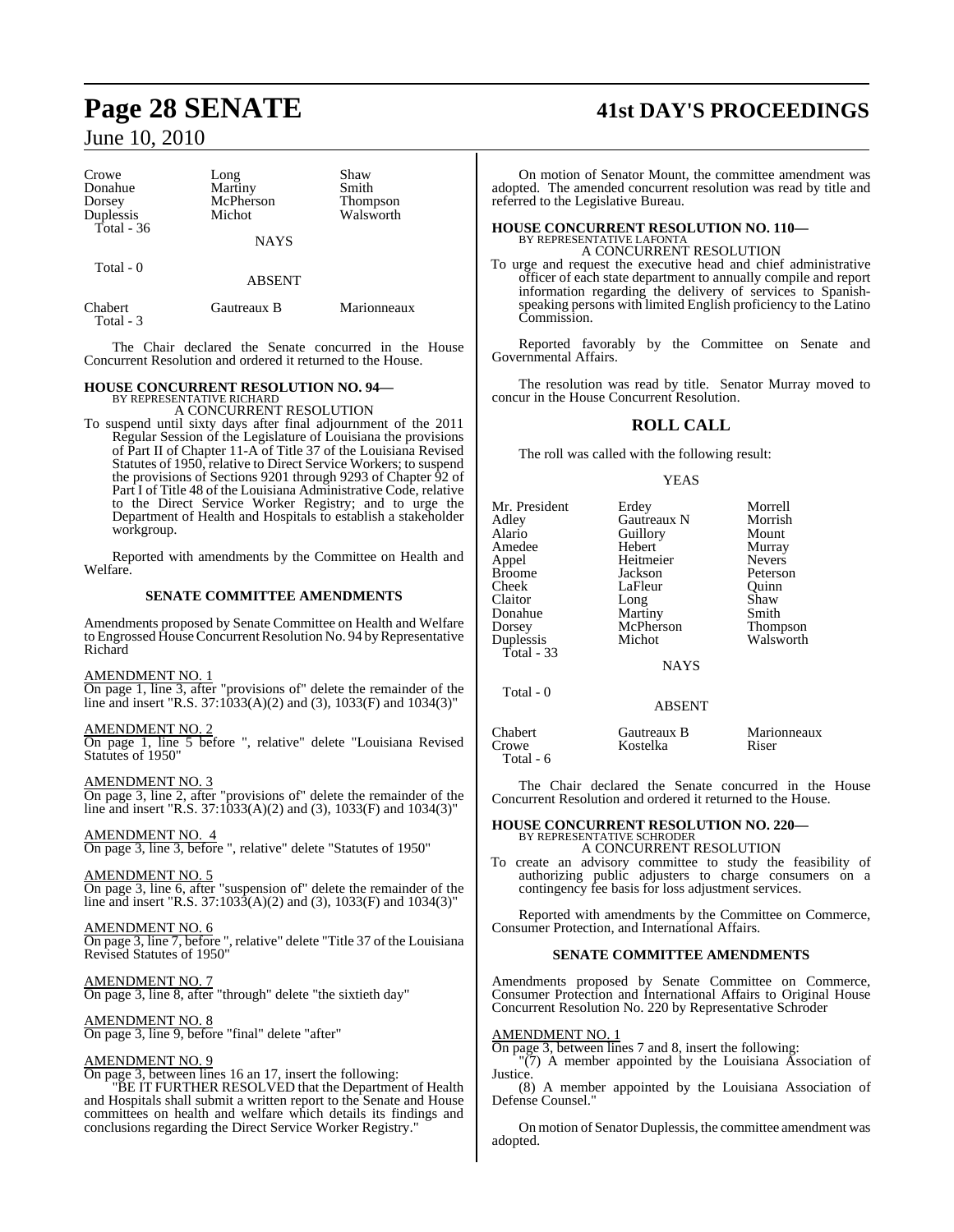# **41st DAY'S PROCEEDINGS Page 29 SENATE**

The resolution was read by title. Senator Donahue moved to concur in the amended House Concurrent Resolution.

#### **ROLL CALL**

The roll was called with the following result:

#### YEAS

| Mr. President | Gautreaux N             | Morrish           |
|---------------|-------------------------|-------------------|
| Adley         | Guillory                | Mount             |
| Alario        | Hebert                  | Murray            |
| Amedee        | Heitmeier               | <b>Nevers</b>     |
| Appel         | Jackson                 | Peterson          |
| <b>Broome</b> | Kostelka                | Ouinn             |
| Cheek         | LaFleur                 | Shaw              |
| Claitor       | Long                    | Smith             |
| Donahue       | Martiny                 | Thompson          |
| Dorsey        | McPherson               | Walsworth         |
| Duplessis     | Michot                  |                   |
| Erdey         | Morrell                 |                   |
| Total - 34    |                         |                   |
|               | <b>NAYS</b>             |                   |
| Total - 0     |                         |                   |
|               | <b>ABSENT</b>           |                   |
| Chah          | $C_{\text{outroouv}}$ D | $\mathbf{D}$ isor |

| Спарсті   | утацие анд тэ | <b>IN INCL</b> |
|-----------|---------------|----------------|
| Crowe     | Marionneaux   |                |
| Total - 5 |               |                |
|           |               |                |

The Chair declared the Senate had concurred in the amended House Concurrent Resolution and ordered it returned to the House.

#### **House Bills and Joint Resolutions on Third Reading and Final Passage**

#### **Bagneris Rule**

Senator Chaisson moved to suspend the rules to temporarily pass over controversial House Bills on Third Reading and Final Passage specifically starting with House Bill No. 716 with the intention of taking them up later, in their regular order.

Senator Kostelka objected.

#### **ROLL CALL**

The roll was called with the following result:

#### YEAS

| Mr. President | Donahue   | Mount                 |
|---------------|-----------|-----------------------|
| Adley         | Erdey     | Murray                |
| Alario        | Hebert    | <b>Nevers</b>         |
| Amedee        | Heitmeier | Peterson              |
| Appel         | Jackson   | Riser                 |
| <b>Broome</b> | LaFleur   | Shaw                  |
| Cheek         | Martiny   | Smith                 |
| Claitor       | Morrell   | Thompson<br>Walsworth |
| Crowe         | Morrish   |                       |
| Total - 27    |           |                       |

**NAYS** 

Duplessis Kostelka<br>Gautreaux N Long Gautreaux N Total - 4

# June 10, 2010

#### ABSENT

| Chabert     |  |
|-------------|--|
| Dorsey      |  |
| Gautreaux B |  |
| Total - 8   |  |

Guillory Michot<br>Marionneaux Ouinn

The Chair declared the rules were suspended.

Marionneaux McPherson

# **HOUSE BILL NO. 716—** BY REPRESENTATIVE BARRAS

AN ACT

To amend and reenact R.S. 33:4574.1.1(I), relative to hotel occupancy taxes levied by the Iberia Parish Tourist Commission; to provide for dedication of tax revenues; and to provide for related matters.

The bill was read by title. Senator Hebert moved the final passage of the bill.

#### **ROLL CALL**

The roll was called with the following result:

#### YEAS

| Mr. President<br>Adley<br>Alario<br>Amedee<br>Appel<br><b>Broome</b><br>Cheek<br>Claitor<br>Crowe<br>Donahue<br>Duplessis<br>Erdey<br>Total - 34<br>Total - 0 | Gautreaux N<br>Guillory<br>Hebert<br>Heitmeier<br>Jackson<br>Kostelka<br>LaFleur<br>Long<br>Martiny<br>McPherson<br>Michot<br>Morrell<br><b>NAYS</b><br><b>ABSENT</b> | Morrish<br>Murray<br><b>Nevers</b><br>Peterson<br>Ouinn<br>Riser<br>Shaw<br>Smith<br>Thompson<br>Walsworth |
|---------------------------------------------------------------------------------------------------------------------------------------------------------------|-----------------------------------------------------------------------------------------------------------------------------------------------------------------------|------------------------------------------------------------------------------------------------------------|
| Chabert<br>Dorsey                                                                                                                                             | Gautreaux B<br>Marionneaux                                                                                                                                            | Mount                                                                                                      |
| Total - 5                                                                                                                                                     |                                                                                                                                                                       |                                                                                                            |

The Chair declared the bill was passed and ordered it returned to the House. Senator Hebert moved to reconsider the vote by which the bill was passed and laid the motion on the table.

**HOUSE BILL NO. 726—**<br>BY REPRESENTATIVES CORTEZ, BOBBY BADON, HENRY BURNS,<br>DOVE, FOIL, GISCLAIR, GUINN, HENDERSON, LITTLE, MONTOUCET,<br>MORRIS, ST. GERMAIN, AND WILLIAMS AN ACT

To enact Subpart B of Part XIII of Chapter 2 of Title 33 of the Louisiana Revised Statutes of 1950, to be comprised of R.S. 33:1419.5 through 1419.10, relative to financial assistance to political subdivisions; to create the Alternative Fuel Vehicle Revolving Loan Fund Program within the Department of Natural Resources; to provide financial assistance to political subdivisions of the state for the costs of purchasing or converting all or a portion of the political subdivisions' fleets of motor vehicles to qualified clean fuel vehicles propelled by an alternative fuel; to provide for the forms of such financial assistance; to establish the Alternative Fuel Vehicle Revolving Loan Fund and to provide with respect thereto; to provide for an effective date; and to provide for related matters.

On motion of Senator N. Gautreaux, the N. Gautreaux was read by title and returned to the Calendar, subject to call.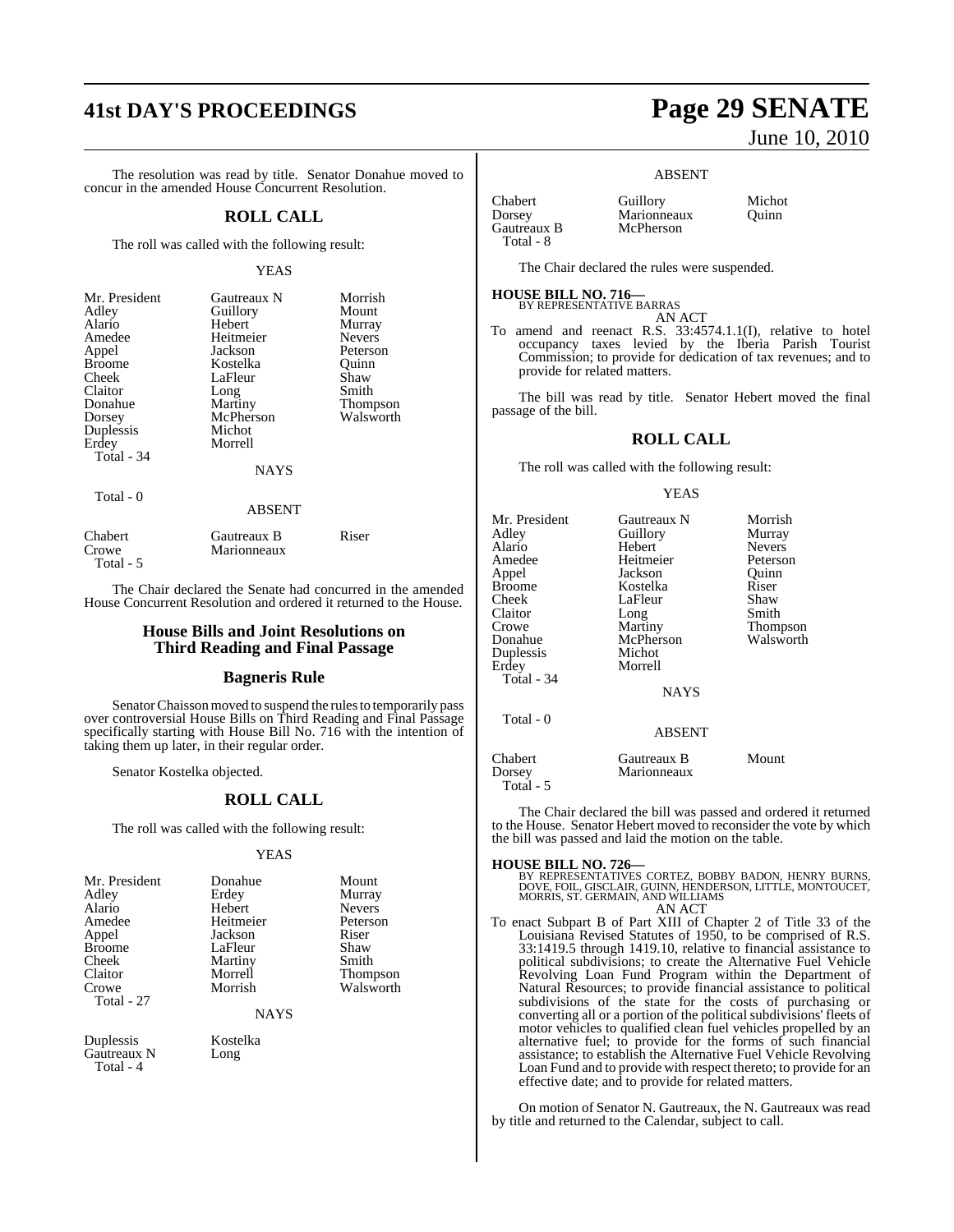#### **HOUSE BILL NO. 844—**

BY REPRESENTATIVE GISCLAIR AN ACT

To amend and reenact R.S. 49:214.30(A), relative to coastal use permits; to provide for consistency with the state's master plan for coastal protection and restoration activities under such permits; and to provide for related matters.

#### **Floor Amendments**

Senator N. Gautreaux proposed the following amendments.

#### **SENATE FLOOR AMENDMENTS**

Amendments proposed by Senator N. Gautreaux to Engrossed House Bill No. 844 by Representative Gisclair

#### AMENDMENT NO. 1

In Senate Committee Amendment No. 1 proposed by the Senate Committee on Natural Resources and adopted by the Senate on June 2, 2010, on page 1, line 9, after "agency." insert: "As used in this Paragraph, "incremental costs" means the cost of the pipeline relocation required by the appropriate governing authority less the cost that the pipeline operator would have incurred for the maintenance project.

On motion of Senator N. Gautreaux, the amendments were adopted.

The bill was read by title. Senator N. Gautreaux moved the final passage of the amended bill.

## **ROLL CALL**

The roll was called with the following result:

#### YEAS

| Mr. President<br>Adley<br>Alario<br>Amedee<br>Appel<br><b>Broome</b><br>Cheek<br>Claitor<br>Crowe<br>Donahue | Erdey<br>Gautreaux N<br>Guillory<br>Hebert<br>Heitmeier<br>Jackson<br>Kostelka<br>LaFleur<br>Long<br>Martiny | Morrell<br>Morrish<br>Mount<br>Murray<br><b>Nevers</b><br>Peterson<br>Ouinn<br>Riser<br>Shaw<br>Smith |
|--------------------------------------------------------------------------------------------------------------|--------------------------------------------------------------------------------------------------------------|-------------------------------------------------------------------------------------------------------|
|                                                                                                              |                                                                                                              |                                                                                                       |
|                                                                                                              |                                                                                                              |                                                                                                       |
| Dorsey                                                                                                       | McPherson                                                                                                    | Thompson                                                                                              |
| Duplessis<br>Total $-36$                                                                                     | Michot                                                                                                       | Walsworth                                                                                             |
|                                                                                                              | <b>NAYS</b>                                                                                                  |                                                                                                       |

| -----   | <b>ABSENT</b> |             |
|---------|---------------|-------------|
| Chabert | Gautreaux B   | Marionneaux |

Total - 3

 $Total \ \ 0$ 

The Chair declared the amended bill was passed and ordered it returned to the House. Senator N. Gautreaux moved to reconsider the vote by which the bill was passed and laid the motion on the table.

#### **HOUSE BILL NO. 858—** BY REPRESENTATIVE GALLOT

AN ACT

To amend and reenact R.S. 33:9038.32(C) and 9038.36, relative to economic development districts; to provide relative to districts created by local governmental subdivisions; to provide additional procedures with respect to the creation of such districts; to provide relative to district funding; to authorize the

# **Page 30 SENATE 41st DAY'S PROCEEDINGS**

districts to dedicate a portion of tax proceeds to finance economic development projects; and to provide for related matters.

The bill was read by title. Senator Adley moved the final passage of the bill.

## **ROLL CALL**

The roll was called with the following result:

#### YEAS

| Mr. President | Guillory    | Morrish       |
|---------------|-------------|---------------|
| Adley         | Hebert      | Mount         |
| Alario        | Heitmeier   | Murray        |
| Amedee        | Jackson     | <b>Nevers</b> |
| Appel         | Kostelka    | Peterson      |
| <b>Broome</b> | LaFleur     | Ouinn         |
| Cheek         | Long        | Riser         |
| Claitor       | Marionneaux | Shaw          |
| Crowe         | Martiny     | Smith         |
| Donahue       | McPherson   | Thompson      |
| Erdey         | Michot      | Walsworth     |
| Gautreaux N   | Morrell     |               |
| Total - 35    |             |               |
|               | <b>NAYS</b> |               |
| Total - 0     |             |               |
|               | ABSENT      |               |

Chabert Duplessis<br>
Dorsey Gautreaux Gautreaux B Total - 4

The Chair declared the bill was passed and ordered it returned to the House. Senator Adley moved to reconsider the vote by which the bill was passed and laid the motion on the table.

**HOUSE BILL NO. 873—** BY REPRESENTATIVE PATRICIA SMITH AN ACT

To amend and reenact R.S. 23:1170(A), 1171.1(C)(1), 1172(A), 1172.1(C), and 1172.2(D), relative to workers' compensation coverage; to require an increase in penalties for employers who fail to secure coverage; to provide for all fines collected to be deposited in the Workers' Compensation Administrative Fund; and to provide for related matters.

The bill was read by title. Senator Murray moved the final passage of the bill.

## **ROLL CALL**

The roll was called with the following result:

#### YEAS

| Mr. President | Gautreaux N | Morrish       |
|---------------|-------------|---------------|
| Adley         | Guillory    | Mount         |
| Alario        | Hebert      | Murray        |
| Amedee        | Heitmeier   | <b>Nevers</b> |
| Appel         | Jackson     | Peterson      |
| <b>Broome</b> | LaFleur     | Ouinn         |
| Cheek         | Long        | Riser         |
| Claitor       | Marionneaux | Shaw          |
| Crowe         | Martiny     | Thompson      |
| Donahue       | McPherson   | Walsworth     |
| Dorsey        | Michot      |               |
| Erdey         | Morrell     |               |
| Total - 34    |             |               |
|               |             |               |

Total - 0

**NAYS**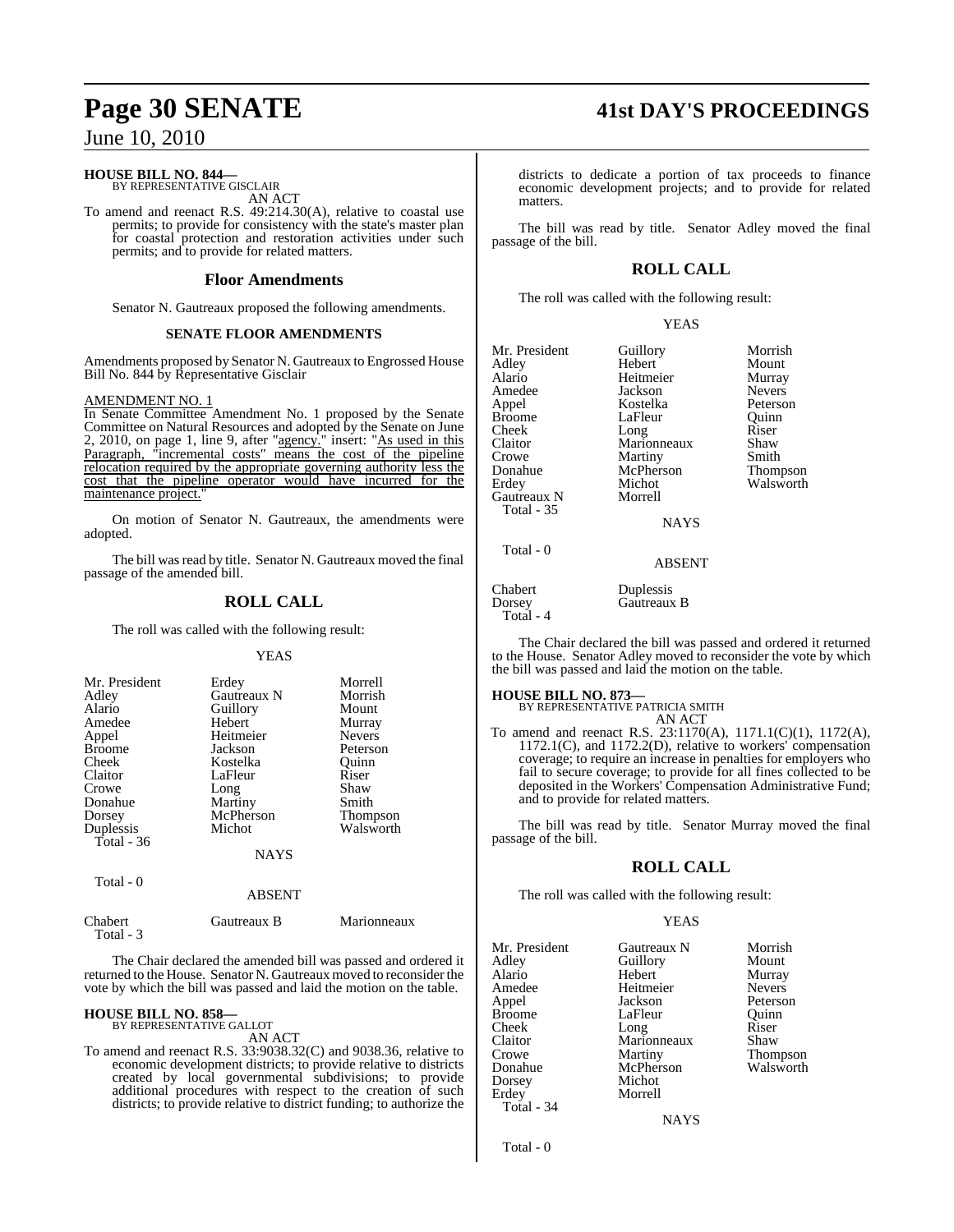# **41st DAY'S PROCEEDINGS Page 31 SENATE**

#### ABSENT

| Chabert   |
|-----------|
| Duplessis |
| Total -   |

Gautreaux B Smith Kostelka

The Chair declared the bill was passed and ordered it returned to the House. Senator Murray moved to reconsider the vote by which the bill was passed and laid the motion on the table.

#### **Mr. President in the Chair**

**HOUSE BILL NO. 876—** BY REPRESENTATIVES ST. GERMAIN AND DOVE AND SENATOR N. **GAUTREAUX** 

AN ACT To amend and reenact R.S. 56:427(A) and 428(B), relative to oyster leases; to delineate responsibility for obtaining a survey of the lease area; to provide relative to a lease application fee; and to provide for related matters.

The bill was read by title. Senator N. Gautreaux moved the final passage of the bill.

#### **ROLL CALL**

The roll was called with the following result:

#### YEAS

| Mr. President     | Gautreaux N          | Morrell       |
|-------------------|----------------------|---------------|
| Adley             | Guillory             | Morrish       |
| Alario            | Hebert               | Mount         |
| Amedee            | Heitmeier            | Murray        |
| Appel             | Jackson              | <b>Nevers</b> |
| <b>Broome</b>     | Kostelka             | Peterson      |
| Cheek             | LaFleur              | Ouinn         |
| Claitor           | Long                 | Riser         |
| Crowe             | Marionneaux          | Shaw          |
| Donahue           | Martiny              | Thompson      |
| Duplessis         | McPherson            | Walsworth     |
| Erdey             | Michot               |               |
| Total - 35        |                      |               |
|                   | <b>NAYS</b>          |               |
| Total - 0         |                      |               |
|                   | <b>ABSENT</b>        |               |
| Chabert<br>Dorsey | Gautreaux B<br>Smith |               |

The Chair declared the bill was passed and ordered it returned to the House. Senator N. Gautreaux moved to reconsider the vote by which the bill was passed and laid the motion on the table.

# **HOUSE BILL NO. 897—** BY REPRESENTATIVE FOIL

Total - 4

AN ACT

To amend and reenact R.S. 30:2054(B)(8) and R.S. 32:1306(C)(3)(a) and (4), relative to motor vehicle inspection and maintenance programs; to require certain motor vehicle inspectionsin certain ozone nonattainment areas; and to provide for related matters.

The bill was read by title. Senator Amedee moved the final passage of the bill.

# June 10, 2010

## **ROLL CALL**

The roll was called with the following result:

YEAS

| Mr. President | Guillory      | Mount           |
|---------------|---------------|-----------------|
| Adley         | Hebert        | Murray          |
| Alario        | Heitmeier     | <b>Nevers</b>   |
| Amedee        | Jackson       | Peterson        |
| Appel         | Kostelka      | Quinn           |
| <b>Broome</b> | LaFleur       | Riser           |
| Cheek         | Long          | Shaw            |
| Claitor       | Martiny       | Smith           |
| Crowe         | McPherson     | <b>Thompson</b> |
| Duplessis     | Michot        | Walsworth       |
| Erdey         | Morrell       |                 |
| Gautreaux N   | Morrish       |                 |
| Total - 34    |               |                 |
|               | NAYS          |                 |
| Total - 0     |               |                 |
|               | <b>ABSENT</b> |                 |
| Chabert       | Dorsey        | Marionneaux     |
| Donahue       | Gautreaux B   |                 |

The Chair declared the bill was passed and ordered it returned to the House. Senator Amedee moved to reconsider the vote by which the bill was passed and laid the motion on the table.

# **HOUSE BILL NO. 911—** BY REPRESENTATIVE SIMON

Total - 5

AN ACT

To amend and reenact Paragraph (A)(7) of Section 2 of Act No. 180 of the 1984 Regular Session of the Legislature, as amended by Act No. 353 of the 1986 Regular Session of the Legislature, Act No. 999 of the 1991 Regular Session of the Legislature, Act No. 570 of the 1992 Regular Session of the Legislature, Act No. 440 of the 1997 Regular Session of the Legislature, and Act Nos. 562 and 1214 of the 2003 Regular Session of the Legislature, relative to hospital service districts; to provide relative to the St. Tammany Parish Hospital Service District No.1 to provide relative to the governing board of the district; to increase the maximum amount of per diem authorized to be paid to members of the board; to increase the number of meetings for which members may receive per diem; and to provide for related matters.

The bill was read by title. Senator Nevers moved the final passage of the bill.

#### **ROLL CALL**

The roll was called with the following result:

#### YEAS

| Mr. President     | Gautreaux N         | Morrish       |
|-------------------|---------------------|---------------|
| Adley             | Guillory            | Mount         |
| Alario            | Hebert              | Murray        |
| Amedee            | Heitmeier           | <b>Nevers</b> |
| Appel             | Jackson             | Peterson      |
| <b>Broome</b>     | Kostelka            | Ouinn         |
| Cheek             |                     | Riser         |
| Claitor           | Long<br>Marionneaux | Shaw          |
| Crowe             | Martiny             | Smith         |
| Dorsey            | McPherson           | Thompson      |
| Duplessis         | Michot              | Walsworth     |
| Erdey             | Morrell             |               |
| <b>Total - 35</b> |                     |               |
|                   |                     |               |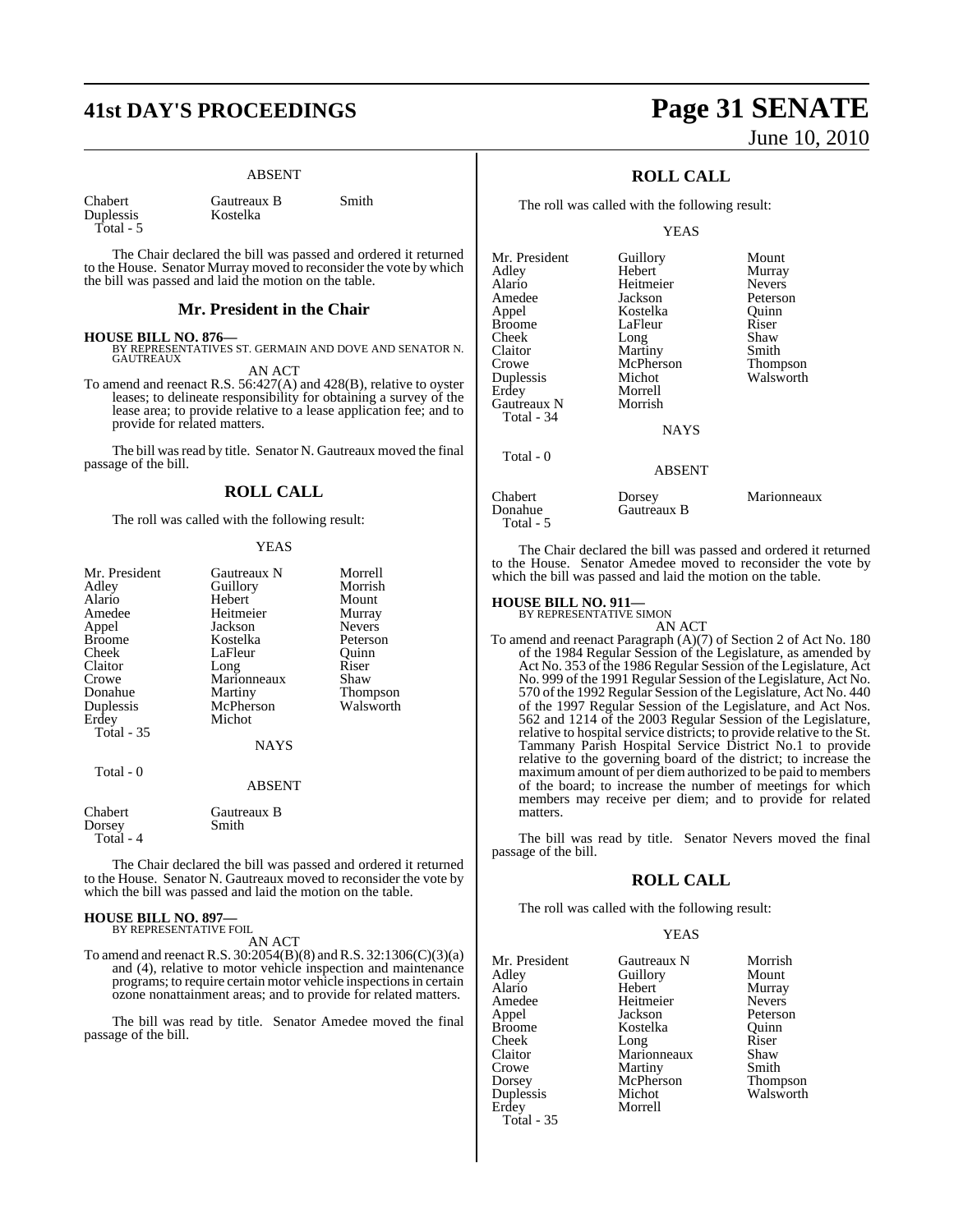#### NAYS

Total - 0

#### ABSENT

| Chabert   | Gautreaux B |
|-----------|-------------|
| Donahue   | LaFleur     |
| Total - 4 |             |

The Chair declared the bill was passed and ordered it returned to the House. Senator Nevers moved to reconsider the vote by which the bill was passed and laid the motion on the table.

### **HOUSE BILL NO. 934—**

BY REPRESENTATIVE NOWLIN AN ACT

To amend and reenact R.S. 17:3367(C), relative to public postsecondary education management boards; to provide relative to the purposes for which public postsecondary education management boards shall use revenues from oil, gas, and mineral leases; to provide relative to certain capital projects; and to provide for related matters.

The bill was read by title. Senator Long moved the final passage of the bill.

### **ROLL CALL**

The roll was called with the following result:

#### YEAS

| Mr. President<br>Adley<br>Alario<br>Amedee<br>Appel<br>Cheek<br>Claitor<br>Crowe<br>Donahue<br>Dorsey<br>Duplessis<br>Total - 32 | Erdey<br>Gautreaux N<br>Guillory<br>Hebert<br>Heitmeier<br>Jackson<br>Kostelka<br>Long<br>Martiny<br>McPherson<br>Michot<br><b>NAYS</b> | Morrell<br>Morrish<br>Mount<br>Murray<br><b>Nevers</b><br>Peterson<br>Riser<br>Shaw<br>Thompson<br>Walsworth |
|----------------------------------------------------------------------------------------------------------------------------------|-----------------------------------------------------------------------------------------------------------------------------------------|--------------------------------------------------------------------------------------------------------------|
| LaFleur<br>Total - 1                                                                                                             | <b>ABSENT</b>                                                                                                                           |                                                                                                              |
| <b>Broome</b><br>Chabert                                                                                                         | Gautreaux B<br>Marionneaux                                                                                                              | Ouinn<br>Smith                                                                                               |

The Chair declared the bill was passed and ordered it returned to the House. Senator Long moved to reconsider the vote by which the bill was passed and laid the motion on the table.

# **HOUSE BILL NO. 1023—** BY REPRESENTATIVE FOIL

Total - 6

AN ACT

To enact R.S. 48:461.1(10), (11), and (12), 461.2(C), and 461.6(C), relative to outdoor advertising; to provide for definitions; to allow certain outdoor advertising to be considered legal and conforming; to permit new display sign technologies under certain circumstances; to provide for certain procedures relative to outdoor advertising subject to expropriation by the state; to provide for related matters.

The bill was read by title. Senator McPherson moved the final passage of the bill.

# **Page 32 SENATE 41st DAY'S PROCEEDINGS**

## **ROLL CALL**

The roll was called with the following result:

YEAS

| Mr. President | Erdey         | Morrish       |
|---------------|---------------|---------------|
| Adlev         | Gautreaux N   | Mount         |
| Alario        | Guillory      | Murray        |
| Amedee        | Hebert        | <b>Nevers</b> |
| Appel         | Heitmeier     | Peterson      |
| Broome        | Jackson       | Riser         |
| Cheek         | Kostelka      | Shaw          |
| Claitor       | LaFleur       | Smith         |
| Crowe         | Long          | Thompson      |
| Donahue       | Martiny       | Walsworth     |
| Dorsey        | McPherson     |               |
| Duplessis     | Michot        |               |
| Total - 34    |               |               |
|               | <b>NAYS</b>   |               |
| Total - 0     |               |               |
|               | <b>ABSENT</b> |               |
| Chabert       | Marionneaux   | Ouinn         |
|               |               |               |

The Chair declared the bill was passed and ordered it returned to the House. Senator McPherson moved to reconsider the vote by which the bill was passed and laid the motion on the table.

# **HOUSE BILL NO. 1129—** BY REPRESENTATIVE TALBOT

AN ACT

To amend and reenact R.S.  $23:1293(A)(1)$ ,  $(3)$ , and  $(5)$  and to enact R.S. 23:1293(A)(6), relative to confidential records regarding workers' compensation; to authorize the disclosure of specific information relating to an injured employee's claim; and to provide for related matters.

The bill was read by title. Senator Riser moved the final passage of the bill.

## **ROLL CALL**

The roll was called with the following result:

#### YEAS

| Mr. President | Erdey       | Morrell       |
|---------------|-------------|---------------|
| Adley         | Gautreaux N | Morrish       |
| Alario        | Guillory    | Mount         |
| Amedee        | Hebert      | Murray        |
| Appel         | Heitmeier   | <b>Nevers</b> |
| <b>Broome</b> | Jackson     | Peterson      |
| Cheek         | Kostelka    | Riser         |
| Claitor       | LaFleur     | Shaw          |
| Crowe         | Long        | Smith         |
| Donahue       | Martiny     | Thompson      |
| Dorsey        | McPherson   | Walsworth     |
| Duplessis     | Michot      |               |
| Total - $35$  |             |               |
|               | <b>NAYS</b> |               |

#### ABSENT

Chabert Marionneaux<br>
Gautreaux B Quinn

## Gautreaux B Morrell Total - 5

Total - 0

Gautreaux B Total - 4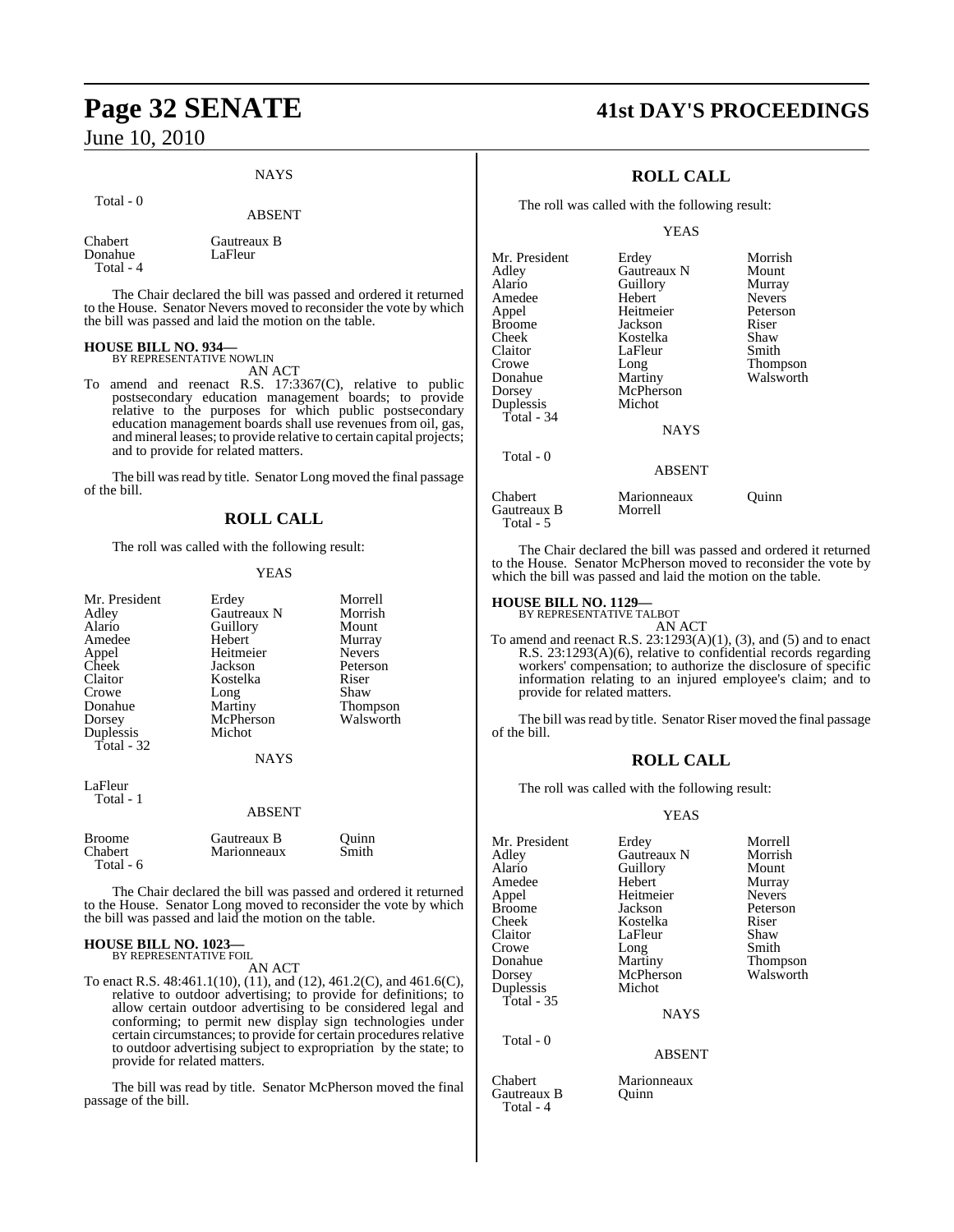# **41st DAY'S PROCEEDINGS Page 33 SENATE**

The Chair declared the bill was passed and ordered it returned to the House. Senator Riser moved to reconsider the vote by which the bill was passed and laid the motion on the table.

# **HOUSE BILL NO. 1170—** BY REPRESENTATIVE LANDRY

AN ACT

To enact R.S. 32:414.2(E), relative to commercial driver's license holders; to prohibit certain persons from operating school buses; and to provide for related matters.

The bill was read by title. Senator Claitor moved the final passage of the bill.

### **ROLL CALL**

The roll was called with the following result:

#### YEAS

| Mr. President<br>Adley<br>Alario<br>Amedee<br>Appel<br><b>Broome</b><br>Claitor<br>Crowe<br>Donahue<br>Dorsey<br>Duplessis<br>Erdey | Gautreaux N<br>Guillory<br>Hebert<br>Heitmeier<br>Jackson<br>Kostelka<br>LaFleur<br>Long<br>Marionneaux<br>Martiny<br>McPherson<br>Michot | Morrell<br>Morrish<br>Mount<br>Murray<br><b>Nevers</b><br>Peterson<br>Riser<br>Shaw<br>Smith<br><b>Thompson</b><br>Walsworth |
|-------------------------------------------------------------------------------------------------------------------------------------|-------------------------------------------------------------------------------------------------------------------------------------------|------------------------------------------------------------------------------------------------------------------------------|
| <b>Total - 35</b>                                                                                                                   | <b>NAYS</b>                                                                                                                               |                                                                                                                              |
| Total $-0$                                                                                                                          | <b>ABSENT</b>                                                                                                                             |                                                                                                                              |
| Chabert<br>Cheek                                                                                                                    | Gautreaux B<br>Ouinn                                                                                                                      |                                                                                                                              |

The Chair declared the bill was passed and ordered it returned to the House. Senator Claitor moved to reconsider the vote by which the bill was passed and laid the motion on the table.

# **HOUSE BILL NO. 1199—** BY REPRESENTATIVE MORRIS

Cheek Total - 4

AN ACT

To amend and reenact R.S. 23:108(B)(1) and (C), 111(C)(10) and (11) and (F), and 113 and to enact R.S. 23:108(F) and 111(C)(12), relative to employment services; to provide penalties for violations; to provide a cause of action and legal recourse; to prohibit certain actions by employment services; to provide for penalties for unlicensed persons; and to provide for related matters.

The bill was read by title. Senator Cheek moved the final passage of the bill.

## **ROLL CALL**

The roll was called with the following result:

#### YEAS

| Mr. President | Gautreaux N | Morrell       |
|---------------|-------------|---------------|
| Alario        | Guillory    | Morrish       |
| Amedee        | Hebert      | Mount         |
| Appel         | Heitmeier   | Murray        |
| <b>Broome</b> | Jackson     | <b>Nevers</b> |
| Cheek         | Kostelka    | Peterson      |
| Crowe         | LaFleur     | Riser         |
| Donahue       | Long        | Shaw          |

# June 10, 2010

| Dorsey<br>Duplessis<br>Erdev  | Marionneaux<br>McPherson<br>Michot | Smith<br><b>Thompson</b><br>Walsworth |
|-------------------------------|------------------------------------|---------------------------------------|
| Total - 33                    | <b>NAYS</b>                        |                                       |
| Total - 0                     | <b>ABSENT</b>                      |                                       |
| Adley<br>Chabert<br>Total - 6 | Claitor<br>Gautreaux B             | Martiny<br>Ouinn                      |

The Chair declared the bill was passed and ordered it returned to the House. Senator Cheek moved to reconsider the vote by which the bill was passed and laid the motion on the table.

# **HOUSE BILL NO. 1206—** BY REPRESENTATIVE EDWARDS

AN ACT To amend and reenact R.S. 32:412.2(A)(2), relative to disabled veterans; to decrease the disability threshold for exemption from driver's license fees; and to provide for related matters.

The bill was read by title. Senator Adley moved the final passage of the bill.

## **ROLL CALL**

The roll was called with the following result:

#### YEAS

| Mr. President<br>Adley<br>Alario<br>Amedee<br>Appel<br><b>Broome</b><br>Cheek<br>Claitor<br>Crowe<br>Donahue<br>Dorsey<br>Duplessis<br>Total - $35$ | Erdey<br>Gautreaux N<br>Guillory<br>Hebert<br>Heitmeier<br>Jackson<br>Kostelka<br>Long<br>Marionneaux<br>McPherson<br>Michot<br>Morrell<br><b>NAYS</b> | Morrish<br>Mount<br>Murray<br><b>Nevers</b><br>Peterson<br>Quinn<br>Riser<br>Shaw<br>Smith<br>Thompson<br>Walsworth |
|-----------------------------------------------------------------------------------------------------------------------------------------------------|--------------------------------------------------------------------------------------------------------------------------------------------------------|---------------------------------------------------------------------------------------------------------------------|
| Total - 0                                                                                                                                           | <b>ABSENT</b>                                                                                                                                          |                                                                                                                     |
| Chabert                                                                                                                                             | LaFleur                                                                                                                                                |                                                                                                                     |

The Chair declared the bill was passed and ordered it returned to the House. Senator Adley moved to reconsider the vote by which the bill was passed and laid the motion on the table.

#### **HOUSE BILL NO. 1225—** BY REPRESENTATIVE DIXON

Gautreaux B Martiny

Total - 4

AN ACT

To enact R.S. 17:7(29), to provide relative to approval by the State Board of Elementary and Secondary Education of certain alternative schools and alternative education programs; to provide for a report to the House Committee on Education and the Senate Committee on Education by not later than September 15, 2010, relative to specific standards and criteria used by the board to approve schools; to provide guidelines for such report; to provide an effective date; and to provide for related matters.

The bill was read by title. Senator McPherson moved the final passage of the bill.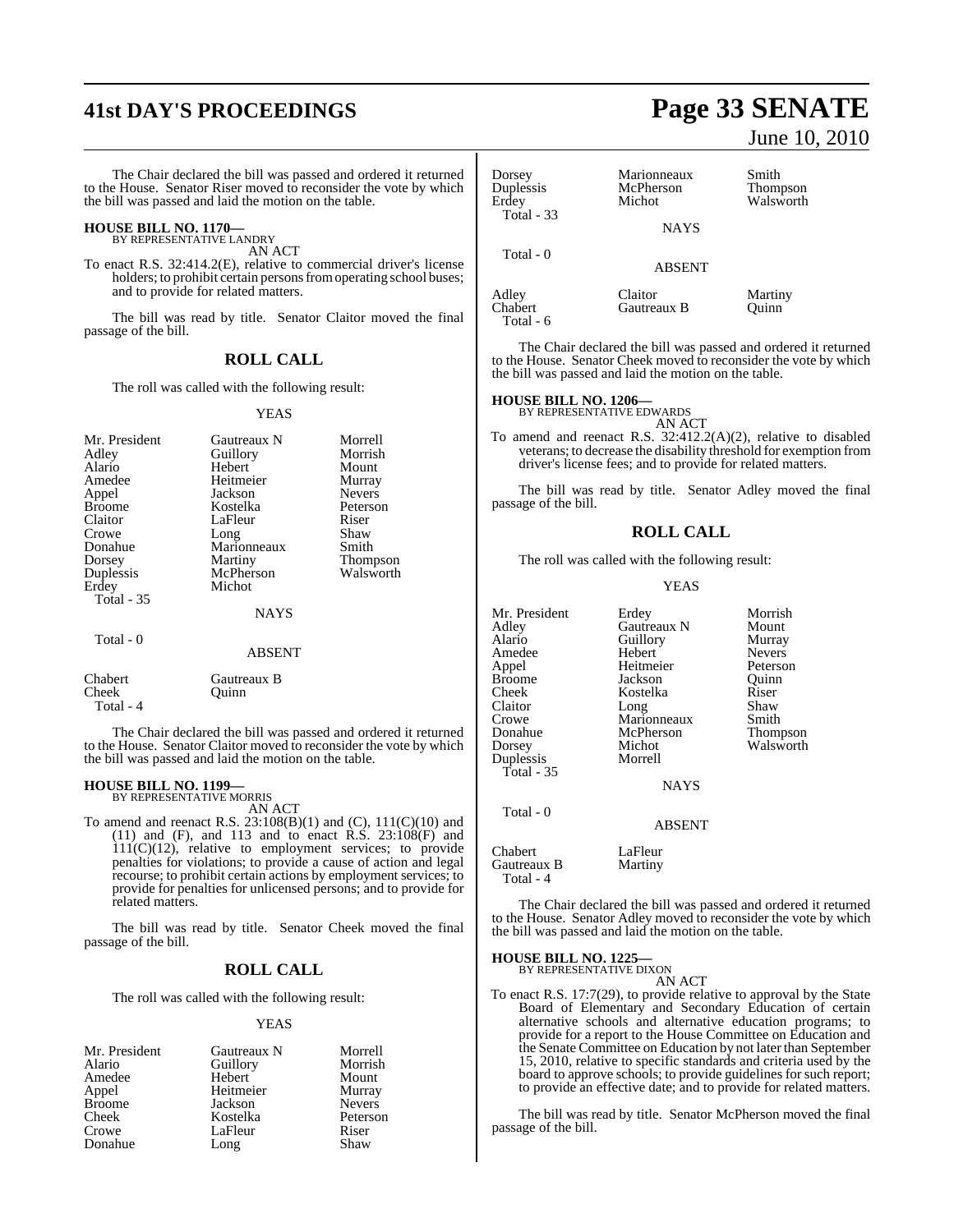## **ROLL CALL**

The roll was called with the following result:

#### YEAS

| Adley<br>Alario<br>Amedee<br>Appel<br><b>Broome</b><br>Cheek<br>Claitor<br>Crowe<br>Donahue<br>Dorsey<br>Duplessis<br>Total $-33$ | Erdey<br>Gautreaux N<br>Guillory<br>Hebert<br>Heitmeier<br>Jackson<br>Long<br>Marionneaux<br>McPherson<br>Michot<br>Morrell<br><b>NAYS</b> | Morrish<br>Mount<br>Murray<br><b>Nevers</b><br>Peterson<br>Ouinn<br>Riser<br>Shaw<br>Smith<br><b>Thompson</b><br>Walsworth |
|-----------------------------------------------------------------------------------------------------------------------------------|--------------------------------------------------------------------------------------------------------------------------------------------|----------------------------------------------------------------------------------------------------------------------------|
|                                                                                                                                   |                                                                                                                                            |                                                                                                                            |
| Total - 0                                                                                                                         | <b>ABSENT</b>                                                                                                                              |                                                                                                                            |

| Mr. President | Gautreaux B | LaFleur |
|---------------|-------------|---------|
| Chabert       | Kostelka    | Martiny |
| Total - $6$   |             |         |

The Chair declared the bill was passed and ordered it returned to the House. Senator McPherson moved to reconsider the vote by which the bill was passed and laid the motion on the table.

#### **HOUSE BILL NO. 1231—**

BY REPRESENTATIVES PERRY, AUSTIN BADON, BARRAS, BILLIOT,<br>HENRY BURNS, TIM BURNS, CARTER, CHAMPAGNE, DOERGE,<br>DOWNS, GISCLAIR, GUILLORY, HILL, HOFFMANN, SAM JONES,<br>KATZ, LABRUZZO, LEGER, LIGI, LITTLE, MILLS, MONTOUCET, POPE,

#### AN ACT

To amend and reenact R.S.  $32:414(B)(1)$ , relative to driver's license suspension; to provide for the suspension of driving privileges of persons convicted of certain crimes; and to provide forrelated matters.

The bill was read by title. Senator Mount moved the final passage of the bill.

## **ROLL CALL**

The roll was called with the following result:

#### YEAS

| Mr. President<br>Adley<br>Alario<br>Amedee<br>Appel<br><b>Broome</b><br>Cheek<br>Claitor<br>Crowe<br>Donahue<br>Dorsey | Erdey<br>Gautreaux N<br>Guillory<br>Hebert<br>Heitmeier<br>Jackson<br>Kostelka<br>LaFleur<br>Long<br>Marionneaux<br>McPherson<br>Michot | Morrell<br>Morrish<br>Mount<br>Murray<br><b>Nevers</b><br>Peterson<br>Ouinn<br>Riser<br>Shaw<br>Smith<br><b>Thompson</b><br>Walsworth |
|------------------------------------------------------------------------------------------------------------------------|-----------------------------------------------------------------------------------------------------------------------------------------|---------------------------------------------------------------------------------------------------------------------------------------|
| Duplessis<br>Total - 36                                                                                                | <b>NAYS</b>                                                                                                                             |                                                                                                                                       |
| Total - 0                                                                                                              | <b>ABSENT</b>                                                                                                                           |                                                                                                                                       |
| Chabert<br>Total - 3                                                                                                   | Gautreaux B                                                                                                                             | Martiny                                                                                                                               |

# **Page 34 SENATE 41st DAY'S PROCEEDINGS**

The Chair declared the bill was passed and ordered it returned to the House. Senator Mount moved to reconsider the vote by which the bill was passed and laid the motion on the table.

**HOUSE BILL NO. 1236**—<br>BY REPRESENTATIVES LEGER, AUSTIN BADON, BARRAS, BILLIOT,<br>HENRY BURNS, TIM BURNS, CARTER, CHAMPAGNE, DOERGE,<br>DOWNS, GISCLAIR, GUILLORY, HILL, HOFFMANN, HOWARD,<br>LABRUZZO, LIGI, LITTLE, MILLS, POPE, PUG AN ACT

To enact R.S. 32:667(J), relative to driver's licenses; to provide for driver's license suspension for removal of ignition interlock device; and to provide for related matters.

The bill was read by title. Senator Morrell moved the final passage of the bill.

#### **ROLL CALL**

The roll was called with the following result:

#### YEAS

| Mr. President<br>Adlev<br>Alario<br>Amedee<br>Appel<br>Broome<br>Cheek<br>Claitor<br>Crowe<br>Donahue<br>Dorsey | Erdey<br>Gautreaux N<br>Guillory<br>Hebert<br>Heitmeier<br>Jackson<br>Kostelka<br>LaFleur<br>Long<br>Marionneaux<br>McPherson<br>Michot | Morrell<br>Morrish<br>Mount<br>Murray<br><b>Nevers</b><br>Peterson<br>Ouinn<br>Riser<br>Shaw<br>Smith<br>Thompson<br>Walsworth |
|-----------------------------------------------------------------------------------------------------------------|-----------------------------------------------------------------------------------------------------------------------------------------|--------------------------------------------------------------------------------------------------------------------------------|
| Duplessis<br>Total - 36                                                                                         | <b>NAYS</b>                                                                                                                             |                                                                                                                                |
| Total - 0                                                                                                       | <b>ABSENT</b>                                                                                                                           |                                                                                                                                |
| Chabert<br>Total - 3                                                                                            | Gautreaux B                                                                                                                             | Martiny                                                                                                                        |

The Chair declared the bill was passed and ordered it returned to the House. Senator Morrell moved to reconsider the vote by which the bill was passed and laid the motion on the table.

#### **HOUSE BILL NO. 1239—**

BY REPRESENTATIVE DIXON

AN ACT To enact R.S. 17:7(29), relative to the duties, functions, and responsibilities of the State Board of Elementary and Secondary Education; to require the State Board of Elementary and SecondaryEducation to develop and adoptrules and regulations relative to the physical abuse of public school teachers and other school employees by students; and to provide for related matters.

The bill was read by title. Senator McPherson moved the final passage of the bill.

#### **ROLL CALL**

The roll was called with the following result:

#### YEAS

| Mr. President | Erdey       | Morrish       |
|---------------|-------------|---------------|
| Adley         | Gautreaux N | Mount         |
| Alario        | Guillory    | Murray        |
| Amedee        | Hebert      | <b>Nevers</b> |
| Appel         | Heitmeier   | Peterson      |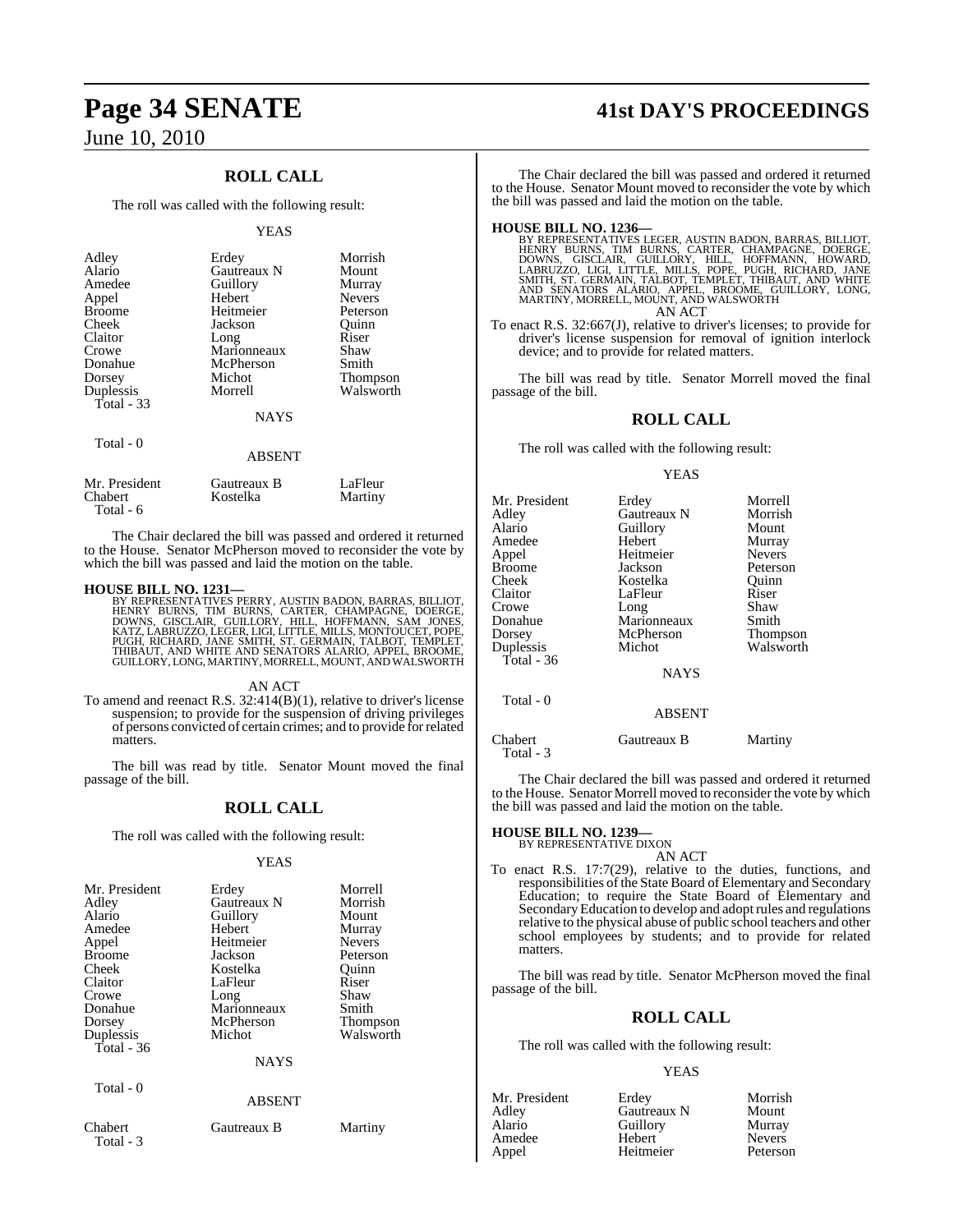# **41st DAY'S PROCEEDINGS Page 35 SENATE**

| <b>Broome</b>          | Jackson              | Ouinn     |
|------------------------|----------------------|-----------|
| Cheek                  | Kostelka             | Riser     |
| Claitor                | LaFleur              | Shaw      |
| Crowe                  | Long                 | Smith     |
| Donahue                | Marionneaux          | Thompson  |
| Dorsey                 | Michot               |           |
| Duplessis              | Morrell              |           |
| Total - 34             |                      |           |
|                        | <b>NAYS</b>          |           |
| Total - 0              |                      |           |
|                        | <b>ABSENT</b>        |           |
| Chabert<br>Gautreaux B | Martiny<br>McPherson | Walsworth |

The Chair declared the bill was passed and ordered it returned to the House. Senator McPherson moved to reconsider the vote by which the bill was passed and laid the motion on the table.

#### **HOUSE BILL NO. 1240—**

Total - 5

BY REPRESENTATIVES PERRY, AUSTIN BADON, BARRAS, BILLIOT,<br>HENRY BURNS, TIM BURNS, CARTER, CHAMPAGNE, GUILLORY,<br>HOFFMANN, KATZ, LABRUZZO, LEGER, LIGI, MILLS, POPE, PUGH,<br>RICHARD, JANE SMITH, TALBOT, TEMPLET, THIBAUT, AND WHI AN ACT

To enact R.S.  $32:667(I)(4)$ , relative to driver's licenses; to provide for ignition interlock code on certain driver's licenses; and to provide for related matters.

The bill was read by title. Senator Mount moved the final passage of the bill.

## **ROLL CALL**

The roll was called with the following result:

#### YEAS

| Mr. President | <b>Gautreaux N</b> | Morrish       |
|---------------|--------------------|---------------|
| Adley         | Guillory           | Mount         |
| Alario        | Hebert             | Murray        |
| Amedee        | Heitmeier          | <b>Nevers</b> |
| Appel         | Jackson            | Peterson      |
| <b>Broome</b> | Kostelka           | Ouinn         |
| Cheek         | LaFleur            | Riser         |
| Claitor       | Long               | Shaw          |
| Crowe         | Marionneaux        | Smith         |
| Donahue       | Martiny            | Thompson      |
| Dorsey        | Michot             | Walsworth     |
| Erdey         | Morrell            |               |
| Total - 35    |                    |               |
|               | <b>NAYS</b>        |               |
| Total - 0     |                    |               |
|               | <b>ABSENT</b>      |               |
| Chabert       | Gautreaux B        |               |

Duplessis McPherson Total - 4

The Chair declared the bill was passed and ordered it returned to the House. Senator Mount moved to reconsider the vote by which the bill was passed and laid the motion on the table.

**HOUSE BILL NO. 1256—** BY REPRESENTATIVE CROMER AND SENATOR DONAHUE AN ACT

To enact R.S. 56:1847(64) and 1855(N), relative to the natural and scenic rivers program; to add Bayou Liberty in St. Tammany Parish; to provide for certain authorized activities; and to provide for related matters.

# June 10, 2010

The bill was read by title. Senator Donahue moved the final passage of the bill.

### **ROLL CALL**

The roll was called with the following result:

#### YEAS

| Mr. President | Erdey         | Morrish       |
|---------------|---------------|---------------|
| Adley         | Gautreaux N   | Mount         |
| Alario        | Guillory      | Murray        |
| Amedee        | Hebert        | <b>Nevers</b> |
| Appel         | Heitmeier     | Peterson      |
| <b>Broome</b> | Jackson       | Quinn         |
| Cheek         | Kostelka      | Riser         |
| Claitor       | LaFleur       | Shaw          |
| Crowe         | Long          | Thompson      |
| Donahue       | Marionneaux   | Walsworth     |
| Dorsey        | Michot        |               |
| Duplessis     | Morrell       |               |
| Total - 34    |               |               |
|               | <b>NAYS</b>   |               |
| Total - 0     |               |               |
|               | <b>ABSENT</b> |               |
| Chabert       | Martiny       | Smith         |
| Gautreaux B   | McPherson     |               |
| Total - 5     |               |               |

The Chair declared the bill was passed and ordered it returned to the House. Senator Donahue moved to reconsider the vote by which the bill was passed and laid the motion on the table.

# **HOUSE BILL NO. 1274—** BY REPRESENTATIVE MONICA

AN ACT

To amend and reenact R.S. 32:414(B)(2)(b), relative to driver's license suspension; to provide for a restricted driver's license after a certain amount of time following driver's license suspension; to provide for the installment of interlock devices; and to provide for related matters.

The bill was read by title. Senator Amedee moved the final passage of the bill.

#### **ROLL CALL**

The roll was called with the following result:

#### YEAS

| Mr. President | Erdey         | Morrell       |
|---------------|---------------|---------------|
| Adley         | Gautreaux N   | Morrish       |
| Alario        | Guillory      | Mount         |
| Amedee        | Hebert        | Murray        |
| Appel         | Heitmeier     | <b>Nevers</b> |
| <b>Broome</b> | Jackson       | Peterson      |
| Cheek         | Kostelka      | Ouinn         |
| Claitor       | LaFleur       | Riser         |
| Crowe         | Long          | Shaw          |
| Donahue       | Marionneaux   | Smith         |
| Dorsey        | McPherson     | Thompson      |
| Duplessis     | Michot        | Walsworth     |
| Total - 36    |               |               |
|               | <b>NAYS</b>   |               |
| Total - 0     |               |               |
|               | <b>ABSENT</b> |               |
| Chabert       | Gautreaux B   | Martiny       |

Total - 3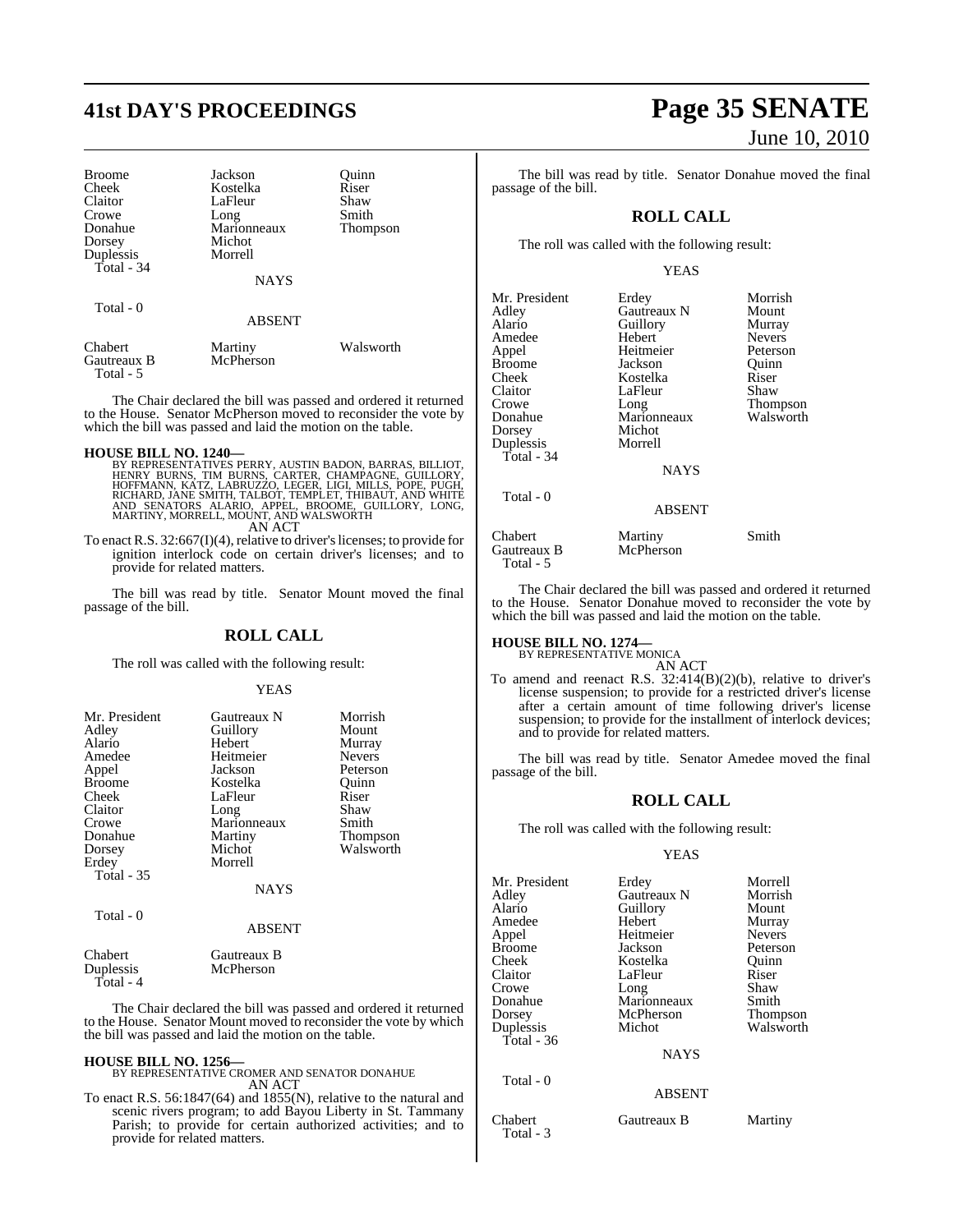The Chair declared the bill was passed and ordered it returned to the House. Senator Amedee moved to reconsider the vote by which the bill was passed and laid the motion on the table.

# **HOUSE BILL NO. 1304—** BY REPRESENTATIVE HILL

AN ACT

To amend and reenact R.S. 56:1948.5(57) and to enact R.S. 56:1948.5(63), relative to highways; to designate a section of certain highways as the Myths and Legends Byways and the Cane River National Heritage Trail Scenic Byway; and to provide for related matters.

The bill was read by title. Senator Smith moved the final passage of the bill.

#### **ROLL CALL**

The roll was called with the following result:

#### YEAS

| Mr. President<br>Adley<br>Alario<br>Amedee<br>Appel<br><b>Broome</b><br>Cheek<br>Claitor<br>Crowe | Erdey<br>Gautreaux N<br>Guillory<br>Hebert<br>Heitmeier<br>Jackson<br>Kostelka<br>LaFleur<br>Long<br>Marionneaux | Morrell<br>Morrish<br>Mount<br>Murray<br><b>Nevers</b><br>Peterson<br>Ouinn<br>Riser<br>Shaw |
|---------------------------------------------------------------------------------------------------|------------------------------------------------------------------------------------------------------------------|----------------------------------------------------------------------------------------------|
| Dorsey<br>Duplessis                                                                               | McPherson<br>Michot                                                                                              | Thompson<br>Walsworth                                                                        |
| Total - 36                                                                                        |                                                                                                                  |                                                                                              |
|                                                                                                   | <b>NAYS</b>                                                                                                      |                                                                                              |
| Total - 0                                                                                         | <b>ABSENT</b>                                                                                                    |                                                                                              |

The Chair declared the bill was passed and ordered it returned to the House. Senator Smith moved to reconsider the vote by which the bill was passed and laid the motion on the table.

# **HOUSE BILL NO. 1334—** BY REPRESENTATIVE LAMBERT

Total - 3

Chabert Gautreaux B Martiny

AN ACT To amend and reenact the heading of Subpart L of Part VII of Chapter 1 of Title 56 of the Louisiana Revised Statutes of 1950 and R.S. 56:638.1 through 638.5 and to repeal R.S. 56:57.2, as enacted by Act No. 283 of the 1987 Regular Session of the Legislature and as enacted by Act No. 891 of the 1987 Regular Session of the Legislature and R.S. 56:57.4, relative to fishery management, conservation, and sustainability; to provide that the Wildlife and Fisheries Commission is responsible for management of all fisheries in the state; to repeal the prohibition on state enforcement of federal laws relative to turtle excluder devices; to repeal the prohibition on state enforcement of federal laws relative to fish excluder devices; and to provide for related matters.

#### **Floor Amendments**

Senator N. Gautreaux submitted the following amendments on behalf of Senator Chabert.

#### **SENATE FLOOR AMENDMENTS**

Amendments proposed by Senator Chabert to Engrossed House Bill No. 1334 by Representative Lambert

# **Page 36 SENATE 41st DAY'S PROCEEDINGS**

AMENDMENT NO. 1

On page 5, line 18, delete "<del>Carried</del> Where practicable, shall be carried" and insert "Carried"

On motion of Senator N. Gautreaux, the amendments were adopted.

The bill was read by title. Senator N. Gautreaux moved the final passage of the amended bill.

### **ROLL CALL**

The roll was called with the following result:

#### YEAS

| Mr. President    | Gautreaux N             | Morrish       |
|------------------|-------------------------|---------------|
| Alario           | Guillory                | Mount         |
| Amedee           | Hebert                  | Murray        |
| Appel            | Heitmeier               | <b>Nevers</b> |
| <b>Broome</b>    | Jackson                 | Peterson      |
| Cheek            | LaFleur                 | Ouinn         |
| Claitor          | Long                    | Riser         |
| Crowe            | Marionneaux             | Smith         |
| Donahue          | Martiny                 | Thompson      |
| Dorsey           | McPherson               | Walsworth     |
| Duplessis        | Michot                  |               |
| Erdey            | Morrell                 |               |
| Total - 34       |                         |               |
|                  | <b>NAYS</b>             |               |
| Total - 0        |                         |               |
|                  | <b>ABSENT</b>           |               |
| Adley<br>Chabert | Gautreaux B<br>Kostelka | Shaw          |

The Chair declared the amended bill was passed and ordered it returned to the House. Senator N. Gautreaux moved to reconsider the vote by which the bill was passed and laid the motion on the table.

#### **HOUSE BILL NO. 1410—**

Total - 5

BY REPRESENTATIVES MICHAEL JACKSON, ARNOLD, BARROW,<br>BROSSETT,HENRY BURNS,BURRELL, CARMODY, CARTER, DIXON,<br>DOWNS, EDWARDS, FOIL, HARDY, HARRISON, HINES, ROSALIND<br>JONES, LEGER, MONTOUCET, NORTON, PUGH, RICHARD, JANE<br>SMITH, P

AN ACT To enact Chapter 35 of Title 48 of the Louisiana Revised Statutes of 1950, to be comprised of R.S. 48:2171 through 2189, relative to the development of transportation infrastructure; to authorize the creation of the Louisiana Intrastate Rail Compact; to provide for the powers and duties of such compact; to authorize the compact to issue bonds and raise revenues subject to voter approval; to provide the mechanism for entities to become a part of the Louisiana Intrastate Rail Compact under certain circumstances; and to provide for related matters.

The bill was read by title. Senator Duplessis moved the final passage of the bill.

### **ROLL CALL**

The roll was called with the following result:

#### YEAS

| Mr. President | Hebert    | Mount         |
|---------------|-----------|---------------|
| Adley         | Heitmeier | Murray        |
| Alario        | Jackson   | <b>Nevers</b> |
| Amedee        | Kostelka  | Peterson      |
| <b>Broome</b> | LaFleur   | Ouinn         |
| Cheek         | Long      | Riser         |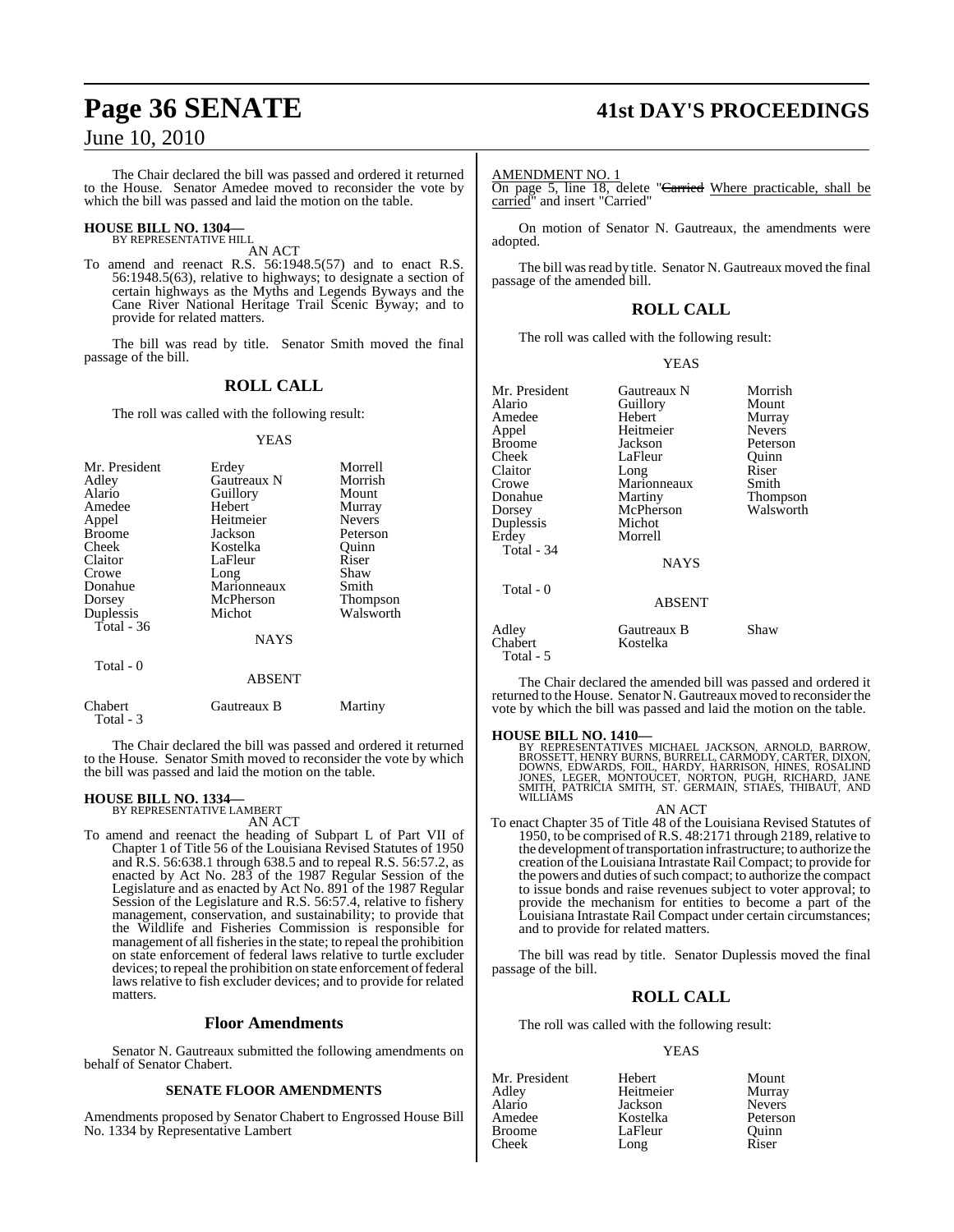# **41st DAY'S PROCEEDINGS Page 37 SENATE**

| Claitor<br>Crowe<br>Donahue<br>Duplessis<br>Erdey<br>Guillory<br>Total - 34 | Marionneaux<br>Martiny<br>McPherson<br>Michot<br>Morrell<br>Morrish<br><b>NAYS</b> | Shaw<br>Smith<br>Thompson<br>Walsworth |
|-----------------------------------------------------------------------------|------------------------------------------------------------------------------------|----------------------------------------|
| Total - 0                                                                   | ABSENT                                                                             |                                        |
| Appel<br>Chabert<br>Total - 5                                               | Dorsey<br>Gautreaux B                                                              | Gautreaux N                            |

The Chair declared the bill was passed and ordered it returned to the House. Senator Duplessis moved to reconsider the vote by which the bill was passed and laid the motion on the table.

#### **HOUSE BILL NO. 20—**

BY REPRESENTATIVES SIMON, BALDONE, BARROW, HENRY BURNS,<br>TIM BURNS, BURRELL, CARMODY, CHANDLER, CHANEY, CONNICK,<br>CROMER, DOVE, GISCLAIR, GUILLORY, GUINN, HINES, HOWARD,<br>KATZ, LAMBERT, LIGI, LITTLE, MILLS, NOWLIN, POPE, SMIL

AN ACT

To amend and reenact R.S. 15:1503(2) and to enact R.S. 15:1503(13), relative to mandatory reporting of abuse of adults; to amend the definition of "abuse"; to provide for a definition of "sexual abuse"; and to provide for related matters.

The bill was read by title. Senator Nevers moved the final passage of the bill.

### **ROLL CALL**

The roll was called with the following result:

#### YEAS

| Mr. President | Erdey       | Michot        |
|---------------|-------------|---------------|
| Adley         | Gautreaux N | Morrell       |
| Alario        | Guillory    | Mount         |
| Amedee        | Hebert      | Murray        |
| Appel         | Heitmeier   | <b>Nevers</b> |
| <b>Broome</b> | Jackson     | Peterson      |
| Cheek         | Kostelka    | Ouinn         |
| Claitor       | LaFleur     | Riser         |
| Crowe         | Long        | Shaw          |
| Donahue       | Marionneaux | Smith         |
| Dorsey        | Martiny     | Thompson      |
| Duplessis     | McPherson   | Walsworth     |
| Total $-36$   |             |               |
|               | <b>NAYS</b> |               |
| Total - 0     | ABSENT      |               |

| Gautreaux B | Morrish |
|-------------|---------|
|             |         |
|             |         |

The Chair declared the bill was passed and ordered it returned to the House. Senator Nevers moved to reconsider the vote by which the bill was passed and laid the motion on the table.

#### **HOUSE BILL NO. 30—** BY REPRESENTATIVE WOOTON

AN ACT

To amend and reenact R.S. 15:825.2(A), relative to special agents of the Department of Public Safety and Corrections; to increase the pool of employees who are eligible to be appointed special agents; and to provide for related matters.

# June 10, 2010

Morrish Mount Murray<br>Nevers

Peterson Quinn<br>Riser

Smith Thompson Walsworth

The bill was read by title. Senator Martiny moved the final passage of the bill.

#### **ROLL CALL**

The roll was called with the following result:

#### YEAS

| Mr. President | Gautreaux N | <b>Morris</b> |
|---------------|-------------|---------------|
| Adley         | Guillory    | Mount         |
| Alario        | Hebert      | Murray        |
| Amedee        | Heitmeier   | Nevers        |
| Appel         | Jackson     | Peterso       |
| <b>Broome</b> | Kostelka    | Ouinn         |
| Cheek         | LaFleur     | Riser         |
| Claitor       | Long        | Shaw          |
| Crowe         | Marionneaux | Smith         |
| Donahue       | Martiny     | Thomp         |
| Dorsey        | McPherson   | Walsw         |
| Duplessis     | Michot      |               |
| Erdey         | Morrell     |               |
| Total - 37    |             |               |
|               | <b>NAYS</b> |               |
| Total - 0     |             |               |
|               | ABSENT      |               |

#### Chabert Gautreaux B Total - 2

The Chair declared the bill was passed and ordered it returned to the House. Senator Martiny moved to reconsider the vote by which the bill was passed and laid the motion on the table.

**HOUSE BILL NO. 58—** BY REPRESENTATIVE TIM BURNS AN ACT

To amend and reenact R.S. 9:2087(B), relative to trusts; to provide for the delegation of certain duties by the trustee; and to provide for related matters.

The bill was read by title. Senator Claitor moved the final passage of the bill.

#### **ROLL CALL**

The roll was called with the following result:

#### YEAS

| Mr. President     | Gautreaux N   | Morrish       |
|-------------------|---------------|---------------|
| Adley             | Guillory      | Mount         |
| Alario            | Hebert        | Murray        |
| Amedee            | Heitmeier     | <b>Nevers</b> |
| Appel             | Jackson       | Peterson      |
| Broome            | Kostelka      | Ouinn         |
| Cheek             | LaFleur       | Riser         |
| Claitor           | Long          | Shaw          |
| Crowe             | Marionneaux   | Smith         |
| Donahue           | Martiny       | Thompson      |
| Dorsey            | McPherson     | Walsworth     |
| Duplessis         | Michot        |               |
| Erdey             | Morrell       |               |
| <b>Total - 37</b> |               |               |
|                   | <b>NAYS</b>   |               |
| Total $-0$        |               |               |
|                   | <b>ABSENT</b> |               |
|                   |               |               |

Chabert Gautreaux B Total - 2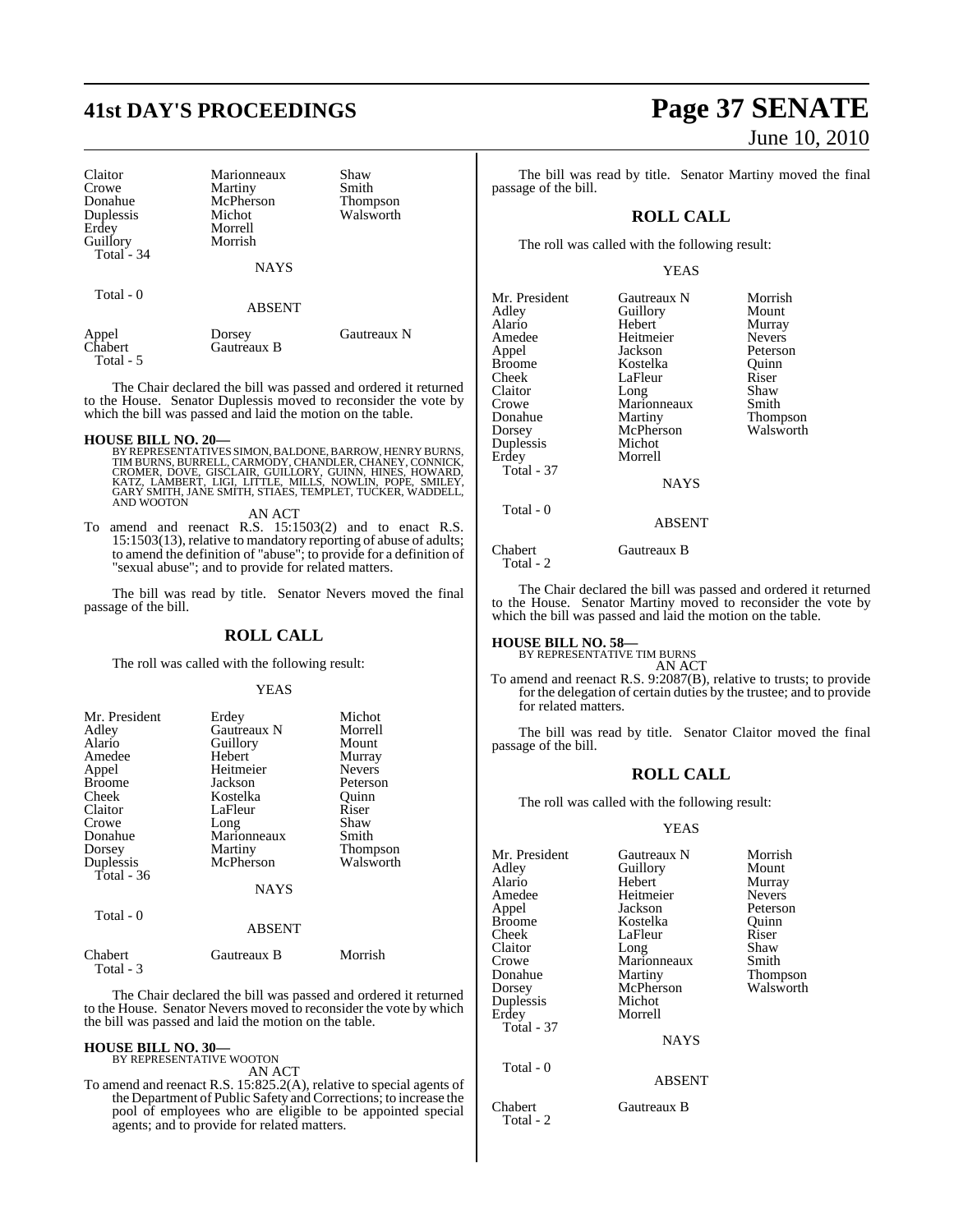The Chair declared the bill was passed and ordered it returned to the House. Senator Claitor moved to reconsider the vote by which the bill was passed and laid the motion on the table.

# **HOUSE BILL NO. 66—** BY REPRESENTATIVE TIM BURNS

AN ACT

To amend and reenact R.S. 9:2371, relative to donations inter vivos; to provide for acceptance of donations of immovable property; to provide for recordation; to provide form requirements; and to provide for related matters.

The bill was read by title. Senator Claitor moved the final passage of the bill.

### **ROLL CALL**

The roll was called with the following result:

#### YEAS

| Erdey         | Morrell               |
|---------------|-----------------------|
| Gautreaux N   | Morrish               |
| Guillory      | Mount                 |
| Hebert        | Murray                |
| Heitmeier     | <b>Nevers</b>         |
| Jackson       | Peterson              |
| Kostelka      | Ouinn                 |
| LaFleur       | Riser                 |
| Long          | Shaw                  |
| Marionneaux   | Smith                 |
| Martiny       | Thompson              |
|               | Walsworth             |
|               |                       |
|               |                       |
|               |                       |
| <b>ABSENT</b> |                       |
|               | Michot<br><b>NAYS</b> |

| Chabert   | Gautreaux B | McPherson |
|-----------|-------------|-----------|
| Total - 3 |             |           |

The Chair declared the bill was passed and ordered it returned to the House. Senator Claitor moved to reconsider the vote by which the bill was passed and laid the motion on the table.

# **HOUSE BILL NO. 80—** BY REPRESENTATIVE TIM BURNS

AN ACT

To amend and reenact Code of Civil Procedure Article 3061, relative to judgments of possession; to provide for the automatic inclusion of the terms of a testamentary usufruct; to provide for the automatic inclusion of the terms of a testamentary trust; and to provide for related matters.

The bill was read by title. Senator Claitor moved the final passage of the bill.

#### **ROLL CALL**

The roll was called with the following result:

#### YEAS

| Mr. President | Gautreaux N | Morrish       |
|---------------|-------------|---------------|
| Adley         | Guillory    | Mount         |
| Alario        | Hebert      | Murray        |
| Amedee        | Heitmeier   | <b>Nevers</b> |
| Appel         | Jackson     | Peterson      |
| <b>Broome</b> | Kostelka    | Ouinn         |
| Cheek         | LaFleur     | Riser         |
| Claitor       | Long        | Shaw          |
| Crowe         | Marionneaux | Smith         |
| Donahue       | Martiny     | Thompson      |

**Page 38 SENATE 41st DAY'S PROCEEDINGS**

| Dorsey<br>Duplessis<br>Erdev<br><b>Total - 37</b> | McPherson<br>Michot<br>Morrell | Walsworth |
|---------------------------------------------------|--------------------------------|-----------|
|                                                   | <b>NAYS</b>                    |           |
| Total - 0                                         | <b>ABSENT</b>                  |           |
| Chabert                                           | Gautreaux B                    |           |

Total - 2

The Chair declared the bill was passed and ordered it returned to the House. Senator Claitor moved to reconsider the vote by which the bill was passed and laid the motion on the table.

# **HOUSE BILL NO. 102—** BY REPRESENTATIVE EDWARDS

AN ACT To amend and reenact R.S.  $44:9(K)(2)$  and to enact R.S.  $44:9(K)(3)$ , relative to expungement of arrest records in misdemeanor and felony cases; to provide that no fee shall be charged in certain expungement cases; and to provide for related matters.

The bill was read by title. Senator Jackson moved the final passage of the bill.

### **ROLL CALL**

The roll was called with the following result:

#### YEAS

| Mr. President<br>Adley<br>Alario<br>Amedee<br>Appel<br><b>Broome</b><br>Cheek<br>Claitor<br>Crowe<br>Donahue<br>Dorsey<br>Duplessis<br>Erdey<br><b>Total - 37</b> | Gautreaux N<br>Guillory<br>Hebert<br>Heitmeier<br>Jackson<br>Kostelka<br>LaFleur<br>Long<br>Marionneaux<br>Martiny<br>McPherson<br>Michot<br>Morrell<br><b>NAYS</b> | Morrish<br>Mount<br>Murray<br><b>Nevers</b><br>Peterson<br>Ouinn<br>Riser<br>Shaw<br>Smith<br>Thompson<br>Walsworth |
|-------------------------------------------------------------------------------------------------------------------------------------------------------------------|---------------------------------------------------------------------------------------------------------------------------------------------------------------------|---------------------------------------------------------------------------------------------------------------------|
| Total - 0                                                                                                                                                         | <b>ABSENT</b>                                                                                                                                                       |                                                                                                                     |
| Chabert                                                                                                                                                           | Gautreaux B                                                                                                                                                         |                                                                                                                     |

Total - 2

The Chair declared the bill was passed and ordered it returned to the House. Senator Jackson moved to reconsider the vote by which the bill was passed and laid the motion on the table.

**HOUSE BILL NO. 108—**

BY REPRESENTATIVE BARRAS

AN ACT To amend and reenact Code of Civil Procedure Article 4843(F), relative to city courts; to increase the jurisdictional amount in dispute for the city courts of New Iberia and Jeanerette; and to provide for related matters.

The bill was read by title. Senator Hebert moved the final passage of the bill.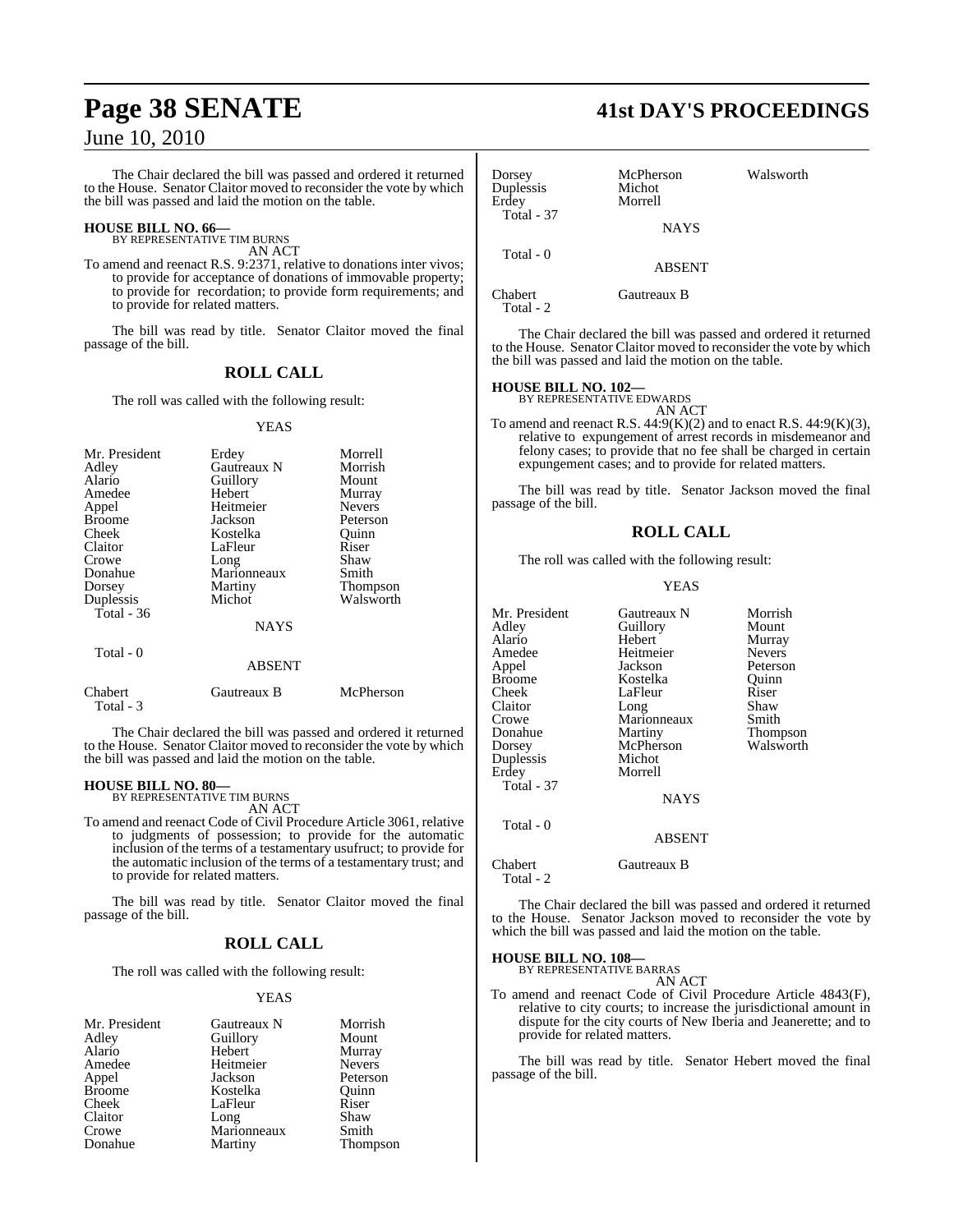## **ROLL CALL**

The roll was called with the following result:

#### YEAS

| Mr. President | Guillory    | Mount           |
|---------------|-------------|-----------------|
| Adley         | Hebert      | Murray          |
| Alario        | Heitmeier   | <b>Nevers</b>   |
| Amedee        | Jackson     | Peterson        |
| Appel         | LaFleur     | Ouinn           |
| <b>Broome</b> | Long        | Riser           |
| Cheek         | Marionneaux | Shaw            |
| Claitor       | Martiny     | Smith           |
| Crowe         | McPherson   | <b>Thompson</b> |
| Dorsey        | Michot      | Walsworth       |
| Duplessis     | Morrell     |                 |
| Erdey         | Morrish     |                 |
| Total - 34    |             |                 |
|               | <b>NAYS</b> |                 |

Kostelka Total - 1

#### ABSENT

| <b>Chabert</b> | Gautreaux B |
|----------------|-------------|
| Donahue        | Gautreaux N |
| Total - 4      |             |

The Chair declared the bill was passed and ordered it returned to the House. Senator Hebert moved to reconsider the vote by which the bill was passed and laid the motion on the table.

# **HOUSE BILL NO. 120—** BY REPRESENTATIVE ROY

AN ACT

To amend and reenact Code of Criminal Procedure Article 894.1(D) and (E)(introductory paragraph), relative to sentencing; to provide for certain obligations of the sentencing court and the Department of Public Safety and Corrections; and to provide for related matters.

The bill was read by title. Senator McPherson moved the final passage of the bill.

### **ROLL CALL**

The roll was called with the following result:

#### YEAS

| Mr. President<br>Adley<br>Alario<br>Amedee<br>Appel<br><b>Broome</b><br>Cheek<br>Crowe<br>Donahue<br>Dorsey<br>Duplessis | Erdey<br>Guillory<br>Hebert<br>Heitmeier<br>Jackson<br>Kostelka<br>LaFleur<br>Long<br>Marionneaux<br>Martiny<br>McPherson | Michot<br>Morrell<br>Morrish<br>Mount<br>Murray<br><b>Nevers</b><br>Ouinn<br>Riser<br>Smith<br><b>Thompson</b><br>Walsworth |
|--------------------------------------------------------------------------------------------------------------------------|---------------------------------------------------------------------------------------------------------------------------|-----------------------------------------------------------------------------------------------------------------------------|
| <b>Total - 33</b>                                                                                                        | <b>NAYS</b>                                                                                                               |                                                                                                                             |
| Peterson<br>Total - 1                                                                                                    | <b>ABSENT</b>                                                                                                             |                                                                                                                             |
| Chabert<br>Claitor<br>Total - 5                                                                                          | Gautreaux B<br>Gautreaux N                                                                                                | Shaw                                                                                                                        |

# **41st DAY'S PROCEEDINGS Page 39 SENATE** June 10, 2010

The Chair declared the bill was passed and ordered it returned to the House. Senator McPherson moved to reconsider the vote by which the bill was passed and laid the motion on the table.

**HOUSE BILL NO. 180—** BY REPRESENTATIVES ROY, POPE, AND JANE SMITH AN ACT

To amend and reenact R.S. 15:587.1(B) and R.S. 44:9(F), (G), and (I) and to enact R.S.  $15:587(A)(1)(f)$ , relative to criminal records; to amend provisions regarding criminal background checks; to provide entities with access to criminal history information; to provide for the type of information available to those entities; to provide for confidentiality; and to provide for related matters.

The bill was read by title. Senator McPherson moved the final passage of the bill.

#### **ROLL CALL**

The roll was called with the following result:

#### YEAS

| Mr. President | Erdey         | Michot          |
|---------------|---------------|-----------------|
| Adley         | Gautreaux N   | Morrell         |
| Alario        | Guillory      | Morrish         |
| Amedee        | Hebert        | Mount           |
| Appel         | Heitmeier     | Murray          |
| <b>Broome</b> | Jackson       | <b>Nevers</b>   |
| Cheek         | Kostelka      | Peterson        |
| Claitor       | LaFleur       | Ouinn           |
| Crowe         | Long          | Riser           |
| Donahue       | Marionneaux   | Smith           |
| Dorsey        | Martiny       | <b>Thompson</b> |
| Duplessis     | McPherson     | Walsworth       |
| Total - $36$  |               |                 |
|               | <b>NAYS</b>   |                 |
| Total - 0     |               |                 |
|               | <b>ABSENT</b> |                 |
| Chabert       | Gautreaux R   | Shaw            |

Total - 3

The Chair declared the bill was passed and ordered it returned to the House. Senator McPherson moved to reconsider the vote by which the bill was passed and laid the motion on the table.

# **HOUSE BILL NO. 212—** BY REPRESENTATIVE WADDELL

AN ACT

To enact R.S. 9:203(E)(8), relative to marriage officiants, judges, and justices of the peace; to provide for the extension of authority for certain federal judges to preside over a marriage ceremony for a particular period of time; and to provide for related matters.

The bill was read by title. Senator Jackson moved the final passage of the bill.

### **ROLL CALL**

The roll was called with the following result:

#### YEAS

| Mr. President | Erdey       | Morrell       |
|---------------|-------------|---------------|
| Adley         | Gautreaux N | Morrish       |
| Alario        | Guillory    | Mount         |
| Amedee        | Hebert      | Murray        |
| Appel         | Heitmeier   | <b>Nevers</b> |
| <b>Broome</b> | Jackson     | Peterson      |
| Cheek         | Kostelka    | Quinn         |
| Claitor       | LaFleur     | Riser         |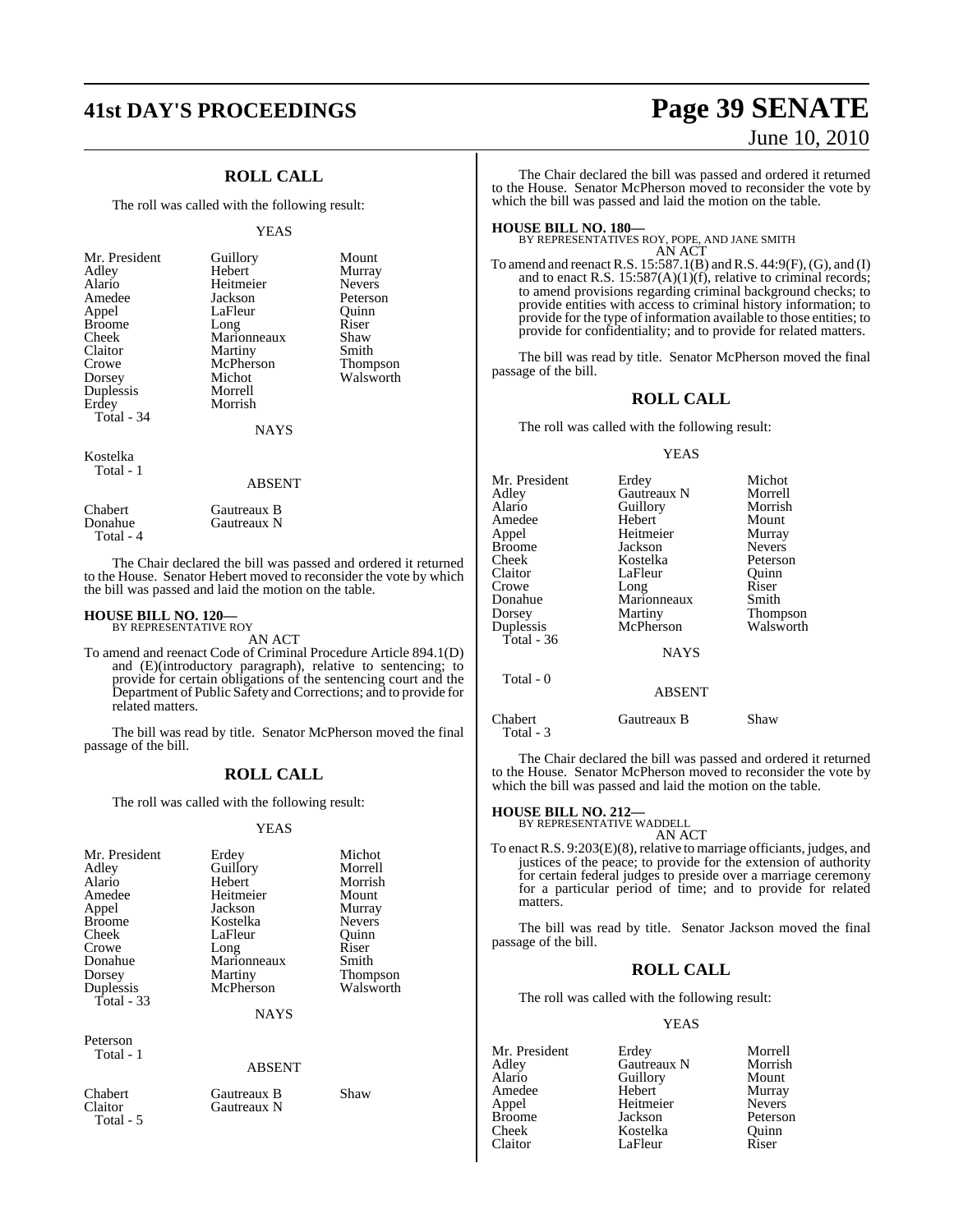Crowe Long Smith<br>Donahue Martiny Thom Donahue Martiny Thompson Duplessis Total - 35

McPherson<br>Michot

NAYS

ABSENT

## Total - 0

Chabert Marionneaux<br>
Gautreaux B Shaw Gautreaux B Total - 4

The Chair declared the bill was passed and ordered it returned to the House. Senator Jackson moved to reconsider the vote by which the bill was passed and laid the motion on the table.

# **HOUSE BILL NO. 232—** BY REPRESENTATIVE GEYMANN

AN ACT

To amend and reenact R.S. 14:43(A)(2), relative to simple rape; to clarify provisions regarding simple rape; and to provide for related matters.

The bill was read by title. Senator Mount moved the final passage of the bill.

#### **ROLL CALL**

The roll was called with the following result:

#### YEAS

| Mr. President        | Gautreaux N | Morrish       |
|----------------------|-------------|---------------|
| Adley                | Guillory    | Mount         |
| Alario               | Hebert      | Murray        |
| Amedee               | Heitmeier   | <b>Nevers</b> |
| Appel                | Jackson     | Peterson      |
| <b>Broome</b>        | Kostelka    | Ouinn         |
| Cheek                | LaFleur     | Riser         |
| Claitor              | Long        | Shaw          |
| Crowe                | Marionneaux | Smith         |
| Donahue              | Martiny     | Thompson      |
| Dorsey               | McPherson   | Walsworth     |
| Duplessis            | Michot      |               |
| Erdey                | Morrell     |               |
| Total - 37           |             |               |
|                      | <b>NAYS</b> |               |
| Total - 0            |             |               |
|                      | ABSENT      |               |
| Chabert<br>Total - 2 | Gautreaux B |               |

The Chair declared the bill was passed and ordered it returned to the House. Senator Mount moved to reconsider the vote by which the bill was passed and laid the motion on the table.

# **HOUSE BILL NO. 233—** BY REPRESENTATIVE GEYMANN

AN ACT

To repeal R.S. 40:1238.1(B), relative to the sale, distribution, or possession of legend drugs without a prescription; to repeal provisions regarding Carisoprodol as a legend drug.

The bill was read by title. Senator Mount moved the final passage of the bill.

# **Page 40 SENATE 41st DAY'S PROCEEDINGS**

### **ROLL CALL**

The roll was called with the following result:

#### YEAS

| Mr. President | Gautreaux N | Morrell         |
|---------------|-------------|-----------------|
| Adlev         | Guillory    | Morrish         |
| Alario        | Hebert      | Mount           |
| Amedee        | Heitmeier   | Murray          |
| Appel         | Jackson     | <b>Nevers</b>   |
| Broome        | Kostelka    | Peterson        |
| Cheek         | LaFleur     | Ouinn           |
| Crowe         | Long        | Riser           |
| Donahue       | Marionneaux | Shaw            |
| Dorsey        | Martiny     | Smith           |
| Duplessis     | McPherson   | <b>Thompson</b> |
| Erdey         | Michot      | Walsworth       |
| Total - 36    |             |                 |
|               | <b>NAYS</b> |                 |
| Total - 0     |             |                 |
|               | ABSENT      |                 |

Chabert Claitor Gautreaux B Total - 3

Total - 6

The Chair declared the bill was passed and ordered it returned to the House. Senator Mount moved to reconsider the vote by which the bill was passed and laid the motion on the table.

# **HOUSE BILL NO. 271—** BY REPRESENTATIVE MILLS

AN ACT

To enact R.S. 14:102.24, relative to offenses affecting the public generally; to create the crime of unlawfully supplying any product for the purpose of falsifying a screening test; to provide for penalties; to create certain presumptions; to provide for definitions; and to provide for related matters.

The bill was read by title. Senator Hebert moved the final passage of the bill.

#### **ROLL CALL**

The roll was called with the following result:

#### YEAS

| Adley                            | Gautreaux N                  | Morrish               |
|----------------------------------|------------------------------|-----------------------|
| Alario                           | Guillory                     | Mount                 |
| Amedee                           | Hebert                       | Murray                |
| Appel                            | Heitmeier                    | <b>Nevers</b>         |
| Broome                           | Jackson                      | Peterson              |
| Cheek                            | LaFleur                      | Ouinn                 |
| Crowe                            | Long                         | Riser                 |
| Donahue                          | Martiny                      | Shaw                  |
| Dorsey                           | McPherson                    | Smith                 |
| Duplessis<br>Erdey<br>Total - 33 | Michot<br>Morrell            | Thompson<br>Walsworth |
| Total - 0                        | <b>NAYS</b><br><b>ABSENT</b> |                       |
| Mr. President                    | Claitor                      | Kostelka              |
| Chabert                          | Gautreaux B                  | Marionneaux           |

The Chair declared the bill was passed and ordered it returned to the House. Senator Hebert moved to reconsider the vote by which the bill was passed and laid the motion on the table.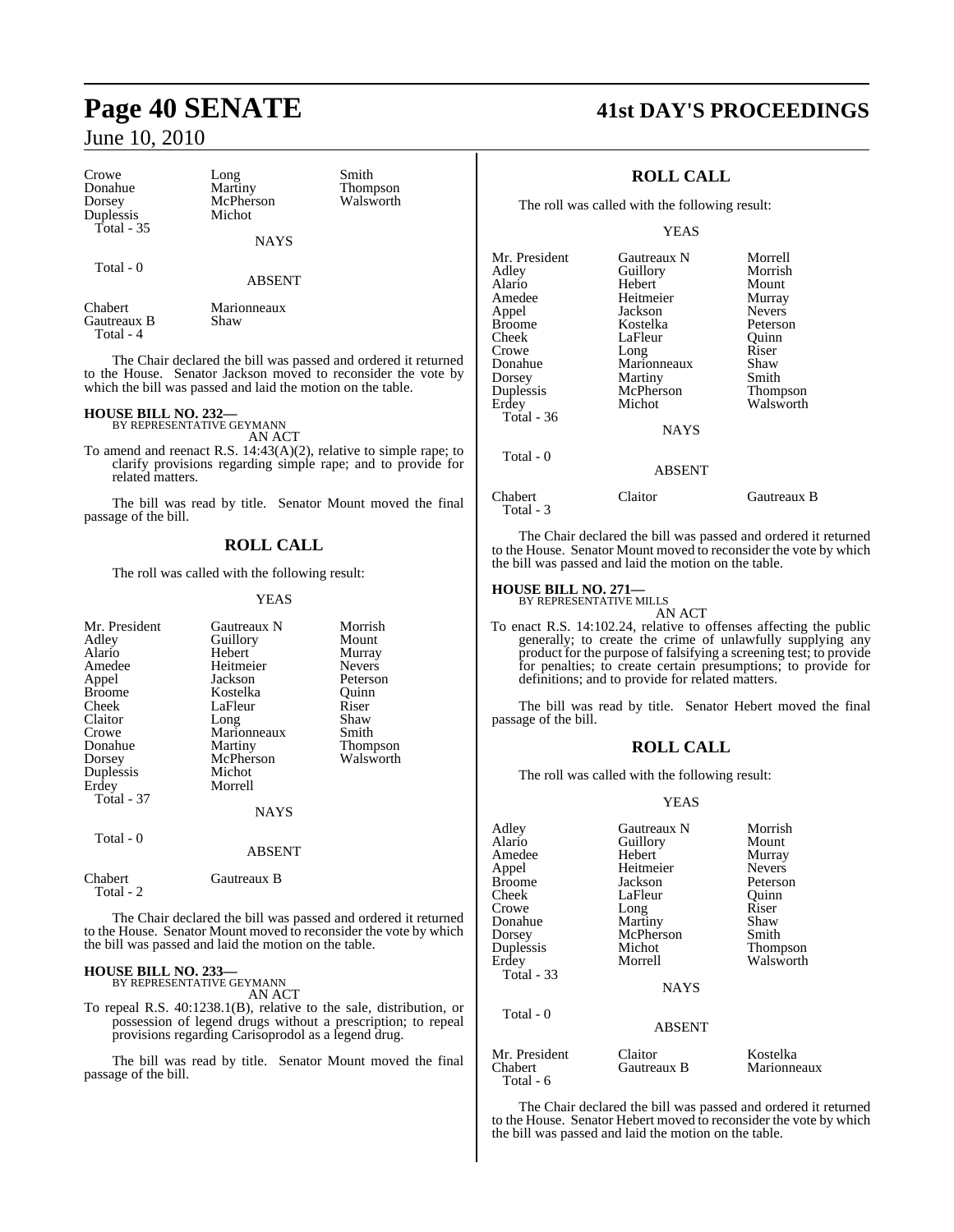# **41st DAY'S PROCEEDINGS Page 41 SENATE**

# **HOUSE BILL NO. 294—** BY REPRESENTATIVE LEGER

AN ACT

To amend and reenact R.S. 46:2751(B)(1) and to enact R.S. 46:2751(B)(3), relative to the Juvenile Justice Reform Act Implementation Commission; to provide with respect to the composition ofthe commission; to provide forthe chairmanship of the commission; and to provide for related matters.

The bill was read by title. Senator Morrell moved the final passage of the bill.

#### **ROLL CALL**

The roll was called with the following result:

#### YEAS

| Mr. President<br>Adley<br>Alario<br>Amedee<br>Appel<br><b>Broome</b><br>Claitor<br>Crowe<br>Donahue<br>Dorsey<br>Duplessis<br>Total - 33<br>Total - 0 | Erdey<br>Gautreaux N<br>Hebert<br>Heitmeier<br>Jackson<br>Kostelka<br>LaFleur<br>Long<br>Marionneaux<br>Martiny<br>McPherson<br><b>NAYS</b> | Michot<br>Morrell<br>Morrish<br>Mount<br>Murray<br><b>Nevers</b><br>Peterson<br>Shaw<br>Smith<br>Thompson<br>Walsworth |
|-------------------------------------------------------------------------------------------------------------------------------------------------------|---------------------------------------------------------------------------------------------------------------------------------------------|------------------------------------------------------------------------------------------------------------------------|
|                                                                                                                                                       | <b>ABSENT</b>                                                                                                                               |                                                                                                                        |
| Chabert<br>Cheek<br>Total - 6                                                                                                                         | Gautreaux B<br>Guillory                                                                                                                     | Ouinn<br>Riser                                                                                                         |

The Chair declared the bill was passed and ordered it returned to the House. Senator Morrell moved to reconsider the vote by which the bill was passed and laid the motion on the table.

# **HOUSE BILL NO. 320—** BY REPRESENTATIVE RICHARDSON

AN ACT

To enact R.S. 15:33, relative to forfeiture; to provide for the confiscation and destruction of items used in the commission of an offense; to provide for exceptions; to provide for definitions; and to provide for related matters.

The bill was read by title. Senator Martiny moved the final passage of the bill.

#### **ROLL CALL**

The roll was called with the following result:

#### YEAS

| Mr. President | Gautreaux N | Morrell       |
|---------------|-------------|---------------|
| Adley         | Guillory    | Morrish       |
| Alario        | Hebert      | Mount         |
| Amedee        | Heitmeier   | Murray        |
| Appel         | Jackson     | <b>Nevers</b> |
| <b>Broome</b> | Kostelka    | Peterson      |
| Claitor       | LaFleur     | Ouinn         |
| Crowe         | Long        | Riser         |
| Donahue       | Marionneaux | Smith         |
| Dorsey        | Martiny     | Thompson      |
| Duplessis     | McPherson   | Walsworth     |
| Erdey         | Michot      |               |
| Total - 35    |             |               |

# June 10, 2010

**NAYS** 

## ABSENT

Chabert Gautreaux B<br>
Cheek Shaw Cheek Total - 4

Total - 0

The Chair declared the bill was passed and ordered it returned to the House. Senator Martiny moved to reconsider the vote by which the bill was passed and laid the motion on the table.

### **HOUSE BILL NO. 408—**

BY REPRESENTATIVE LEGER AN ACT

To amend and reenact R.S.  $14:102.6(A)(2)$ , relative to the seizure and destruction of dogs and equipment used in dogfighting; to authorize certain persons to humanely euthanize dogs seized in connection with dogfighting; and to provide for related matters.

The bill was read by title. Senator Morrell moved the final passage of the bill.

#### **ROLL CALL**

The roll was called with the following result:

#### YEAS

ABSENT

Chabert Gautreaux B Total - 2

The Chair declared the bill was passed and ordered it returned to the House. Senator Morrell moved to reconsider the vote by which the bill was passed and laid the motion on the table.

# **HOUSE BILL NO. 473—** BY REPRESENTATIVE HENRY BURNS

AN ACT

To enact R.S. 33:1448(Y), relative to the premium costs of group hospital and health insurance for retired sheriffs and employees of the Bossier Parish Sheriff's Office; to provide for eligibility for payment of premium costs; and to provide for related matters.

The bill was read by title. Senator Adley moved the final passage of the bill.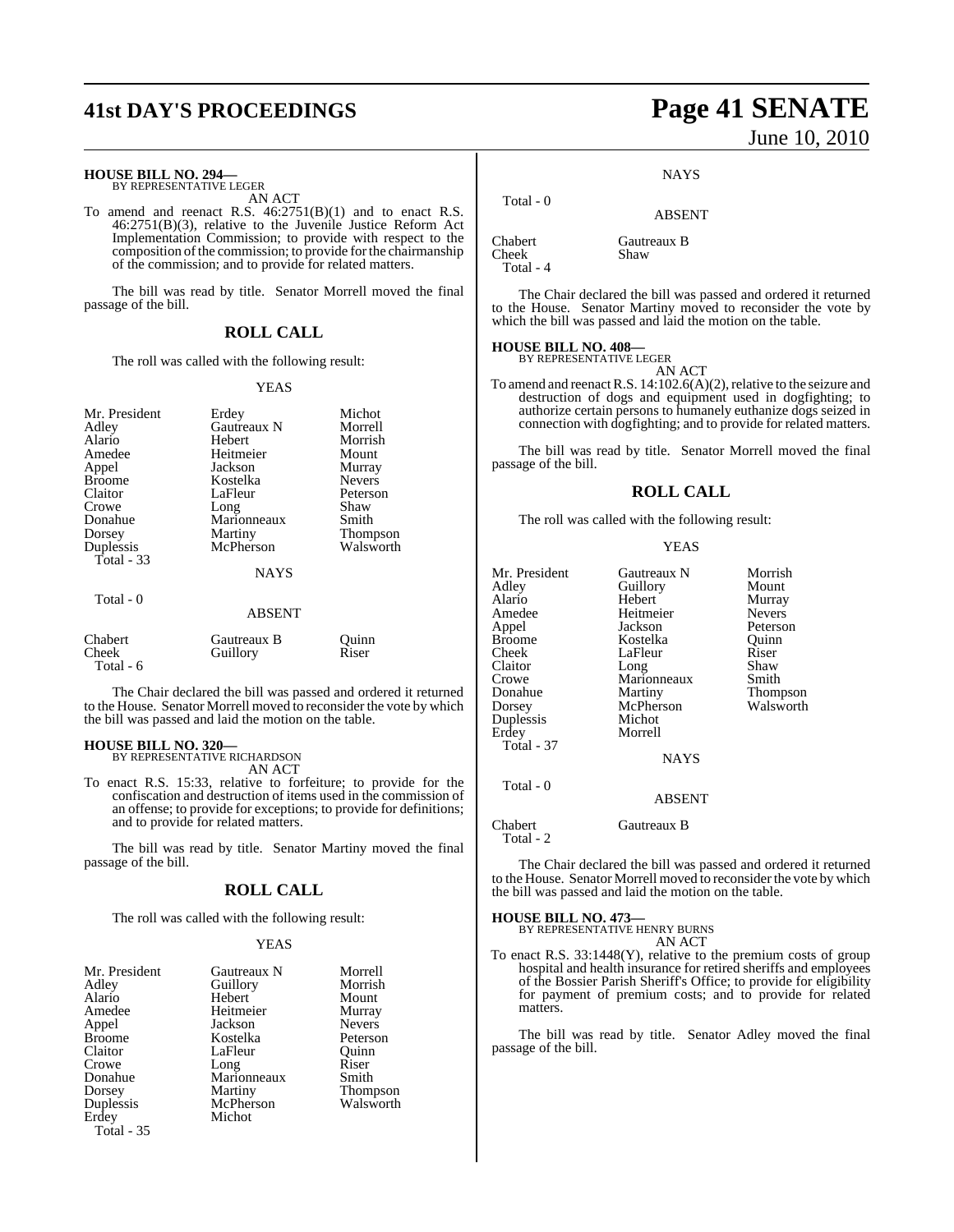## **ROLL CALL**

The roll was called with the following result:

#### YEAS

| Mr. President<br>Adley<br>Alario<br>Amedee<br>Appel<br><b>Broome</b><br>Cheek<br>Claitor<br>Crowe<br>Donahue<br>Dorsey<br>Duplessis<br>Total - 35 | Erdey<br>Gautreaux N<br>Guillory<br>Hebert<br>Heitmeier<br>Jackson<br>Kostelka<br>Long<br>Martiny<br>McPherson<br>Michot<br>Morrell<br><b>NAYS</b> | Morrish<br>Mount<br>Murray<br><b>Nevers</b><br>Peterson<br>Ouinn<br>Riser<br>Shaw<br>Smith<br>Thompson<br>Walsworth |
|---------------------------------------------------------------------------------------------------------------------------------------------------|----------------------------------------------------------------------------------------------------------------------------------------------------|---------------------------------------------------------------------------------------------------------------------|
| Total - 0                                                                                                                                         | <b>ABSENT</b>                                                                                                                                      |                                                                                                                     |

Chabert LaFleur<br>Gautreaux B Marionn Marionneaux Total - 4

The Chair declared the bill was passed and ordered it returned to the House. Senator Adley moved to reconsider the vote by which the bill was passed and laid the motion on the table.

#### **HOUSE BILL NO. 497—** BY REPRESENTATIVE LAFONTA

AN ACT

To enact R.S. 13:4688 and to repeal R.S. 9:2800.7, relative to reporting information concerning actions for offenses and quasi offenses; to provide for the reporting of actions to the judicial administrator of the supreme court; to provide for fees; to repeal provisions requiring reporting of specified information to the commissioner of insurance; to repeal the required categories for reporting monetary damages awarded; to repeal provisions requiring the commissioner of insurance to create an advisory committee; and to provide for related matters.

The bill was read by title. Senator Murray moved the final passage of the bill.

#### **ROLL CALL**

The roll was called with the following result:

#### YEAS

| Mr. President | Erdey       | Morrell         |
|---------------|-------------|-----------------|
| Adley         | Gautreaux N | Morrish         |
| Alario        | Guillory    | Mount           |
| Amedee        | Hebert      | Murray          |
| Appel         | Heitmeier   | Peterson        |
| <b>Broome</b> | Jackson     | Quinn           |
| Cheek         | Kostelka    | Riser           |
| Claitor       | LaFleur     | Shaw            |
| Crowe         | Long        | Smith           |
| Donahue       | Martiny     | <b>Thompson</b> |
| Dorsey        | McPherson   | Walsworth       |
| Duplessis     | Michot      |                 |
| Total - 35    |             |                 |

**NAYS** 

Total - 0

# **Page 42 SENATE 41st DAY'S PROCEEDINGS**

#### ABSENT

**Chabert** Marionneaux<br> **Gautreaux B** Nevers Gautreaux B Total - 4

The Chair declared the bill was passed and ordered it returned to the House. Senator Murray moved to reconsider the vote by which the bill was passed and laid the motion on the table.

#### **HOUSE BILL NO. 524—**

BY REPRESENTATIVE LITTLE AN ACT

To amend and reenact R.S. 14:35.3(G)(1), relative to domestic abuse battery; to delete the provision of law authorizing the court to determine prior convictions of domestic abuse battery; and to provide for related matters.

The bill was read by title. Senator Kostelka moved the final passage of the bill.

#### **ROLL CALL**

The roll was called with the following result:

#### YEAS

| Mr. President<br>Adley<br>Alario<br>Amedee<br>Appel<br><b>Broome</b><br>Cheek<br>Claitor<br>Crowe<br>Donahue<br>Dorsey | Erdey<br>Gautreaux N<br>Guillory<br>Hebert<br>Heitmeier<br>Jackson<br>Kostelka<br>LaFleur<br>Long<br>Marionneaux<br>Martiny | Michot<br>Morrish<br>Mount<br>Murray<br><b>Nevers</b><br>Peterson<br>Ouinn<br>Riser<br>Shaw<br>Smith<br>Thompson |
|------------------------------------------------------------------------------------------------------------------------|-----------------------------------------------------------------------------------------------------------------------------|------------------------------------------------------------------------------------------------------------------|
| Duplessis<br>Total - $36$<br>Total - 0                                                                                 | McPherson<br><b>NAYS</b><br><b>ABSENT</b>                                                                                   | Walsworth                                                                                                        |
| Chabert                                                                                                                | Gautreaux B                                                                                                                 | Morrell                                                                                                          |

Total - 3

The Chair declared the bill was passed and ordered it returned to the House. Senator Kostelka moved to reconsider the vote by which the bill was passed and laid the motion on the table.

# **HOUSE BILL NO. 702—** BY REPRESENTATIVE LEGER

AN ACT

To amend and reenact Children's Code Articles 305(A)(1)(b) and (B)(1)(b), 804(3), 841(A) and (C), 855(B)(7), 858(B), 860(A), (B), and (D), and 867(A) and (C) and to enact Children's Code Articles 841(D), 867(E), 869.3(E), and 884.1, relative to the continuous revision of the Children's Code; to provide for divestiture of juvenile court jurisdiction; to provide for criminal court jurisdiction; to provide for definitions; to provide for advice of rights; to provide for notice of a motion to transfer; to provide for sex offender registration and notification requirements; to provide for confidentiality; to provide for informal adjustment agreements; to provide for certain types of medical examinations in motions to transfer and in adjudication hearings; to provide for the report of the sanity commission; and to provide for related matters.

The bill was read by title. Senator Morrell moved the final passage of the bill.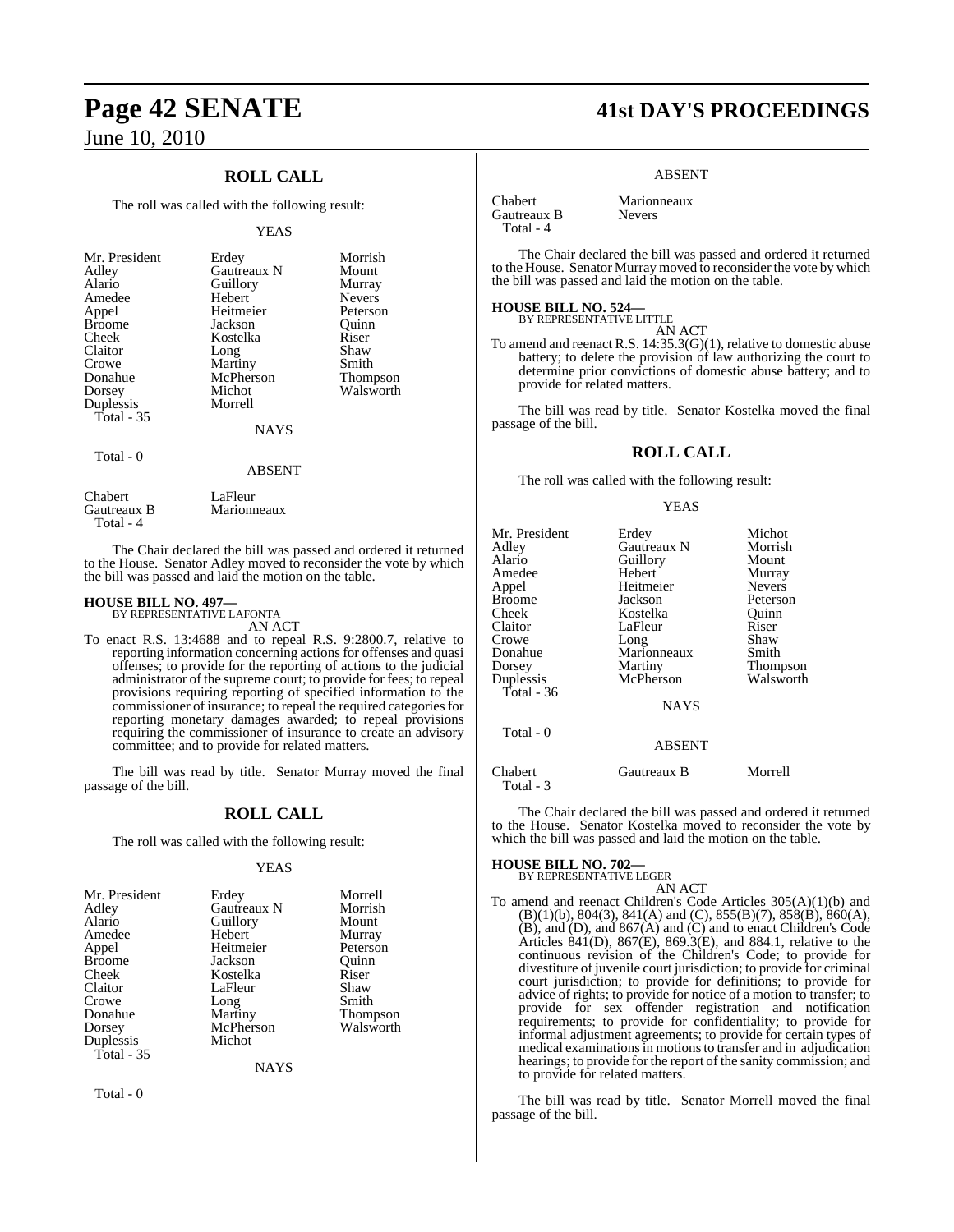## **ROLL CALL**

The roll was called with the following result:

#### YEAS

| Mr. President<br>Adley<br>Alario<br>Amedee<br>Appel<br><b>Broome</b><br>Cheek<br>Claitor<br>Crowe<br>Donahue<br>Dorsey<br>Duplessis<br>Erdey<br>Total - 37 | Gautreaux N<br>Guillory<br>Hebert<br>Heitmeier<br>Jackson<br>Kostelka<br>LaFleur<br>Long<br>Marionneaux<br>Martiny<br>McPherson<br>Michot<br>Morrell<br><b>NAYS</b> | Morrish<br>Mount<br>Murray<br><b>Nevers</b><br>Peterson<br>Quinn<br>Riser<br>Shaw<br>Smith<br><b>Thompson</b><br>Walsworth |
|------------------------------------------------------------------------------------------------------------------------------------------------------------|---------------------------------------------------------------------------------------------------------------------------------------------------------------------|----------------------------------------------------------------------------------------------------------------------------|
| Total - 0                                                                                                                                                  | <b>ABSENT</b>                                                                                                                                                       |                                                                                                                            |

The Chair declared the bill was passed and ordered it returned to the House. Senator Morrell moved to reconsider the vote by which the bill was passed and laid the motion on the table.

#### **HOUSE BILL NO. 773—** BY REPRESENTATIVE ROY

Total - 2

Chabert Gautreaux B

AN ACT

To amend and reenact R.S.  $3:17(E)$ , relative to limitations of liability; to provide a rebuttable presumption of nonnegligence for prescribed burnings; and to provide for related matters.

The bill was read by title. Senator Long moved the final passage of the bill.

#### **ROLL CALL**

The roll was called with the following result:

#### YEAS

| Mr. President            | Erdey         | Michot        |
|--------------------------|---------------|---------------|
| Adley                    | Gautreaux N   | Morrell       |
| Alario                   | Guillory      | Morrish       |
| Amedee                   | Hebert        | Mount         |
| Appel                    | Heitmeier     | Murray        |
| <b>Broome</b>            | Jackson       | <b>Nevers</b> |
| Cheek                    | Kostelka      | Peterson      |
| Claitor                  | LaFleur       | Quinn         |
| Crowe                    | Long          | Smith         |
| Donahue                  | Marionneaux   | Thompson      |
| Dorsey                   | Martiny       | Walsworth     |
| Duplessis                | McPherson     |               |
| Total - 35               |               |               |
|                          | <b>NAYS</b>   |               |
| Total - 0                |               |               |
|                          | <b>ABSENT</b> |               |
| Chabert                  | Riser         |               |
| Gautreaux B<br>Total - 4 | Shaw          |               |

The Chair declared the bill was passed and ordered it returned to the House. Senator Long moved to reconsider the vote by which the bill was passed and laid the motion on the table.

# **41st DAY'S PROCEEDINGS Page 43 SENATE** June 10, 2010

**HOUSE BILL NO. 531—** BY REPRESENTATIVE ABRAMSON AND SENATOR DORSEY AN ACT

To amend and reenact R.S. 14:46.2(A), relative to the crime of human trafficking; to amend the elements of the crime of human trafficking; and to provide for related matters.

The bill was read by title. Senator Peterson moved the final passage of the bill.

#### **ROLL CALL**

The roll was called with the following result:

#### YEAS

| Mr. President<br>Adley<br>Alario<br>Amedee<br>Appel<br><b>Broome</b><br>Cheek<br>Claitor<br>Crowe<br>Donahue<br>Dorsey<br>Duplessis | Gautreaux N<br>Guillory<br>Hebert<br>Heitmeier<br>Jackson<br>Kostelka<br>LaFleur<br>Long<br>Marionneaux<br>Martiny<br>McPherson<br>Michot | Morrish<br>Mount<br>Murray<br><b>Nevers</b><br>Peterson<br>Ouinn<br>Riser<br>Shaw<br>Smith<br><b>Thompson</b><br>Walsworth |
|-------------------------------------------------------------------------------------------------------------------------------------|-------------------------------------------------------------------------------------------------------------------------------------------|----------------------------------------------------------------------------------------------------------------------------|
| Erdey                                                                                                                               | Morrell                                                                                                                                   |                                                                                                                            |
| Total - 37                                                                                                                          | <b>NAYS</b>                                                                                                                               |                                                                                                                            |
| Total - 0                                                                                                                           | <b>ABSENT</b>                                                                                                                             |                                                                                                                            |

Chabert Gautreaux B Total - 2

The Chair declared the bill was passed and ordered it returned to the House. Senator Peterson moved to reconsider the vote by which the bill was passed and laid the motion on the table.

# **HOUSE BILL NO. 802—** BY REPRESENTATIVE TIM BURNS

AN ACT

To amend and reenact Civil Code Article 3298(E), relative to mortgages; to provide relative to mortgages securing future obligations; to provide relative to the effects of recordation; and to provide for related matters.

The bill was read by title. Senator Claitor moved the final passage of the bill.

#### **ROLL CALL**

The roll was called with the following result:

#### YEAS

| Gautreaux N<br>Morrish<br>Mount<br>Murray<br><b>Nevers</b><br>Peterson<br>Ouinn<br>Riser<br>Shaw<br>Marionneaux<br>Smith<br><b>Thompson</b><br>Walsworth<br>McPherson |
|-----------------------------------------------------------------------------------------------------------------------------------------------------------------------|
|                                                                                                                                                                       |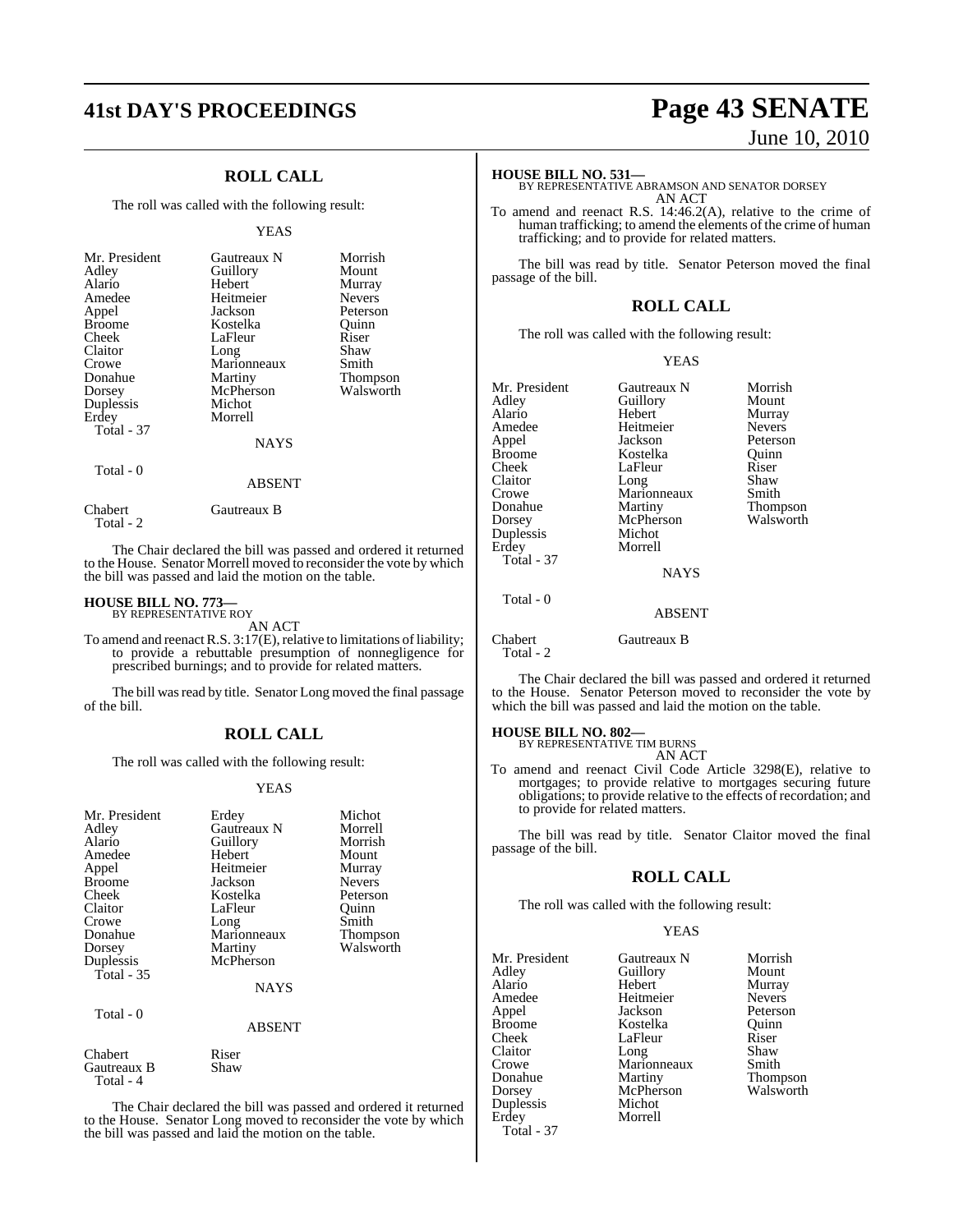# **Page 44 SENATE 41st DAY'S PROCEEDINGS**

June 10, 2010

#### **NAYS**

Total - 0

#### ABSENT

Chabert Gautreaux B Total - 2

The Chair declared the bill was passed and ordered it returned to the House. Senator Claitor moved to reconsider the vote by which the bill was passed and laid the motion on the table.

# **HOUSE BILL NO. 803—** BY REPRESENTATIVE TIM BURNS

AN ACT

To amend and reenact R.S. 9:2941.1(A), relative to bond for deed contracts; to provide relative to recordation and priority; and to provide for related matters.

The bill was read by title. Senator Claitor moved the final passage of the bill.

#### **ROLL CALL**

The roll was called with the following result:

#### YEAS

| Mr. President        | Gautreaux N   | Morrish       |
|----------------------|---------------|---------------|
| Adley                | Guillory      | Mount         |
| Alario               | Hebert        | Murray        |
| Amedee               | Heitmeier     | <b>Nevers</b> |
| Appel                | Jackson       | Peterson      |
| Broome               | Kostelka      | Quinn         |
| Cheek                | LaFleur       | Riser         |
| Claitor              | Long          | Shaw          |
| Crowe                | Marionneaux   | Smith         |
| Donahue              | Martiny       | Thompson      |
| Dorsey               | McPherson     | Walsworth     |
| Duplessis            | Michot        |               |
| Erdev                | Morrell       |               |
| <b>Total - 37</b>    |               |               |
|                      | <b>NAYS</b>   |               |
| Total - 0            |               |               |
|                      | <b>ABSENT</b> |               |
| Chabert<br>Total - 2 | Gautreaux B   |               |

The Chair declared the bill was passed and ordered it returned to the House. Senator Claitor moved to reconsider the vote by which the bill was passed and laid the motion on the table.

#### **HOUSE BILL NO. 805—** BY REPRESENTATIVE TIM BURNS

AN ACT

To amend and reenact R.S. 9:4822(E)(2) and (4), relative to privileges under the Private Works Act; to authorize certain persons to sign a notice of termination of work; to provide for successors; and to provide for related matters.

The bill was read by title. Senator Claitor moved the final passage of the bill.

#### **ROLL CALL**

The roll was called with the following result:

#### YEAS

| Mr. President | Erdev       | Morrell |
|---------------|-------------|---------|
| Adlev         | Gautreaux N | Morrish |
| Alario        | Guillory    | Mount   |

| Amedee               | Hebert        | Murray        |
|----------------------|---------------|---------------|
| Appel                | Heitmeier     | <b>Nevers</b> |
| Broome               | Jackson       | Peterson      |
| Cheek                | Kostelka      | Ouinn         |
| Claitor              | LaFleur       | Riser         |
| Crowe                | Long          | Shaw          |
| Donahue              | Martiny       | Smith         |
| Dorsey               | McPherson     | Thompson      |
| Duplessis            | Michot        | Walsworth     |
| Total - 36           |               |               |
|                      | <b>NAYS</b>   |               |
| Total - 0            |               |               |
|                      | <b>ABSENT</b> |               |
| Chabert<br>Total - 3 | Gautreaux B   | Marionneaux   |

The Chair declared the bill was passed and ordered it returned to the House. Senator Claitor moved to reconsider the vote by which the bill was passed and laid the motion on the table.

# **HOUSE BILL NO. 808—** BY REPRESENTATIVE TIM BURNS

AN ACT To enact R.S. 9:5504, relative to liens and privileges; to provide relative to the recordation of liens and privileges; to require the recordation of liens and privileges in certain circumstances; and to provide for related matters.

The bill was read by title. Senator Claitor moved the final passage of the bill.

#### **ROLL CALL**

The roll was called with the following result:

#### YEAS

| Adley         | Gautreaux N   | Morrell       |
|---------------|---------------|---------------|
| Alario        | Guillory      | Murray        |
| Amedee        | Hebert        | <b>Nevers</b> |
| Appel         | Heitmeier     | Peterson      |
| <b>Broome</b> | Jackson       | Ouinn         |
| Cheek         | Kostelka      | Riser         |
| Claitor       | LaFleur       | Shaw          |
| Crowe         | Long          | Smith         |
| Donahue       | Martiny       | Thompson      |
| Duplessis     | McPherson     | Walsworth     |
| Erdey         | Michot        |               |
| Total - 32    |               |               |
|               | <b>NAYS</b>   |               |
| Total - 0     |               |               |
|               | <b>ABSENT</b> |               |
| Mr. President | Gautreaux B   | Mount         |
| Chabert       | Marionneaux   |               |
| Dorsey        | Morrish       |               |

The Chair declared the bill was passed and ordered it returned to the House. Senator Claitor moved to reconsider the vote by which the bill was passed and laid the motion on the table.

#### **HOUSE BILL NO. 825—**

Total - 7

BY REPRESENTATIVE ABRAMSON AN ACT

To amend and reenact R.S. 15:541(12)(a), (24), and (25)(c) and to enact R.S. 14:2(B)(42) and (43) and R.S. 15:541(2)(n), relative to crimes involving trafficking; to provide for definitions; to provide with respect to sex offenderregistration and notification requirements; and to provide for related matters.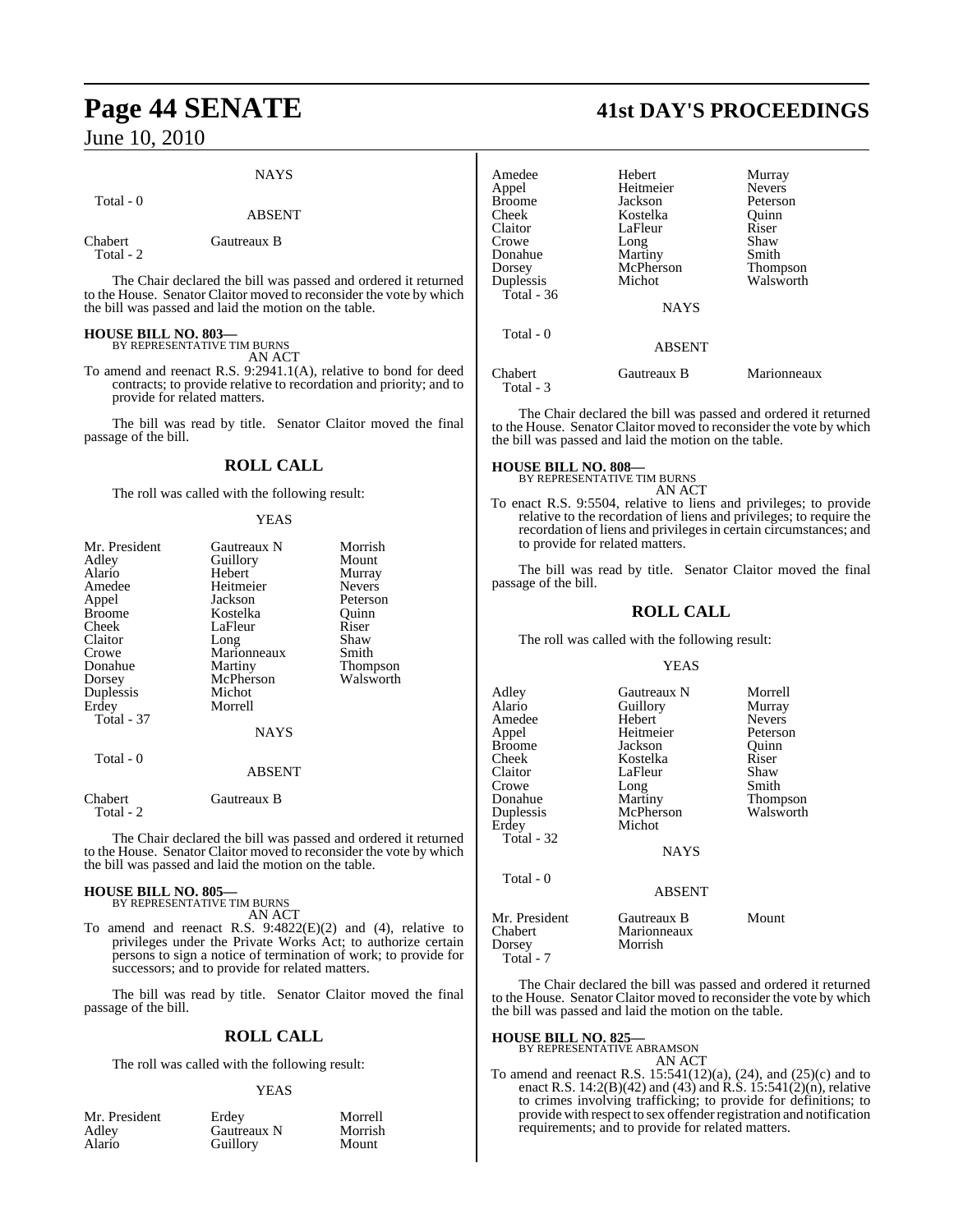# **41st DAY'S PROCEEDINGS Page 45 SENATE**

The bill was read by title. Senator Peterson moved the final passage of the bill.

#### **ROLL CALL**

The roll was called with the following result:

#### YEAS

| Mr. President<br>Adley<br>Alario | Guillory<br>Hebert<br>Heitmeier | Mount<br>Murray<br><b>Nevers</b> |
|----------------------------------|---------------------------------|----------------------------------|
| Appel                            | Jackson                         | Peterson                         |
| <b>Broome</b>                    | Kostelka                        | Ouinn                            |
| Cheek                            | LaFleur                         | Riser                            |
| Claitor                          | Long                            | Shaw                             |
| Crowe                            | Martiny                         | Smith                            |
| Donahue                          | McPherson                       | Thompson                         |
| Duplessis                        | Michot                          | Walsworth                        |
| Erdey                            | Morrell                         |                                  |
| Gautreaux N                      | Morrish                         |                                  |
| Total - 34                       |                                 |                                  |
|                                  | <b>NAYS</b>                     |                                  |
| Total - 0                        |                                 |                                  |
|                                  | <b>ABSENT</b>                   |                                  |
| Amedee<br>Chabert                | Dorsey<br>Gautreaux B           | Marionneaux                      |

Gautreaux B Total - 5 The Chair declared the bill was passed and ordered it returned

to the House. Senator Peterson moved to reconsider the vote by which the bill was passed and laid the motion on the table.

# **HOUSE BILL NO. 945—** BY REPRESENTATIVE LEGER

AN ACT

To amend and reenact R.S. 14:68(B) and Code of Criminal Procedure Article 814(A)(26) and (27), relative to the unauthorized use of a movable; to change elements of the crime regarding the value of the movable; to provide changes in responsive verdicts regarding unauthorized use of a movable; and to provide for related matters.

The bill was read by title. Senator Morrell moved the final passage of the bill.

#### **ROLL CALL**

The roll was called with the following result:

#### YEAS

| Mr. President | Gautreaux N | Morrish       |
|---------------|-------------|---------------|
| Adley         | Guillory    | Mount         |
| Alario        | Hebert      | Murray        |
| Amedee        | Heitmeier   | <b>Nevers</b> |
| Appel         | Jackson     | Peterson      |
| Broome        | Kostelka    | Ouinn         |
| Cheek         | LaFleur     | Riser         |
| Claitor       | Long        | Shaw          |
| Crowe         | Marionneaux | Smith         |
| Donahue       | Martiny     | Thompson      |
| Dorsey        | McPherson   | Walsworth     |
| Duplessis     | Michot      |               |
| Erdey         | Morrell     |               |
| Total - 37    |             |               |
|               | NAYS        |               |

Total - 0

# June 10, 2010

#### ABSENT

Chabert Gautreaux B

Total - 2

The Chair declared the bill was passed and ordered it returned to the House. Senator Morrell moved to reconsider the vote by which the bill was passed and laid the motion on the table.

# **HOUSE BILL NO. 986—** BY REPRESENTATIVE ABRAMSON

AN ACT

To amend and reenact R.S. 46:1844(W)(1), relative to rights of victims; to provide relative to rights of minor victims and victims of sex offenses; to provide for protection of identities; to provide for penalties for violating the rights of minor victims and victims of sex offenses; and to provide for related matters.

The bill was read by title. Senator Peterson moved the final passage of the bill.

#### **ROLL CALL**

The roll was called with the following result:

#### YEAS

| Mr. President                       | Erdey                    | Morrish       |
|-------------------------------------|--------------------------|---------------|
| Adley                               | Gautreaux N              | Mount         |
| Alario                              | Guillory                 | Murray        |
| Amedee                              | Hebert                   | Peterson      |
| Appel                               | Heitmeier                | Ouinn         |
| Broome                              | Jackson                  | Riser         |
| Cheek                               | Kostelka                 | Shaw          |
| Claitor                             | LaFleur                  | Smith         |
| Crowe                               | Long                     | Thompson      |
| Donahue                             | Martiny                  | Walsworth     |
| Dorsey                              | Michot                   |               |
| Duplessis                           | Morrell                  |               |
| Total - 34                          |                          |               |
|                                     | <b>NAYS</b>              |               |
| Total - 0                           |                          |               |
|                                     | <b>ABSENT</b>            |               |
| Chabert<br>Gautreaux B<br>Total - 5 | Marionneaux<br>McPherson | <b>Nevers</b> |

The Chair declared the bill was passed and ordered it returned to the House. Senator Peterson moved to reconsider the vote by which the bill was passed and laid the motion on the table.

# **HOUSE BILL NO. 1018—** BY REPRESENTATIVE WHITE

AN ACT To amend and reenactR.S. 40:1299.39(E)(1) and 1299.39.1(A)(1)(a), relative to the Malpractice Liability for State Services Act (MLSSA); to provide for malpractice claims of prisoners; to provide for services rendered in a correctional facility; to provide for wrongful death and survival claims; and to provide for related matters.

The bill was read by title. Senator Martiny moved the final passage of the bill.

#### **ROLL CALL**

The roll was called with the following result:

#### YEAS

Mr. President Erdey Morrell<br>Adley Gautreaux N Morrish Gautreaux N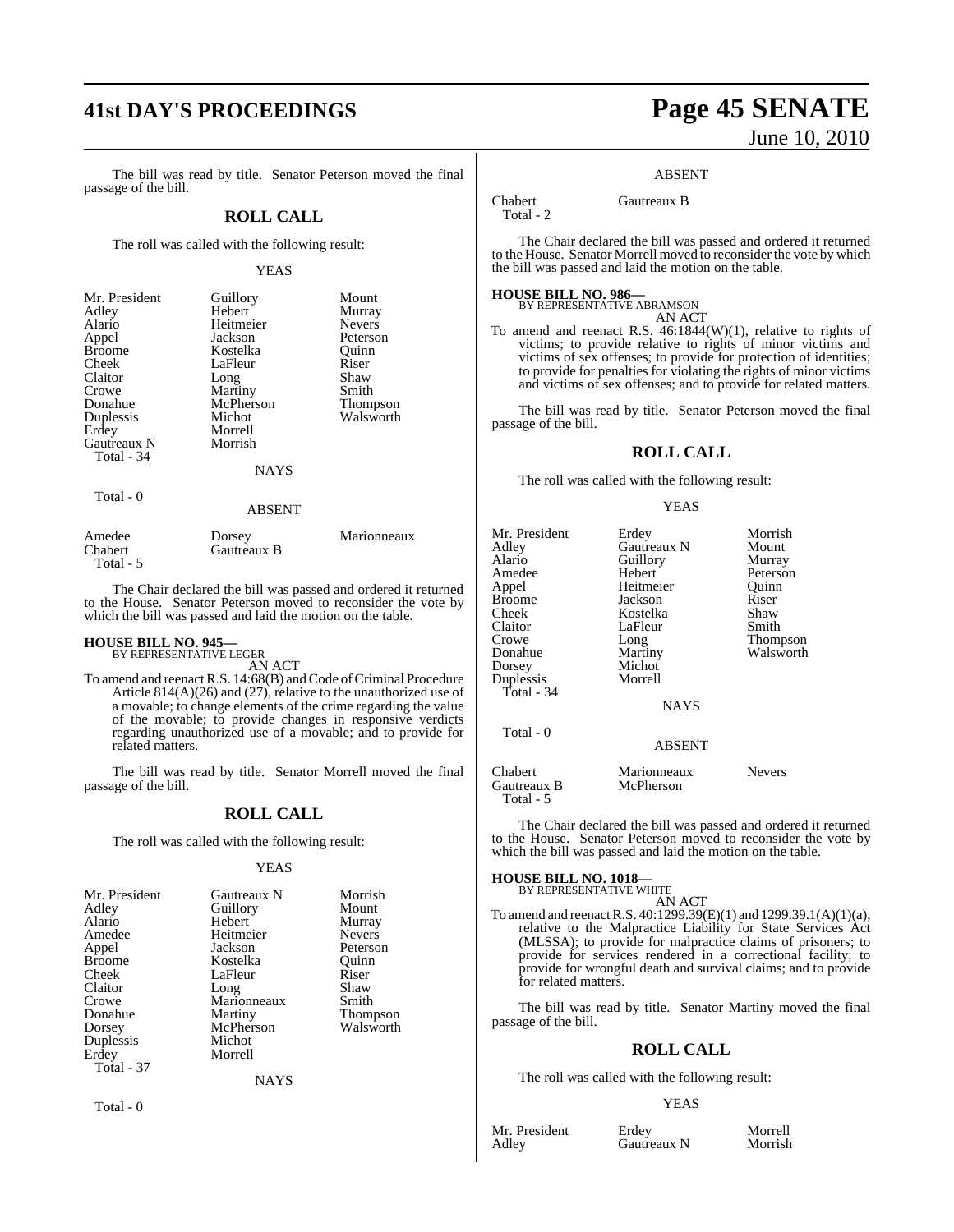| Alario        | Guillory      | Mount           |
|---------------|---------------|-----------------|
| Amedee        | Hebert        | Murray          |
| Appel         | Heitmeier     | <b>Nevers</b>   |
| <b>Broome</b> | Jackson       | Peterson        |
| Cheek         | Kostelka      | Ouinn           |
| Claitor       | LaFleur       | Riser           |
| Crowe         | Long          | Shaw            |
| Donahue       | Martiny       | Smith           |
| Dorsey        | McPherson     | <b>Thompson</b> |
| Duplessis     | Michot        | Walsworth       |
| Total - 36    |               |                 |
|               | <b>NAYS</b>   |                 |
| Total - 0     |               |                 |
|               | <b>ABSENT</b> |                 |
| Chabert       | Gautreaux B   | Marionneaux     |

The Chair declared the bill was passed and ordered it returned to the House. Senator Martiny moved to reconsider the vote by which the bill was passed and laid the motion on the table.

#### **HOUSE BILL NO. 1155—**

Total - 3

BY REPRESENTATIVE CONNICK AN ACT

To amend and reenact R.S. 15:541(2)(a) and (24), 542(A)(2) and  $(3)(a)$ ,  $(B)$ ,  $(F)(2)$  and  $(3)(a)$  and  $(c)$ ,  $542.1.3(B)(2)$ ,  $(3)$ , and  $(4)$ , and (H), and  $\frac{544(A)}{A}$ ,  $\frac{B(1)}{A}$ ,  $\frac{C}{A}$ ,  $\frac{D(1)}{A}$  and  $\frac{2}{A}$ , and  $\frac{E(2)}{A}$  and to enact R.S. 15:541(2)(n), (12)(c), (25)(l), (31), and (32),  $542(A)(3)(h)$ , and  $544(D)(4)$ , relative to sex offender registration and notification; to provide relative to sex offender registration and notification requirements; to provide for definitions; to provide relative to sex offender registration and notification procedures; to amend provisions regarding the duration of registration and notification requirements; and to provide for related matters.

The bill was read by title. Senator Martiny moved the final passage of the bill.

## **ROLL CALL**

The roll was called with the following result:

#### YEAS

| Mr. President<br>Adley<br>Alario<br>Amedee<br>Appel<br><b>Broome</b><br>Cheek<br>Claitor<br>Crowe<br>Dorsey<br>Duplessis | Gautreaux N<br>Guillory<br>Hebert<br>Heitmeier<br>Jackson<br>Kostelka<br>LaFleur<br>Long<br>Martiny<br>McPherson<br>Michot<br>Morrell | Morrish<br>Mount<br>Murray<br><b>Nevers</b><br>Peterson<br>Ouinn<br>Riser<br>Shaw<br>Smith<br>Thompson<br>Walsworth |
|--------------------------------------------------------------------------------------------------------------------------|---------------------------------------------------------------------------------------------------------------------------------------|---------------------------------------------------------------------------------------------------------------------|
| Erdey<br><b>Total - 35</b>                                                                                               | <b>NAYS</b>                                                                                                                           |                                                                                                                     |
| Total - 0                                                                                                                | <b>ABSENT</b>                                                                                                                         |                                                                                                                     |
| Chabert<br>Donahue                                                                                                       | Gautreaux B<br>Marionneaux                                                                                                            |                                                                                                                     |

Total - 4

The Chair declared the bill was passed and ordered it returned to the House. Senator Martiny moved to reconsider the vote by which the bill was passed and laid the motion on the table.

# **Page 46 SENATE 41st DAY'S PROCEEDINGS**

**HOUSE BILL NO. 1156**—<br>BY REPRESENTATIVES HENRY BURNS, ABRAMSON, ANDERS, ARMES, ARNOLD, BOBBY BADON, BALDONE, BILLIOT, BURFORD, TIM BURNS, CARMODY, CHANDLER, CHANEY, CROMER, DOERGE, DOVE, DOWNS, EDAVARDS, ELLINGTON, FOIL,

#### AN ACT

To enact Subpart H of Part III of Chapter 1 of Code Title V of Code Book I of Title 9 of the Louisiana Revised Statutes of 1950, to be comprised of R.S. 9:359 through 359.13, relative to child custody; to provide for the Military Parent and Child Custody Protection Act; to provide for definitions; to provide for temporary modifications of custody orders; to provide for evidence; to provide duties to disclose certain information; to provide for the appointment of counsel; to provide for attorney fees; and to provide for related matters.

The bill was read by title. Senator Quinn moved the final passage of the bill.

#### **ROLL CALL**

The roll was called with the following result:

YEAS

| Mr. President<br>Adley<br>Alario<br>Amedee<br>Appel<br>Broome<br>Cheek<br>Claitor<br>Crowe<br>Dorsey<br>Duplessis<br>Erdey<br>Total - 34 | Gautreaux N<br>Guillory<br>Hebert<br>Heitmeier<br>Jackson<br>Kostelka<br>LaFleur<br>Long<br>Martiny<br>McPherson<br>Michot<br>Morrell<br><b>NAYS</b> | Morrish<br>Mount<br>Murray<br>Peterson<br>Quinn<br>Riser<br>Shaw<br>Smith<br>Thompson<br>Walsworth |
|------------------------------------------------------------------------------------------------------------------------------------------|------------------------------------------------------------------------------------------------------------------------------------------------------|----------------------------------------------------------------------------------------------------|
| Total - 0                                                                                                                                | <b>ABSENT</b>                                                                                                                                        |                                                                                                    |
| Chabert<br>Donahue<br>Total - 5                                                                                                          | Gautreaux B<br>Marionneaux                                                                                                                           | <b>Nevers</b>                                                                                      |

The Chair declared the bill was passed and ordered it returned to the House. Senator Quinn moved to reconsider the vote by which the bill was passed and laid the motion on the table.

**HOUSE BILL NO. 1237—**

| <u>www.community.com</u>                             |  |
|------------------------------------------------------|--|
| BY REPRESENTATIVE ST. GERMAIN                        |  |
| $\lambda$ $\lambda$ $\tau$ $\lambda$ $\sigma$ $\tau$ |  |

AN ACT To amend and reenact Code of Criminal Procedure Articles 580 and 709, relative to criminal procedure; to provide relative to time limitations for commencement of a criminal trial; to provide for the suspension of time limitations; to provide for continuances; and to provide for related matters.

#### **Floor Amendments**

Senator Martiny proposed the following amendments.

#### **SENATE FLOOR AMENDMENTS**

Amendments proposed by Senator Martiny to Engrossed House Bill No. 1237 by Representative St. Germain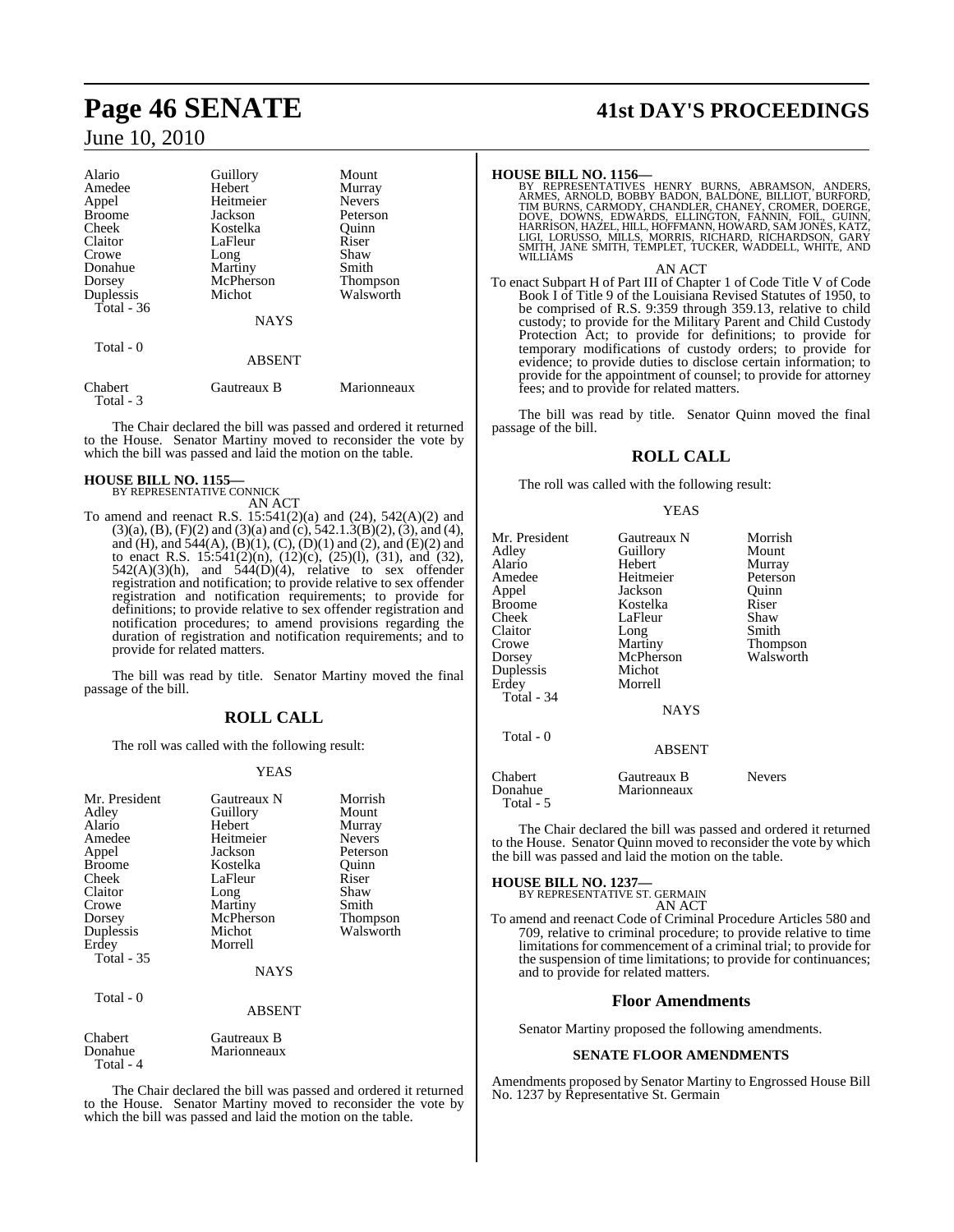# **41st DAY'S PROCEEDINGS Page 47 SENATE**

#### AMENDMENT NO. 1

Total - 5

On page 2, delete line 10, and insert the following: "the armed forces, the moving party, either the district attorney or the defense counsel, shall attest to facts"

On motion of Senator Martiny, the amendments were adopted.

The bill was read by title. Senator Martiny moved the final passage of the amended bill.

### **ROLL CALL**

The roll was called with the following result:

#### YEAS

| Mr. President<br>Adley<br>Alario<br>Amedee<br>Appel<br><b>Broome</b><br>Cheek<br>Claitor<br>Crowe<br>Donahue<br>Dorsey | Erdey<br>Gautreaux N<br>Guillory<br>Hebert<br>Heitmeier<br>Kostelka<br>LaFleur<br>Long<br>Martiny<br>McPherson<br>Michot | Morrish<br>Mount<br>Murray<br><b>Nevers</b><br>Peterson<br>Ouinn<br>Shaw<br>Smith<br>Thompson<br>Walsworth |
|------------------------------------------------------------------------------------------------------------------------|--------------------------------------------------------------------------------------------------------------------------|------------------------------------------------------------------------------------------------------------|
| Total - 34                                                                                                             | <b>NAYS</b>                                                                                                              |                                                                                                            |
| Total - 0                                                                                                              | <b>ABSENT</b>                                                                                                            |                                                                                                            |
| Chabert<br>Gautreaux B                                                                                                 | Jackson<br>Marionneaux                                                                                                   | Riser                                                                                                      |

The Chair declared the amended bill was passed and ordered it returned to the House. Senator Martiny moved to reconsider the vote by which the bill was passed and laid the motion on the table.

#### **HOUSE BILL NO. 1261— (Substitute for House Bill No. 17 by Representative Ligi)**

BY REPRESENTATIVE LIGI AN ACT

To amend and reenact Code of Civil Procedure Articles 925(A)(2) and 1672(C) and to enact Code of Civil Procedure Article 3955, relative to procedures for divorce; to provide for the filing of a declinatory exception; to provide for the dismissal of an action; to provide for service of an Article 102 divorce petition; and to provide for related matters.

The bill was read by title. Senator Quinn moved the final passage of the bill.

#### **ROLL CALL**

The roll was called with the following result:

#### YEAS

| Mr. President | Gautreaux N | Morrish       |
|---------------|-------------|---------------|
| Adley         | Guillory    | Mount         |
| Alario        | Hebert      | Murray        |
| Amedee        | Heitmeier   | <b>Nevers</b> |
| Appel         | Jackson     | Peterson      |
| Cheek         | Kostelka    | Ouinn         |
| Claitor       | LaFleur     | Riser         |
| Crowe         | Long        | Shaw          |
| Donahue       | Martiny     | Smith         |
| Dorsey        | McPherson   | Thompson      |

# June 10, 2010

| Duplessis<br>Erdey       | Michot<br>Morrell          | Walsworth |  |
|--------------------------|----------------------------|-----------|--|
| <b>Total - 35</b>        | <b>NAYS</b>                |           |  |
| Total - 0                | <b>ABSENT</b>              |           |  |
| <b>Broome</b><br>Chabert | Gautreaux B<br>Marionneaux |           |  |

Total - 4

The Chair declared the bill was passed and ordered it returned to the House. Senator Quinn moved to reconsider the vote by which the bill was passed and laid the motion on the table.

# **HOUSE BILL NO. 1286—** BY REPRESENTATIVE LIGI

AN ACT

To amend and reenact R.S. 36:4(B)(1)(dd), 801.1(A), and 802.3 and R.S. 40:1299.44(A)(1) and  $(5)(d)$ , (e), and (f) and (D)(1)(a), relative to the Patient's Compensation Fund and the Patient's Compensation Fund Oversight Board; to provide for the organization of the executive branch of government; to provide for the deposit and investment of the Patient's Compensation Fund; to provide that the Patient's Compensation Fund and the Patient's Compensation Fund Oversight Board shall not be budget units of the state; to provide for the submission of an annual budget to certain legislative committees; to provide for an effective date; and to provide for related matters.

The bill was read by title. Senator Martiny moved the final passage of the bill.

#### **ROLL CALL**

The roll was called with the following result:

#### YEAS

| Mr. President<br>Adlev<br>Alario<br>Amedee<br>Appel<br>Cheek<br>Claitor<br>Crowe<br>Donahue<br>Dorsey<br>Duplessis<br>Total - 33 | Erdey<br>Gautreaux N<br>Guillory<br>Hebert<br>Heitmeier<br>Jackson<br>Kostelka<br>LaFleur<br>Martiny<br>McPherson<br>Michot<br><b>NAYS</b> | Morrell<br>Morrish<br>Mount<br>Murray<br><b>Nevers</b><br>Peterson<br>Ouinn<br>Riser<br>Shaw<br>Smith<br>Walsworth |
|----------------------------------------------------------------------------------------------------------------------------------|--------------------------------------------------------------------------------------------------------------------------------------------|--------------------------------------------------------------------------------------------------------------------|
| Total - 0                                                                                                                        | <b>ABSENT</b>                                                                                                                              |                                                                                                                    |
|                                                                                                                                  |                                                                                                                                            |                                                                                                                    |

| Broome<br>Chabert | Gautreaux B<br>Long | Marionneaux<br>Thompson |
|-------------------|---------------------|-------------------------|
| Total - 6         |                     |                         |

The Chair declared the bill was passed and ordered it returned to the House. Senator Martiny moved to reconsider the vote by which the bill was passed and laid the motion on the table.

#### **HOUSE BILL NO. 1310—**

BY REPRESENTATIVE RITCHIE

AN ACT To amend and reenact R.S. 26:932(8) and to enact R.S. 26:901(18) and 903(6), relative to tobacco products; to provide for fees applicable to tobacconists; to provide for definitions; and to provide for related matters.

The bill was read by title. Senator Martiny moved the final passage of the bill.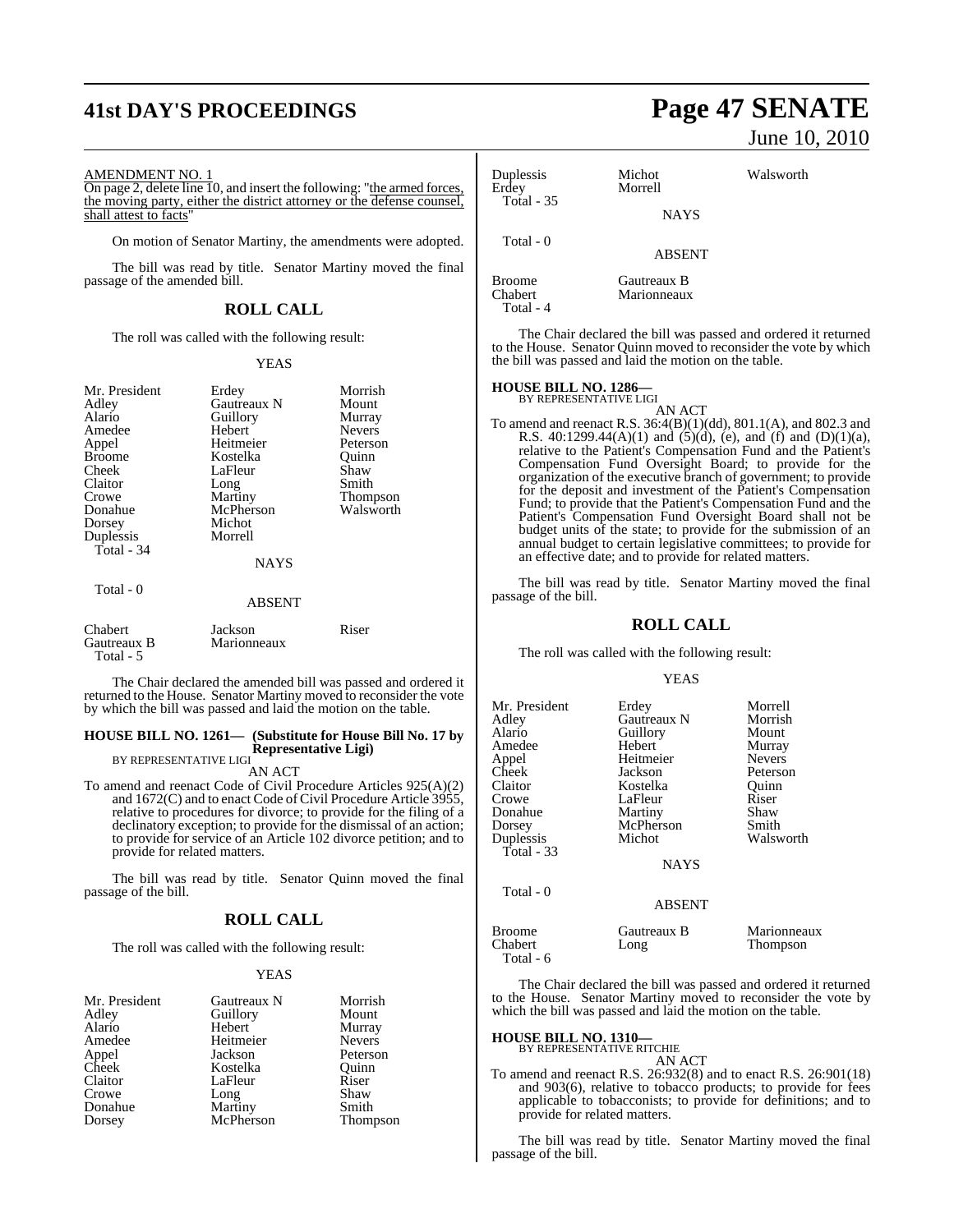## **ROLL CALL**

The roll was called with the following result:

#### YEAS

| Adley<br>Alario<br>Amedee<br>Appel<br><b>Broome</b><br>Cheek<br>Crowe<br>Donahue<br>Dorsey<br>Duplessis<br>Erdey<br>Total $-33$ | Gautreaux N<br>Guillory<br>Hebert<br>Heitmeier<br>Jackson<br>Kostelka<br>LaFleur<br>Long<br>Martiny<br>McPherson<br>Michot<br><b>NAYS</b> | Morrell<br>Morrish<br>Mount<br><b>Nevers</b><br>Peterson<br>Ouinn<br>Riser<br>Shaw<br>Smith<br><b>Thompson</b><br>Walsworth |
|---------------------------------------------------------------------------------------------------------------------------------|-------------------------------------------------------------------------------------------------------------------------------------------|-----------------------------------------------------------------------------------------------------------------------------|
|                                                                                                                                 |                                                                                                                                           |                                                                                                                             |

Claitor Total - 1

Total - 4

#### ABSENT

| Mr. President<br>Chabert | Gautreaux B<br>Marionneaux | Murray |
|--------------------------|----------------------------|--------|
| Total - 5                |                            |        |

The Chair declared the bill was passed and ordered it returned to the House. Senator Martiny moved to reconsider the vote by which the bill was passed and laid the motion on the table.

**HOUSE BILL NO. 1322—** BY REPRESENTATIVES BARROW, BOBBY BADON, BILLIOT, HENRY BURNS, GISCLAIR, LAMBERT, AND WILLIAMS AN ACT

To enact R.S. 30:2415(H), relative to recycling; to require certain state agencies to adopt solid waste reduction and recycling programs; and to provide for related matters.

The bill was read by title. Senator Broome moved the final passage of the bill.

#### **ROLL CALL**

The roll was called with the following result:

#### YEAS

| Mr. President<br>Adley<br>Alario<br>Amedee<br>Appel<br><b>Broome</b><br>Cheek<br>Claitor<br>Crowe<br>Donahue<br>Dorsey<br>Duplessis<br>Total - 35 | Erdey<br>Gautreaux N<br>Guillory<br>Hebert<br>Heitmeier<br>Jackson<br>Kostelka<br>LaFleur<br>Long<br>Martiny<br>Michot<br>Morrell<br><b>NAYS</b> | Morrish<br>Mount<br>Murray<br><b>Nevers</b><br>Peterson<br>Ouinn<br>Riser<br>Shaw<br>Smith<br>Thompson<br>Walsworth |
|---------------------------------------------------------------------------------------------------------------------------------------------------|--------------------------------------------------------------------------------------------------------------------------------------------------|---------------------------------------------------------------------------------------------------------------------|
| Total - 0                                                                                                                                         | <b>ABSENT</b>                                                                                                                                    |                                                                                                                     |
| Chabert<br>Gautreaux B                                                                                                                            | Marionneaux<br>McPherson                                                                                                                         |                                                                                                                     |

The Chair declared the bill was passed and ordered it returned to the House. Senator Broome moved to reconsider the vote by which the bill was passed and laid the motion on the table.

# **Page 48 SENATE 41st DAY'S PROCEEDINGS**

#### **HOUSE BILL NO. 1324—**

BY REPRESENTATIVE RICHMOND AN ACT

To repeal R.S. 38:301(C)(2)(e), relative to compensation in expropriation proceedings; and to repeal certain procedures for obtaining compensation in expropriation proceedings.

#### **Floor Amendments**

Senator Murray proposed the following amendments.

#### **SENATE FLOOR AMENDMENTS**

Amendments proposed by Senator Murray to Engrossed House Bill No. 1324 by Representative Richmond

#### AMENDMENT NO. 1

On page 1, line 2, after "To" and before "repeal" insert "enact R.S.  $19:14(D)$  and to"

#### AMENDMENT NO. 2

On page 1, at the end of line 2, delete "and" and insert "to provide for the payment of just compensation; to provide for limitations on the taking of property;"

#### AMENDMENT NO. 3

On page 1, at the end of line 4, change the period "." to a semicolon ";" and insert "and to provide for related matters."

#### AMENDMENT NO. 4

On page 1, between lines 5 and 6, insert the following:

"Section 1. R.S. 19:14(D) is hereby enacted to read as follows: §14. Possession of property; removal of facilities; objection; waiver; just compensation

\* \* \* D. To the extent that property is acquired pursuant to Subsection A of this Section, the property so acquired shall be limited to that property on which the facilities have been constructed. The entity acquiring property pursuant to Subsection A of this Section shall pay just compensation for the acquisition of possession of any additional property, and for the acquisition of any servitudes or other rights accessory to the possession of the property acquired pursuant to Subsection A of this Section."

#### AMENDMENT NO. 5

On page 1, line 6, change "Section 1." to "Section 2."

#### AMENDMENT NO. 6

On page 1, after line 6, add the following:

Section 3. The provisions of this Act enacting R.S. 19:14(D) are interpretative and remedial and are intended to clarify existing law."

On motion of Senator Murray, the amendments were adopted.

The bill was read by title. Senator Murray moved the final passage of the amended bill.

#### **ROLL CALL**

The roll was called with the following result:

McPherson

#### YEAS

Mr. President Gautreaux N Morrish<br>Adley Guillory Mount Adley Guillory<br>Alario Hebert Alario Hebert Murray<br>Amedee Heitmeier Peterson Amedee Heitmeier Peterson<br>Appel Jackson Quinn Appel Jackson<br>Broome Kostelka Broome Kostelka Riser Claitor<br>Crowe Crowe Martiny Thompson

LaFleur Shaw<br>Long Smith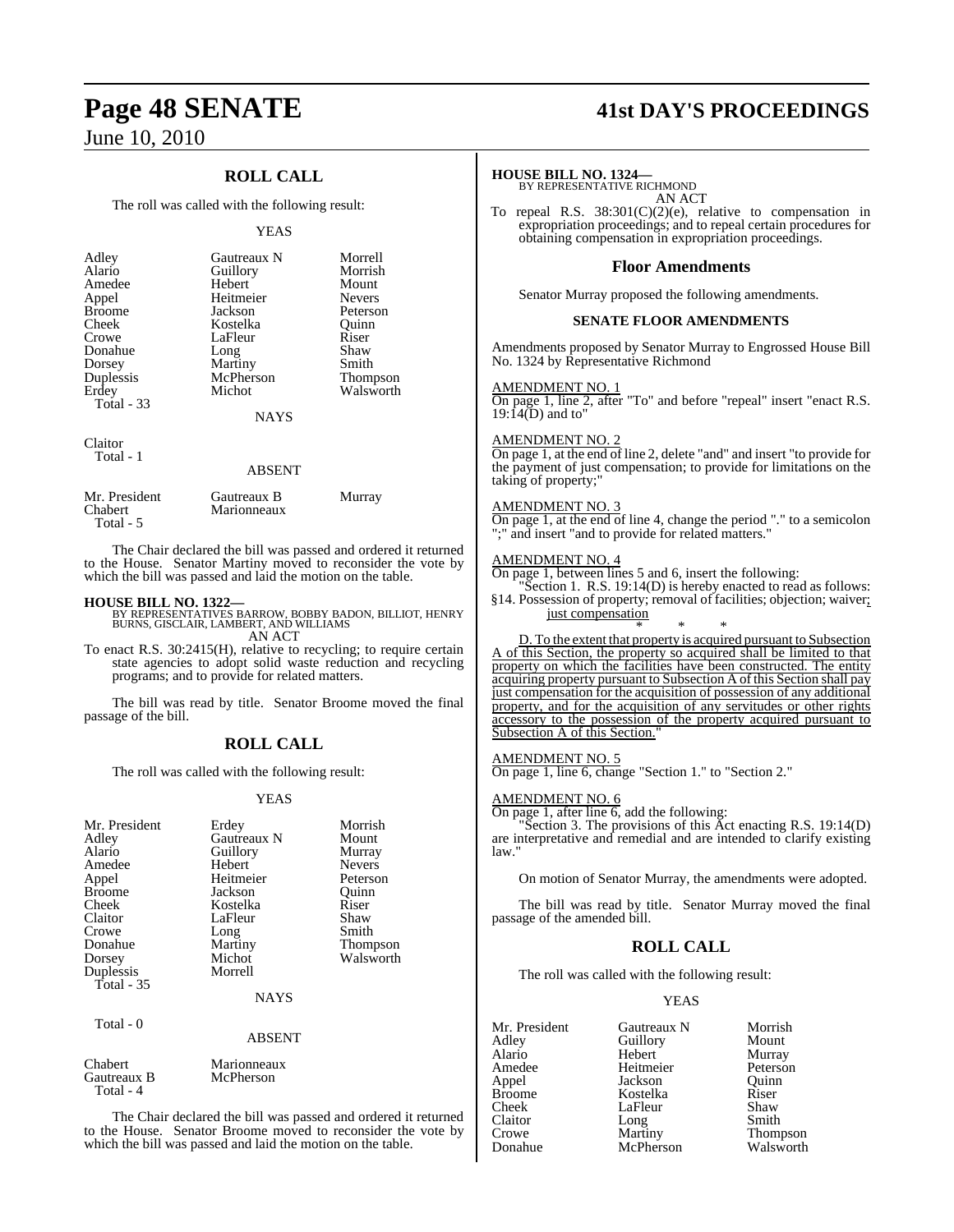Michot Morrell

| Duplessis |  |
|-----------|--|
| Erdey     |  |
| Total     |  |

**NAYS** 

Total - 0

ABSENT

Chabert Gautreaux B Nevers<br>Dorsey Marionneaux Total - 5

Marionneaux

The Chair declared the amended bill was passed and ordered it returned to the House. Senator Murray moved to reconsider the vote by which the bill was passed and laid the motion on the table.

# **HOUSE BILL NO. 1412—** BY REPRESENTATIVE RICHMOND

AN ACT

To enact R.S. 15:571.36, relative to electronic monitoring equipment; to require the Department of Public Safety and Corrections to develop policies and procedures for the availability, storage, and use of the equipment; and to provide for related matters.

The bill was read by title. Senator Murray moved the final passage of the bill.

#### **ROLL CALL**

The roll was called with the following result:

#### YEAS

| Adley<br>Alario<br>Amedee<br>Appel<br><b>Broome</b><br>Cheek<br>Claitor<br>Crowe<br>Donahue<br>Dorsey<br>Duplessis<br>Erdey<br>Total - 35 | Gautreaux N<br>Guillory<br>Hebert<br>Heitmeier<br>Jackson<br>Kostelka<br>LaFleur<br>Long<br>Marionneaux<br>Martiny<br>McPherson<br>Michot<br><b>NAYS</b> | Morrell<br>Morrish<br>Mount<br>Murray<br>Peterson<br>Quinn<br>Riser<br>Shaw<br>Smith<br>Thompson<br>Walsworth |
|-------------------------------------------------------------------------------------------------------------------------------------------|----------------------------------------------------------------------------------------------------------------------------------------------------------|---------------------------------------------------------------------------------------------------------------|
| Total - 0                                                                                                                                 | ABSENT                                                                                                                                                   |                                                                                                               |
| Mr. President<br>Chabert<br>Total - 4                                                                                                     | Gautreaux B<br><b>Nevers</b>                                                                                                                             |                                                                                                               |

The Chair declared the bill was passed and ordered it returned to the House. Senator Murray moved to reconsider the vote by which the bill was passed and laid the motion on the table.

#### **HOUSE BILL NO. 1459— (Substitute for HouseBill No. 533 by Representative Mills)** BY REPRESENTATIVE MILLS

AN ACT

To enact Code of Criminal Procedure Article 573.1, relative to time limitations for initiating prosecutions; to provide relative to time limitations in which to institute prosecution for the crime of exploitation of the infirmed; and to provide for related matters.

The bill was read by title. Senator Guillory moved the final passage of the bill.

# **41st DAY'S PROCEEDINGS Page 49 SENATE** June 10, 2010

## **ROLL CALL**

The roll was called with the following result:

YEAS

| Mr. President | Erdey       | Michot          |
|---------------|-------------|-----------------|
| Adlev         | Gautreaux N | Morrell         |
| Alario        | Guillory    | Mount           |
| Amedee        | Hebert      | Murray          |
| Appel         | Heitmeier   | <b>Nevers</b>   |
| Broome        | Jackson     | Peterson        |
| Cheek         | Kostelka    | Ouinn           |
| Claitor       | LaFleur     | Riser           |
| Crowe         | Long        | Shaw            |
| Donahue       | Marionneaux | Smith           |
| Dorsey        | Martiny     | <b>Thompson</b> |
| Duplessis     | McPherson   | Walsworth       |
| Total - 36    |             |                 |
|               | <b>NAYS</b> |                 |
| Total - 0     |             |                 |
|               | ABSENT      |                 |

Chabert Gautreaux B Morrish Total - 3

The Chair declared the bill was passed and ordered it returned to the House. Senator Guillory moved to reconsider the vote by which the bill was passed and laid the motion on the table.

#### **HOUSE BILL NO. 112—**

BY REPRESENTATIVE LITTLE AN ACT

To enact R.S. 14:329, relative to offenses affecting the public generally; to create the crime of interfering with a law enforcement investigation; to provide for definitions; to provide for penalties; and to provide for related matters.

The bill was read by title. Senator Guillory moved the final passage of the bill.

### **ROLL CALL**

The roll was called with the following result:

#### YEAS

| Mr. President<br>Adley<br>Alario<br>Amedee<br>Appel<br><b>Broome</b><br>Cheek<br>Claitor<br>Crowe<br>Donahue<br>Dorsey<br>Duplessis<br>Total - $35$ | Erdey<br>Gautreaux N<br>Guillory<br>Heitmeier<br>Jackson<br>Kostelka<br>LaFleur<br>Long<br>Marionneaux<br>Martiny<br>Michot<br>Morrell<br><b>NAYS</b> | Morrish<br>Mount<br>Murray<br><b>Nevers</b><br>Peterson<br>Ouinn<br>Riser<br>Shaw<br>Smith<br>Thompson<br>Walsworth |
|-----------------------------------------------------------------------------------------------------------------------------------------------------|-------------------------------------------------------------------------------------------------------------------------------------------------------|---------------------------------------------------------------------------------------------------------------------|
| Total - 0                                                                                                                                           | <b>ABSENT</b>                                                                                                                                         |                                                                                                                     |
| Chabert                                                                                                                                             | Hebert                                                                                                                                                |                                                                                                                     |

Gautreaux B McPherson Total - 4

The Chair declared the bill was passed and ordered it returned to the House. Senator Guillory moved to reconsider the vote by which the bill was passed and laid the motion on the table.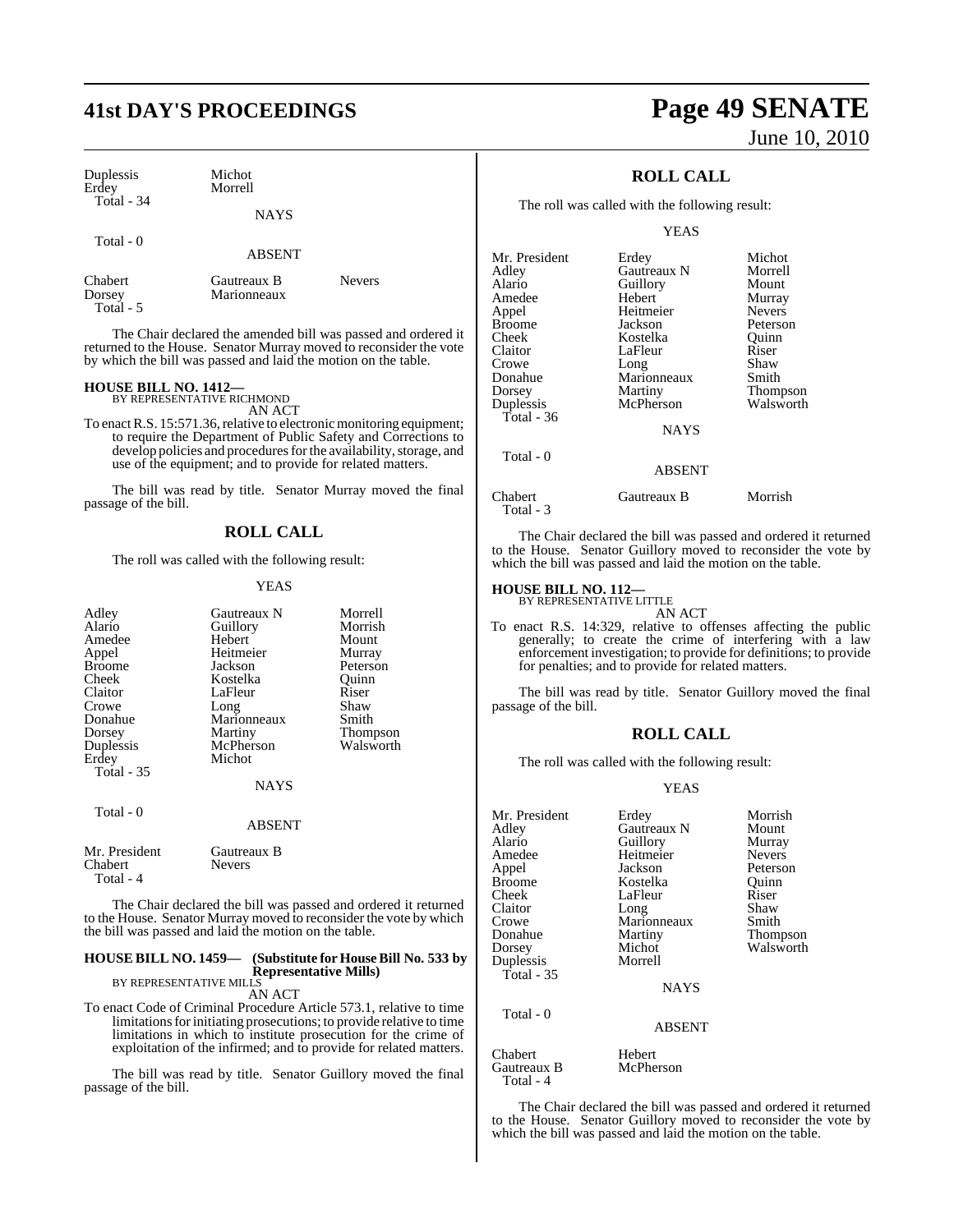#### **HOUSE BILL NO. 121—** BY REPRESENTATIVE MILLS

AN ACT

To amend and reenact R.S. 40:964(Schedule III)(E)(9) and R.S. 40:966(B)(3), (E), and (F), to enact R.S. 40:964(Schedule I)(C)(13.1), (16.1), (32), (Schedule II)(A)(1)(s), (B)(28), and  $(C)(7)$ , (Schedule III) $(E)(12.1)$ , (15.1), and (44.1), (Schedule  $IV(B)(4.1)$  and  $(22.1)$ , and  $(Schedule V)(D)(2)$ , and to repeal R.S. 40:964(Schedule IV)(B)(52), relative to the Uniform Controlled Dangerous Substances Law; to add certain drugs to Schedules I, II, III, IV, and V; to provide for technical changes; and to provide for related matters.

The bill was read by title. Senator Guillory moved the final passage of the bill.

#### **ROLL CALL**

The roll was called with the following result:

#### YEAS

| Mr. President | Erdey         | Morrell         |
|---------------|---------------|-----------------|
| Adley         | Gautreaux N   | Morrish         |
| Alario        | Guillory      | Mount           |
| Amedee        | Hebert        | Murray          |
| Appel         | Heitmeier     | <b>Nevers</b>   |
| <b>Broome</b> | Jackson       | Peterson        |
| Cheek         | Kostelka      | Ouinn           |
| Claitor       | LaFleur       | Riser           |
| Crowe         | Long          | Shaw            |
| Donahue       | Marionneaux   | Smith           |
| Dorsey        | Martiny       | <b>Thompson</b> |
| Duplessis     | Michot        | Walsworth       |
| Total - 36    |               |                 |
|               | <b>NAYS</b>   |                 |
| Total - 0     |               |                 |
|               | <b>ABSENT</b> |                 |

Chabert Gautreaux B McPherson

which the bill was passed and laid the motion on the table.

 Total - 3 The Chair declared the bill was passed and ordered it returned to the House. Senator Guillory moved to reconsider the vote by

# **HOUSE BILL NO. 524—** BY REPRESENTATIVE LITTLE

AN ACT

To amend and reenact R.S. 14:35.3(G)(1), relative to domestic abuse battery; to delete the provision of law authorizing the court to determine prior convictions of domestic abuse battery; and to provide for related matters.

The bill was read by title. Senator Guillory moved the final passage of the bill.

#### **ROLL CALL**

The roll was called with the following result:

Heitmeier<br>Jackson

#### YEAS

Mr. President Erdey Morrell<br>Adley Gautreaux N Morrish Adley Gautreaux N Morrish Alario Guillory Mount Appel Jackson Peterson<br>Broome Kostelka Quinn Broome Kostelka Quinn<br>Cheek LaFleur Riser Crowe Long Shaw<br>Donahue Marionneaux Smith

LaFleur Riser<br>Long Shaw Marionneaux

# **Page 50 SENATE 41st DAY'S PROCEEDINGS**

| Dorsey<br>Duplessis<br>Total $-33$ | Martiny<br>Michot     | Thompson<br>Walsworth      |
|------------------------------------|-----------------------|----------------------------|
|                                    | <b>NAYS</b>           |                            |
| Total $-0$                         | <b>ABSENT</b>         |                            |
| Chabert<br>Claitor<br>Total - 6    | Gautreaux B<br>Hebert | McPherson<br><b>Nevers</b> |

The Chair declared the bill was passed and ordered it returned to the House. Senator Guillory moved to reconsider the vote by which the bill was passed and laid the motion on the table.

# **HOUSE BILL NO. 1007—** BY REPRESENTATIVE WHITE

AN ACT

To amend and reenact R.S. 13:5101(B) and to enactR.S. 13:5106(F), relative to suits against the state; to provide for applicability; to provide for limitations; and to provide for related matters.

The bill was read by title. Senator Martiny moved the final passage of the bill.

#### **ROLL CALL**

The roll was called with the following result:

#### YEAS

| Mr. President | Erdey                              | Morrish       |
|---------------|------------------------------------|---------------|
| Adley         | Gautreaux N                        | Mount         |
|               |                                    |               |
| Alario        | Guillory                           | Murray        |
| Amedee        | Hebert                             | <b>Nevers</b> |
| Appel         | Heitmeier                          | Peterson      |
| Broome        | Jackson                            | Ouinn         |
| Cheek         | LaFleur                            | Riser         |
| Claitor       | Long                               | Shaw          |
| Crowe         | Marionneaux                        | Smith         |
| Donahue       | Martiny                            | Thompson      |
| Dorsey        | Michot                             | Walsworth     |
| Duplessis     | Morrell                            |               |
| Total - 35    |                                    |               |
|               | <b>NAYS</b>                        |               |
| Total - 0     |                                    |               |
|               | <b>ABSENT</b>                      |               |
| $C$ balant    | $V_{\text{out}}$ $11_{\text{tot}}$ |               |

Chabert Kostelka Gautreaux B Total - 4

The Chair declared the bill was passed and ordered it returned to the House. Senator Martiny moved to reconsider the vote by which the bill was passed and laid the motion on the table.

#### **HOUSE BILL NO. 941—** BY REPRESENTATIVE MILLS

AN ACT

To enact R.S. 33:4883, relative to the authority of local governmental subdivisions to install culverts; to provide authority for parishes and municipalities to install culverts in certain circumstances; to provide for adoption of ordinances relative to such installations; to provide for content of such ordinances; and to provide for related matters.

#### **Floor Amendments**

Senator McPherson proposed the following amendments.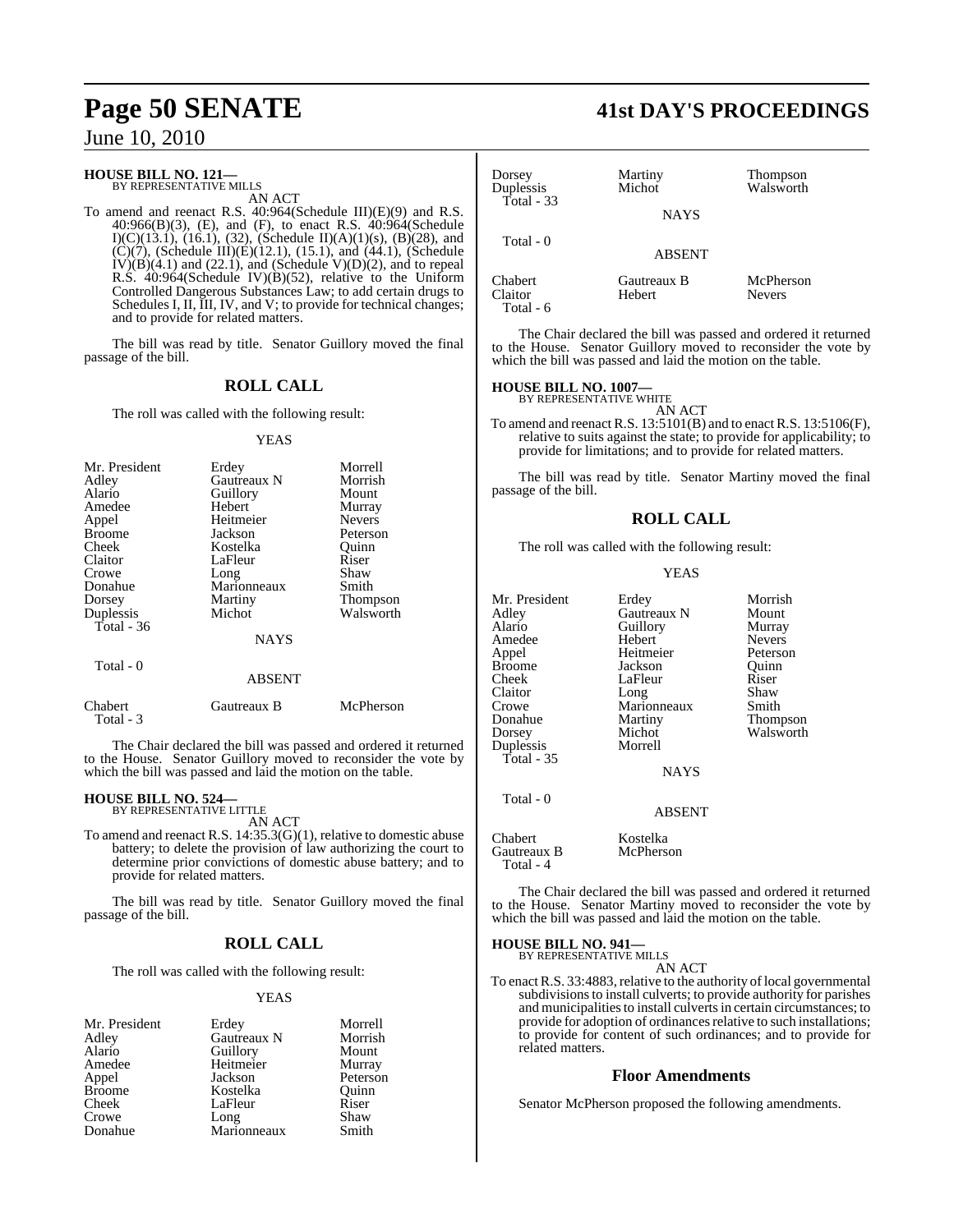# **41st DAY'S PROCEEDINGS Page 51 SENATE**

#### **SENATE FLOOR AMENDMENTS**

Amendments proposed by Senators McPherson and Donahue to Reengrossed House Bill No. 941 by Representative Mills

AMENDMENT NO. 1 On page 1, line 12, change "deems" to "determines"

AMENDMENT NO. 2 On page 1, line 14, change "may" to "shall"

AMENDMENT NO. 3 On page 1, line 15, change "may" to "shall"

AMENDMENT NO. 4

On page 1, line 17, after "services" and before the period "." insert the following: ", which includes at least the direct material costs"

On motion of Senator McPherson, the amendments were adopted.

The bill was read by title. Senator McPherson moved the final passage of the amended bill.

#### **ROLL CALL**

The roll was called with the following result:

#### YEAS

| Mr. President | Erdey         | Michot          |
|---------------|---------------|-----------------|
| Adley         | Gautreaux N   | Morrell         |
| Alario        | Guillory      | Morrish         |
| Amedee        | Hebert        | Mount           |
| Appel         | Heitmeier     | Murray          |
| <b>Broome</b> | Jackson       | <b>Nevers</b>   |
| Cheek         | Kostelka      | Peterson        |
| Claitor       | LaFleur       | Ouinn           |
| Crowe         | Long          | Riser           |
| Donahue       | Marionneaux   | Shaw            |
| Dorsey        | Martiny       | <b>Thompson</b> |
| Duplessis     | McPherson     | Walsworth       |
| Total - 36    |               |                 |
|               | <b>NAYS</b>   |                 |
| Total - 0     |               |                 |
|               | <b>ABSENT</b> |                 |
|               |               |                 |

Chabert Gautreaux B Smith Total - 3

The Chair declared the amended bill was passed and ordered it returned to the House. Senator McPherson moved to reconsider the vote by which the bill was passed and laid the motion on the table.

## **HOUSE BILL NO. 1470— (Substitute for HouseBill No. 938 by Representative Michael Jackson)** BY REPRESENTATIVE MICHAEL JACKSON

AN ACT

To amend and reenact R.S. 32:1305(C) and to enact R.S. 32:1304(H) and 1306.1, relative to motor vehicles; to require certain vehicles to be inspected in certain parishes; to authorize an increased fee for inspection and maintenance programs in parishes in the nonattainment area; to permit local option elections in parishes in the nonattainment area; to provide relative to the conduct of such elections and the costs thereof; to exempt certain parishes; and to provide for related matters.

The bill was read by title. Senator Broome moved the final passage of the bill.

# June 10, 2010

## **ROLL CALL**

The roll was called with the following result:

YEAS

Mr. President Erdey Morrell<br>Adley Gautreaux N Morrish Alario Guillory Mount Amedee Hebert Murray<br>
Appel Heitmeier Peterson Appel Heitmeier Peterson<br>Broome Jackson Quinn Broome **Jackson** Quinn<br>Chabert LaFleur Riser Chabert LaFleur Riser<br>Cheek Long Shaw Cheek Long Shaw Crowe Marionneaux Smith<br>
Donahue Martiny Thom Donahue Martiny Thompson<br>
Dorsey McPherson Walsworth Duplessis Total - 35

Gautreaux N Morrish<br>
Guillory Mount McPherson<br>Michot

**NAYS** 

#### ABSENT

Claitor Kostelka<br>Gautreaux B Nevers Gautreaux B Total - 4

Total - 0

The Chair declared the bill was passed and ordered it returned to the House. Senator Broome moved to reconsider the vote by which the bill was passed and laid the motion on the table.

#### **Senator N. Gautreaux in the Chair**

## **HOUSE BILL NO. 1476— (Substitute for House Bill No. 1258 by Representative Harrison)**<br>BY REPRESENTATIVE HARRISON

AN ACT

To enact R.S. 30:2154(B)(9) and to repeal R.S. 30:2157 and 2157.1, relative to providing for permits, licenses, registrations, variances, or compliant schedules issued by the Department of Environmental Quality; to provide for emergency response standards; to provide for certification of certain abilities of local fire departments; to provide for the emergency response standards of certain solid waste facilities; and to provide for related matters.

#### **Floor Amendments**

Senator Amedee proposed the following amendments.

#### **SENATE FLOOR AMENDMENTS**

Amendments proposed by Senator Amedee to Engrossed House Bill No. 1476 by Representative Harrison

#### AMENDMENT NO. 1

Delete Senate Committee Amendment No. 1 proposed by the Senate Committee on Environmental Quality and adopted by the Senate on June 3, 2010.

#### AMENDMENT NO. 2

On page 1, delete lines 14 through 20 and insert the following:

 $\overline{9}(9)(a)$  To promulgate regulations, prior to July 1, 2011, for all applicants specifying emergency response requirements that shall include the preparation of an emergency response plan for any applicant seeking a permit to process or dispose of solid waste and shall provide that the requirement for an emergency response plan is satisfied by the applicant's demonstration that it has the ability to meet the response requirements of the applicable sections of the National Fire Protection Association.

(b) All potential applicants who seek to obtain a permit to process or dispose of solid waste shall be required to file an emergency response plan, in compliance with the promulgated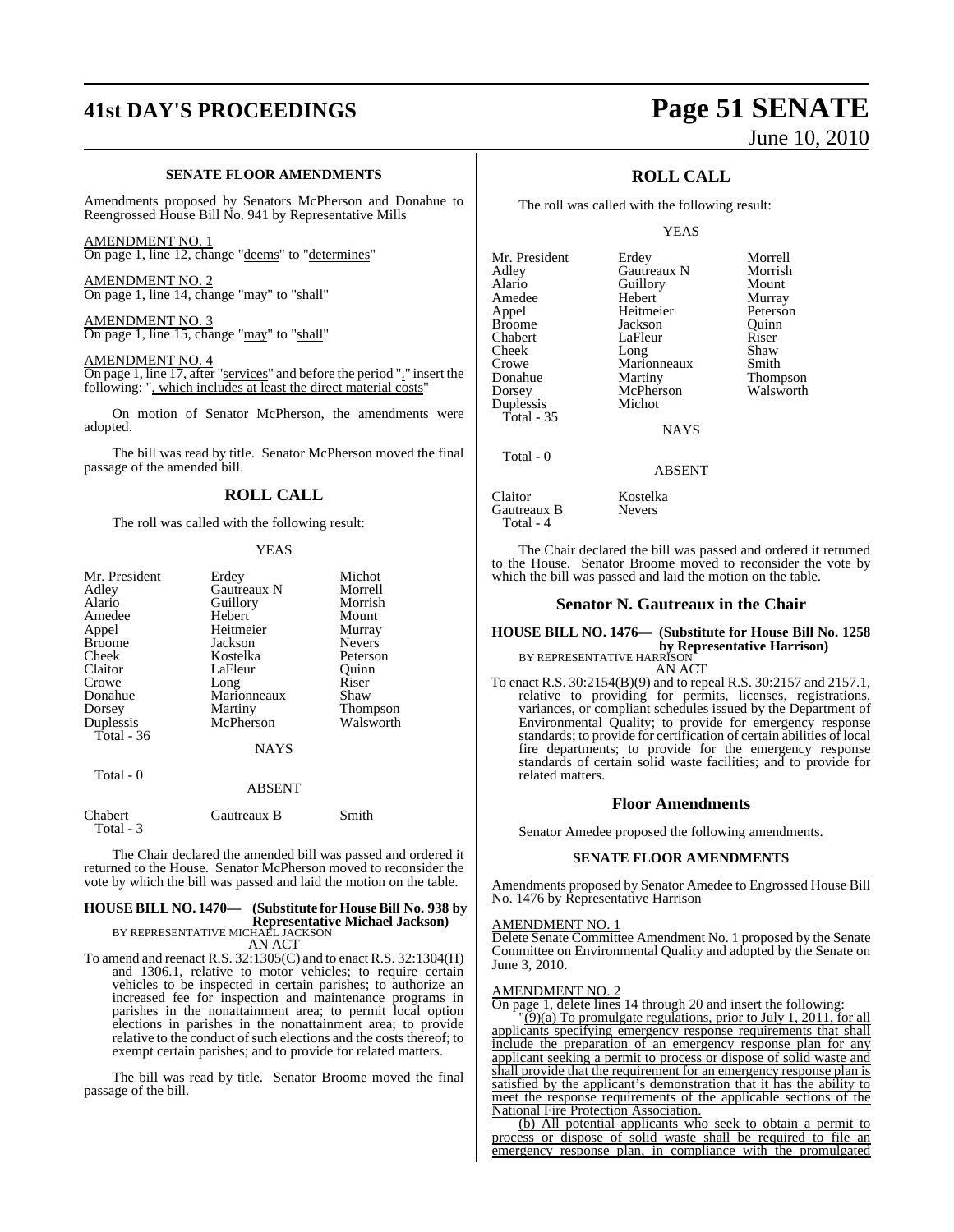regulations, as a special structures plan review with the state fire marshal. No application for a permit to process or dispose of solid waste shall be filed with nor accepted by the department prior to the applicant obtaining approval ofthe emergency response plan fromthe state fire marshal's office. The requirements of this Subparagraph shall not apply if the applicant has demonstrated its ability to meet the response requirements of the applicable sections of the National Fire Protection Association. \* \* \*"

AMENDMENT NO. 3 On page 2, delete lines 1 through 6

On motion of Senator Amedee, the amendments were adopted.

The bill was read by title. Senator Amedee moved the final passage of the amended bill.

#### **ROLL CALL**

The roll was called with the following result:

#### YEAS

| Mr. President | Erdey       | Morrell         |
|---------------|-------------|-----------------|
| Adley         | Gautreaux N | Morrish         |
| Alario        | Guillory    | Mount           |
| Amedee        | Hebert      | Murray          |
| Appel         | Heitmeier   | <b>Nevers</b>   |
| <b>Broome</b> | Jackson     | Ouinn           |
| Chabert       | Kostelka    | Riser           |
| Cheek         | LaFleur     | Shaw            |
| Claitor       | Long        | Smith           |
| Crowe         | Marionneaux | <b>Thompson</b> |
| Donahue       | Martiny     | Walsworth       |
| Dorsey        | McPherson   |                 |
| Duplessis     | Michot      |                 |
| Total - 37    |             |                 |
|               | <b>NAYS</b> |                 |
| Total - 0     |             |                 |
|               | ABSENT      |                 |

Gautreaux B Peterson Total - 2

The Chair declared the amended bill was passed and ordered it returned to the House. Senator Amedee moved to reconsider the vote by which the bill was passed and laid the motion on the table.

#### **HOUSE BILL NO. 44—**

#### BY REPRESENTATIVES KLECKLEY AND ABRAMSON AN ACT

To enact R.S. 22:2317, relative to property insurance; to require that insurersinclude certain information relative to refund of certain surcharges, market equalization charges, or other assessments levied by the Louisiana Citizens Property Insurance Corporation with policies sent to insureds; and to provide for related matters.

The bill was read by title. Senator Hebert moved the final passage of the bill.

## **ROLL CALL**

The roll was called with the following result:

#### YEAS

| Mr. President | Duplessis   | Morrish       |
|---------------|-------------|---------------|
| Adley         | Erdey       | Mount         |
| Alario        | Gautreaux N | Murray        |
| Amedee        | Guillory    | <b>Nevers</b> |
| Appel         | Hebert      | Peterson      |
| <b>Broome</b> | Heitmeier   | Ouinn         |

# **Page 52 SENATE 41st DAY'S PROCEEDINGS**

| Chabert<br>Cheek<br>Claitor<br>Crowe<br>Donahue<br>Dorsey<br><b>Total</b> - 35 | Jackson<br>Kostelka<br>Long<br>Martiny<br>Michot<br>Morrell | Riser<br>Shaw<br>Smith<br>Thompson<br>Walsworth |
|--------------------------------------------------------------------------------|-------------------------------------------------------------|-------------------------------------------------|
| Total - 0                                                                      | <b>NAYS</b>                                                 |                                                 |
|                                                                                | <b>ABSENT</b>                                               |                                                 |
| Gautreaux B<br>LaFleur<br>Total - 4                                            | Marionneaux<br>McPherson                                    |                                                 |

The Chair declared the bill was passed and ordered it returned to the House. Senator Hebert moved to reconsider the vote by which the bill was passed and laid the motion on the table.

#### **HOUSE BILL NO. 140—**

BY REPRESENTATIVE LITTLE

AN ACT To amend and reenact R.S. 32:297.1 and R.S. 47:462(A)(introductory paragraph) and (1) and (B)(3)(a)(introductory paragraph) and to enact R.S. 47:462(D), relative to mini-trucks; to remove restrictions on the use of mini-trucks on state roads and highways; to require the office of motor vehicles to register mini-trucks; to provide for the definition of mini-truck; and to provide for related matters.

#### **Floor Amendments**

Senator Claitor proposed the following amendments.

#### **SENATE FLOOR AMENDMENTS**

Amendments proposed by Senator Claitor to Reengrossed House Bill No. 140 by Representative Little

#### AMENDMENT NO. 1

In Senate Committee Amendment No. 1 proposed by the Senate Committee on Transportation, Highways and Public Works and adopted by the Senate on June 4, 2010, on page 1, delete lines 3 through 6 and insert the following:

"To enact R.S. 32:299.2 and R.S. 32:300(B)(3)(b) and to repeal R.S. 32:297.1, relative to motor vehicles; to provide relative to offroad vehicles; to provide relative to mini-trucks; to provide for registration of mini-trucks; to authorize operation of mini-trucks on certain highways of this state under certain circumstances; to further describe an open alcoholic beverage container in a motor vehicle; and to provide for related matters."

#### AMENDMENT NO. 2

In Senate Committee Amendment No. 2 proposed by the Senate Committee on Transportation, Highways and Public Works and adopted by the Senate on June 4, 2010, on page 2, delete lines 4 through 6 and insert the following:

"Section 2. R.S.  $32:300(\overline{B})(3)(b)$  is hereby amended and reenacted to read as follows:

§300. Possession of alcoholic beverages in motor vehicles \* \* \*

B. For purposes of this Section, the following words have the following meanings ascribed to them: \* \* \*

(3) \* \* \* (b) "Open alcoholic beverage container" shall not mean any bottle, can, or other receptacle that contains a frozen alcoholic beverage unless **the design of the lid covering the frozen alcoholic beverage permits access by a straw,** the lid is removed, a straw protrudes therefrom, or the contents of the receptacle have been partially removed.

\* \* \* Section 3. R.S. 32:297.1 is hereby repealed."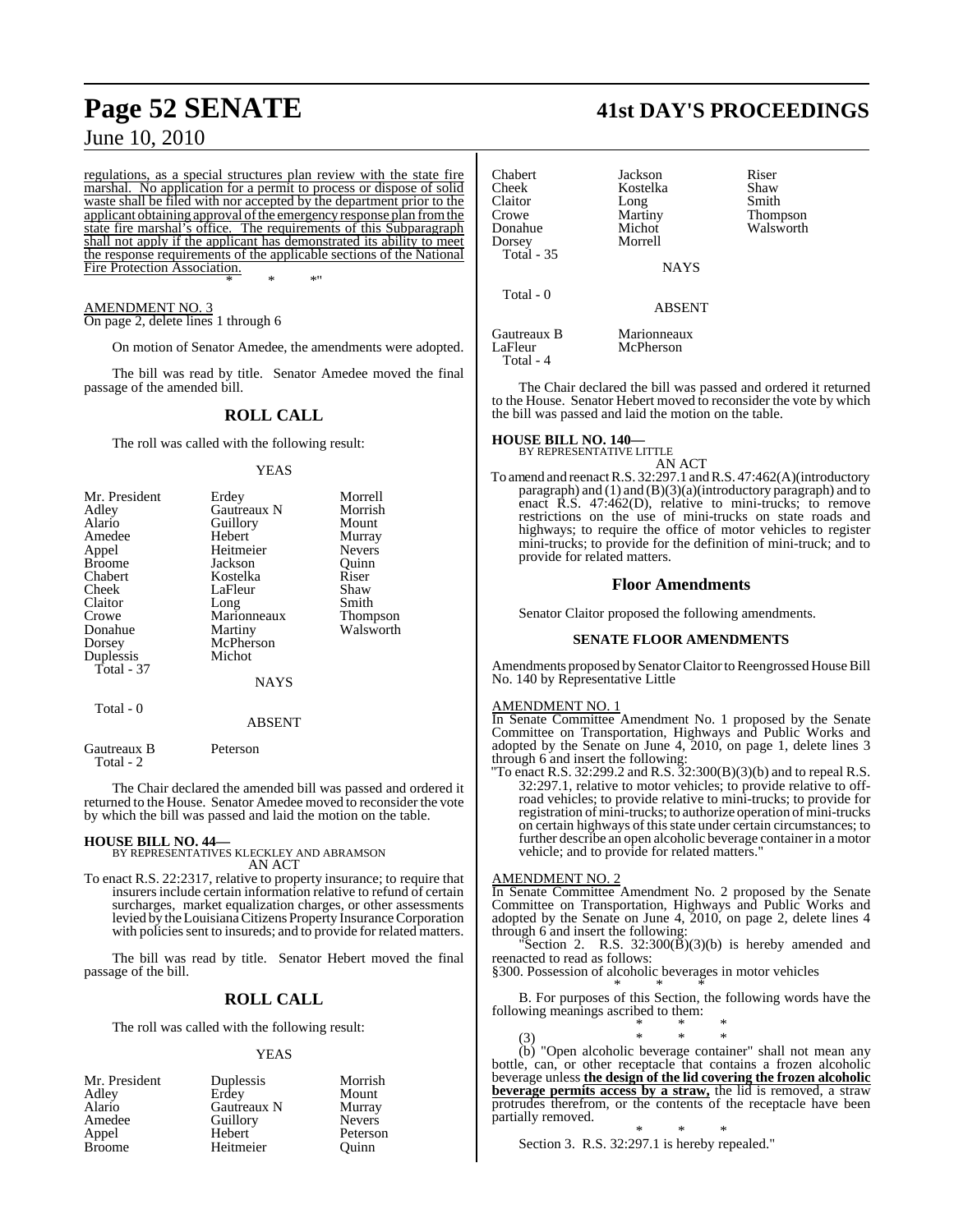# **41st DAY'S PROCEEDINGS Page 53 SENATE**

Senator McPherson asked for a ruling from the Chair as to whether the amendment was germane to the bill.

The Chair ruled that the amendment was germane to the bill.

The amendment was withdrawn.

The bill was read by title. Senator Hebert moved the final passage of the bill.

## **ROLL CALL**

The roll was called with the following result:

#### YEAS

| Mr. President<br>Adley<br>Alario<br>Amedee<br>Appel<br><b>Broome</b><br>Chabert<br>Cheek<br>Claitor<br>Crowe<br>Donahue<br>Dorsey<br>Total $-36$ | Duplessis<br>Erdey<br>Gautreaux N<br>Guillory<br>Hebert<br>Heitmeier<br>Jackson<br>Kostelka<br>LaFleur<br>Marionneaux<br>Martiny<br>McPherson<br><b>NAYS</b> | Michot<br>Morrell<br>Morrish<br>Mount<br>Murray<br><b>Nevers</b><br>Peterson<br>Ouinn<br>Shaw<br>Smith<br>Thompson<br>Walsworth |
|--------------------------------------------------------------------------------------------------------------------------------------------------|--------------------------------------------------------------------------------------------------------------------------------------------------------------|---------------------------------------------------------------------------------------------------------------------------------|
| Riser<br>Total - 1                                                                                                                               | <b>ABSENT</b>                                                                                                                                                |                                                                                                                                 |

Gautreaux B Long Total - 2

The Chair declared the bill was passed and ordered it returned to the House. Senator Hebert moved to reconsider the vote by which the bill was passed and laid the motion on the table.

#### **HOUSE BILL NO. 239—**

BY REPRESENTATIVE KLECKLEY AN ACT

To amend and reenact R.S. 44:4.1(B)(10) and to enact R.S. 22:572.1 and 572.2, relative to company- produced insurance anti-fraud plans; to require each authorized insurer and health maintenance organization to produce and maintain such a plan; to provide for minimum requirements of such plans; to provide for the authority of the commissioner of insurance to review, investigate, and order modification of such plans; to authorize summary reports; to provide for confidentiality; to provide for certain statistical reports; and to provide for related matters.

The bill was read by title. Senator Long moved the final passage of the bill.

#### **ROLL CALL**

The roll was called with the following result:

#### YEAS

| Mr. President |
|---------------|
| Adley         |
| Alario        |
| Amedee        |
| Appel         |
| Broome        |
| Chabert       |
| Cheek         |
| Claitor       |
| Crowe         |

Erdey Morrell<br>
Gautreaux N Morrish Gautreaux N Morris<br>
Guillory Mount Guillory<br>Hebert Heitmeier<br>Jackson Kostelka Riser<br>LaFleur Shaw LaFleur Shaw<br>Long Smith Long<br>Marionneaux

Murray<br>Peterson

Thompson

Quinn<br>Riser

June 10, 2010

| Donahue<br>Dorsey<br>Duplessis | Martiny<br>McPherson<br>Michot | Walsworth |
|--------------------------------|--------------------------------|-----------|
| Total - $37$                   | <b>NAYS</b>                    |           |
| Total - 0                      | <b>ABSENT</b>                  |           |

Gautreaux B Nevers

Total - 2

The Chair declared the bill was passed and ordered it returned to the House. Senator Long moved to reconsider the vote by which the bill was passed and laid the motion on the table.

# **HOUSE BILL NO. 244—** BY REPRESENTATIVE KLECKLEY

AN ACT

To amend and reenact R.S. 22:1000(A)(1)(a)(vi) and (2), 1002, and 1003 and to enact R.S. 22:1003.1, relative to dependent health insurance coverage for children or grandchildren; to provide for such coverage until the age of twenty-six; to delete the requirement for full-time student status; to delete the requirement for unmarried status; to provide for exceptions; to set certain requirements and restrictions for health insurance issuers and health maintenance organizations in providing such coverage; to exempt the Office of Group Benefits; and to provide for related matters.

The bill was read by title. Senator Long moved the final passage of the bill.

#### **ROLL CALL**

The roll was called with the following result:

#### YEAS

| Mr. President | Erdey       | Morrell       |
|---------------|-------------|---------------|
| Adley         | Gautreaux N | Morrish       |
| Alario        | Guillory    | Mount         |
| Amedee        | Hebert      | Murray        |
| Appel         | Heitmeier   | <b>Nevers</b> |
| <b>Broome</b> | Jackson     | Peterson      |
| Chabert       | Kostelka    | Ouinn         |
| Cheek         | LaFleur     | Riser         |
| Claitor       | Long        | Shaw          |
| Crowe         | Marionneaux | Smith         |
| Donahue       | Martiny     | Thompson      |
| Dorsey        | McPherson   | Walsworth     |
| Duplessis     | Michot      |               |
| Total - 38    |             |               |
|               | <b>NAYS</b> |               |
|               |             |               |

ABSENT

#### Gautreaux B

Total - 0

Total - 1

The Chair declared the bill was passed and ordered it returned to the House. Senator Long moved to reconsider the vote by which the bill was passed and laid the motion on the table.

**HOUSE BILL NO. 261—**

BY REPRESENTATIVE GALLOT

AN ACT To enact R.S. 49:191(4)(f) and to repeal R.S. 49:191(3)(n), relative to the Department of State, including provisions to provide for the re-creation of the Department of State and the statutory entities made a part of the department by law; to provide for the effective termination date for all statutory authority for the existence of such statutory entities; and to provide for related matters.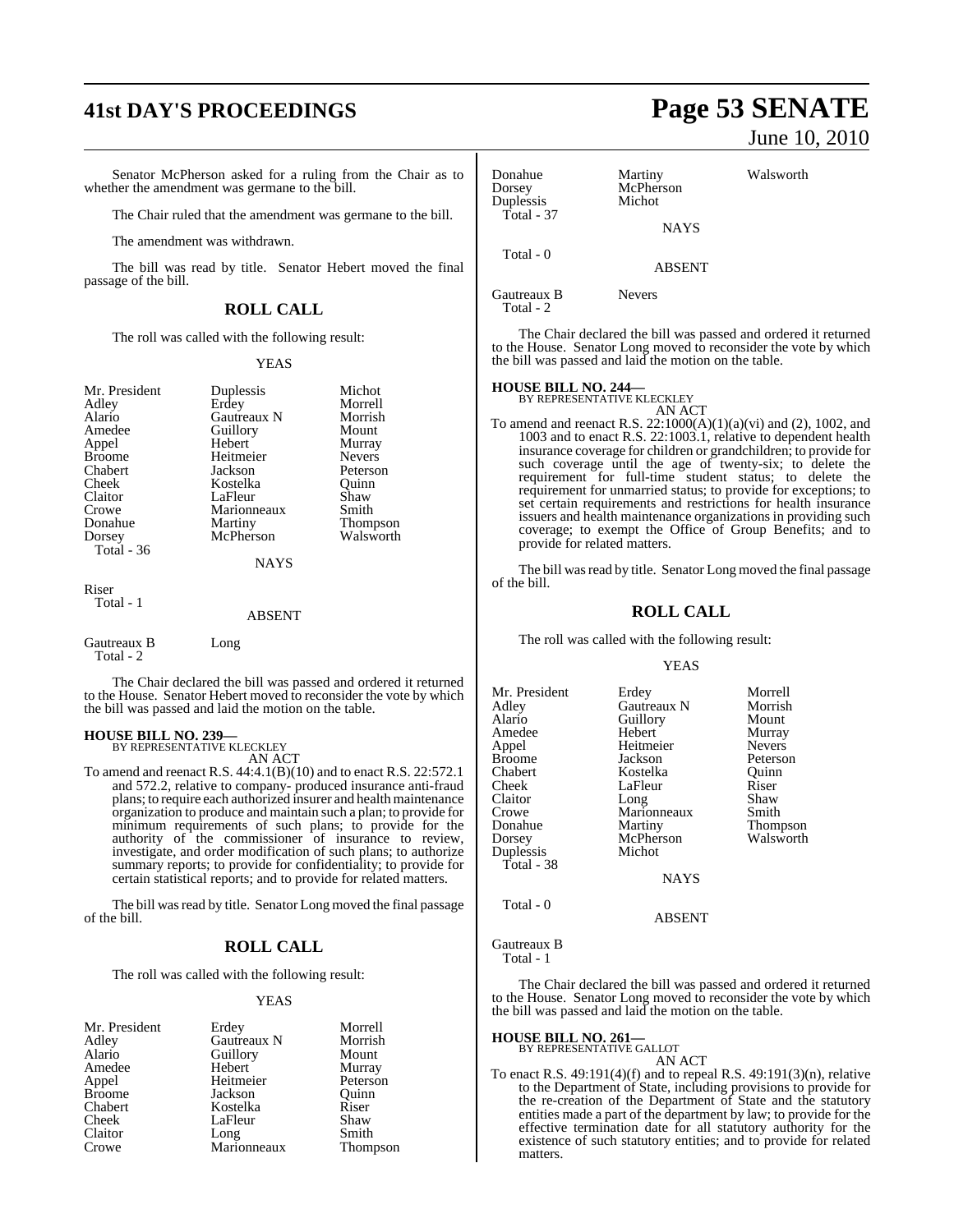The bill was read by title. Senator Kostelka moved the final passage of the bill.

#### **ROLL CALL**

The roll was called with the following result:

#### YEAS

| Mr. President | Erdey           | Morrell       |
|---------------|-----------------|---------------|
| Adley         | Gautreaux N     | Morrish       |
| Alario        | Guillory        | Mount         |
| Amedee        | Hebert          | Murray        |
| Appel         | Heitmeier       | <b>Nevers</b> |
| <b>Broome</b> | Jackson         | Peterso       |
| Chabert       | Kostelka        | Ouinn         |
| Cheek         | LaFleur         | Riser         |
| Claitor       | Long            | Shaw          |
| Crowe         | Marionneaux     | Smith         |
| Donahue       | Martiny         | Thomps        |
| Dorsey        | McPherson       | Walswo        |
| Duplessis     | Michot          |               |
| Total - 38    |                 |               |
|               | <b>NI A VZC</b> |               |

NAYS

Total - 0

ABSENT

Total - 1

The Chair declared the bill was passed and ordered it returned to the House. Senator Kostelka moved to reconsider the vote by which the bill was passed and laid the motion on the table.

# **HOUSE BILL NO. 262—** BY REPRESENTATIVE GALLOT

AN ACT

To enact R.S. 49:191(4)(f) and to repeal R.S. 49:191(3)(m), relative to the Department of State Civil Service, including provisionsto provide for the re-creation of the Department of State Civil Service and the statutory entities made a part of the department by law; to provide for the effective termination date for all statutory authority for the existence of such statutory entities; and to provide for related matters.

The bill was read by title. Senator Kostelka moved the final passage of the bill.

#### **ROLL CALL**

The roll was called with the following result:

#### YEAS

| Mr. President | Erdey       | Morrell         |
|---------------|-------------|-----------------|
| Adley         | Gautreaux N | Morrish         |
| Alario        | Guillory    | Mount           |
| Amedee        | Hebert      | Murray          |
| Appel         | Heitmeier   | <b>Nevers</b>   |
| <b>Broome</b> | Jackson     | Peterson        |
| Chabert       | Kostelka    | Ouinn           |
| Cheek         | LaFleur     | Riser           |
| Claitor       | Long        | Shaw            |
| Crowe         | Marionneaux | Smith           |
| Donahue       | Martiny     | <b>Thompson</b> |
| Dorsey        | McPherson   | Walsworth       |
| Duplessis     | Michot      |                 |
| Total - 38    |             |                 |
|               | <b>NAYS</b> |                 |

Total - 0

**Page 54 SENATE 41st DAY'S PROCEEDINGS**

#### ABSENT

Gautreaux B

Total - 1

The Chair declared the bill was passed and ordered it returned to the House. Senator Kostelka moved to reconsider the vote by which the bill was passed and laid the motion on the table.

# **HOUSE BILL NO. 284—** BY REPRESENTATIVE KLECKLEY

| . KLECKLEY |        |
|------------|--------|
|            | AN ACT |

To amend and reenact R.S. 22:584(D)(1), relative to domestic insurers; to provide with respect to investment in securities by such insurers; and to provide for related matters.

The bill was read by title. Senator Smith moved the final passage of the bill.

#### **ROLL CALL**

The roll was called with the following result:

#### YEAS

| Mr. President | Erdey       | Morrell       |
|---------------|-------------|---------------|
| Adley         | Gautreaux N | Morrish       |
| Alario        | Guillory    | Mount         |
| Amedee        | Hebert      | Murray        |
| Appel         | Heitmeier   | <b>Nevers</b> |
| <b>Broome</b> | Jackson     | Peterson      |
| Chabert       | Kostelka    | Ouinn         |
| Cheek         | LaFleur     | Riser         |
| Claitor       | Long        | Shaw          |
| Crowe         | Marionneaux | Smith         |
| Donahue       | Martiny     | Thompson      |
| Dorsey        | McPherson   | Walsworth     |
| Duplessis     | Michot      |               |
| Total - 38    |             |               |
|               | <b>NAYS</b> |               |
| $Total - 0$   |             |               |

ABSENT

Gautreaux B Total - 1

The Chair declared the bill was passed and ordered it returned to the House. Senator Smith moved to reconsider the vote by which the bill was passed and laid the motion on the table.

#### **HOUSE BILL NO. 351—**

BY REPRESENTATIVES CONNICK AND WOOTON AND SENATOR ALARIO AN ACT

To designate Leo Kerner/Lafitte Parkway on Louisiana Highway 3134 in Jefferson Parish from the intersection with Barataria Boulevard in Marrero to the Jean Lafitte Tourist Information Center as a Blue Star Memorial Highway.

The bill was read by title. Senator Alario moved the final passage of the bill.

#### **ROLL CALL**

The roll was called with the following result:

#### YEAS

| Gautreaux N | Morrish       |
|-------------|---------------|
| Guillory    | Mount         |
| Hebert      | Murray        |
| Heitmeier   | <b>Nevers</b> |
| Jackson     | Peterson      |
| Kostelka    | Ouinn         |
|             |               |

Morrish Mount Murray Nevers Peterson Quinn<br>Riser

**Thompson** Walsworth

# Gautreaux B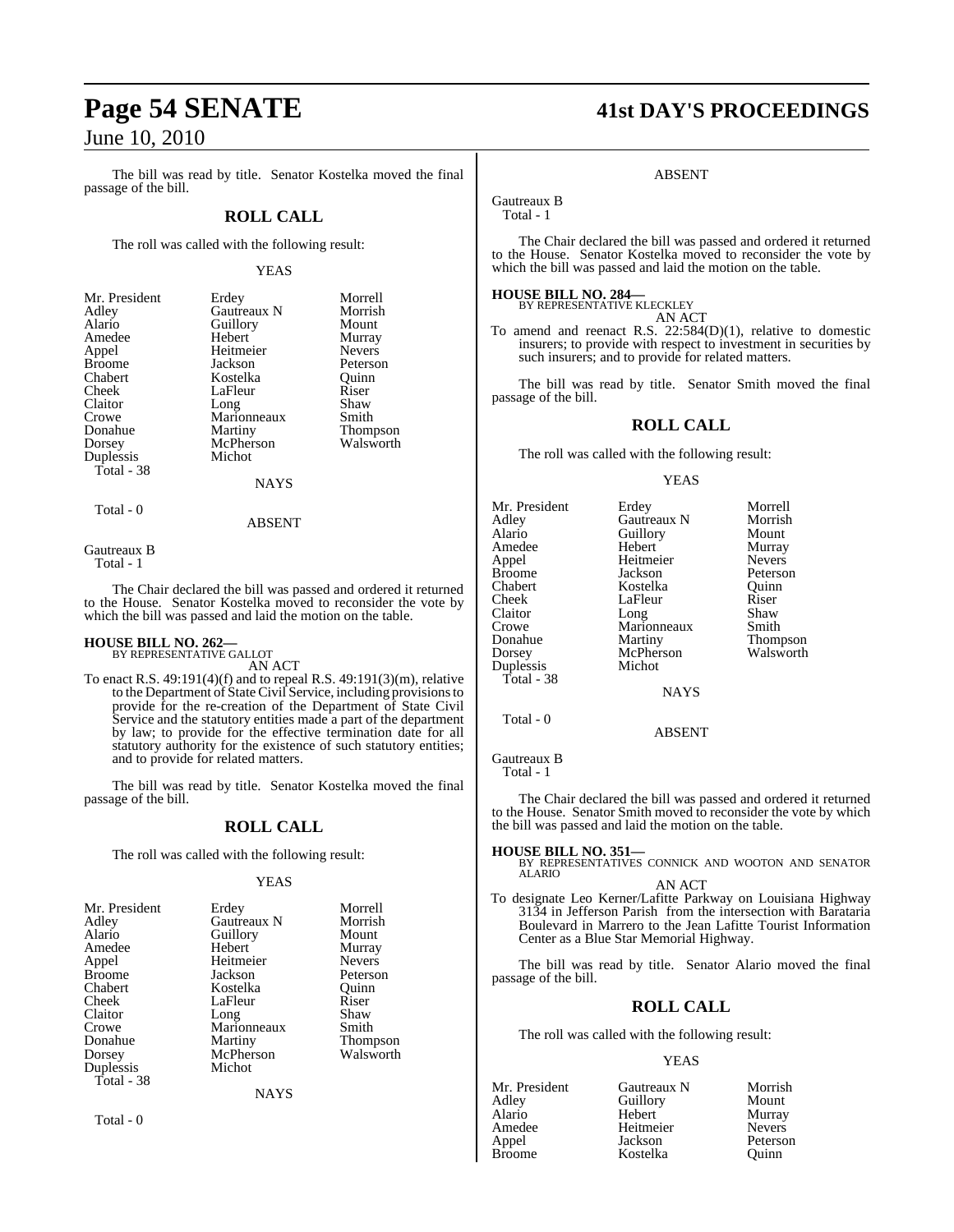# **41st DAY'S PROCEEDINGS Page 55 SENATE**

Michot Morrell

| Chabert           |  |
|-------------------|--|
| Cheek             |  |
| Claitor           |  |
| Crowe             |  |
| Dorsey            |  |
| Duplessis         |  |
| Erdey             |  |
| <b>Total - 37</b> |  |
|                   |  |
|                   |  |
| Total - 0         |  |

LaFleur Riser<br>Long Shaw Long Shaw<br>Marionneaux Smith Marionneaux<br>Martiny Thompson<br>Walsworth McPherson

NAYS

ABSENT

Donahue Gautreaux B Total - 2

The Chair declared the bill was passed and ordered it returned to the House. Senator Alario moved to reconsider the vote by which the bill was passed and laid the motion on the table.

# **HOUSE BILL NO. 364—** BY REPRESENTATIVE ANDERS

- AN ACT
- To amend and reenact R.S. 4:251(C), relative to Horsemen's Workers' Compensation Insurance Program; to provide for a reporting date for the annual audited financial statement due to the commissioner of insurance; and to provide for related matters.

The bill was read by title. Senator Thompson moved the final passage of the bill.

### **ROLL CALL**

The roll was called with the following result:

#### YEAS

| Mr. President | Gautreaux N | Morrish         |
|---------------|-------------|-----------------|
| Adley         | Guillory    | Mount           |
|               |             |                 |
| Alario        | Hebert      | Murray          |
| Amedee        | Heitmeier   | <b>Nevers</b>   |
| Appel         | Jackson     | Peterson        |
| <b>Broome</b> | Kostelka    | Ouinn           |
| Chabert       | LaFleur     | Riser           |
| Cheek         | Long        | Shaw            |
| Crowe         | Marionneaux | Smith           |
| Donahue       | Martiny     | <b>Thompson</b> |
| Dorsey        | McPherson   | Walsworth       |
| Duplessis     | Michot      |                 |
| Erdey         | Morrell     |                 |
| Total - 37    |             |                 |
|               | NAYS        |                 |

Total - 0

#### ABSENT

Claitor Gautreaux B Total - 2

The Chair declared the bill was passed and ordered it returned to the House. Senator Thompson moved to reconsider the vote by which the bill was passed and laid the motion on the table.

# **HOUSE BILL NO. 435—** BY REPRESENTATIVE PUGH

AN ACT

To enact R.S. 37:1464(C)(4), relative to the Real Estate Research and Education Fund; to authorize additional use of monies in the Real Estate Research and Education Fund; and to provide for related matters.

The bill was read by title. Senator Donahue moved the final passage of the bill.

# June 10, 2010

## **ROLL CALL**

The roll was called with the following result:

YEAS

|               | Morrell                                    |
|---------------|--------------------------------------------|
|               | Morrish                                    |
|               |                                            |
|               | Mount                                      |
|               | Murray                                     |
| Heitmeier     | <b>Nevers</b>                              |
| Jackson       | Quinn                                      |
| Kostelka      | Riser                                      |
| LaFleur       | Shaw                                       |
| Long          | Smith                                      |
| Marionneaux   | Thompson                                   |
| Martiny       | Walsworth                                  |
| McPherson     |                                            |
| Michot        |                                            |
|               |                                            |
| <b>NAYS</b>   |                                            |
|               |                                            |
| <b>ABSENT</b> |                                            |
| Peterson      |                                            |
|               | Erdey<br>Gautreaux N<br>Guillory<br>Hebert |

The Chair declared the bill was passed and ordered it returned to the House. Senator Donahue moved to reconsider the vote by which the bill was passed and laid the motion on the table.

# **HOUSE BILL NO. 436—** BY REPRESENTATIVE RITCHIE

Total - 2

- AN ACT To amend and reenact R.S. 37:842(A)(1), 848(C), and 872(B)(1), relative to licenses issued by the Louisiana State Board of
	- Embalmers and Funeral Directors; to repeal the licensure requirement that a funeral director be a resident of Louisiana; to repeal the licensure requirement that a crematory retort operator be a resident of Louisiana; to require funeral directing or embalming businesses to be licensed Louisiana establishments; and to provide for related matters.

The bill was read by title. Senator Riser moved the final passage of the bill.

#### **ROLL CALL**

The roll was called with the following result:

#### YEAS

| Mr. President | Erdey       | Morrish         |
|---------------|-------------|-----------------|
| Adley         | Gautreaux N | Mount           |
| Alario        | Guillory    | Murray          |
| Amedee        | Heitmeier   | <b>Nevers</b>   |
| Appel         | Jackson     | Peterson        |
| <b>Broome</b> | Kostelka    | Ouinn           |
| Chabert       | LaFleur     | Riser           |
| Cheek         | Long        | Shaw            |
| Crowe         | Marionneaux | Smith           |
| Donahue       | Martiny     | <b>Thompson</b> |
| Dorsey        | Michot      | Walsworth       |
| Duplessis     | Morrell     |                 |
| Total - 35    |             |                 |

NAYS

Claitor Total - 1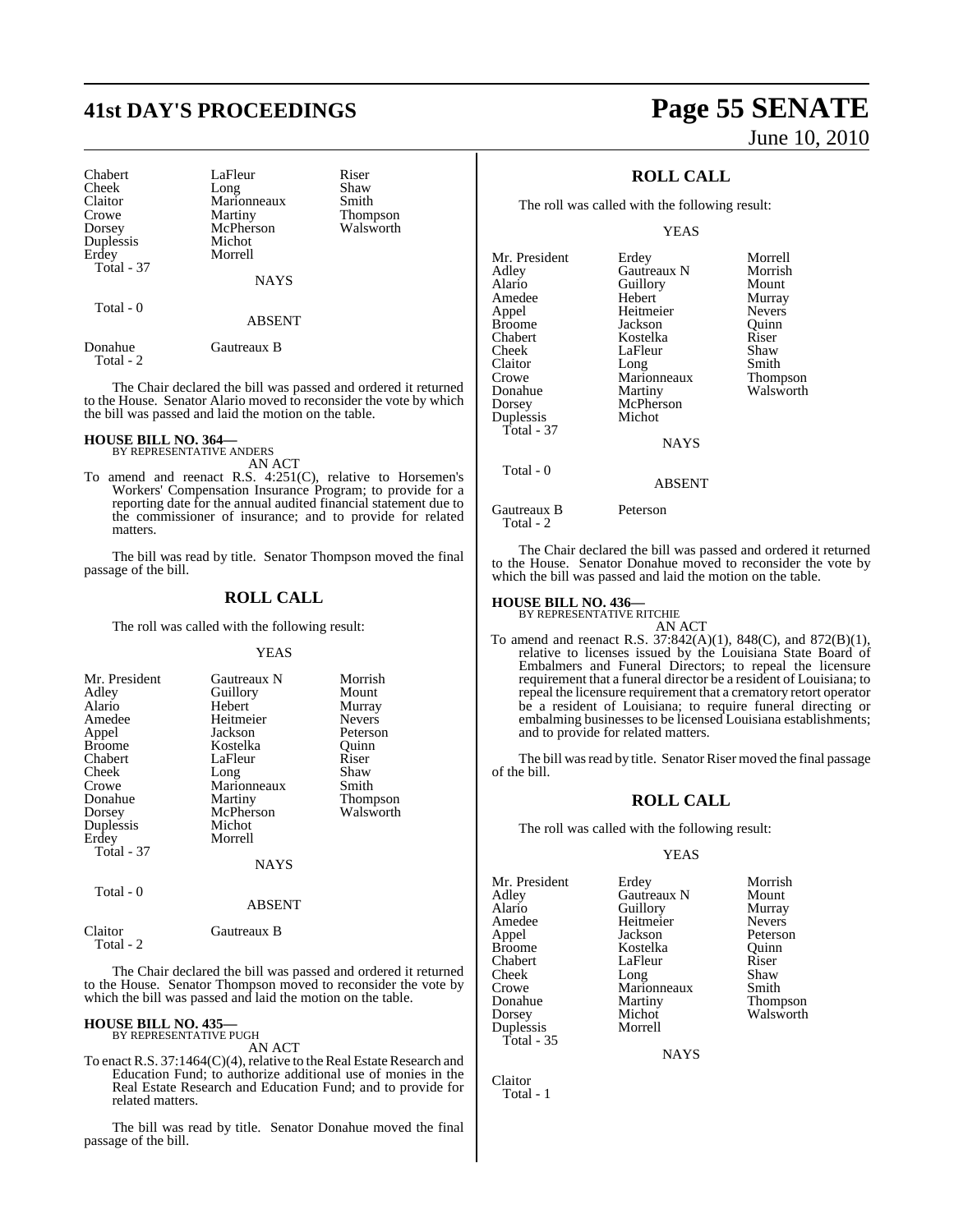#### ABSENT

Gautreaux B Hebert McPherson Total - 3

The Chair declared the bill was passed and ordered it returned to the House. Senator Riser moved to reconsider the vote by which the bill was passed and laid the motion on the table.

#### **HOUSE BILL NO. 440—** BY REPRESENTATIVE MILLS

AN ACT

To enact R.S. 37:796(E) and (F), relative to the Louisiana State Board of Dentistry; to establish a deadline for the adoption of rules by the Louisiana State Board of Dentistry; to provide for the removal of board members for the failure to timely adopt rules relating to the provision of dental services at mobile dental clinics and locations other than the dental office; and to provide for related matters.

The bill was read by title. Senator McPherson moved the final passage of the bill.

#### **ROLL CALL**

The roll was called with the following result:

#### YEAS

| Mr. President | Erdey       | Morrell         |
|---------------|-------------|-----------------|
| Alario        | Gautreaux N | Morrish         |
|               |             |                 |
| Amedee        | Guillory    | Mount           |
| Appel         | Hebert      | Murray          |
| <b>Broome</b> | Heitmeier   | <b>Nevers</b>   |
| Chabert       | Jackson     | Peterson        |
| Cheek         | LaFleur     | Ouinn           |
| Claitor       | Long        | Riser           |
| Crowe         | Marionneaux | Shaw            |
| Donahue       | Martiny     | Smith           |
| Dorsey        | McPherson   | <b>Thompson</b> |
| Duplessis     | Michot      | Walsworth       |
| Total - 36    |             |                 |
|               | <b>NAYS</b> |                 |
| Adley         |             |                 |
|               |             |                 |
| Total - 1     |             |                 |

#### ABSENT

Gautreaux B Kostelka Total - 2

The Chair declared the bill was passed and ordered it returned to the House. Senator McPherson moved to reconsider the vote by which the bill was passed and laid the motion on the table.

# **HOUSE BILL NO. 451—** BY REPRESENTATIVE RITCHIE

AN ACT

To amend and reenact R.S. 37:831(11), (40), and (72) and 846(A)(introductory paragraph), (2), and (3), relative to solicitation by funeral homes; to define "capper", "steerer", or "runner"; to define "funeral goods and services"; to define "solicitation"; to authorize the imposition of sanctions or fines; to prohibitsolicitation by funeral home directors; and to provide for related matters.

The bill was read by title. Senator Riser moved the final passage of the bill.

# **Page 56 SENATE 41st DAY'S PROCEEDINGS**

## **ROLL CALL**

The roll was called with the following result:

YEAS

| Mr. President | Duplessis   | Morrell       |
|---------------|-------------|---------------|
| Adley         | Erdey       | Morrish       |
| Alario        | Gautreaux N | Mount         |
| Amedee        | Guillory    | Murray        |
| Appel         | Hebert      | <b>Nevers</b> |
| <b>Broome</b> | Heitmeier   | Quinn         |
| Chabert       | Kostelka    | Riser         |
| Cheek         | LaFleur     | Shaw          |
| Claitor       | Long        | Smith         |
| Crowe         | Marionneaux | Thompson      |
| Donahue       | Martiny     | Walsworth     |
| Dorsey        | Michot      |               |
| Total - 35    |             |               |
|               | <b>NAYS</b> |               |
| Peterson      |             |               |
| Total - 1     |             |               |
|               | ABSENT      |               |
|               |             |               |

Gautreaux B Jackson McPherson

The Chair declared the bill was passed and ordered it returned to the House. Senator Riser moved to reconsider the vote by which the bill was passed and laid the motion on the table.

# **HOUSE BILL NO. 472—** BY REPRESENTATIVE MONTOUCET

Total - 3

AN ACT

To enact R.S. 38:2212.8 and Chapter 24 of Title 39 of the Louisiana Revised Statutes of 1950, to be comprised of R.S. 39:2181 and 2182, relative to procurement; to prohibit public entities from contracting with dealers who do not possess a valid dealer license issued by the Louisiana Motor Vehicle Commission; to require proof of certain dealers licenses; and to provide for related matters.

The bill was read by title. Senator Morrish moved the final passage of the bill.

#### **ROLL CALL**

The roll was called with the following result:

#### YEAS

| Mr. President | Duplessis     | Morrell       |
|---------------|---------------|---------------|
| Adley         | Erdey         | Morrish       |
| Alario        | Gautreaux N   | Mount         |
| Amedee        | Guillory      | Murray        |
| Appel         | Hebert        | <b>Nevers</b> |
| Broome        | Heitmeier     | Peterson      |
| Chabert       | Jackson       | Ouinn         |
| Cheek         | Kostelka      | Riser         |
| Claitor       | LaFleur       | Shaw          |
| Crowe         | Long          | Smith         |
| Donahue       | Marionneaux   | Thompson      |
| Dorsey        | Michot        | Walsworth     |
| Total - 36    |               |               |
|               | <b>NAYS</b>   |               |
| Total - 0     |               |               |
|               | <b>ABSENT</b> |               |
| Gautreaux B   | Martiny       | McPherson     |

Total - 3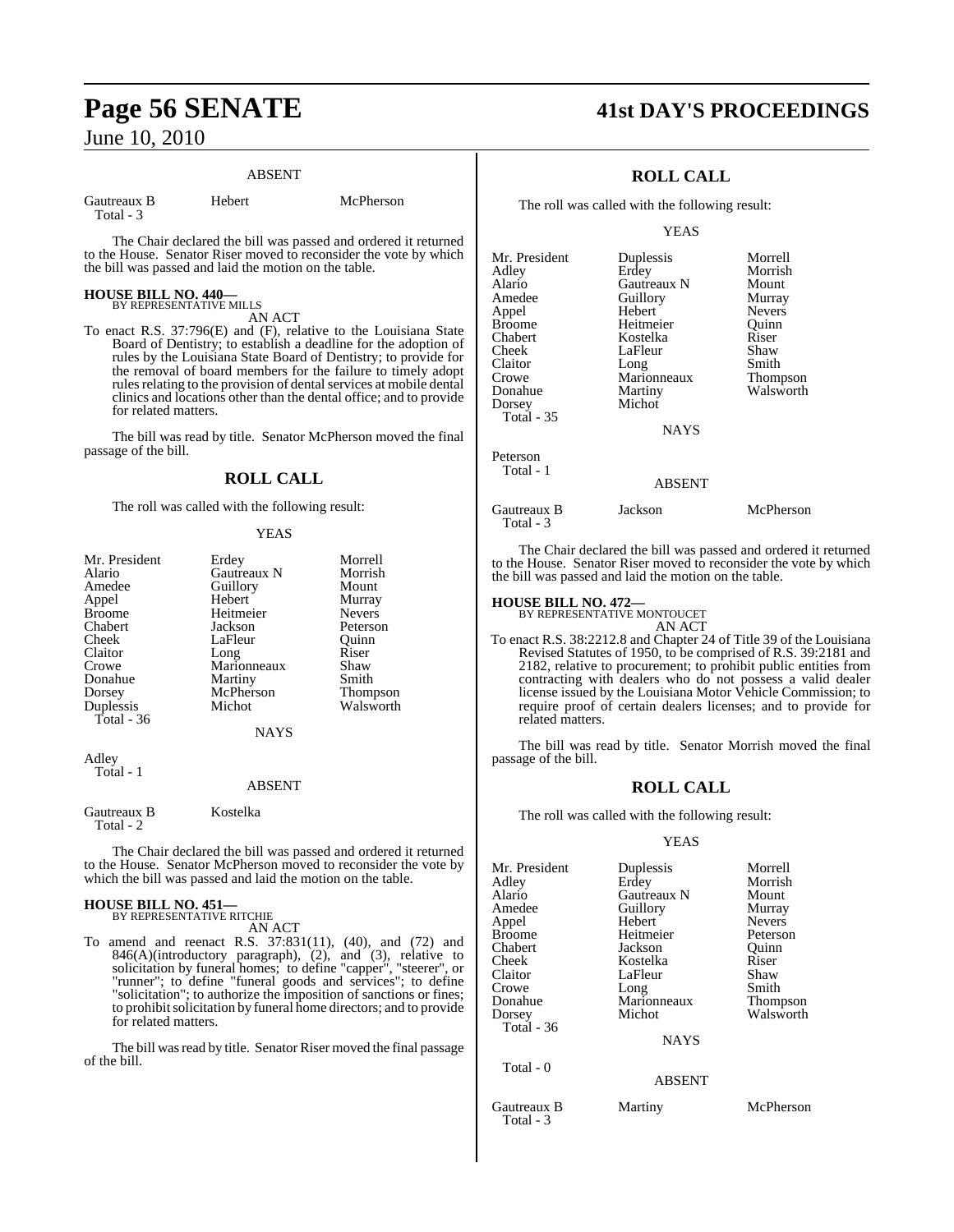# **41st DAY'S PROCEEDINGS Page 57 SENATE**

The Chair declared the bill was passed and ordered it returned to the House. Senator Morrish moved to reconsider the vote by which the bill was passed and laid the motion on the table.

#### **Mr. President in the Chair**

| <b>HOUSE BILL NO. 590—</b> |            |  |
|----------------------------|------------|--|
| BY REPRESENTATIVE KLECKLEY |            |  |
|                            | $\sqrt{1}$ |  |

AN ACT To amend and reenact R.S. 40:1568(B) and to enact R.S. 40:1568(D), relative to the state fire marshal; to provide the state fire marshal with the authority to issue subpoenas, summon witnesses, and administer oaths and affirmations when investigating fires of suspicious origin; to require fire marshal employees to serve any process that is issued by the state fire marshal when investigating fires of suspicious origin; to provide that a person who fails to properly answer a subpoena issued by the state fire marshal shall be punishable by the judge as contempt; to authorize the judge to enforce obedience by fine, imprisonment, or both; and to provide for related matters.

The bill was read by title. Senator Morrish moved the final passage of the bill.

#### **ROLL CALL**

The roll was called with the following result:

#### YEAS

| Duplessis<br>Erdey<br>Gautreaux N<br>Guillory<br>Hebert<br>Heitmeier<br>Jackson<br>Kostelka<br>LaFleur<br>Long<br>Marionneaux<br>Michot<br><b>NAYS</b> | Morrell<br>Mount<br>Murray<br><b>Nevers</b><br>Peterson<br>Ouinn<br>Riser<br>Shaw<br>Smith<br>Thompson<br>Walsworth |
|--------------------------------------------------------------------------------------------------------------------------------------------------------|---------------------------------------------------------------------------------------------------------------------|
| <b>ABSENT</b>                                                                                                                                          |                                                                                                                     |
| McPherson<br>Morrish                                                                                                                                   |                                                                                                                     |
|                                                                                                                                                        |                                                                                                                     |

The Chair declared the bill was passed and ordered it returned to the House. Senator Morrish moved to reconsider the vote by which the bill was passed and laid the motion on the table.

# **HOUSE BILL NO. 631—** BY REPRESENTATIVE SIMON

AN ACT

To amend and reenact R.S. 18:564(B)(5)(b) and 1309.3(B)(4)(b), relative to assistance in voting; to provide procedures for assisting certain voters on election day and during early voting; to repeal the requirement that a person assisting such a voter present certain identification; and to provide for related matters.

The bill was read by title. Senator Kostelka moved the final passage of the bill.

# June 10, 2010

## **ROLL CALL**

The roll was called with the following result:

YEAS

| Mr. President | Erdey       | Morrell       |
|---------------|-------------|---------------|
| Adley         | Gautreaux N | Morrish       |
| Alario        | Guillory    | Mount         |
| Amedee        | Hebert      | Murray        |
| Appel         | Heitmeier   | <b>Nevers</b> |
| Broome        | Jackson     | Peterson      |
| Chabert       | Kostelka    | Ouinn         |
| Claitor       | LaFleur     | Riser         |
| Crowe         | Long        | Shaw          |
| Donahue       | Marionneaux | Smith         |
| Dorsey        | McPherson   | Thompson      |
| Duplessis     | Michot      | Walsworth     |
| Total - 36    |             |               |
|               | <b>NAYS</b> |               |
| Total - 0     |             |               |
|               | ABSENT      |               |

Cheek Gautreaux B Martiny Total - 3

The Chair declared the bill was passed and ordered it returned to the House. Senator Kostelka moved to reconsider the vote by which the bill was passed and laid the motion on the table.

#### **HOUSE BILL NO. 698—**

BY REPRESENTATIVE HARRISON AN ACT

To enact R.S. 22:1892.1, relative to automobile insurance; to provide with respect to the use of arbitration or any other type of binding mediation by automobile insurers for certain purposes; and to provide for related matters.

The bill was read by title. Senator Hebert moved the final passage of the bill.

### **ROLL CALL**

The roll was called with the following result:

#### YEAS

| Mr. President | Erdey              | Morrell       |
|---------------|--------------------|---------------|
| Adley         | <b>Gautreaux N</b> | Morrish       |
| Alario        | Guillory           | Mount         |
| Amedee        | Hebert             | Murray        |
| Appel         | Heitmeier          | <b>Nevers</b> |
| <b>Broome</b> | Jackson            | Peterson      |
| Chabert       | Kostelka           | Ouinn         |
| Cheek         | LaFleur            | Riser         |
| Claitor       | Long               | Shaw          |
| Crowe         | Marionneaux        | Smith         |
| Donahue       | Martiny            | Thompson      |
| Dorsey        | McPherson          | Walsworth     |
| Duplessis     | Michot             |               |
| Total - 38    |                    |               |
|               | <b>NAYS</b>        |               |
| Total - 0     |                    |               |
|               | <b>ABSENT</b>      |               |
| Gautreaux B   |                    |               |

Total - 1

The Chair declared the bill was passed and ordered it returned to the House. Senator Hebert moved to reconsider the vote by which the bill was passed and laid the motion on the table.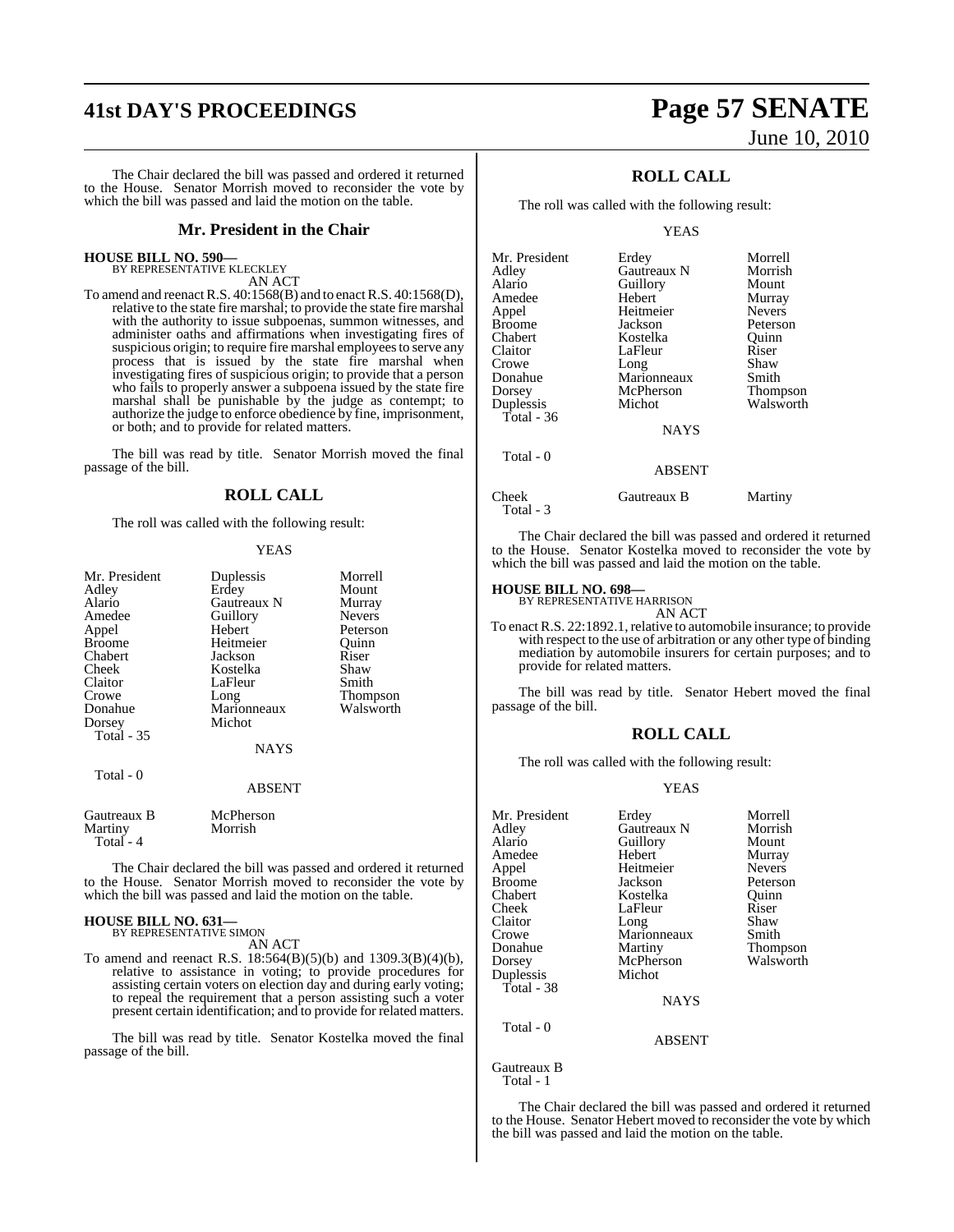#### **HOUSE BILL NO. 797—**

BY REPRESENTATIVE LEBAS AN ACT

To amend and reenact R.S.  $46:2625(A)(2)$  and  $(E)(2)$  and to enact R.S. 22:1856(F) and R.S. 37:1241(A)(23), relative to the payment and collection of Medicaid provider fees on prescription drugs; to clarify the responsibility of insurers and other third parties to pay the provider fees on prescription drugs; to provide for penalties for noncompliant pharmacies; to provide for penalties for noncompliant insurers and third-party providers; to provide for an effective date; and to provide for related matters.

The bill was read by title. Senator LaFleur moved the final passage of the bill.

#### **ROLL CALL**

The roll was called with the following result:

#### YEAS

| Mr. President | Erdey       | Morrell         |
|---------------|-------------|-----------------|
| Adley         | Gautreaux N | Morrish         |
| Alario        | Guillory    | Murray          |
| Amedee        | Hebert      | <b>Nevers</b>   |
| Appel         | Heitmeier   | Peterson        |
| <b>Broome</b> | Jackson     | Ouinn           |
| Chabert       | Kostelka    | Riser           |
| Cheek         | LaFleur     | Shaw            |
| Claitor       | Long        | Smith           |
| Crowe         | Marionneaux | <b>Thompson</b> |
| Donahue       | Martiny     | Walsworth       |
| Dorsey        | McPherson   |                 |
| Duplessis     | Michot      |                 |
| Total - 37    |             |                 |
|               | NAYS        |                 |

Total - 0

Gautreaux B Mount

Total - 2

The Chair declared the bill was passed and ordered it returned to the House. Senator LaFleur moved to reconsider the vote by which the bill was passed and laid the motion on the table.

ABSENT

# **HOUSE BILL NO. 944—** BY REPRESENTATIVE LEGER

AN ACT

To amend and reenact R.S. 40:1629(A)(introductory paragraph) and (C), relative to cigarettes; to require certification to the attorney general of compliance with the "Cigarette Fire Safety and Firefighter Protection Act"; and to provide for related matters.

The bill was read by title. Senator Morrell moved the final passage of the bill.

#### **ROLL CALL**

The roll was called with the following result:

#### YEAS

| Mr. President | Erdey       | Morrell       |
|---------------|-------------|---------------|
| Adley         | Gautreaux N | Morrish       |
| Alario        | Guillory    | Mount         |
| Amedee        | Hebert      | Murray        |
| Appel         | Heitmeier   | <b>Nevers</b> |
| <b>Broome</b> | Jackson     | Peterson      |
| Chabert       | Kostelka    | Ouinn         |
| Cheek         | LaFleur     | Riser         |
| Claitor       | Long        | Shaw          |

# **Page 58 SENATE 41st DAY'S PROCEEDINGS**

| Crowe<br>Donahue<br>Dorsey<br>Duplessis | Marionneaux<br>Martiny<br>McPherson<br>Michot                                                                                                                                                  | Smith<br>Thompson<br>Walsworth |
|-----------------------------------------|------------------------------------------------------------------------------------------------------------------------------------------------------------------------------------------------|--------------------------------|
| Total - 38                              | <b>NAYS</b>                                                                                                                                                                                    |                                |
| Total - 0                               | <b>ABSENT</b>                                                                                                                                                                                  |                                |
| Gautreaux B<br>Total - 1                |                                                                                                                                                                                                |                                |
|                                         | The Chair declared the bill was passed and ordered it returned<br>to the House. Senator Morrell moved to reconsider the vote by which<br>the bill was passed and laid the motion on the table. |                                |

#### **HOUSE BILL NO. 960—** BY REPRESENTATIVE BURFORD

AN ACT To amend and reenact R.S. 37:2504(F), relative to fees and costs which may be imposed by the Board of Examiners for Nursing Facility Administrators; to provide for the process by which the board may establish fees and costs; and to provide for related matters.

The bill was read by title. Senator Cheek moved the final passage of the bill.

#### **ROLL CALL**

The roll was called with the following result:

YEAS

Mr. President Duplessis Michot<br>Adley Erdey Morrell Adley Erdey Morrell Alario Gautreaux N Morrish<br>Amedee Guillory Murray Amedee Guillory Murray<br>Appel Hebert Nevers Appel Hebert Nevers Broome Heitmeier Peters<br>
Chabert Jackson Shaw Chabert Jackson Shaw Cheek LaFleur<br>Claitor Long Claitor Long Thompson<br>Crowe Marionneaux Walsworth Donahue Dorsey McPherson Total - 34

NAYS

Marionneaux<br>Martiny

Riser Total - 1

ABSENT

Gautreaux B Mount<br>Kostelka Ouinn Kostelka Total - 4

The Chair declared the bill was passed and ordered it returned to the House. Senator Cheek moved to reconsider the vote by which the bill was passed and laid the motion on the table.

#### **HOUSE BILL NO. 1125—**

BY REPRESENTATIVE WILLIAMS AN ACT

To enact R.S. 32:202 and R.S. 47:463.141, relative to special prestige license plates; to provide for the creation and issuance of the "Share the Road" license plate; to provide for fees and distribution of fees; to provide for the promulgation of rules and regulations; to create the Louisiana Bicycle and Pedestrian Safety Fund; and to provide for related matters.

The bill was read by title. Senator McPherson moved the final passage of the bill.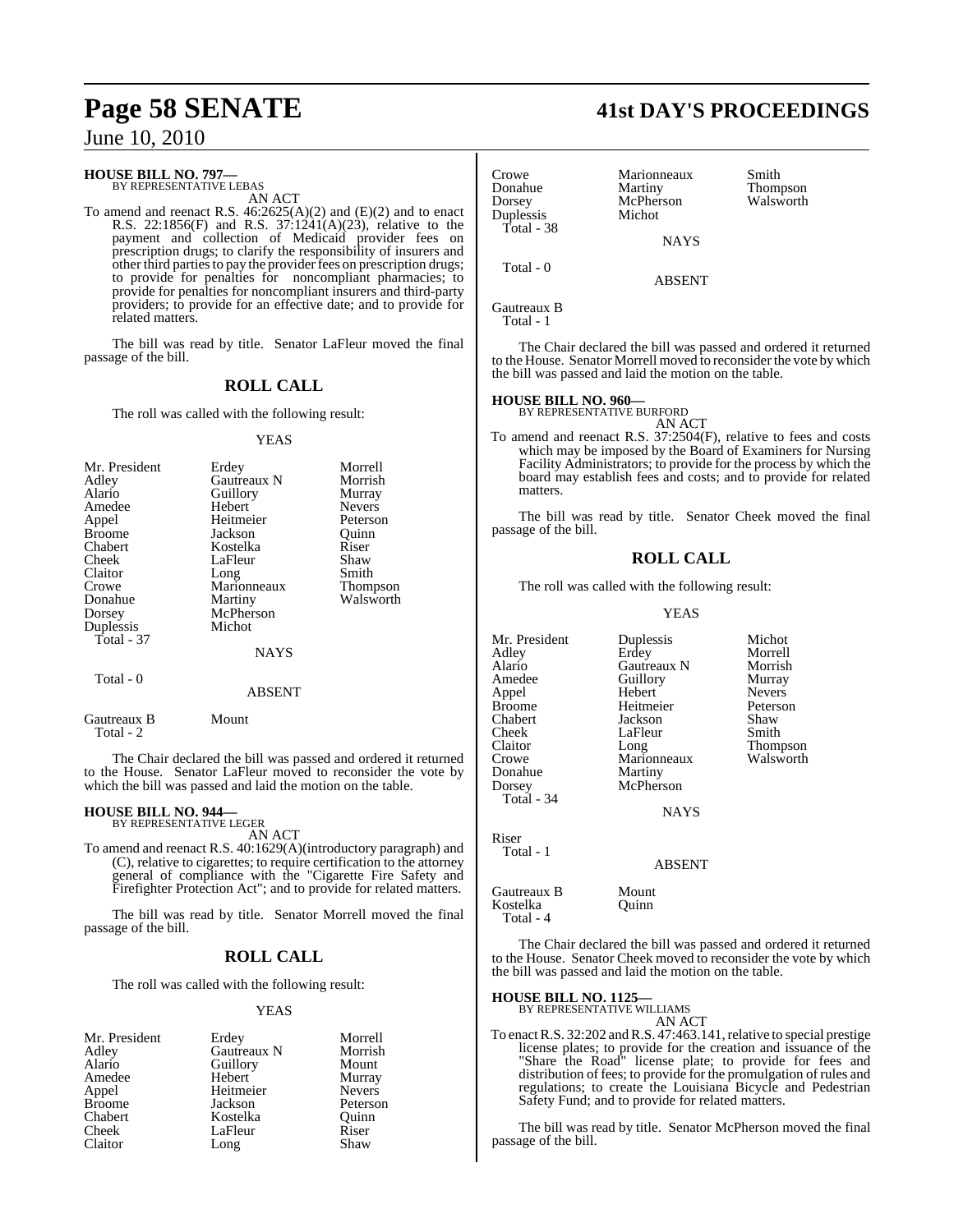# **41st DAY'S PROCEEDINGS Page 59 SENATE**

## **ROLL CALL**

The roll was called with the following result:

#### YEAS

| Mr. President<br>Adley<br>Alario<br>Amedee<br>Appel<br><b>Broome</b><br>Chabert | Erdey<br>Gautreaux N<br>Guillory<br>Hebert<br>Heitmeier<br>Jackson<br>Kostelka | Morrish<br>Mount<br>Murray<br><b>Nevers</b><br>Peterson<br>Ouinn<br>Riser |
|---------------------------------------------------------------------------------|--------------------------------------------------------------------------------|---------------------------------------------------------------------------|
| Cheek                                                                           | LaFleur                                                                        | Shaw                                                                      |
| Claitor                                                                         | Long                                                                           | Smith                                                                     |
| Crowe                                                                           | Martiny                                                                        | <b>Thompson</b>                                                           |
| Donahue                                                                         | McPherson                                                                      | Walsworth                                                                 |
| Dorsey                                                                          | Michot                                                                         |                                                                           |
| Duplessis                                                                       | Morrell                                                                        |                                                                           |
| Total - $37$                                                                    |                                                                                |                                                                           |
|                                                                                 | <b>NAYS</b>                                                                    |                                                                           |
|                                                                                 |                                                                                |                                                                           |

## Total - 0

ABSENT

Gautreaux B Marionneaux Total - 2

The Chair declared the bill was passed and ordered it returned to the House. Senator McPherson moved to reconsider the vote by which the bill was passed and laid the motion on the table.

#### **HOUSE BILL NO. 1137—**

BY REPRESENTATIVES WILLIAMS, AUSTIN BADON, BARROW,<br>BURRELL, CARMODY, DIXON, GISCLAIR, GUINN, HINES, ROSALIND<br>JONES, LAFONTA, NORTON, RICHMOND, SIMÓN, ST. GERMAIN,<br>STIAES, AND WADDELL

#### AN ACT

To amend and reenact R.S. 17:270(A), R.S. 32:1(48) and (65), 76.1(B), 106, 197(A), 296(A), and 300.2, and R.S. 48:21(B),  $163.1(A)$ ,  $(B)$ ,  $(D)$ ,  $(E)$ (introductory paragraph),  $(F)$ ,  $(G)$ , and (H), to enact R.S. 32:1(95) through (100), 197(D) and (E), 202, and 300.8, and R.S. 48:1 (24), and to repeal R.S. 32:197(C) and 283 and R.S. 48:163.1(C), relative to bicycles; to revise provisions relative to bicyclists and traffic; to provide for definitions; to provide for construction of bicycle facilities; and to provide for related matters.

The bill was read by title. Senator McPherson moved the final passage of the bill.

#### **ROLL CALL**

The roll was called with the following result:

#### YEAS

| Mr. President | Duplessis   | Morrell         |
|---------------|-------------|-----------------|
| Adley         | Erdey       | Morrish         |
| Alario        | Gautreaux N | Mount           |
| Amedee        | Hebert      | Murray          |
| Appel         | Heitmeier   | <b>Nevers</b>   |
| <b>Broome</b> | Jackson     | Peterson        |
| Chabert       | Kostelka    | Ouinn           |
| Cheek         | LaFleur     | Riser           |
| Claitor       | Long        | Shaw            |
| Crowe         | Martiny     | Smith           |
| Donahue       | McPherson   | <b>Thompson</b> |
| Dorsey        | Michot      |                 |
| Total $-35$   |             |                 |
|               | <b>NAYS</b> |                 |

Total - 0

# June 10, 2010

#### ABSENT

Gautreaux B Marionneaux<br>
Guillory Walsworth Total - 4

Walsworth

The Chair declared the bill was passed and ordered it returned to the House. Senator McPherson moved to reconsider the vote by which the bill was passed and laid the motion on the table.

#### **HOUSE BILL NO. 1139—**

BY REPRESENTATIVE GREENE AN ACT

To amend and reenactR.S. 47:463.102, relative to the Rotary District 6200 special prestige license plate; to provide for the name; to provide for eligibility; to provide for distribution and use of royalty fees; and to provide for related matters.

The bill was read by title. Senator Claitor moved the final passage of the bill.

#### **ROLL CALL**

The roll was called with the following result:

#### YEAS

| Mr. President     | Duplessis     | Morrell       |
|-------------------|---------------|---------------|
| Adley             | Erdey         | Morrish       |
| Alario            | Gautreaux N   | Mount         |
| Amedee            | Guillory      | Murray        |
| Appel             | Hebert        | <b>Nevers</b> |
| <b>Broome</b>     | Heitmeier     | Peterson      |
| Chabert           | Jackson       | Ouinn         |
| Cheek             | Kostelka      | Riser         |
| Claitor           | LaFleur       | Shaw          |
| Crowe             | Long          | Smith         |
| Donahue           | Martiny       | Thompson      |
| Dorsey            | Michot        | Walsworth     |
| <b>Total - 36</b> |               |               |
|                   | <b>NAYS</b>   |               |
| Total - 0         |               |               |
|                   | <b>ABSENT</b> |               |
| Gautreaux B       | Marionneaux   | McPherson     |

The Chair declared the bill was passed and ordered it returned to the House. Senator Claitor moved to reconsider the vote by which the bill was passed and laid the motion on the table.

# **HOUSE BILL NO. 1143—** BY REPRESENTATIVE GALLOT

Total - 3

AN ACT

To amend and reenact R.S.  $42:1141(A)(1)$  and  $(6)$ ,  $(B)(1)(a)$ , and  $(C)(1)$ ,  $(2)$ ,  $(4)(c)$ ,  $(d)$ , and  $(e)$ , and  $(5)$ , to enact R.S.  $42:1141(C)(4)(f)$  and (g) and 1163.1, and to repeal R.S. 42:1141(B)(3),  $(C)(3)(c)$ , and  $(E)(10)$  and 1163, relative to enforcement of laws within the jurisdiction of the Board of Ethics; to provide for the conduct of hearings and procedures related thereto; to provide for review of decisions related thereto; to provide for certain time limits for such enforcement; to provide relative to the powers, functions, and duties of the Board of Ethics, relative to such enforcement; to provide relative to the powers, functions, and duties of the Ethics Adjudicatory Board and the division of administrative law, relative to such enforcement; to provide relative to the composition of and selection of members for the Ethics Adjudicatory Board; to provide for the terms of members of the Ethics Adjudicatory Board; to provide for applicability; and to provide for related matters.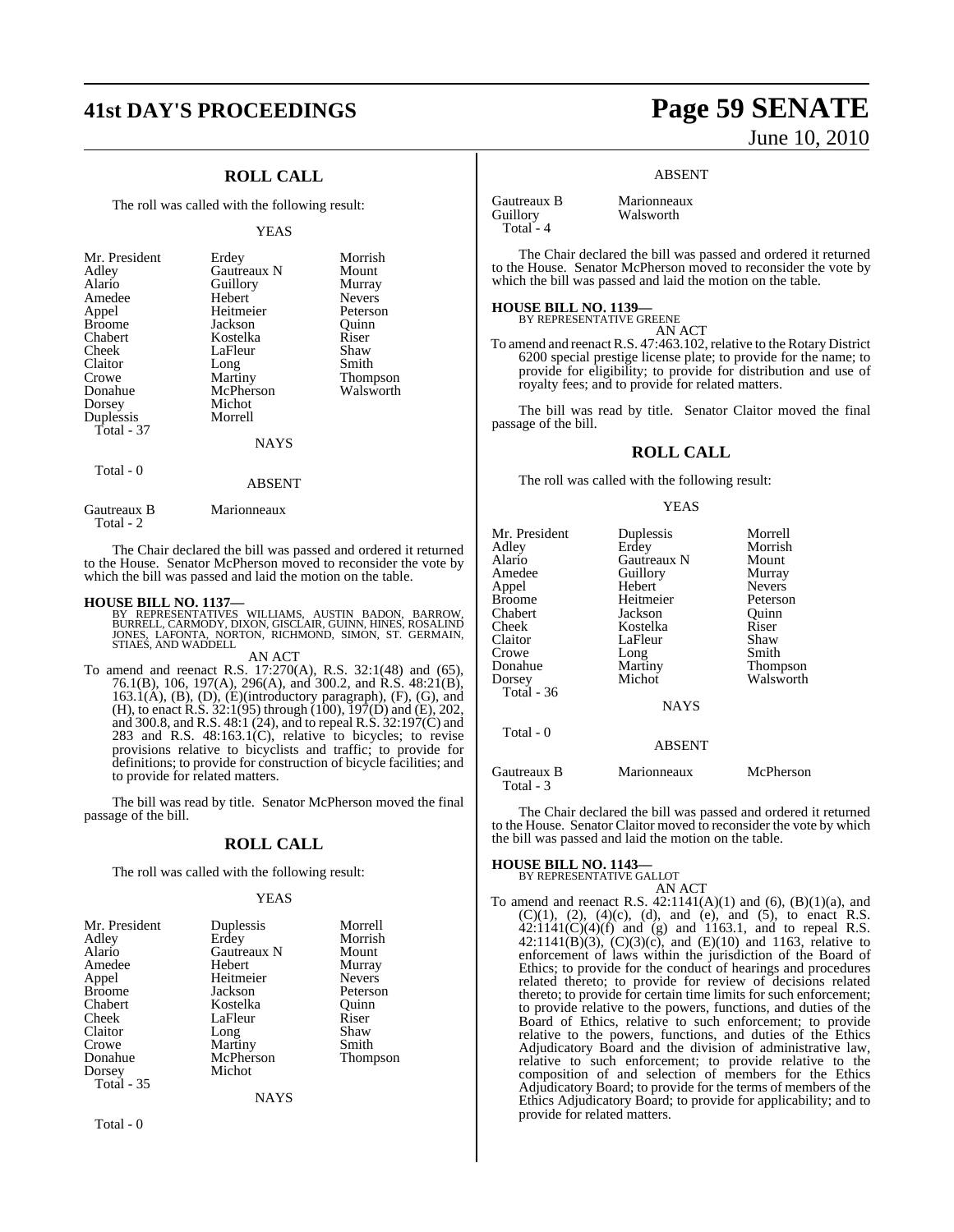#### **Floor Amendments**

Senator Kostelka proposed the following amendments.

#### **SENATE FLOOR AMENDMENTS**

Amendments proposed by Senators Marionneaux and Kostelka to Reengrossed House Bill No. 1143 by Representative Gallot

#### AMENDMENT NO. 1

On page 1, line 2, after "R.S. 42:" insert "1111(E)(2)(b),"

#### AMENDMENT NO. 2

On page 1, line 4, after "relative to" insert "ethical standards for public servants and the"

#### AMENDMENT NO. 3

On page 1, line 13, after "Board;" insert "to provide for the regulation of certain public servants rendering assistance to certain persons by the Board of Ethics;"

#### AMENDMENT NO. 4

On page 1, line 15, after "R.S. 42:" insert "1111(E)(2)(b),"

#### AMENDMENT NO. 5

On page 1, between lines 17 and 18 insert the following: "§1111. Payment from nonpublic sources

\* \* \* E. Payments for rendering assistance to certain persons. \* \* \*

 $(2)(a)$  \* \* \*

(b) For purposes of this Paragraph, "transaction" shall not include:

 $(i)$  a  $\underline{A}$  ministerial transaction. "Ministerial transaction" means a transaction that involves routine, administrative communications intended to obtain service, information, or assistance from a public employee whose duties are established in plain and unmistakable terms by law, rule, or regulation.

(ii) Any action, communication or contact in the representation of a client, including any litigation, prelitigation settlement negotiation, or other discussion in the context of litigation or prelitigation with the governmental entity or through any department, agency, board, or commission of the governmental entity, either directly or through its counsel. "Litigation" shall mean any administrative adjudication, lawsuit or legal action and all proceedings related to such administrative adjudication, lawsuit or legal action for the purpose of enforcing a right or seeking a remedy, including an appeal or review as may be provided by law.

On motion of Senator Kostelka, the amendments were adopted.

The bill was read by title. Senator Kostelka moved the final passage of the amended bill.

#### **ROLL CALL**

The roll was called with the following result:

#### YEAS

| Adley         | Gautreaux N | Morrish       |
|---------------|-------------|---------------|
| Alario        | Guillory    | Mount         |
| Amedee        | Hebert      | Murray        |
| Appel         | Heitmeier   | <b>Nevers</b> |
| <b>Broome</b> | Jackson     | Ouinn         |
| Chabert       | Kostelka    | Riser         |
| Cheek         | LaFleur     | Shaw          |

# **Page 60 SENATE 41st DAY'S PROCEEDINGS**

| Crowe<br>Donahue<br>Dorsey<br>Duplessis<br>Erdey<br><b>Total - 34</b> | Long<br>Martiny<br>McPherson<br>Michot<br>Morrell<br><b>NAYS</b> | Smith<br><b>Thompson</b><br>Walsworth |
|-----------------------------------------------------------------------|------------------------------------------------------------------|---------------------------------------|
| Total - 0                                                             | <b>ABSENT</b>                                                    |                                       |
| Mr. President<br>Claitor<br>Total - 5                                 | Gautreaux B<br>Marionneaux                                       | Peterson                              |

The Chair declared the amended bill was passed and ordered it returned to the House. Senator Kostelka moved to reconsider the vote by which the bill was passed and laid the motion on the table.

#### **HOUSE BILL NO. 1047—** BY REPRESENTATIVE ST. GERMAIN

AN ACT

To enact R.S. 22:1574, relative to insurance; to create the Bail Bond Apprentice Program; to provide for oversight; to provide for apprenticeship; to provide for maintenance of records; to provide for qualifications and requirements; to provide for notification; and to provide for related matters.

The bill was read by title. Senator Long moved the final passage of the bill.

#### **ROLL CALL**

The roll was called with the following result:

#### YEAS

| Mr. President | Duplessis   | Michot          |
|---------------|-------------|-----------------|
| Adley         | Erdey       | Morrell         |
| Alario        | Gautreaux N | Morrish         |
| Amedee        | Guillory    | Murray          |
| Appel         | Hebert      | <b>Nevers</b>   |
| Broome        | Heitmeier   | Peterson        |
| Chabert       | Jackson     | Ouinn           |
| Cheek         | Kostelka    | Riser           |
| Claitor       | LaFleur     | Shaw            |
| Crowe         | Long        | Smith           |
| Donahue       | Martiny     | <b>Thompson</b> |
| Dorsey        | McPherson   | Walsworth       |
| Total - 36    |             |                 |
|               | <b>NAYS</b> |                 |
| Total - 0     |             |                 |

#### ABSENT

| Gautreaux B | Marionneaux | Mount |
|-------------|-------------|-------|
| Total - 3   |             |       |

The Chair declared the bill was passed and ordered it returned to the House. Senator Long moved to reconsider the vote by which the bill was passed and laid the motion on the table.

#### **HOUSE BILL NO. 1162—**

BY REPRESENTATIVE RICHARD

AN ACT

To amend and reenact R.S. 18:1300.2(C)(3), 1300.3(C), 1402(C), 1403, 1405(F), 1406(A) and (D), 1409(A)(1), 1410, and 1411, and to enact R.S.  $18:1401(E)$  and  $1404(D)$ , relative to procedures for recall elections; to require certain notifications; to provide for actions contesting the certification of a recall petition; and to provide for related matters.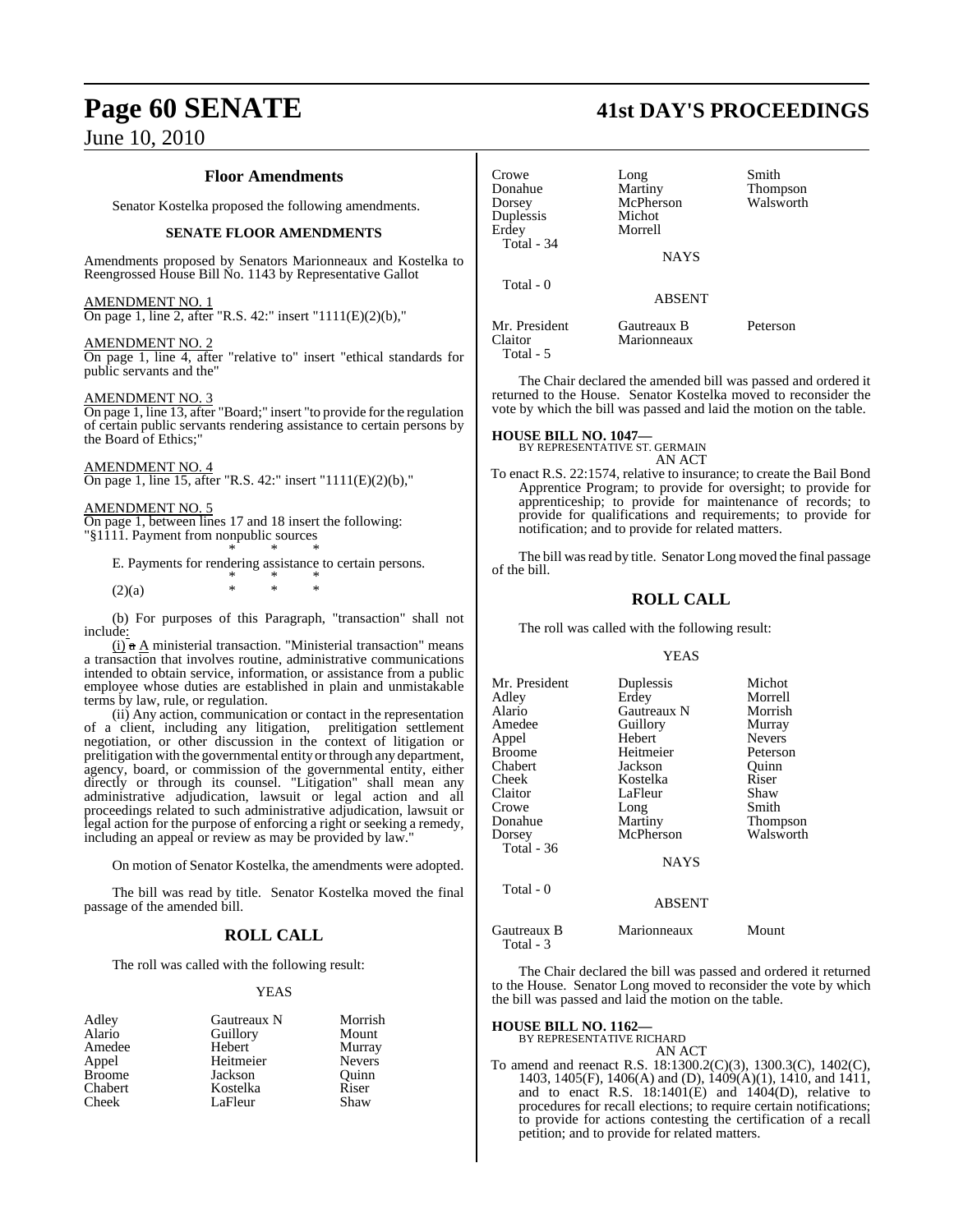# **41st DAY'S PROCEEDINGS Page 61 SENATE**

The bill was read by title. Senator Kostelka moved the final passage of the bill.

#### **ROLL CALL**

The roll was called with the following result:

#### YEAS

| Mr. President | Duplessis   | Morrell         |
|---------------|-------------|-----------------|
| Adley         | Erdey       | Morrish         |
| Alario        | Gautreaux N | Murray          |
| Amedee        | Guillory    | <b>Nevers</b>   |
| Appel         | Hebert      | Peterson        |
| <b>Broome</b> | Heitmeier   | Ouinn           |
| Chabert       | Jackson     | Riser           |
| Cheek         | Kostelka    | Shaw            |
| Claitor       | Long        | Smith           |
| Crowe         | Martiny     | <b>Thompson</b> |
| Donahue       | McPherson   | Walsworth       |
| Dorsey        | Michot      |                 |
| Total $-35$   |             |                 |
|               | <b>NAYS</b> |                 |
| LaFleur       |             |                 |
| Total - 1     |             |                 |

#### ABSENT

| Gautreaux B | Marionneaux | Mount |
|-------------|-------------|-------|
| Total - 3   |             |       |

The Chair declared the bill was passed and ordered it returned to the House. Senator Kostelka moved to reconsider the vote by which the bill was passed and laid the motion on the table.

# **HOUSE BILL NO. 1168—** BY REPRESENTATIVE SCHRODER

AN ACT

To enact R.S. 18:55(F) and 59(M); relative to the compensation of registrars of voters and certain employees of the registrar; to prohibit certain increases during certain time periods; to provide for effectiveness; and to provide for related matters.

The bill was read by title. Senator Walsworth moved the final passage of the bill.

#### **ROLL CALL**

The roll was called with the following result:

#### YEAS

| Mr. President | Duplessis   | Morrell         |
|---------------|-------------|-----------------|
| Adley         | Erdey       | Mount           |
| Alario        | Gautreaux N | Murray          |
| Amedee        | Guillory    | <b>Nevers</b>   |
| Appel         | Hebert      | Peterson        |
| Broome        | Heitmeier   | Ouinn           |
| Chabert       | Jackson     | Riser           |
| Cheek         | Kostelka    | Shaw            |
| Claitor       | Long        | Smith           |
| Crowe         | Martiny     | <b>Thompson</b> |
| Donahue       | McPherson   | Walsworth       |
| Dorsey        | Michot      |                 |
| Total - 35    |             |                 |
|               |             |                 |

NAYS

Morrish Total - 1

# June 10, 2010

#### ABSENT

Gautreaux B LaFleur Marionneaux Total - 3

The Chair declared the bill was passed and ordered it returned to the House. Senator Walsworth moved to reconsider the vote by which the bill was passed and laid the motion on the table.

#### **HOUSE BILL NO. 1189—**

BY REPRESENTATIVE WADDELL AN ACT

To amend and reenact R.S. 32:781(13)(a)(i), 783(F)(3) and (6) and (G), 784(A)(4), 791(A)(1), (B)(1) and (4)(a), (G)(1), and (J), 792(A)(introductory paragraph) and (B)(introductory paragraph), and  $802(D)$ ,  $(F)$ , and  $(G)$  and to enact R.S.  $32:781(17)$  and  $(18)$ ,  $784(A)(5)$  and  $(D)$ , and  $794$ , relative to the Louisiana Used Motor Vehicle Commission; to define "used motor vehicle dealer"; to define "public or retail motor vehicle auction"; to define "wholesale motor vehicle auction"; to provide for the sale of a used motor vehicle "as is"; to provide for the commission's power to hold hearings; to establish a license for rental motor vehicle dealers; to authorize offpremises permits; to provide for the Louisiana Used Motor Vehicle Commission Fund; to provide for application procedures; to provide for expiration of licenses; to provide for a bond requirement; to provide for education requirements; to repeal expired provisions; to provide for denial of a license; to authorize revocation or suspension of a license, issuance of a civil fine or penalty, or injunction for certain acts; to provide for wholesale motor vehicle auction violations; to provide for suspension, revocation, or refusal of a license or permit for committing an unlawful action during awholesalemotor vehicle auction; to authorize an injunction or civil fines and penalties for committing an unlawful action during a wholesalemotor vehicle auction; and to provide for related matters.

The bill was read by title. Senator Walsworth moved the final passage of the bill.

#### **ROLL CALL**

The roll was called with the following result:

#### YEAS

| Mr. President<br>Adley<br>Alario<br>Amedee<br>Appel<br><b>Broome</b><br>Chabert<br>Cheek<br>Claitor<br>Crowe<br>Donahue<br>Dorsey<br>Duplessis<br><b>Total - 37</b> | Erdey<br>Gautreaux N<br>Guillory<br>Hebert<br>Heitmeier<br>Jackson<br>Kostelka<br>LaFleur<br>Long<br>Martiny<br>McPherson<br>Michot<br>Morrell<br><b>NAYS</b> | Morrish<br>Mount<br>Murray<br><b>Nevers</b><br>Peterson<br>Ouinn<br>Riser<br>Shaw<br>Smith<br>Thompson<br>Walsworth |
|---------------------------------------------------------------------------------------------------------------------------------------------------------------------|---------------------------------------------------------------------------------------------------------------------------------------------------------------|---------------------------------------------------------------------------------------------------------------------|
| Total - 0                                                                                                                                                           | <b>ABSENT</b>                                                                                                                                                 |                                                                                                                     |
| Gautreaux B<br>Total - 2                                                                                                                                            | Marionneaux                                                                                                                                                   |                                                                                                                     |

The Chair declared the bill was passed and ordered it returned to the House. Senator Walsworth moved to reconsider the vote by which the bill was passed and laid the motion on the table.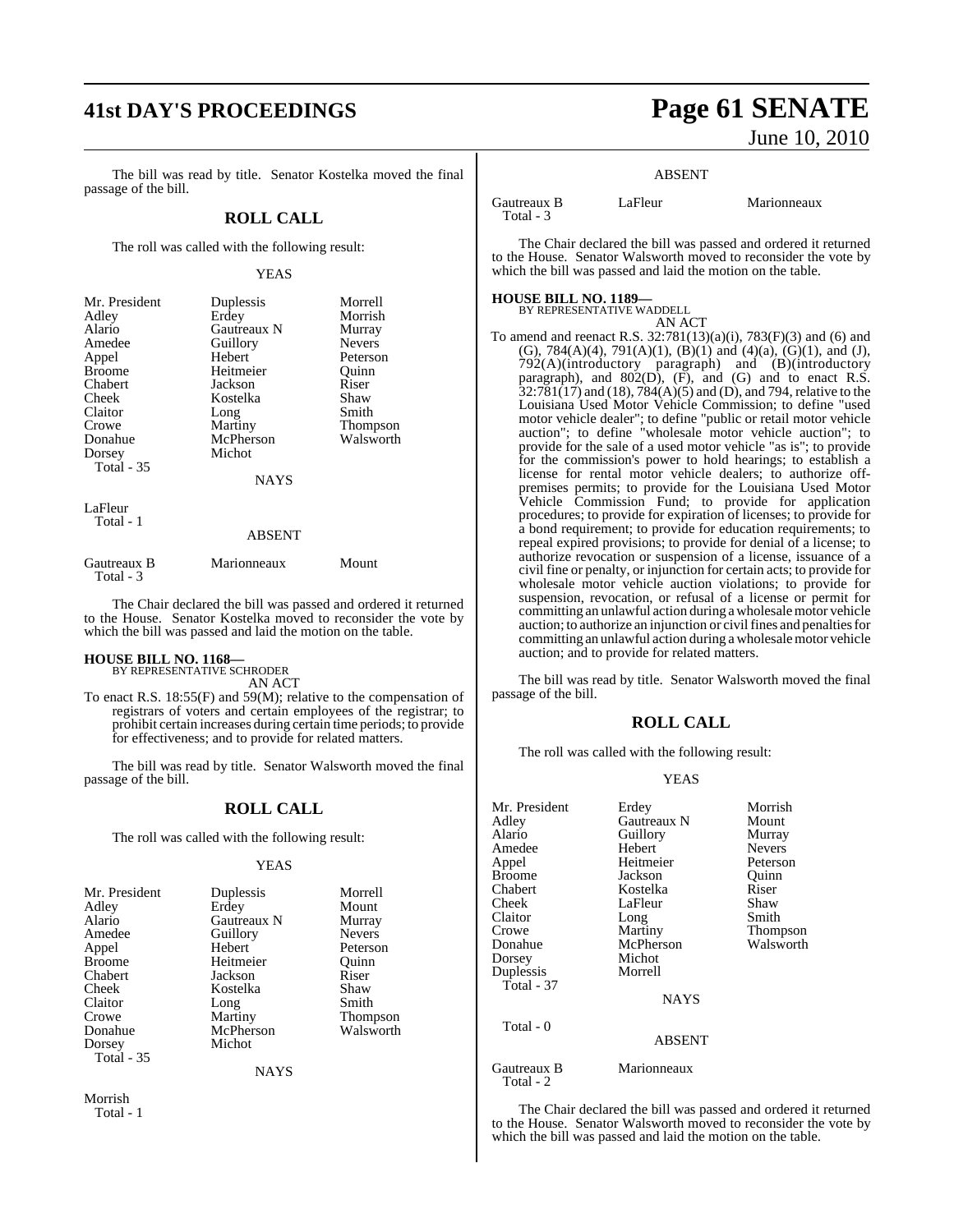# **HOUSE BILL NO. 1200—** BY REPRESENTATIVE RICHARD

AN ACT

To amend and reenact R.S. 18:103(B)(1), (2), (3)(b), and (4), and (C)(1), (2), (3)(b), and (4),  $154(\tilde{C})$ ,  $1306(A)(1)$  and (4) and  $(B)(1)$ , 1308 $(A)(2)$ , 1308.2, 1310 $(A)$ , and 1313 $(F)(1)$ ,  $(2)$ ,  $(5)$ ,  $(6)$ , and  $(8)$  and to enact R.S. 18:1316 $(C)$  and 1319, relative to procedures for voter registration and voting for persons in the United States Service and persons residing outside the United States; to provide relative to electronic transmission of certain registration and election materials; to provide procedures for the execution and counting of transmitted election materials; to provide for use of the Federal Write-In Absentee Ballot; to provide for effectiveness; and to provide for related matters.

The bill was read by title. Senator Kostelka moved the final passage of the bill.

#### **ROLL CALL**

The roll was called with the following result:

#### YEAS

| Mr. President | Duplessis   | Morrell       |
|---------------|-------------|---------------|
| Adley         | Erdey       | Morrish       |
| Alario        | Gautreaux N | Mount         |
| Amedee        | Guillory    | Murray        |
| Appel         | Hebert      | <b>Nevers</b> |
| <b>Broome</b> | Heitmeier   | Peterson      |
| Chabert       | Jackson     | Ouinn         |
| Cheek         | Kostelka    | Riser         |
| Claitor       | Long        | Shaw          |
| Crowe         | Martiny     | Smith         |
| Donahue       | McPherson   | Thompson      |
| Dorsey        | Michot      | Walsworth     |
| Total - 36    |             |               |
|               | <b>NAYS</b> |               |
| Total - 0     |             |               |

#### ABSENT

| Gautreaux B | LaFleur | Marionneaux |
|-------------|---------|-------------|
| Total - 3   |         |             |

The Chair declared the bill was passed and ordered it returned to the House. Senator Kostelka moved to reconsider the vote by which the bill was passed and laid the motion on the table.

### **HOUSE BILL NO. 1243—**

BY REPRESENTATIVE DOWNS AN ACT

To amend and reenact R.S. 38:2214(A), relative to public contracts; to remove the requirement that a public entity include the time and place for bids in its resolution; and to provide for related matters.

The bill was read by title. Senator Donahue moved the final passage of the bill.

#### **ROLL CALL**

The roll was called with the following result:

#### YEAS

| Mr. President | Erdey       | Morrish       |
|---------------|-------------|---------------|
| Adley         | Gautreaux N | Mount         |
| Alario        | Guillory    | Murray        |
| Amedee        | Hebert      | <b>Nevers</b> |

# **Page 62 SENATE 41st DAY'S PROCEEDINGS**

| Appel<br><b>Broome</b><br>Chabert | Heitmeier<br>Jackson<br>Kostelka | Peterson<br>Ouinn<br>Riser |
|-----------------------------------|----------------------------------|----------------------------|
| Cheek                             | LaFleur                          | Shaw                       |
| Claitor                           | Long                             | Smith                      |
| Crowe                             | Martiny                          | Thompson                   |
| Donahue                           | McPherson                        | Walsworth                  |
| Dorsey                            | Michot                           |                            |
| Duplessis                         | Morrell                          |                            |
| Total - 37                        |                                  |                            |
|                                   | <b>NAYS</b>                      |                            |
| Total - 0                         |                                  |                            |
|                                   | <b>ABSENT</b>                    |                            |
| Gautreaux B                       | Marionneaux                      |                            |

Total - 2

The Chair declared the bill was passed and ordered it returned to the House. Senator Donahue moved to reconsider the vote by which the bill was passed and laid the motion on the table.

# **HOUSE BILL NO. 1268—** BY REPRESENTATIVE BROSSETT

AN ACT

To enact R.S. 47:463.141, relative to motor vehicle special prestige license plates; to provide for the creation and issuance of such plates; to provide for the design of such plates; to provide relative to the fee and distribution of fees for such plates; to authorize the promulgation of rules and regulations; and to provide for related matters.

The bill was read by title. Senator Morrell moved the final passage of the bill.

#### **ROLL CALL**

The roll was called with the following result:

#### YEAS

| Mr. President |               | Morrish       |
|---------------|---------------|---------------|
|               | Duplessis     |               |
| Adley         | Erdey         | Mount         |
| Alario        | Hebert        | Murray        |
| Amedee        | Heitmeier     | <b>Nevers</b> |
| Appel         | Jackson       | Peterson      |
| <b>Broome</b> | Kostelka      | Quinn         |
| Chabert       | LaFleur       | Shaw          |
| Cheek         | Martiny       | Smith         |
| Claitor       | McPherson     | Thompson      |
| Donahue       | Michot        |               |
| Dorsey        | Morrell       |               |
| Total - 31    |               |               |
|               | <b>NAYS</b>   |               |
| Walsworth     |               |               |
| Total - 1     |               |               |
|               | <b>ABSENT</b> |               |
| Crowe         | Guillory      | Riser         |
| Gautreaux B   | Long          |               |
| Gautreaux N   | Marionneaux   |               |
| Total - 7     |               |               |

The Chair declared the bill was passed and ordered it returned to the House. Senator Morrell moved to reconsider the vote by which the bill was passed and laid the motion on the table.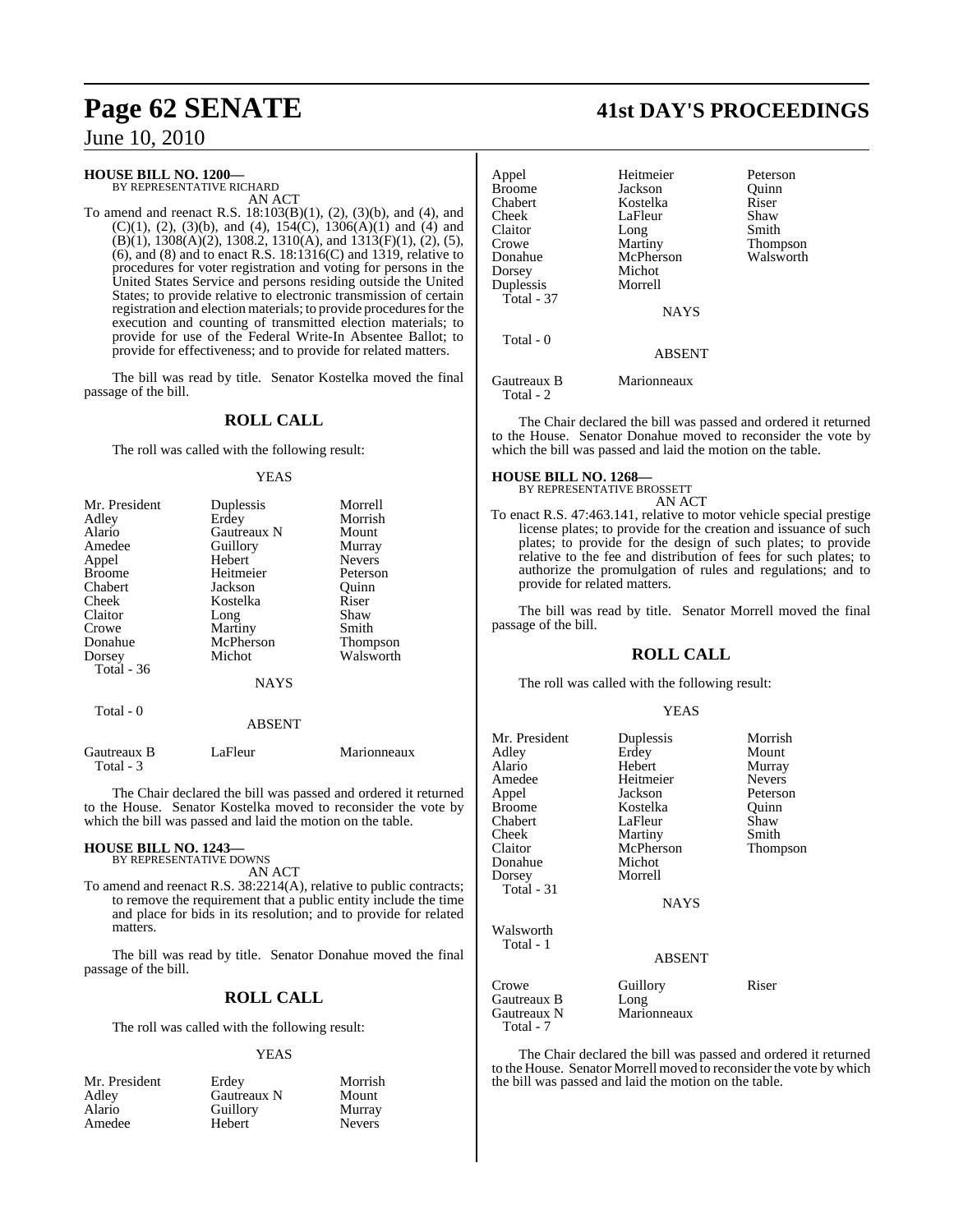# **41st DAY'S PROCEEDINGS Page 63 SENATE**

# June 10, 2010

#### **HOUSE BILL NO. 1347—**

BY REPRESENTATIVE DIXON AND SENATORS MCPHERSON AND B. GAUTREAUX

AN ACT

To amend and reenact R.S. 51:61, 64, and 65, relative to foreign trade zones; to provide for a board making an application to be designated as a foreign trade zone; and to provide for related matters.

The bill was read by title. Senator McPherson moved the final passage of the bill.

#### **ROLL CALL**

The roll was called with the following result:

#### YEAS

| Mr. President     | Duplessis     | Morrell         |
|-------------------|---------------|-----------------|
| Adley             | Erdey         | Mount           |
| Alario            | Gautreaux N   | Murray          |
| Amedee            | Hebert        | <b>Nevers</b>   |
| Appel             | Heitmeier     | Peterson        |
| <b>Broome</b>     | Jackson       | Ouinn           |
| Chabert           | Kostelka      | Riser           |
| Cheek             | LaFleur       | Shaw            |
| Claitor           | Long          | Smith           |
| Crowe             | Martiny       | <b>Thompson</b> |
| Donahue           | McPherson     | Walsworth       |
| Dorsey            | Michot        |                 |
| <b>Total - 35</b> |               |                 |
|                   | <b>NAYS</b>   |                 |
| Total $-0$        |               |                 |
|                   | <b>ABSENT</b> |                 |
|                   |               |                 |

Gautreaux B Marionneaux<br>
Guillory Morrish Guillory Total - 4

The Chair declared the bill was passed and ordered it returned to the House. Senator McPherson moved to reconsider the vote by which the bill was passed and laid the motion on the table.

#### **HOUSE BILL NO. 1350—** BY REPRESENTATIVE ARNOLD

AN ACT

To amend and reenact R.S. 9:3514(B), relative to the Louisiana Consumer Credit Law; to require disclosure of applicable fees in written consumer credit contracts and agreements; and to provide for related matters.

#### **Floor Amendments**

Senator Duplessis proposed the following amendments.

#### **SENATE FLOOR AMENDMENTS**

Amendments proposed bySenator Duplessis to Engrossed House Bill No. 1350 by Representative Arnold

AMENDMENT NO. 1

On page 1, line 2, after "R.S. 9:3514(B)" and before ", relative to" insert the following: "and to enact R.S. 9:3530(E)"

#### AMENDMENT NO. 2

On page 1, line 4, after "agreements;" and before "and to" insert the following: "to provide for periodic membership charges;"

#### AMENDMENT NO. 3

On page 1, line 6, after "reenacted" and before "to read" insert the following: "and R.S. 9:3530(E) is hereby enacted"

AMENDMENT NO. 4 On page 1, after line 13, add the following: "\* \* \*

§3530. Fees; origination; notary, documentation; over-the-credit-limit fee \* \* \*

E. A lender entering into a revolving loan or lender credit card account may charge periodic membership charges as agreed in a written agreement signed by the consumer."

On motion of Senator Duplessis, the amendments were adopted.

#### **Floor Amendments**

Senator Duplessis proposed the following amendments.

#### **SENATE FLOOR AMENDMENTS**

Amendments proposed bySenator Duplessisto Engrossed House Bill No. 1350 by Representative Arnold

#### AMENDMENT NO. 1

On page 1, line 10, after "applicable" and before "fees," insert amount of

On motion of Senator Duplessis, the amendments were adopted.

The bill was read by title. Senator Duplessis moved the final passage of the amended bill.

#### **ROLL CALL**

The roll was called with the following result:

#### YEAS

| Mr. President                       | Dorsey               | McPherson     |
|-------------------------------------|----------------------|---------------|
| Adley                               | Duplessis            | Michot        |
| Alario                              | Erdey                | Morrell       |
| Amedee                              | Gautreaux N          | Morrish       |
| Appel                               | Guillory             | Mount         |
| <b>Broome</b>                       | Hebert               | <b>Nevers</b> |
| Chabert                             | Heitmeier            | Ouinn         |
| Cheek                               | Jackson              | Riser         |
| Claitor                             | Kostelka             | Shaw          |
| Crowe                               | Long                 | Thompson      |
| Donahue                             | Martiny              | Walsworth     |
| <b>Total - 33</b>                   |                      |               |
|                                     | NAYS                 |               |
| Murray                              | Peterson             |               |
| Total - 2                           | ABSENT               |               |
| Gautreaux B<br>LaFleur<br>Total - 4 | Marionneaux<br>Smith |               |

The Chair declared the amended bill was passed and ordered it returned to the House. Senator Duplessis moved to reconsider the vote by which the bill was passed and laid the motion on the table.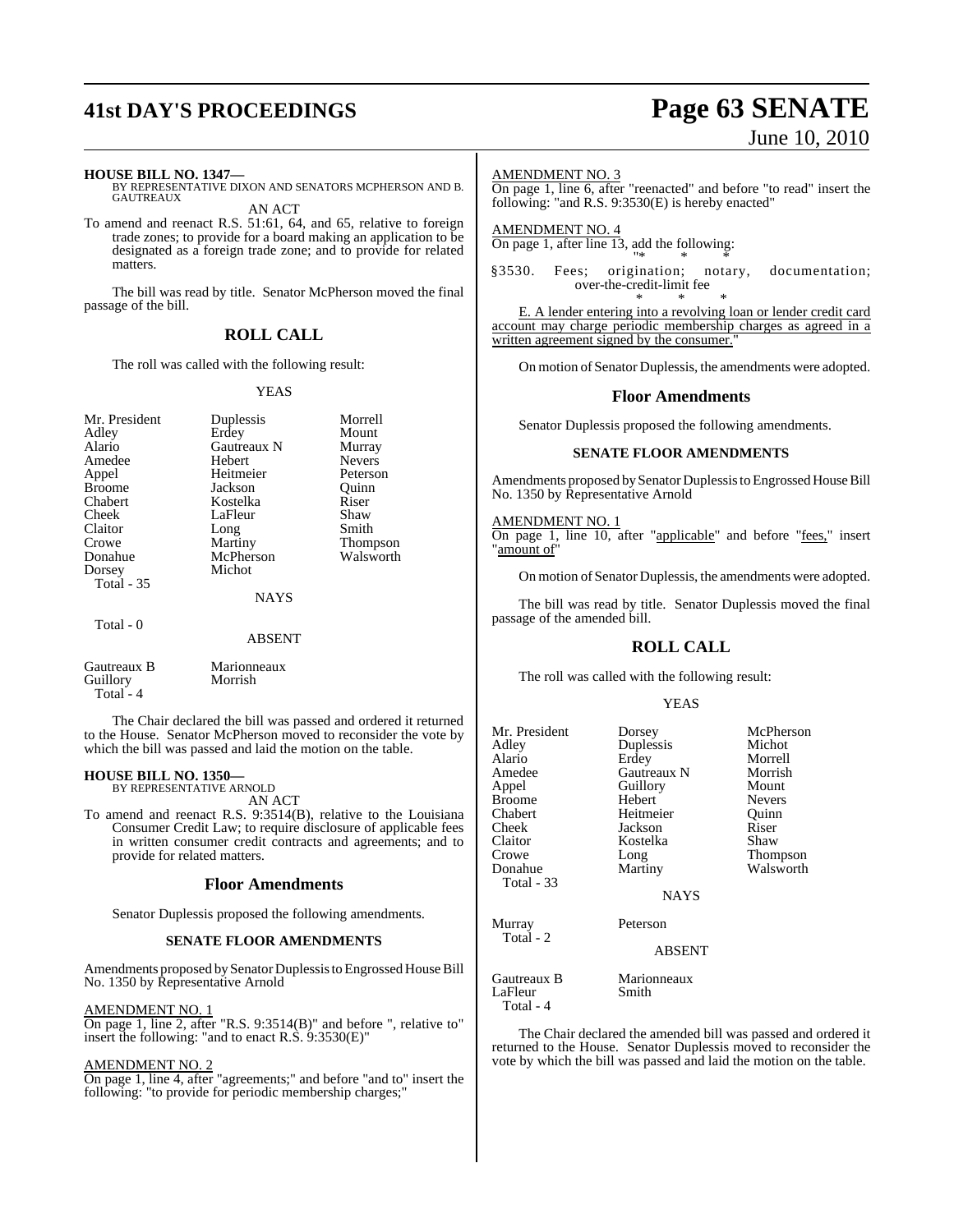#### **HOUSE BILL NO. 1292— (Substitute for HouseBill No. 718 by**

**Representative Hines)** BY REPRESENTATIVES HINĒS, ABRAMSON, ARNOLD, AUSTIN<br>BADON, BALDONE, BILLIOT, TIM BURNS, CARMODY, CONNICK,<br>GISCLAIR, HARDY, HAZEL, HENRY, HOWARD, LABRUZZO, LEGER,<br>LIGI, LORUSSO, NORTON, POPE, PUGH, RICHARD, SCHRODER,<br>SMILEY, AN ACT

To enact R.S. 38:2227, relative to bidders on public projects; to provide for persons performing pre-bid services; to prohibit certain contractors from bidding on public projects; to provide for disqualifying crimes; to provide for proof of false attestations; and to provide for related matters.

The bill was read by title. Senator Quinn moved the final passage of the bill.

### **ROLL CALL**

The roll was called with the following result:

#### YEAS

| Mr. President | Erdey       | Morrell       |
|---------------|-------------|---------------|
| Adley         | Gautreaux N | Morrish       |
| Alario        | Guillory    | Mount         |
| Amedee        | Hebert      | Murray        |
| Appel         | Heitmeier   | <b>Nevers</b> |
| <b>Broome</b> | Jackson     | Peterson      |
| Chabert       | Kostelka    | Ouinn         |
| Cheek         | LaFleur     | Riser         |
| Claitor       | Long        | Shaw          |
| Crowe         | Martiny     | Smith         |
| Dorsey        | McPherson   | Thompson      |
| Duplessis     | Michot      | Walsworth     |
| Total $-36$   |             |               |
|               | <b>NAYS</b> |               |
| Total - 0     |             |               |
|               | ABSENT      |               |

| Donahue   | Gautreaux B | Marionneaux |
|-----------|-------------|-------------|
| Total - 3 |             |             |

The Chair declared the bill was passed and ordered it returned to the House. Senator Quinn moved to reconsider the vote by which the bill was passed and laid the motion on the table.

**HOUSE BILL NO. 1473— (Substitute for HouseBill No. 984 by Representative Abramson)** BY REPRESENTATIVE ABRAMSON AN ACT

To enact R.S. 40:2133(C), 2133.1, and 2136(C), relative to ambulatory surgical centers; to provide for a definition of a use agreement; to provide authorization for ambulatory surgical centersto enterinto use agreements; to provide for promulgation ofrules,regulations, and minimumstandards; and to provide for related matters.

The bill was read by title. Senator Mount moved the final passage of the bill.

#### **ROLL CALL**

The roll was called with the following result:

#### YEAS

| Mr. President | Erdey       | Morrell |
|---------------|-------------|---------|
| Adley         | Gautreaux N | Morrish |
| Alario        | Guillory    | Mount   |
| Amedee        | Hebert      | Murray  |

# **Page 64 SENATE 41st DAY'S PROCEEDINGS**

| Appel<br>Broome<br>Chabert<br>Cheek<br>Crowe<br>Donahue<br>Dorsey<br>Duplessis<br>Total - 36 | Heitmeier<br>Jackson<br>Kostelka<br>LaFleur<br>Long<br>Martiny<br>McPherson<br>Michot | <b>Nevers</b><br>Peterson<br>Ouinn<br>Riser<br>Shaw<br>Smith<br><b>Thompson</b><br>Walsworth |
|----------------------------------------------------------------------------------------------|---------------------------------------------------------------------------------------|----------------------------------------------------------------------------------------------|
|                                                                                              | <b>NAYS</b>                                                                           |                                                                                              |
| Total - 0                                                                                    | <b>ABSENT</b>                                                                         |                                                                                              |
| Claitor<br>Total - 3                                                                         | Gautreaux B                                                                           | Marionneaux                                                                                  |

The Chair declared the bill was passed and ordered it returned to the House. Senator Mount moved to reconsider the vote by which the bill was passed and laid the motion on the table.

#### **HOUSE BILL NO. 32—**

BY REPRESENTATIVE THIERRY AND SENATOR GUILLORY AN ACT

To amend and reenact R.S. 27:392(B)(3)(b)(i), relative to the St. Landry Parish Excellence Fund; to provide for use of monies appropriated from the fund; and to provide for related matters.

The bill was read by title. Senator Guillory moved the final passage of the bill.

#### **ROLL CALL**

The roll was called with the following result:

#### YEAS

| Mr. President | Erdey         | Morrish         |
|---------------|---------------|-----------------|
| Adley         | Gautreaux N   | Mount           |
| Alario        | Guillory      | Murray          |
| Amedee        | Hebert        | <b>Nevers</b>   |
| Appel         | Heitmeier     | Peterson        |
| <b>Broome</b> | Jackson       | Quinn           |
| Chabert       | Kostelka      | Riser           |
| Cheek         | LaFleur       | Shaw            |
| Claitor       | Long          | Smith           |
| Crowe         | Martiny       | <b>Thompson</b> |
| Donahue       | McPherson     | Walsworth       |
| Dorsey        | Michot        |                 |
| Duplessis     | Morrell       |                 |
| Total - 37    |               |                 |
|               | <b>NAYS</b>   |                 |
| Total - 0     |               |                 |
|               | <b>ABSENT</b> |                 |
| Gautreaux B   | Marionneaux   |                 |

The Chair declared the bill was passed and ordered it returned to the House. Senator Guillory moved to reconsider the vote by which the bill was passed and laid the motion on the table.

#### **HOUSE BILL NO. 151—**

Total - 2

BY REPRESENTATIVE CARMODY AN ACT

To amend and reenact R.S. 17:158(A)(3), to authorize the Bossier Parish School Board and the Caddo Parish School Board to transport to school any student who resides one mile or less from the school; to provide conditions and limitations; to provide an effective date; and to provide for related matters.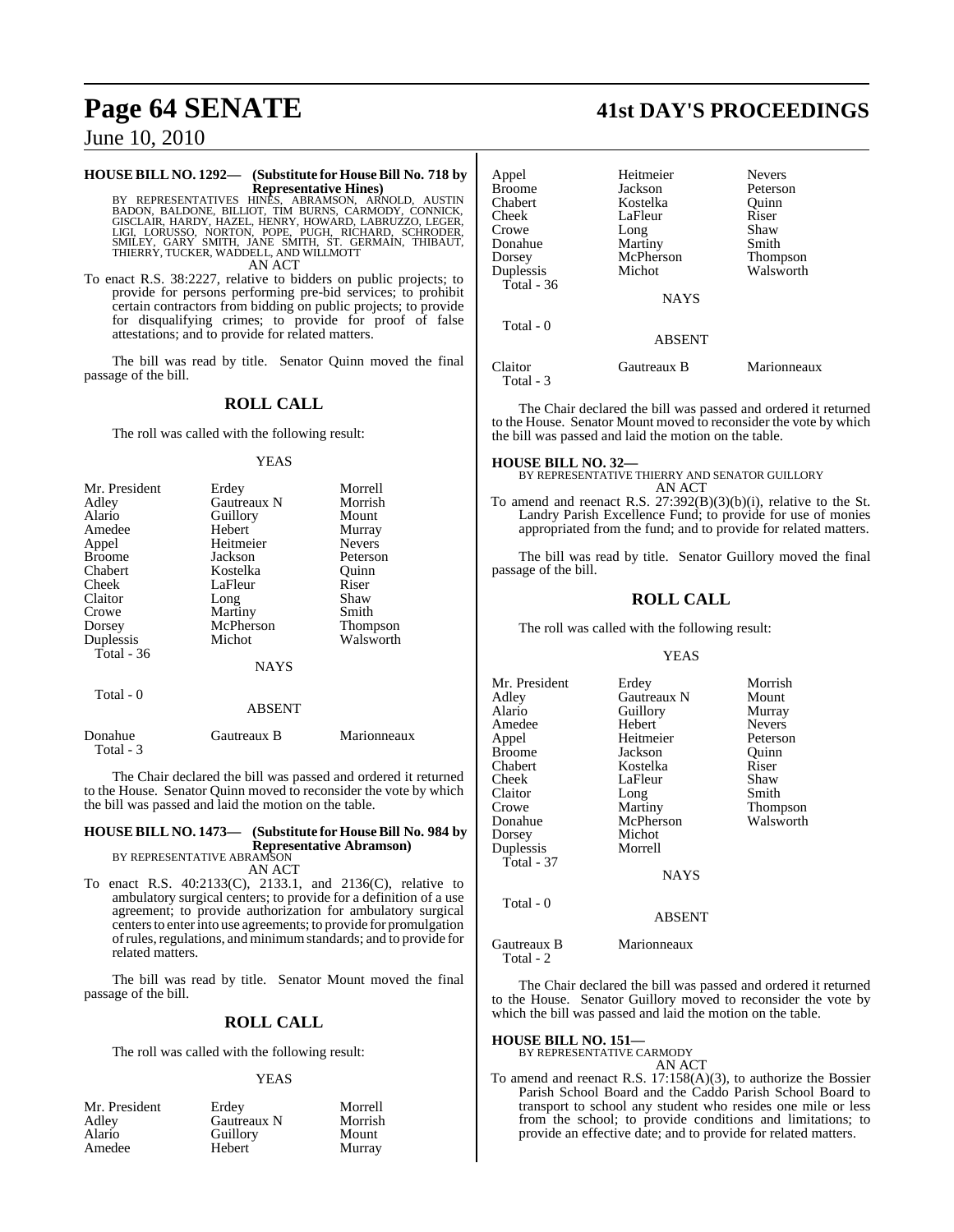# **41st DAY'S PROCEEDINGS Page 65 SENATE**

The bill was read by title. Senator Cheek moved the final passage of the bill.

#### **ROLL CALL**

The roll was called with the following result:

#### YEAS

| Mr. President | Erdey       | Morrell         |
|---------------|-------------|-----------------|
| Adley         | Gautreaux N | Mount           |
| Alario        | Guillory    | Murray          |
| Amedee        | Hebert      | <b>Nevers</b>   |
| Appel         | Heitmeier   | Peterson        |
| <b>Broome</b> | Jackson     | Ouinn           |
| Chabert       | Kostelka    | Riser           |
| Cheek         | LaFleur     | Shaw            |
| Claitor       | Long        | Smith           |
| Donahue       | Martiny     | <b>Thompson</b> |
| Dorsey        | McPherson   | Walsworth       |
| Duplessis     | Michot      |                 |
| Total $-35$   |             |                 |
|               | <b>NAYS</b> |                 |
| Total - 0     |             |                 |

#### ABSENT

| Crowe       | Marionneaux |
|-------------|-------------|
| Gautreaux B | Morrish     |
| Total - 4   |             |

The Chair declared the bill was passed and ordered it returned to the House. Senator Cheek moved to reconsider the vote by which the bill was passed and laid the motion on the table.

#### **HOUSE BILL NO. 189—**

BY REPRESENTATIVE RICHARD AND SENATOR KOSTELKA AN ACT

To enact R.S. 11:441.2, relative to early retirement; to enact the Early Retirement and Payroll Reduction Act; to provide for a reduction in state employment and for early retirement of members of the Louisiana State Employees'Retirement System; to provide for eligibility, retirement benefits, restrictions on hiring new employees, abolition of vacated positions, restrictions on appropriated funds, and funding; to provide an effective date; and to provide for related matters.

The bill was read by title. Senator Kostelka moved the final passage of the bill.

#### **ROLL CALL**

The roll was called with the following result:

#### YEAS

| Mr. President | Erdey       | Morrish         |
|---------------|-------------|-----------------|
| Adley         | Gautreaux N | Mount           |
| Alario        | Guillory    | Murray          |
| Amedee        | Hebert      | <b>Nevers</b>   |
| Appel         | Heitmeier   | Peterson        |
| <b>Broome</b> | Jackson     | Ouinn           |
| Chabert       | Kostelka    | Riser           |
| Cheek         | LaFleur     | Shaw            |
| Claitor       | Long        | Smith           |
| Crowe         | Martiny     | <b>Thompson</b> |
| Donahue       | McPherson   | Walsworth       |
| Dorsey        | Michot      |                 |
| Duplessis     | Morrell     |                 |
| Total - 37    |             |                 |

# June 10, 2010

#### **NAYS**

#### ABSENT

Gautreaux B Marionneaux Total - 2

Total - 0

The Chair declared the bill was passed and ordered it returned to the House. Senator Kostelka moved to reconsider the vote by which the bill was passed and laid the motion on the table.

# **HOUSE BILL NO. 234—** BY REPRESENTATIVE CARTER

AN ACT

To enact R.S. 47:337.10(N) and to repeal R.S. 47:337.9(D)(30), relative to sales and use taxes imposed by political subdivisions; to provide relative to optional and mandatory exclusions and exemptions; to provide with respect to the optional sales and use tax exemption for the purchase, lease, or repair of certain equipment by qualifying radiation therapy treatment centers; and to provide for related matters.

#### **Floor Amendments**

Senator Heitmeier proposed the following amendments.

#### **SENATE FLOOR AMENDMENTS**

Amendments proposed by Senator Heitmeier and Senator Alario to Engrossed House Bill No. 234 by Representative Carter

#### AMENDMENT NO. 1

On page 1, line 2, change "enact R.S. 47:337.10(N)" to "amend and reenact R.S. 47:305.20(G), to enact R.S. 47:337.10(N) and (O),"

#### AMENDMENT NO. 2

On page 1, line 6, after "centers;" insert "to authorize local taxing authorities to grant an exemption and refunds for commercial fishermen;"

#### AMENDMENT NO. 3

On page 1, delete line 8, and insert:

"Section 1. R.S. 47:305.20(G) is hereby amended and reenacted and R.S.  $47:337.10(N)$  and  $(O)$  are hereby enacted to read as follows:"

#### AMENDMENT NO. 4

On page 1, between lines 8 and 9, insert:

"§305.20. Exclusions and exemptions; Louisiana commercial fishermen \* \* \*

G.**(1) Except as provided for in Paragraph (2) of this Subsection,** this exemption applies only to sales and use tax imposed by the state of Louisiana and does not apply to such taxes authorized and levied by any school board, municipality, or other local taxing authority notwithstanding any other provision of law to the contrary, specifically but not exclusively R.S. 33:2716.1.

**(2) However, the governing authority of any parish, school board, municipality, or other local taxing authority in a parish with a population between twenty thousand five hundred fifty and twenty eight thousand or in a parish with a population between four hundred forty thousand and four hundred sixty thousand, both population numbers according to the most recent federal decennial census, may by ordinance or resolution grant the exemption provided for in this Section. In addition, such taxing authority may authorize refunds of any tax paid prior to the effective date of such ordinance or resolution on transactions exempted by this Section.**

\* \* \*"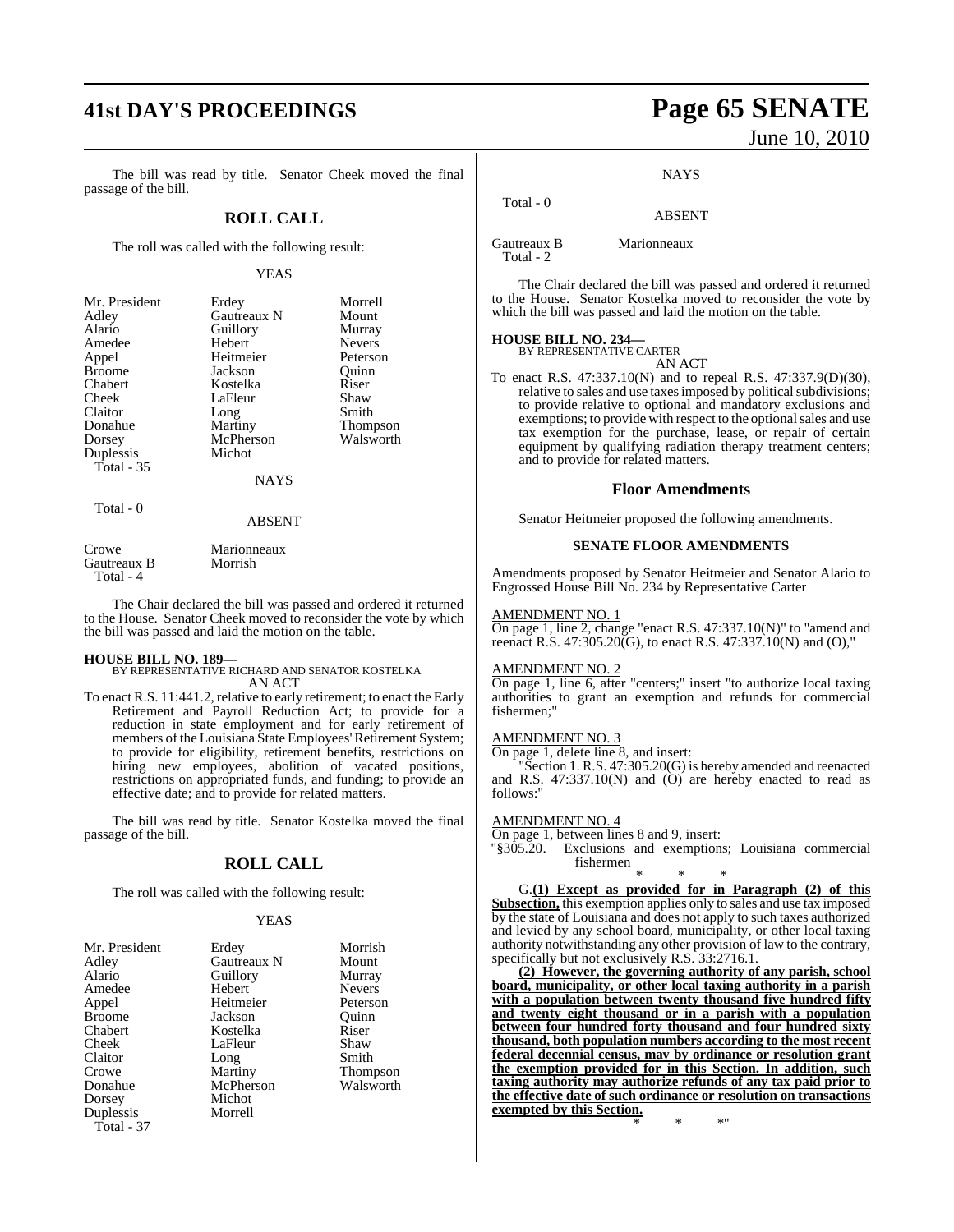#### AMENDMENT NO. 5

On page 1, between lines 16 and 17, insert:

"**O. As provided for in R.S. 47:305.20(G)(2), the governing authority of any parish,school board, municipality, or other local taxing authority in a parish with a population between twenty thousand five hundred fifty and twenty eight thousand or in a parish with a population between four hundred forty thousand and four hundred sixty thousand, both population numbers according to the most recent federal decennial census, may by ordinance or resolution grant the exemption provided for in 47:305.20. In addition, such taxing authority may authorize refunds of any tax paid prior to the effective date of such ordinance or resolution on transactions exempted by that Section.** \* \* \*"

On motion of Senator Heitmeier, the amendments were adopted.

On motion of Senator Claitor, the amended bill wasread by title and returned to its regular order in Third Reading and Final Passage.

#### **HOUSE BILL NO. 246—**

BY REPRESENTATIVES POPE, ARMES, ARNOLD, AUBERT, BARRAS, BAROW, BILLIOT, BURFORD, TIM BURNS, BURFECL, CARNODY,<br>CARTER, CHANDLER, CHANEY, CONNICK, CORTEZ, DIXON, DOERGE,<br>DOWNS, ELLINGTON, FANNIN, FOIL, GISCLAIR, GREENE, GUIN

#### A JOINT RESOLUTION

Proposing to add Article VII, Section 21(K) of the Constitution of Louisiana, relative to ad valorem property tax exemptions; to provide an exemption for certain property owned by certain disabled veterans and their spouses; to provide for the amount of the exemption; to prohibit the loss of revenue associated with this exemption from impacting the calculation of millage rates by taxing authorities; to require taxing authorities to absorb the loss of revenue as a result of this exemption; to prohibit the reappraisal and valuation of property for purposes of millage adjustment under certain circumstances; to require a local election called by resolution or ordinance by the local governing authority for the establishment of the exemption; to provide for submission of the proposed amendment to the electors; to provide for an effective date; and to provide for related matters.

The bill was read by title. Senator Erdey moved the final passage of the bill.

#### **ROLL CALL**

The roll was called with the following result:

#### YEAS

| Mr. President     | Duplessis   | Morrell         |
|-------------------|-------------|-----------------|
| Adley             | Erdey       | Morrish         |
| Alario            | Gautreaux N | Mount           |
| Amedee            | Guillory    | Murray          |
| Appel             | Hebert      | <b>Nevers</b>   |
| <b>Broome</b>     | Heitmeier   | Ouinn           |
| Chabert           | Kostelka    | Riser           |
| Cheek             | LaFleur     | Shaw            |
| Claitor           | Long        | Smith           |
| Crowe             | Martiny     | <b>Thompson</b> |
| Donahue           | McPherson   | Walsworth       |
| Dorsey            | Michot      |                 |
| <b>Total - 35</b> |             |                 |
|                   | <b>NAYS</b> |                 |
|                   |             |                 |

Total - 0

# **Page 66 SENATE 41st DAY'S PROCEEDINGS**

#### ABSENT

Gautreaux B Marionneaux Jackson Peterson Total - 4

The Chair declared the bill was passed and ordered it returned to the House. Senator Erdey moved to reconsider the vote by which the bill was passed and laid the motion on the table.

#### **Rules Suspended**

Senator Mount asked for and obtained a suspension of the rules to revert to the Morning Hour.

#### **Messages from the House**

The following Messages from the House were received and read as follows:

#### **Message from the House**

#### **HOUSE CONFEREES APPOINTED**

#### June 10, 2010

To the Honorable President and Members of the Senate:

I am directed to inform your honorable body that the Speaker of the House of Representatives has appointed the following members, on the part of the House of Representatives, to confer, with a like committee from the Senate, on the disagreement to **House Bill No. 1060** by Representative Richmond:

Representatives Richmond, Howard and White.

Respectfully submitted, ALFRED W. SPEER Clerk of the House of Representatives

#### **Petitions, Memorials and Communications**

The following petitions, memorials and communications were received and read:

#### **STATE OF LOUISIANA** OFFICE OF THE GOVERNOR

June 10, 2010

Honorable Joel T. Chaisson II Louisiana State Senate P.O. Box 94183 Baton Rouge, Louisiana 70804

Mr. President,

Please be advised that the following individuals have been commissioned as Notaries Public for the parishes indicated from June 26, 2009, to June 10, 2010.

In compliance with Revised Statute 35:1, I hereby present them for the advice and consent of the Senate.

> Appreciatively, BOBBY JINDAL Governor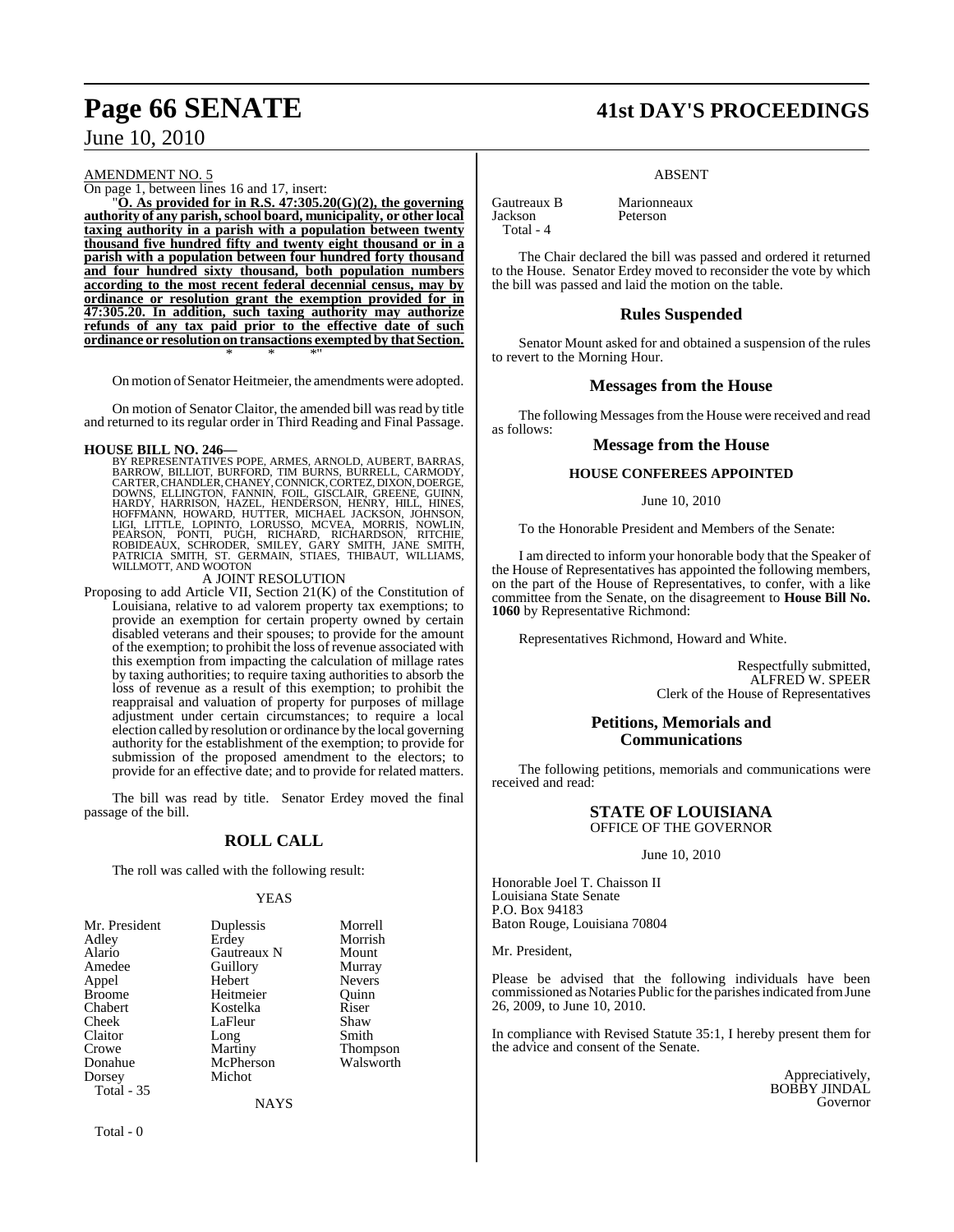#### **Acadia**

Ray D. Constantin 9107 Grand Prairie Hwy. Church Point, LA 70525

Clyde E. Fuselier 142 Blue Rose Dr. Crowley, LA 70526

Kenneth M. Habetz, Jr. P. O. Box 1036 Crowley, LA 70527

Kelly L. LeBlanc 118 W. Betty St. Rayne, LA 70578

E. Lois Richard P.O. Box 88 Crowley, LA 70527

Stephanie G. Van Fleet 1304 Lafayette St. Lafayette, LA 70501

**Ascension** David M. Bordelon 37272-B Northwood Alley Prairieville, LA 70769

Kelly G. Carmena 300 Louisiana Ave. Baton Rouge, LA 70802

Ashley M. Darville 5147 Hwy. 44 Sorrento, LA 70778

Isadore Kirklin III 36427 Oak Park Dr. Prairieville, LA 70769

William D. Mercer 3535 S. Sherwood Forest # 201 Baton Rouge, LA 70816

Madison F. Mulkey 9241 Bluebonnet Blvd., Ste. A Baton Rouge, LA 70810

Miranda Mayer Mumphrey P. O. Box 1096 Gonzales, LA 70707

Rose Eureste Pasnik 13072 Dutchtown Alkes Dr. Geismar, LA 70734

Soroya Robinson P. O. Box 1790 Gonzales, LA 70707

Derek M. Tanner 5157 Bluebonnet Blvd. Baton Rouge, LA 70801

Donna K. Torres 37253 Ski Side Ave. Prairieville, LA 70769

Gregory Webb 17487 Old Jefferson Hwy., Ste. C Prairieville, LA 70769

Valeria B. White 41189 Hidden Cove Ave. Gonzales, LA 70737

Tregg Connell Wilson 574 Belle Terre Blvd. LaPlace., LA 70068

**Assumption** Deborah E. Dugas P.O Drawer 554 Reserve, LA 70084

Bridget Marie Landry P. O. Box 451 Pierre Part, LA 70339

Chad J. Landry 3850 N. Causeway Blvd., Ste. 900 Metairie, LA 70002

Jamie S. Landry P. O. Box 375 Pierre Part, LA 70339

**Avoyelles** Mary C. Anderson P. O. Box 977 Marksville, LA 71351

Ellen C. Bordelon 232 Lancelot Dr. Mansura, LA 71350

Dorothy E. Hernandez P. O. Box 602 Cottonport, LA 71327

Holly McKay 300 St. John St. Monroe, LA 71201

Brenda Tarver 2230 S. McArthur Alexandria, LA 71301

**Beauregard** Patricia A. Bradford 547 Harmony Trail Deridder, LA 70634

L. Lynn Cook 379 Barbara Hill Dr. Ragley, LA 70657

Rita G. Jackson 924 Hamp Jones Rd. Merryville, LA 70653

**Bienville** Vanessa Jones Johnson 592 New Friendship Rd. Castor, LA 71016

Clinton M. Bowers P. O. Box 52866 Shreveport, LA 71135

**Bossier** Kelli R. Cook 4070 Hwy. 80 Haughton, LA 71037 Richard Kevin Cox 178 Ryan Rd. Benton, LA 71006

Daniel Dennis 259 Avondale Ln. Bossier City, LA 71112

J. Antonio Florence 631 Milam St., Ste. 200 Shreveport, LA 71101

Winona Stevens Higginbotham 333 Hunters Hollow Bossier City, LA 71111

Luke Cody Hutchison 430 Fannin St. Shreveport, LA 71101

Ingrid Janell James 6236 East Oxbow Loop Bossier City, LA 71112

Jackie R. Labauve 3698 Sligo Rd. Haughton, LA 71037

Lindsey N. Long 901 Pierremont Rd. Shreveport, LA 71106

Michael Marino 333 Texas St., Ste. 1325 Shreveport, LA 71101

Bradley A. Mayo 2225 Autoplex Dr. Bossier City, LA 71111

Cheryl L. Peck 135 Post Oak Dr. Benton, LA 71006

Judy L. Rodman 4302 E. Texas St. Bossier City, LA 71111

Doris Sanders 620 Benton Rd., 2nd Fl. Bossier City, LA 71111

Trinh Tran 1100 Keystone Circle Bossier City, LA 71111

Sarah J. Vandevender P. O. Box 547 Plain Dealing, LA 71064

Lacey Perry Wallace 2319 Ashdown Dr. Bossier City, LA 71111

Debra Ann White 3634 Greenacres Pl. Dr., Unit 250 Bossier City, LA 71111

**Caddo** Chaile Allen 705 Milam St. Shreveport, LA 71101 Summer S. Bluford 401 Hamilton Rd., Ste. 110 Bossier City, LA 71111

Anita Bower 2108 Wellerman Rd. West Monroe, LA 71291

William C. Bradford, Jr. 333 Texas St., Ste. 1700 Shreveport, LA 71101

Jacob Caraway 400 Travis St., Ste. 1307 Shreveport, LA 71101

Wendy A. Carey 720 Travis St. Shreveport, LA 71101

Kennon Comegys 208 Leo Ave. Shreveport, LA 71105

Marie Curry P. O. Box 59 Shreveport, LA 71161

Elizabeth Day 400 Texas St., Ste. 312 Shreveport, LA 71101

James H. Edwards 504 Texas St. Pleasant Hill, LA 71065

Kenya F. Ellis 501 Texas St., 5th Fl. Shreveport, LA 71101

Jessica Firment 401 Market St., Ste. 900 Shreveport, LA 71101

Mary Seale Gibson 2413 Parham Dr. Shreveport, LA 71109

Katherine C. Guidry P. O. Box 1126 Shreveport, LA 71163

Kristina Brown Gustavson P.O. Box 22260 Shreveport, LA 71120

John Harris 401 Market St., Ste. 600 Shreveport, LA 71161

William Lake Hearne, Jr. 509 Market St., Ste. 1000 Shreveport, LA 71101

Whitney E. Howell 300 Fannin, Ste. 5101 Shreveport, LA 71101

Shandrika Jackson P. O. Box 7952 Shreveport, LA 71137

# **41st DAY'S PROCEEDINGS Page 67 SENATE** June 10, 2010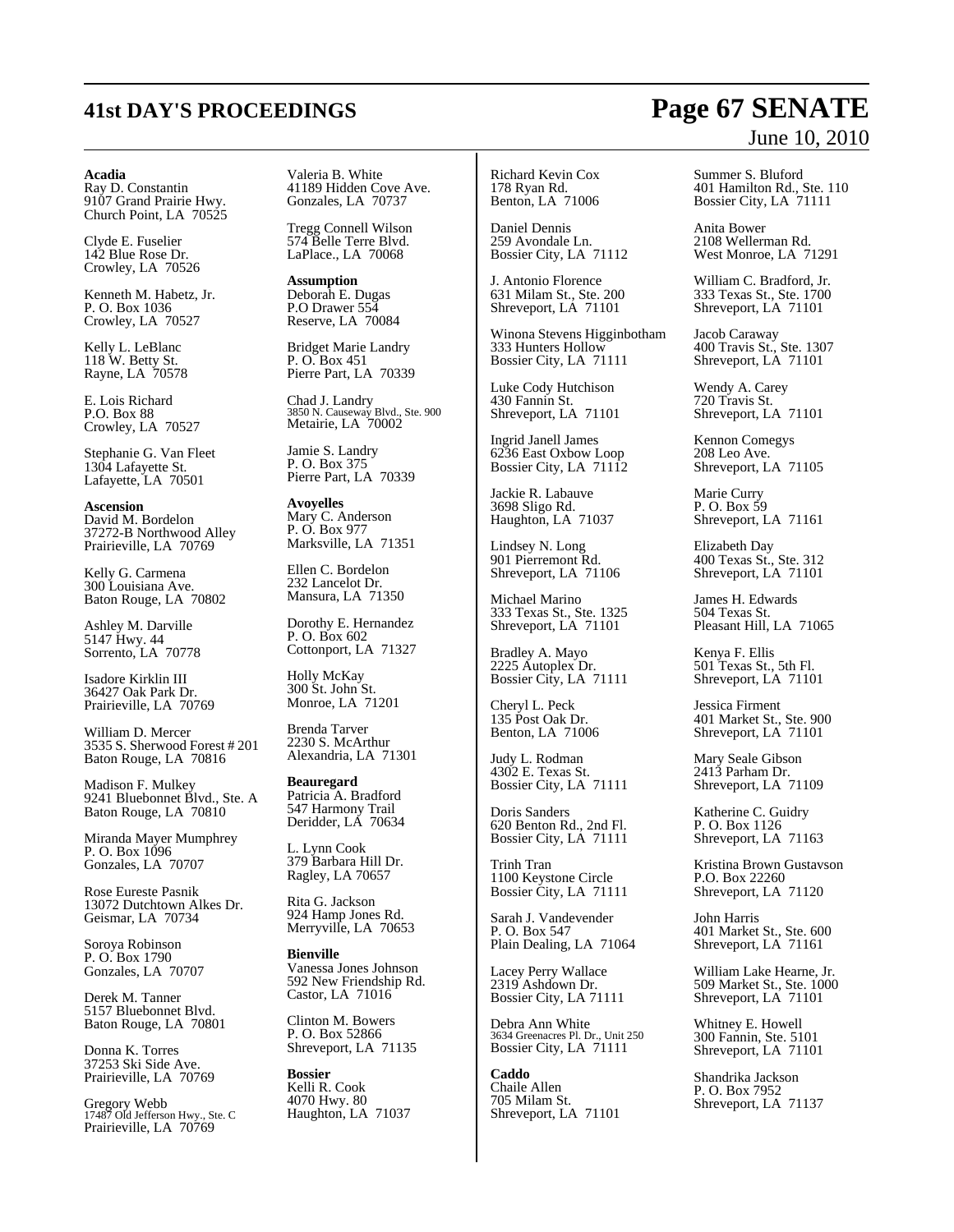Todd M. Johnson 6007 Financial Blvd., Ste. 4A Shreveport, LA 71149

Yvonne M. Johnson 1210 E. Washington St. Shreveport, LA 71104

Nancy Jane McMichael Karam 9455 Shartel Dr. Shreveport, LA 71118

Evelyn Denise Collins Kelly 5610 Buncombe Rd., #713 Shreveport, LA 71129

Megan Lebato P. O. Box 22260 Shreveport, LA 71120

Tina M. Matthews 540 Applejack Dr. Shreveport, LA 71115

Lynda Daugherty McCallon P. O. Box 53017 Shreveport, LA 71135

Jonathan P. McCartney 400 Travis St., Ste. 1700 Shreveport, LA 71101

Kevin M. McCrary 333 Texas St., Ste. 1700 Shreveport, LA 71101

Linda Millhollon 340 Albert Ave. Shreveport, LA 71105

Coralyn Milton 4740 McDaniel Dr. Shreveport, LA 71109

Brady Dennis O'Callaghan 501 Texas St., 5th Fl. Shreveport, LA 71101

Saundra H. Roberson 4164 Southcrest Dr. Shreveport, LA 71119

Ross E. Shacklette 90 Westerfield St. Bossier City, LA 71111

Drew Smith 400 Texas St., Ste. 1400 Shreveport, LA 71101

Jean K. Vaughn 400 Travis St., Ste. 900 Shreveport, LA 71101

Hilary A. Wooley 401 Edwards St., 10th Fl. Shreveport, LA 71101

**Calcasieu** Tina M. Andrus 5164 Rock Dr. Sulphur, LA 70665 Kelley Barnhart 2901 Ryan St. Lake Charles, LA 70601

J. Percy Bernard, Jr. P. O. Box 51700 Lafayette, LA 70505

Donna Broussard 912 Ardmore St. Lake Charles, LA 70605

Leslie Burgess 616 W. Sallier St. Lake Charles, LA 70601

Joycelyn Clark 6735 Oak Lake Dr. Sulphur, LA 70665

Patrick Francis Cole 1550 Creswell Shreveport, LA 71101

Ernest Jacob Colonna 1322 Ryan St. Lake Charles, LA 70601

Jena Durousseau 5501 Opelousas St. Lake Charles, LA 70615

Christine M. Fontenot 6022 Perry Ln. Apt A Lake Charles, LA<sup>'</sup> 70605

Jeffery Don Fruge P.O. Box 3731 Lake Charles, LA 70602

Nicholas A. Goodling 600 Broad. St. Lake Charles, LA 70601

Gwendolyn S. Griffin 1416 Commercial St. Lake Charles, LA 70601

Melissa M. Kelsey 1215 Common St. Lake Charles, LA 70601

Wendy M. Naprawa 4321 Nelson Rd. Lake Charles, LA 70665

Stephen Donald Polito P. O. Box 2900 Lake Charles, LA 70602

Tamra N. Richard 505 Scarlett Lake Charles, LA 70605

Emily Jane Abel Wagner P. O. Box 946 Westlake, LA 70669

**Caldwell** Patricia Bradley P.O. Box 471 Columbia, LA 71418 Donnie E. Johnston 303 May Rd. Columbia, LA 71418

Cynthia D. Mayo P. O. Box 8910 Lake Charles, LA 70606

**Cameron** Anna Laurel Murphy 352 Leonce Nunez Ln. Cameron, LA 70631

**Claiborne** Donna A. Smith 4554 Harris Rd Homer, LA 71040

**Concordia** Myisha R. Davis P. O. Box 873 Ferriday, LA 71334

Benja R. Fussell 5603 Hwy. 568 Ferriday, LA 71334

**Desoto** Gloria Smith P.O. Box 537 Stonewall, LA 71078

**East Baton Rouge** John Nicholas Adriani, Jr. 818 North Blvd. Baton Rouge, LA 70802

Jarrett P. Ambeau 510 S. Burnside Ave., Ste. A Gonzales, LA 70737

Wesley R. Bailey 8480 Bluebonnet Blvd., Ste. G Baton Rouge, LA 70810

Debra L. Bajon 14635 S. Harrell's Ferry, Ste. 6-A Baton Rouge, LA 70816

William Wade Baumgartner 3440 S. Rivercrest Baton Rouge, LA 70820

Joseph E. Blackwell 777 Florida St., Ste. 208 Baton Rouge, LA 70801

Catherine Blappert 6230 Perkins Rd., Ste. A Baton Rouge, LA 70808

Robin Boatright 2798 O'Neal Ln., Ste. E-11 Baton Rouge, LA 70816

David P. Borghardt 8555 United Plaza Blvd. Baton Rouge, LA 70809

Robert Steven Bourgeois 58 Veteran'S Blvd. Donaldsonville, LA 70346 Suzanne Z. Bourgeois 101 Law Center Baton Rouge, LA 70803

Daina Bray 400 Convention St., Ste. 1100 Baton Rouge, LA 70802

Shawn Q. Bray 8333 Veterans Memorial Blvd. Baton Rouge, LA 70802

J. Ryan Brehm 8235 Ymca Plaza Dr., Ste. 200 Baton Rouge, LA 70810

Victor J. Brubaker 1536 Cora Dr. Baton Rouge, LA 70815

Latoya Jones Burrell 660 North Foster Dr. Ste.B-101 Baton Rouge, LA 70806

Kimberly R. Calais 11070 Mead Rd., Apt 107 Baton Rouge, LA 70816

Joseph R. Cataldie 442 Dentation Dr. Baton Rouge, LA 70808

Tinashe E. Chimwaza 9771 Jefferson Hwy., #7 Baton Rouge, LA 70809

Brian M. Chustz P. O. Box 2471 Baton Rouge, LA 70821

Austin P. Clancy 628 St. Louis St. Baton Rouge, LA 70821

Brandi B. Cole 400 Convention St., Ste. 1100 Baton Rouge, LA 70802

David A. Conachen 123 St. Ferdinand St. Baton Rouge, LA 70802

Elizabeth C. Cooke 4511 Jamestown Ave. Baton Rouge, LA 70808

Brandon Daboval 14829 Town Dr. Baton Rouge, LA 70810

Melissa Trosclair Daigle 205 Sea Grant Bldg., LSU Baton Rouge, LA 70803

David Nelson Daniel P. O. Box 2471 Baton Rouge, LA 70821

Michael Debarros 884 S. Eugene St. Baton Rouge, LA 70806

# **Page 68 SENATE 41st DAY'S PROCEEDINGS**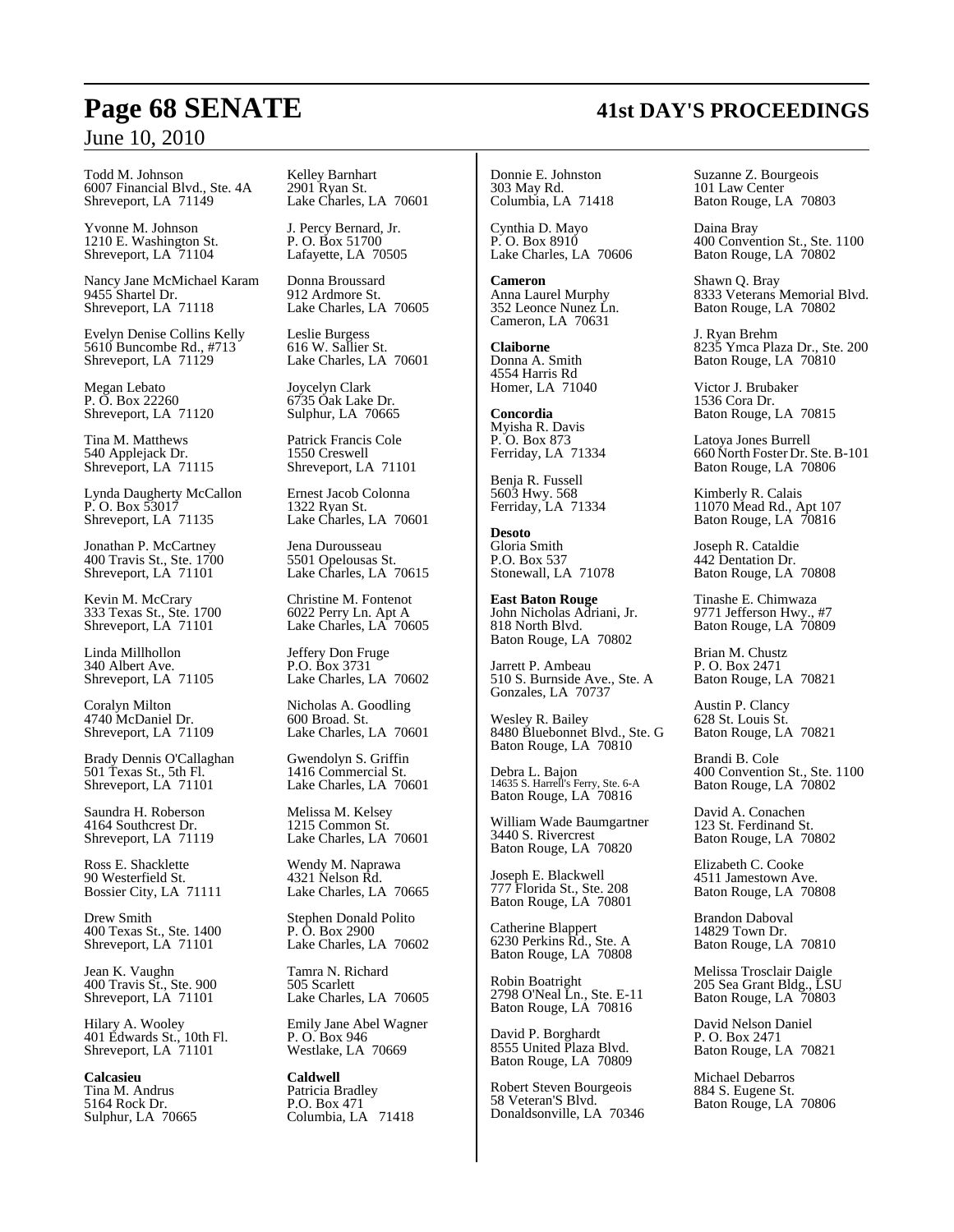Justin D. Deshotel P. O. Box 81129 Lafayette, LA 70598

Thomas Devillier 18115 Green Willow Dr. Baton Rouge, LA 70817

T. Joseph Donahue, Jr. P. O. Box 1909 Baton Rouge, LA 70821

Vionne M. Douglas 301 Main St., Ste. 1800 Baton Rouge, LA 70801

John Alexander Dutton 710 Park Blvd., #2 Baton Rouge, LA 70806

Paige Lynn Ellison 3112 Valley Creek Dr., Ste. D Baton Rouge, LA 70808

Anita V. Feist 3003 RiverRd. #183 Baton Rouge, LA 70802

Andrew Ellis Ferguson 6513 Perkins Rd. Baton Rouge, LA 70808

Lauren M. Fitch 402 N. Fourth St. Baton Rouge, LA 70802

Jan Freeman 14608 Brook Spring Ave. Baton Rouge, LA 70816

Crystal Jean Losey French 8550 Anselmo Ln. Baton Rouge, LA 70810

Melissa M. Grand 450 Laurel St., Ste. 1900 Baton Rouge, LA 70801

Karen Hayes Green P. O. Box 41989 Baton Rouge, LA 70835

Whitney Higginbotham Greene 1885 North Third St. Baton Rouge, LA 70802

Marcel J. Gueniot 16249 Woodland Trail Ave. Baton Rouge, LA 70817

Grant Joseph Guillot 400 Royal St. New Orleans, LA 70130

Jessica A. Guinn 2415 Quail Dr. Baton Rouge, LA 70808

Jamie Elizabeth Ruf Gurt 8555 United Plaza Blvd., 5th Fl. Baton Rouge, LA 70809 David Helveston 5670 Sandalwood Dr. Baton Rouge, LA 70806

Adelaida M. Hernandez 8555 United Plaza Blvd. Baton Rouge, LA 70809

Kimberly D. Higginbotham 701 Main St. Baton Rouge, LA 70802

Benjamin R. Hunter 8440 Jefferson Hwy., Ste. 301 Baton Rouge, LA 70809

Joanna B. Hynes 8911 Boone Dr. Baton Rouge, LA 70810

Justin Ittmann 2217 Hillridge Ave. Baton Rouge, LA 70810

Jessica P. Johnston 4981 Bluebonnet Blvd. Baton Rouge, LA 70809

Shaydra O. Joseph 5237 Sunshine Park Ct. Baton Rouge, LA 70811

Tracy Joseph 650 Poydras St., Ste. 1436 New Orleans, LA 70130

Mark Kaufman 8555 United Plaza Blvd. Baton Rouge, LA 70809

Isaac E. Khalid 600 America St. Baton Rouge, LA 70802

Erin Lutkewitte Kilgore P. O. Box 3513 Baton Rouge, LA 70821

William Bradley Kline P. O. Box 4412 Baton Rouge, LA 70821

David Lacerte P. O. Box 4073 Baton Rouge, LA 70821

Michelle Ann Lacoste 222 St. Louis St.,Ste. 679 Baton Rouge, LA 70802

Robert Edward Lancaster P. O. Box 25080 Baton Rouge, LA 70894

Bradley Lemoine 3358 Northlake Ave. Baton Rouge, LA 70810

Allison B. Lewis P. O. Box 2997 Baton Rouge, LA 70821

Kanick Lewis, Jr. P.O. Box 41396 Baton Rouge, LA 70835

Stephanie A. Little 900 N. 3rd St., Office 815 Baton Rouge, LA 70804

Kristen Lundin 8333 Veterans Memorial Blvd. Baton Rouge, LA 70807

Oscar L. Magee 3582 Government St. Baton Rouge, LA 70806

Catherine E. Martinez 6230 Perkins Rd., Ste. A Baton Rouge, LA 70808

Max Coleman Marx 301 Napoleon St. Baton Rouge, LA 70802

Laura Mary 10641 Pecue Ln. Baton Rouge, LA 70810

Molly F. McEacharn 445 Beverly Dr. Baton Rouge, LA 70806

Managan Lee McKay 6765 Corporate Blvd., #7201 Baton Rouge, LA 70809

Joseph William McKearn 11410 Cedar Park Ave. Baton Rouge, LA 70809

Barry D. Milligan 300 Louisiana Ave. Baton Rouge, LA 70802

Richelle N. Moore P.O. Box 3238 Baton Rouge, LA 70821

Jennifer Wise Moroux P. O. Box 3656 Baton Rouge, LA 70821

Rachel L. Moss 5431 N. Snowden Baton Rouge, LA 70817

Lauren Murphy P. O. Box 94005 Baton Rouge, LA 70804

Anne Richey Myles 1575 Church St. Zachary, LA 70791

James H. Napper III 1412 S. Woodhaven Baton Rouge, LA 70815

Jeffrey L. Oakes 330 Carondelet St. New Orleans, LA 70130

## John M. Parker, Jr. P. O. Box 2471

Baton Rouge, LA 70821

Denise R. Prather 2331 Wisteria St. Baton Rouge, LA 70806

Jennifer M. Racca 6513 Perkins Rd. Baton Rouge, LA 70808

Andrew Joseph Reynolds 11813 Market Pl. Ave. Baton Rouge, LA 70816

Bethany B. Richard P. O. Box 413 Greenwell Springs, LA 70739

Kristi Wagley Richard One American Pl., Ste. 1400 Baton Rouge, LA 70825

Sally Brown Richardson 800 Lafayette St., Ste. 5100 Lafayette, LA 70501

Jonathan Ringo P. O. Box 94004 Baton Rouge, LA 70804

Kate Deumite Robert 1020 Country Club Dr. Baton Rouge, LA 70806

Noemi Robinson 5209 Carnifix Ct. Baton Rouge, LA 70817

Jennifer L. Ronkartz 919 Mayflower St. Baton Rouge, LA 70802

April Rush Ruffolo 10550 Airline Hwy. Baton Rouge, LA 70816

Stacy Sass 3458 Drusilla Ln., Ste. G Baton Rouge, LA 70809

Elisabeth W. Sherman 2161 Quail Run Dr., Ste. A Baton Rouge, LA 70808

Mary K. Shoenfelt 2109 Perkins Rd. Baton Rouge, LA 70808

Seth J. Smiley 4821 Prytania St. New Orleans, LA 70115

Grant L. Smith 11715 Bricksome Ave., Ste. A2 Baton Rouge, LA 70816

Erica Spears P. O. Box 85377 Baton Rouge, LA 70884

# **41st DAY'S PROCEEDINGS Page 69 SENATE** June 10, 2010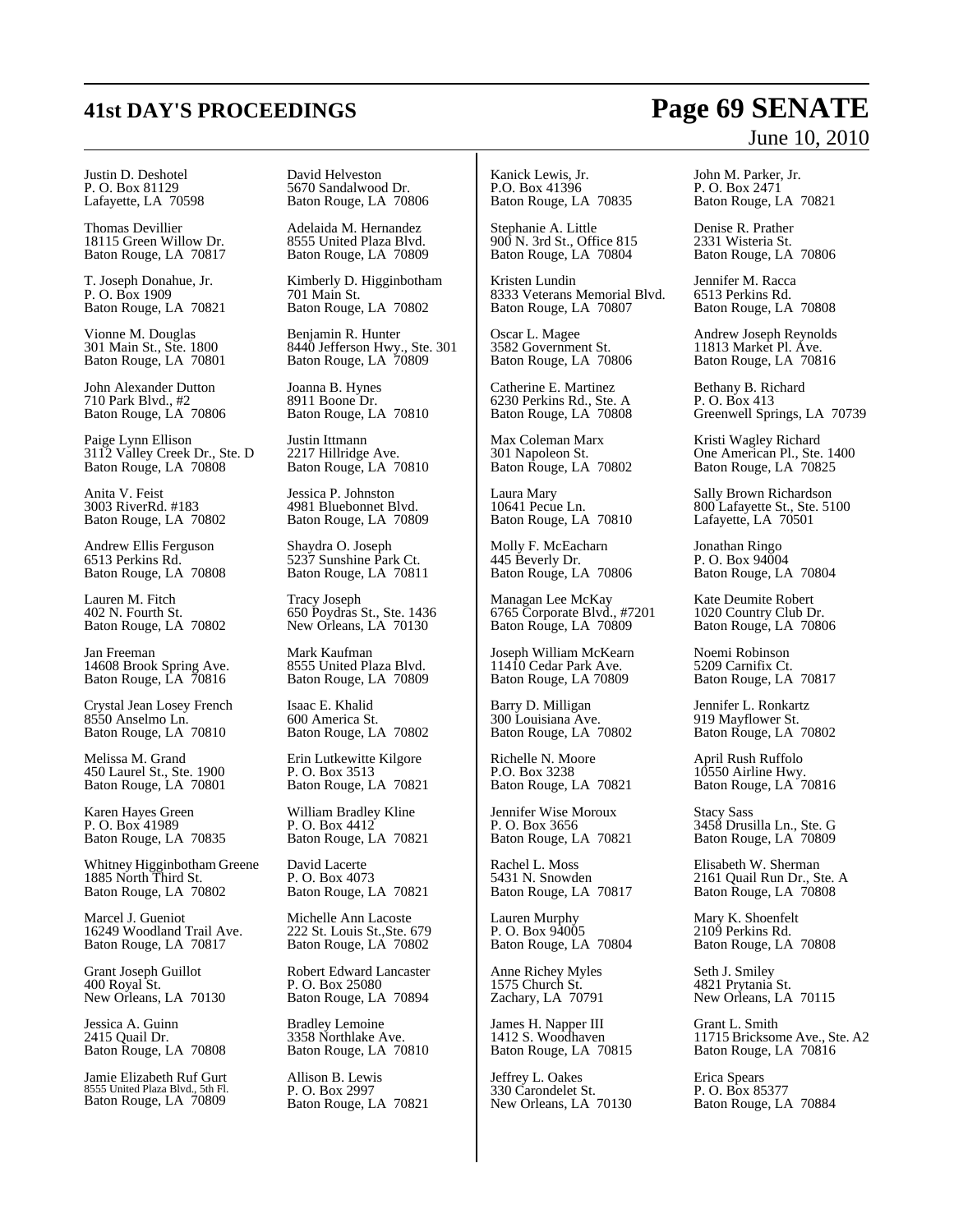Matthew Paul Stafford, Jr. 4005 Nicholson Dr., #1210 Baton Rouge, LA 70808

Megan Rawle Stafford 122 North State St. Abbeville, LA 70510

Drew M. Talbot 8480 Bluebonnet Blvd., Ste. D Baton Rouge, LA 70810

Chase Tettleton 11420 Airline Hwy., Ste. 102 Baton Rouge, LA 70816

L. Adam Thames P. O. Box 2471 Baton Rouge, LA 70821

Vernon Wesley Thomas 1862 78th Ave. Baton Rouge, LA 70807

Charles M. Thompson P. O. Box 2786 Baton Rouge, LA 70821

Michael M. Thompson 701 Main St. Baton Rouge, LA 70802

John W. Tilly 8710 Jefferson Hwy. Baton Rouge, LA 70809

Candace R. Tucker 3332 Partridge Ln., Bldg. A Baton Rouge, LA 70809

Christopher J. Tyson 8555 United Plaza Baton Rouge, LA 70809

Robert C. Varnau 3501 N. Causeway Blvd., #810 Metairie, LA 70002

Ashley C. Wall 4171 Essen Ln. Baton Rouge, LA 70809

Catherine Jenkins Wheeler 6510 Oak Cluster Dr. Greenwell Springs, LA 70739

Kathryn A. Widhalm 670 N. 8th St. Baton Rouge, LA 70802

Kenneth M. Willis P. O. Box 5022 Baton Rouge, LA 70821

Rosalind L. Wright P. O. Box 3071 Baton Rouge, LA 70821

Michael David Zelden 1885 North 3rd St, 3rd Fl Baton Rouge, LA 70802

Richard F. Zimmerman III 8710 Jefferson Hwy. Baton Rouge, LA 70809

Ryan J. Zumo 7924 Wrenwood Blvd., Ste. C Baton Rouge, LA 70809

**East Feliciana** Amanda H. Smith P. O. Box 91154 Baton Rouge, LA 70821

**Evangeline** Tracy L. Manuel 1182 Necessity Loop Basile, LA 70515

Paul C. Tate, Jr. 601 Chestnut St. Mamou, LA 70554

**Franklin** David W. Rigdon 6556 Main St. Winnsboro, LA 71295

**Grant** Melinda Graves Lashley 281 Hwy. 471 Atlanta, LA 71404

**Iberia** Penny C. Laporte 1608 E. Patout St. New Iberia, LA 70560

Blake J. Miguez 3015 Gene Flash Rd. New Iberia, LA 70560

Tyra Riley 7513 E. Hwy. 90 Jeanerette, LA 70544

**Iberville** Demi Lynn Vorise 77378 Landry Dr. Maringouin, LA 70757

**Jackson** Henry Thurston Allen P. O. Box 580 Jonesboro, LA 71251

Sara B. Rodrigue 800 South Buchanan St. Lafayette, LA 70501

**Jefferson** Thad D. Ackel, Jr. 3008 5th St. Unit 19 Metairie, LA 70002

Carey L. Agregaard III 117 Magnolia Ct. Luling, LA 70070

Denia S. Aiyegbusi 704 Carondelet St. New Orleans, LA 70130 Byron R. Arthur 909 Poydras St. Ste. 1450 New Orleans, LA 70112

Virginia Lynn Blake 300 Bourbon St. New Orleans, LA 70130

Sherrie R. Bourg 201 St. Charles Ave., #3815 New Orleans, LA  $70170$ 

Nicole E. Burdett 631 St. Charles Ave. New Orleans, LA 70130

Marvin G. Burgess 300 West Esplanade Blvd. Kenner, LA 70065

Erika K. Bush 6368 General Diaz St. New Orleans, LA 70124

A. Lee Butler 7924 Monett St. Metairie, LA 70003

Lacrecia G. Cade 1100 Poydras St., Ste. 3100 New Orleans, LA 70163

Liza M. Caluda 3232 Edenborn Ave. Metairie, LA 70002

Maria Calvo 3701 Williams Blvd., Ste. 261 Kenner, LA 70065

Deborah S. Camet 5112 Wilson Dr. Metairie, LA 70003

Craig Canizaro 3445 N. Causeway Blvd.,Ste. 800 Metairie, LA 70002

Emily Canizaro 1100 Poydras St., 23rd Fl. New Orleans, LA 70163

Douglas Castro P. O. Box 669 Kenner, LA 70063

Christopher D. Cazenave 201 St. Charles Ave., 51st Fl. New Orleans, LA 70171

Suzanne M. Ciaccio 319 Papworth Ave. Metairie, LA 70005

David C. Coons 701 Poydras St., Ste. 4500 New Orleans, LA 70139

Kathryn B. Cooper 201 St. Charles Ave., Ste. 3600 New Orleans, LA  $70170$ 

Russell J. Cortazzo, Jr. 1709 Old Metairie St. Metairie, LA 70001

Rachel E. Culotta 909 Poydras St. 20th Fl. New Orleans, LA 70112

Regina E. Cyrus P. O. Box 680 Hahnville, LA 70057

Jared Davidson 546 Carondelet St. New Orleans, LA 70130

Darcy E. Decker 200 Caroline Ct. Covington, LA 70433

Ryan P. DeLaney P. O. Box 7535 Metairie, LA 70001

Cheryl J. Drollinger 5000 Live Oak Blvd. Waggaman, LA 70094

Phyllis Fay Duhon 115 James Dr. West, #140 St. Rose, LA 70087

Ophelia Enamorado 2901 N. Causeway Blvd., Ste. 201 Metairie, LA 70002

Shannon M. Fay 301 St. Ferdinand St. Baton Rouge, LA 70802

Nenita De Duzman Ferguson 3652 Lake TimberLn. Dr. Gretna, LA 70056

Ezra L. Finkle 601 Poydras St., Ste. 1700 New Orleans, LA 70130

Elizabeth M. Ford 1836 Stall Dr. Harvey, LA 70058

Julius C. Ford 3329 Florida Ave. Kenner, LA 70065

Robert D. Ford 2400 Veterans Memorial Blvd., Ste. 405<br>Kenner, LA 70062

Richard Thomas Gallagher, Jr. 3045 Ridgelake Dr., Ste. 200 Metairie, LA 70002

John C. Getty 601 Poydras St., Ste. 1700 New Orleans, LA 70130

Tara J. Gilbreath 2800 Energy Ctr, 1100 Poydras New Orleans, LA 70163

Evan J. Godofsky 3850 N. Causeway Blvd., Ste. 1100 Metairie, LA 70002

# **Page 70 SENATE 41st DAY'S PROCEEDINGS**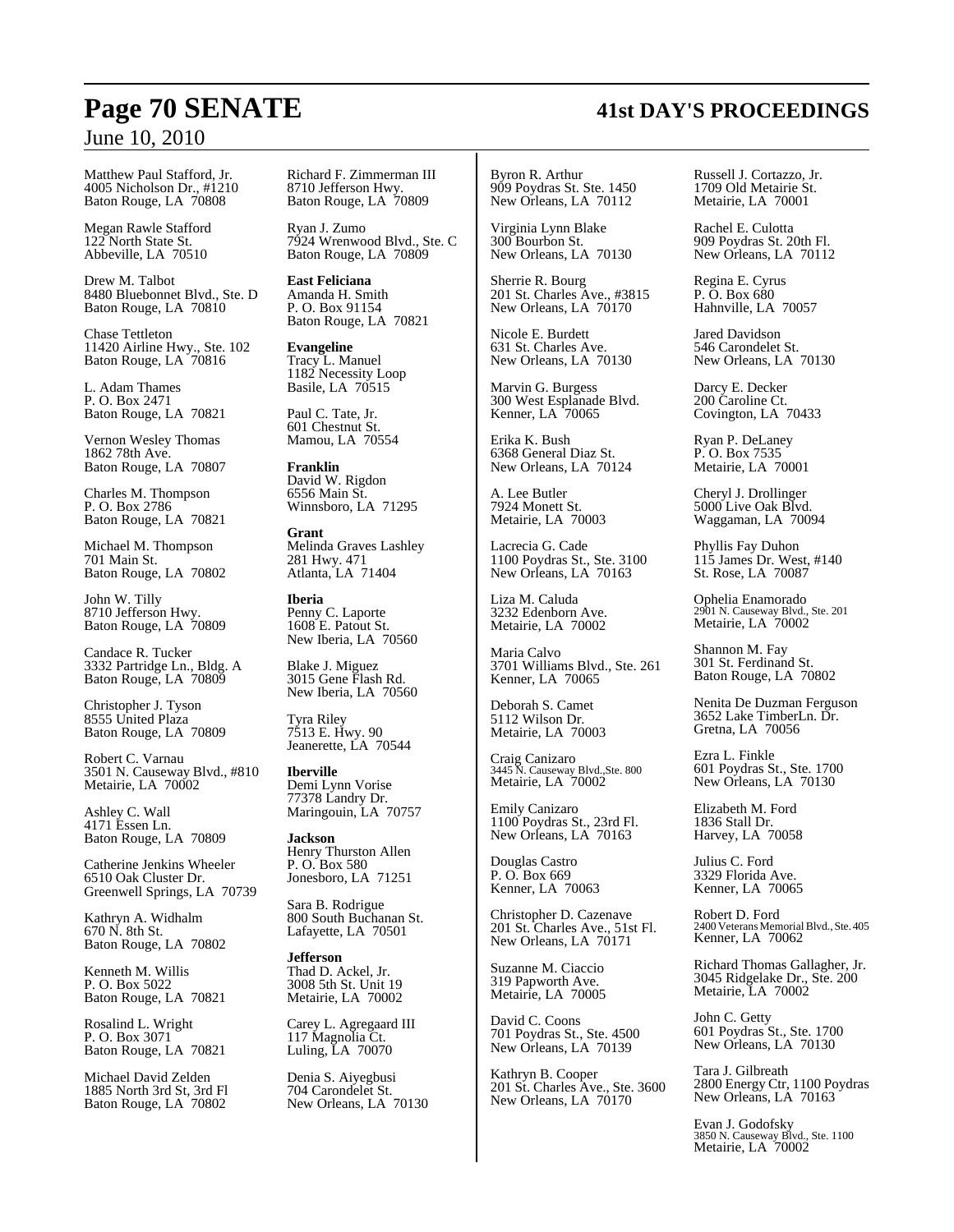Jaymeski P. Gorham P. O. Box 86928 Baton Rouge, LA 70879

Dustin Anthony Hanks 821 Ave. A Westwego, LA 70094

Christopher M. Hannan 201 St. Charles St., Ste. 3600 New Orleans, LA 70170

Stephen Harris 1108 Nursery Ave. Metairie, LA 70005

Jenna M. Hatty 5044 Lapalco Blvd. Marrero, LA 70072

Joshua R. Hingle 1601 Belle Chase Hwy. Ste. 203 Gretna, LA 70058

Vanessa Hippolyte 1700 Ute Dr. Harvey, LA 70058

Melissa Holmes 513 Jefferson Ave. Metairie, LA 70001

Laura C. Hopes 501 Rose St. Metairie, LA 70005

Shannon H. Huber 1100 Poydras, 30th Fl. Energy Center New Orleans, LA 71063

John S. Hunter 1010 Common St., Ste. 2300 New Orleans, LA 70112

George W. Jackson, Jr. 1010 Common St., Ste. 3000 New Orleans, LA 70112

Lynn Jacobs 2311 Augusta St. Kenner, LA 70062

Meredith Keenan 1100 Poydras St., Ste. 3700 New Orleans, LA 70163

Parker Stevens Kornick 232 Orion Ave. Metairie, LA 70005

Brandi Labruzzo 3331 Severn Ave., Ste. 202 Metairie, LA 70002

Peyton C. Lambert 400 Poydras St., Ste. 2300 New Orleans, LA 70130

Sandra A. Landry 2700 Bayou Boeuf Dr. Marrero, LA 70072

Stacy Ann Leingang 1204 Jackson Ave. New Orleans, LA 70130

L. Claire Lemon 3510 N. Causeway Blvd., Ste. 600 Metairie, LA 70002

Maria J. Leon 3535 Canal St. New Orleans, LA 70119

Michael Letourneau 701 Poydras, Ste. 400 New Orleans, LA 70139

Sara Lewis 540 Elmwood Park Blvd. New Orleans, LA 70123

Carie Lopez 7701 Airline Dr. Metairie, LA 70003

Paula S. Lucas 3701 Division St., Pmb 132 Metairie, LA 70002

Rebecca Massa 909 Poydras St., Ste. 2000 New Orleans, LA 70112

L. Claire Mayer 3510 N. Causeway Blvd., Ste. 600 Metairie, LA 70002

Melanie R. Mayer 3904 N. Arnoult Rd. Metairie, LA 70002

Cynthia M. McGlone 757 Gause Blvd. Slidell, LA 70458

Tiffany M. Melchers 400 Poydras St., Ste. 1410 New Orleans, LA 70130

Jose' Carlos Mendez 210 Baronne St., Rm. 305 New Orleans, LA 70112

Joseph Matthew Miller III 1100 Poydras St., Ste. 3100 New Orleans, LA 70163

Matthew Miller 1100 Poydras St., Ste. 2200 New Orleans, LA 70163

Heather Elena Munoz 600 Carondelet St. New Orleans, LA 70130

Trong Nguyen 4217 Indiana Ave. Kenner, LA 70065

Kurt A. Offner 2400 Veterans Blvd., Ste. 405 Kenner, LA 70062

Carrie H. Pailet 210 Huey P. Long Ave. Gretna, LA 70053

Peter J. Perez, Jr. 3000 18th St. Metairie, LA 70002

William C. Perez 315 Southern Rd. River Ridge, LA 70123

Michelle C. Purchner 201 St. Charles Ave., 40th Fl. New Orleans, LA  $70170$ 

Brittany L. Reed 3850 N Causeway Blvd., Ste. 900 Metairie, LA 70002

Dennis E. Rinck, Jr 525 Clay St. Kenner, LA 70062

Craig Robinson 466 Ashlawn Dr. Harahan, LA 70123

Geoffrey Rodriguez 4012 Baudelaire Dr. Marrero, LA 70072

Leigh Ann Rood 878 Victory Dr. Westwego, LA 70094

Elizabeth M. Row 202 E. Livingston Pl. Metairie, LA 70005

Emilia Salas 1546 Gretna Blvd. Harvey, LA 70058

Ashley Buckman Schepens 328 Lafayette St. New Orleans, LA 70130

Bradley J. Schlotterer 909 Poydras St., Ste. 1450 New Orleans, LA 70112

Brad Scott 460 Beverly Garden Dr. Metairie, LA 70001

Jessica C. Seale 4532 W. Napoleon Ave., Ste. 201 Metairie, LA 70001

Christine E. Sevin 600 Carondelet St., 9th Fl. New Orleans, LA 70130

Maggie R. Simoneaux P. O. Box 641924 Kenner, LA 70064

Latoya T. Simons 8932 W. Metairie Ave. Metairie, LA 70003

Linda Sanders Stone 222 Hector Ave. Metairie, LA 70005

Lacey Tabary 3 Ct.house Square Chalmette, LA 70043

Charles P. Tolliver II 2112 Belle Chasse Hwy.,Unit 11-123 Terrytown, LA 70056

Henry Richard Vogt III 2450 Severn Ave Ste. 208 Metairie, LA 70001

Thomas L. Watson II 639 Loyola Ave., Ste. 2550 New Orleans, LA 70113

Daniel A. Webb 650 Poydras St., Ste. 2715 New Orleans, LA 70130

Janell C. Weil 1546 Gretna Blvd. Harvey, LA 70058

Christine Weiser 2300 Energy Ctr1100 Poydras St New Orleans, LA 70163

Sheila M. Wilkinson P. O. Box 9012 Metairie, LA 70055

Jason Paul Wixom 1340 Poydras St., Ste. 700 New Orleans, LA 70112

Jeffrey W. Zewe 4425 Clearview Pkwy., Ste. C Metairie, LA 70006

**Lafayette** Caleb K. Aguillard 322 South Market St. Opelousas, LA 70570

Elizabeth G. Andrus 500 Dover Blvd., Ste. 334 Lafayette, LA 70503

James M. Angers, Jr. 201 Anslem Dr. Youngsville, LA 70592

John Derek Aswell 323 E University Ave. Lafayette, LA 70503

Julia Autin 1304 Lafayette St. Lafayette, LA 70501

Charles A. Barton, Jr. 101 Rimrock Dr. Lafayette, LA 70506

Rebecca K. Bayless P. O. Box 53288 Lafayette, LA 70505

Aaron Beyt P.O. Box 52157 Lafayette, LA 70505

Annette E. Billet 206 Nottinghill Way Lafayette, LA 70508

# **41st DAY'S PROCEEDINGS Page 71 SENATE** June 10, 2010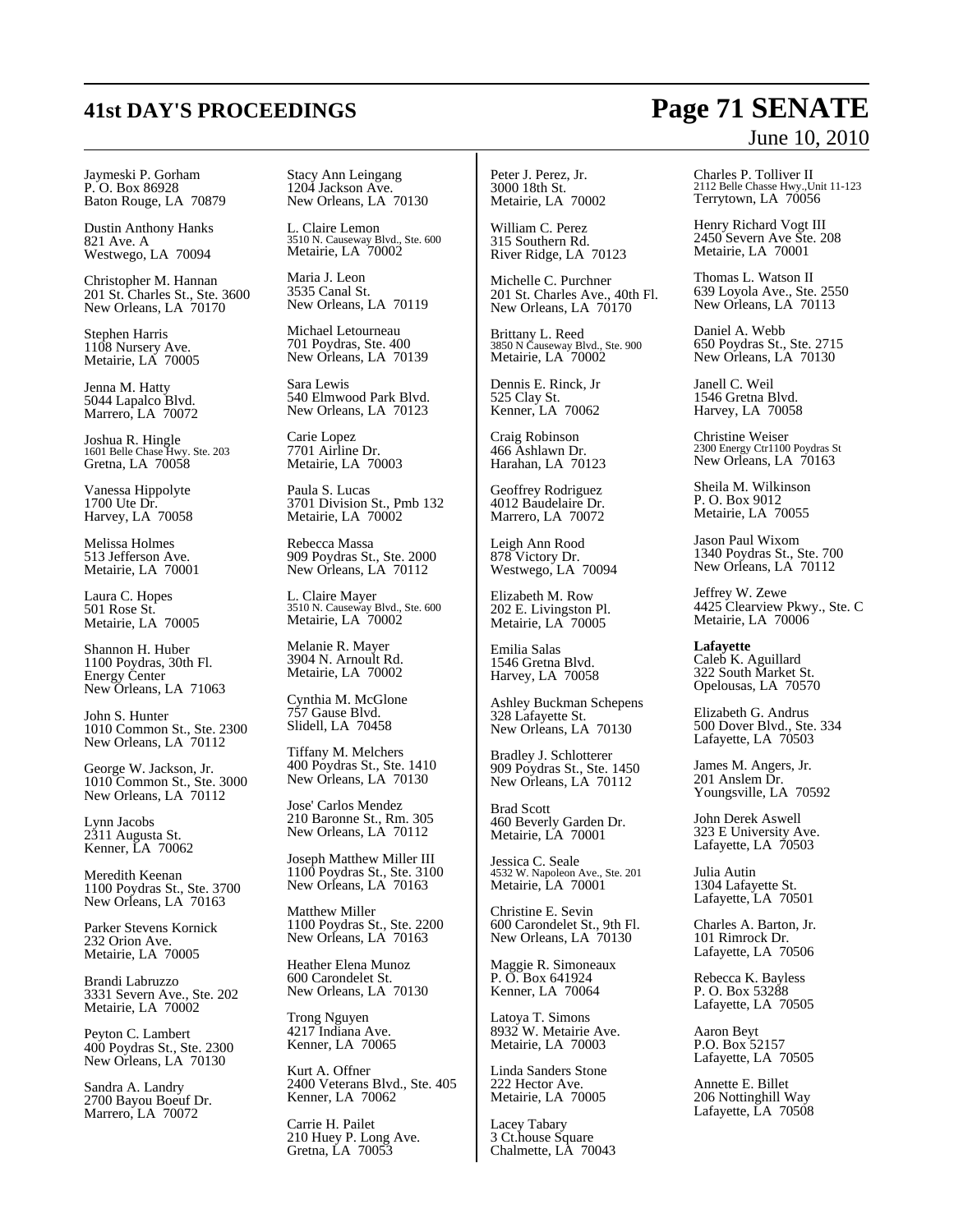Paula Boagni-Bertuccini P. O. Box 51666 Lafayette, LA 70505

Jaclyn C. Bridges 118 South Ct. St., Ste. 209 Opelousas, LA 70570

Eric J. Broussard P. O. Box 80569 Lafayette, LA 70598

Elizabeth J. Comeaux 115 Industrial Pkwy. Lafayette, LA 70508

Jeffrey K. Coreil 1001 W. Pinhook Rd., Ste. 200 Lafayette, LA 70503

Natalie DeJean P.O. Box 4325 Lafayette, LA 70502

Deanna G. Dillard 2014 W. Pinhook, Ste. 710 Lafayette, LA 70508

Megan E. Donohue 600 Jefferson St., Ste. 1600 Lafayette, LA 70501

Sara T. Donohue 1313 West Pinhook Rd. Lafayette, LA 70503

Mark A. Dore' 303 Jenci Dr. Broussard, LA 70518

Joy R. Durbin 1221 Papit Guidry Rd. St. Martinville, LA 70582

Orida B. Edwards 715 Nw Evangeline Thruway Lafayette, LA 70501

Crystal L. Fontenot 230 Jenkins Rd., # 50 Duson, LA 70529

Steven V. Foss 212 Spencer Dr. Lafayette, LA 70506

Ashley L. Foti 105 Chase Dr. Lafayette, LA 70507

Jared Foti P. O. Box 3089 Lafayette, LA 70502

Wesley J. Galjour 100 N. State St., Ste. 220 Abbeville, LA 70510

Matthew S. Green 102 Versailles Blvd., Ste. 400 Lafayette, LA 70501

Jacob H. Hargett 810 South Buchanan St. Lafayette, LA 70501

Jill N. Hollier 212 Denette Dr. Duson, LA 70529

Thomas S. Keaty III 620 Woodvale Ave. Lafayette, LA 70503

Karen M. Kelly P. O. Box 93322 Lafayette, LA 70509

Brad E. Kolder P.O. Box 81129 Lafayette, LA 70508

John M. Korduner 100 State St., Ste. 220 Abbeville, LA 70510

Margaret D. Laborde P. O. Drawer 3408 Lafayette, LA 70502

Terry C. Landry, Jr. P.O. Box 98000 Lafayette, LA 70509

Anthony J. Lascaro P. O. Drawer 94-C Lafayette, LA 70509

Sara LeBlanc 108 St. Martinique Ln. Lafayette, LA 70508

Heidi A. Marceaux 109 Sis Ln. Carencro, LA 70520

Christine M. Mire 202 West Main St. Lafayette, LA 70508

Elizabeth Ann Morehead 122 North State St. Abbeville, LA 70510

Ray J. Pitre 400 E. Kaliste Saloom, Ste. 7100 Lafayette, LA 70508

Tamara D. Rahim 504 Sugar Trace Dr. Broussard, LA 70518

Michael A. Rainey 208 Magnate Dr., Ste. B Lafayette, LA 70508

Alyse S. Richard 102 Versailles Blvd., Ste. 400 Lafayette, LA 70501

Chaz H. Roberts P. O. Box 52828 Lafayette, LA 70505

Kyla L. Rogers P. O. Box 1030 Abbeville, LA 70510

Jo Helen Rowlen 610 Saint Patrick St. Lafayette, LA 70506

Gary W. Rudick II P.O. Box 61511 Lafayette, LA 70596

Neil N. Sharma 1025 Ln.uville Rd. Lafayette, LA 70508

Jennifer Sibille 3000-F Rue Beauregard Lafayette, LA 70508

Dwazendra J. Smith 810 S. Buchanan St. Lafayette, LA 70502

Sara E. Tannehill P. O. Box 336 Youngsville, LA 70592

Susan Theall 1304 Lafayette St. Lafayette, LA 70501

Talbot Myles Theunissen 400 E Kaliste Saloom Rd., Ste. 4200 Lafayette, LA 70598

Rachel A. Thibodeaux 300-F Rue Beauregard Lafayette, LA 70508

Kiera Ylisa Thomas 201 E. Cypress St. Lafayette, LA 70509

Christopher L. Trahan P. O. Box 4525 Lafayette, LA 70502

Judith Verret 3500 E Simcoe #12 Lafayette, LA 70501

Celeste C. White 201 Rue Iberville, Ste. 600 Lafayette, LA 70508

**Lafourche** Heather Caro 828 Bayou Blue Rd. Houma, LA 70364

Judy Hill Dyson 1140 Louise St. Thibodaux, LA 70301

Megan B. Frost 110 W. Plater Dr. Thibodaux, LA 70301

Brandy L. Hawkins 537 West 8th St. Thibodeaux, LA 70301 Ella D. Kliebert 201 Green St. Thibodaux, LA 70301

Sarah Legendre 508 Thoroughbred Dr. Thibodaux, LA 70301

Matthew Ory 622 Belanger St. Houma, LA 70360

Marilyn G. Pepper 171 Virginia St. Larose, LA 70373

Angel McCullough Williams 139 W. 83rd St. Cut Off, LA 70345

**Lincoln** Pamela Anita Blankenship P. O. Box 52 Grambling, LA 71245

M. Kathleen Gilchrist Brucia 249 Bear Creek Rd. Ruston, LA 71270

Michael A. Dicarlo 2204 Wales Ct. Ruston, LA 71270

David J. Summersgill 207 W. Mississippi Ave., Ste. 304 Ruston, LA 71270

**Livingston** Debby Anselmo 18295 La Hwy. 42 Port Vincent, LA 70726

P. Dawn Arevalo 12495 Buddy Ellis Rd. Denham Springs, LA 70726

Barrett D. Burkart, Jr. 246 Napoleon St. Baton Rouge, LA 70802

Benjamin G. Cascio 555 S. Range Ave. Denham Springs, LA 70726

Ellyn Clevenger P. O. Box 1785 Walker, LA 70785

Leslie Davidson 18325 Aydell Ln. French Settlement, LA 70733

Mary J. Fritton 7578 Impson Dr. Denham Springs, LA 70706

Stephanie Gautreau 12821 Buddy Ellis Rd. Denham Springs, LA 70726

Ivy L. Graham 35815 Homer Graham Rd. Walker, LA 70785

# **Page 72 SENATE 41st DAY'S PROCEEDINGS**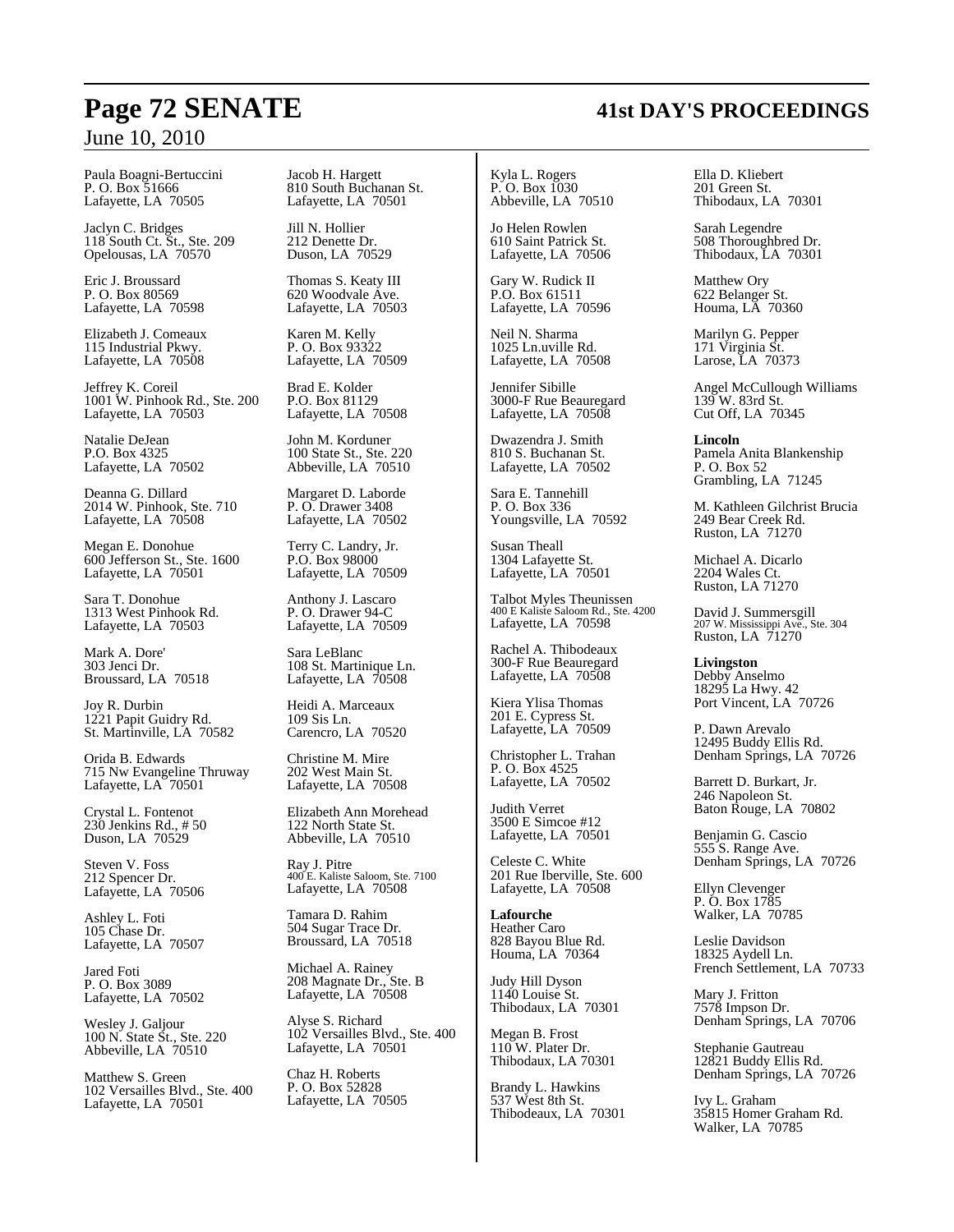### Jodie A. Henderson 222 St. Louis, Ste. 857 Baton Rouge, LA 70821

Shawn E. Lacombe 10942 Woodhaven Dr. Denham Springs, LA 70726

Gerald McKneely Millet, Jr. 270 Sharp Rd. Baton Rouge, LA 70815

Kimberly Resetar P.O. Box #95 Albany, LA 70711

Nancy H. Roberts P. O. Box 427 Holden, LA 70744

Tracy Brooks Saucier 31200 River Pines Dr. Springfield, LA 70462

Kimberly B. Sibley 32480 Glenwood Dr. Denham Springs, LA 70726

**Morehouse** William J. Nunnally 8120 Old Monroe Rd. Bastrop, LA 71220

**Natchitoches** Sue H. Chambley 194 Orchard Run Natchitoches, LA 71457

Susan K. Delrie 352 South Dr. Natchitoches, LA 71457

Robin M. Flynn 151 Mt. Olive Church Rd. Natchitoches, LA 71457

**Orleans** Andrew Abrams 5811 Tchoupitoulas St. New Orleans, LA 70115

Emily R. Adler 400 Poydras St., Ste. 2600 New Orleans, LA 70130

Benjamin S. Allums 201<sup>'</sup>St. Charles Ave., 40th Fl. New Orleans, LA 70170

Justin Edward Alsterberg One Galleria Blvd., Ste. 1400 Metairie, LA 70001

Marie Anders 1447 N. Roman St. New Orleans, LA 70116

Michelle I. Anderson 201 St. Charles Ave., # 3710 New Orleans, LA 70170

Toni R. Arnona 1130 Tchoupitoulas St. New Orleans, LA 70130

George Colin Aucoin, Jr. 3500 N. Hullen St. Metairie, LA 70002

Shelley E. Aucoin 400 Poydras St., Ste. 1600 New Orleans, LA 70130

Adam Babich Tulane. Law School 6329 Freret St. New Orleans, LA 70118

Jason M. Baer One Galleria Blvd., Ste. 1400 Metairie, LA 70001

Kelley E. Bagayoko P. O. Box 52241 New Orleans, LA 70152

Stephanie Michelle Banks P. O. Box 87271 Baton Rouge, LA 70879

Wesley G. Barr 400 Poydras St., Ste. 1980 New Orleans, LA 70130

Amanda H. Baxter 1100 Poydras St., Ste. 800 New Orleans, LA 70163

Ashley J. Becnel 230 Huey P. Long Ave. Gretna, LA 70053

Mary Colleen Bell 880 Commerce Rd. West, Ste. 104 New Orleans, LA 70123

Amy Bernadas 400 Poydras St., Ste. 2500 New Orleans, LA 70130

Tyronne Beshears 3681 Plymouth Pl. New Orleans, LA 70131

Michael S. Blackwell 365 Canal St., Ste. 2000 New Orleans, LA 70130

Sean A. Blondell #1 Sanctuary Blvd., Ste. 202 Mandeville, LA 70471

Brittany Rogers Bonnaffons 6359 Catina St. New Orleans, LA 70124

Lauren Boudreaux 2601 Tulane Ave., Ste. 700 New Orleans, LA 70119

Bryan Edward Bowdler 365 Canal St., Ste. 2000 New Orleans, LA 70130

Nelson P. Bowman 1820 St. Charles Ave., Ste. 205 New Orleans, LA 70130

William Boyles 201 St. Charles Ave., 45th Fl. New Orleans, LA  $70170$ 

Darin S. Britt 7801 Maple St. New Orleans, LA 70118

Natalie Brocklebank 2734 Burgundy St., Unit B New Orleans, LA 70117

Gregory Brumfield, Jr. 201 St. Charles Ave., Fl. 47 New Orleans, LA  $70170$ 

Nathan L. Budde 1540 N. Broad. St. New Orleans, LA 70119

Reagan Lacee Burrow 1204 Jackson Ave. New Orleans, LA 70130

William M. Burst 909 Poydras St., Ste. 1450 New Orleans, LA 70112

Nandi F. Campbell 745 Delachaise St. New Orleans, LA 70115

David Capasso 4220 Canal St. New Orleans, LA 70119

Sarah K. Casey 201 St. Charles Ave., Ste. 3600 New Orleans, LA 70170

Michael John Cerniglia 201 St. Charles Ave., Ste. 4500 New Orleans, LA 70170

Adrienne Chavez 1010 Common St., Ste. 2600 New Orleans, LA 70112

Aaron Clark-Rizzio 2601 TuLn. Ave., Ste. 700 New Orleans, LA 70119

Morgan Clevenger 1653 North Broad. St. New Orleans, LA 70119

Michael W. Collins 3351 Severn Ave., Ste. 201 Metairie, LA 70002

Allison M. Colomb 5953 Marshall Foch New Orleans, LA 70124

Bethany Conner 4640 S. Carrollton, Ste. 200-173 New Orleans, LA 70119

Jennifer L. Cooper 701 Poydras St., 40th Fl. New Orleans, LA 70139

Stephanie W. Cosse' 2300 Energy Centre, 1100 Poydras New Orleans, LA 70163

Christina Cossich 8397 Hwy. 23, Ste. 100 Belle Chasse, LA 70037 June 10, 2010

Brittany M. Ct.enay 3850 N. Causeway Blvd., Ste. 900 Metairie, LA 70002

Bradley Duane Cousins 909 Poydras St., Ste. 2400 New Orleans, LA 70112

John S. Creevy 820 O'Keefe Ave. New Orleans, LA 70113

Christine Simmons Dabney 2919 Joliet St. New Orleans, LA 70118

Lisa S. Daigle 201 St. Charles Ave. Ste. 4610 New Orleans, LA 70170

Helen M. Daniel 2900 Westfork, Ste. 200 Baton Rouge, LA 70827

Elizabeth Livingston De Calderon 6329 Freret St. New Orleans, LA 70118

Jessica A. Denisi 1100 Poydras, 2500 Engery Center New Orleans, LA 70163

Rebecca Dietz 201 St. Charles, Ste. 4500 New Orleans, LA 70170

Lauren Dietzen 701 Poydras St., Ste. 3800 New Orleans, LA 70139

Walter Nicholas Dietzen IV 601 Poydras St., Ste. 2300 New Orleans, LA 70130

Alexander K. Dimitry 1726 Robert St. New Orleans, LA 70115

M. Andrew Doss 1901 Chippewa St. New Orleans, LA 70130

Alexandre L.M. Ducros 330 Carondelet St. New Orleans, LA 70130

Lillian A.S. Dunn 504 Park Blvd. New Orleans, LA 70114

David A Durand, Jr. 239 South Galvez St. New Orleans, LA 70119

Kesana B. Durand 239 S. Galvez St. New Orleans, LA 70119

Rina L. Eisenberg 650 Poydras, Ste. 2400 New Orleans, LA 70130

Anne H. Elam 701 Poydras St., Ste. 4500 New Orleans, LA 70139

# **41st DAY'S PROCEEDINGS Page 73 SENATE**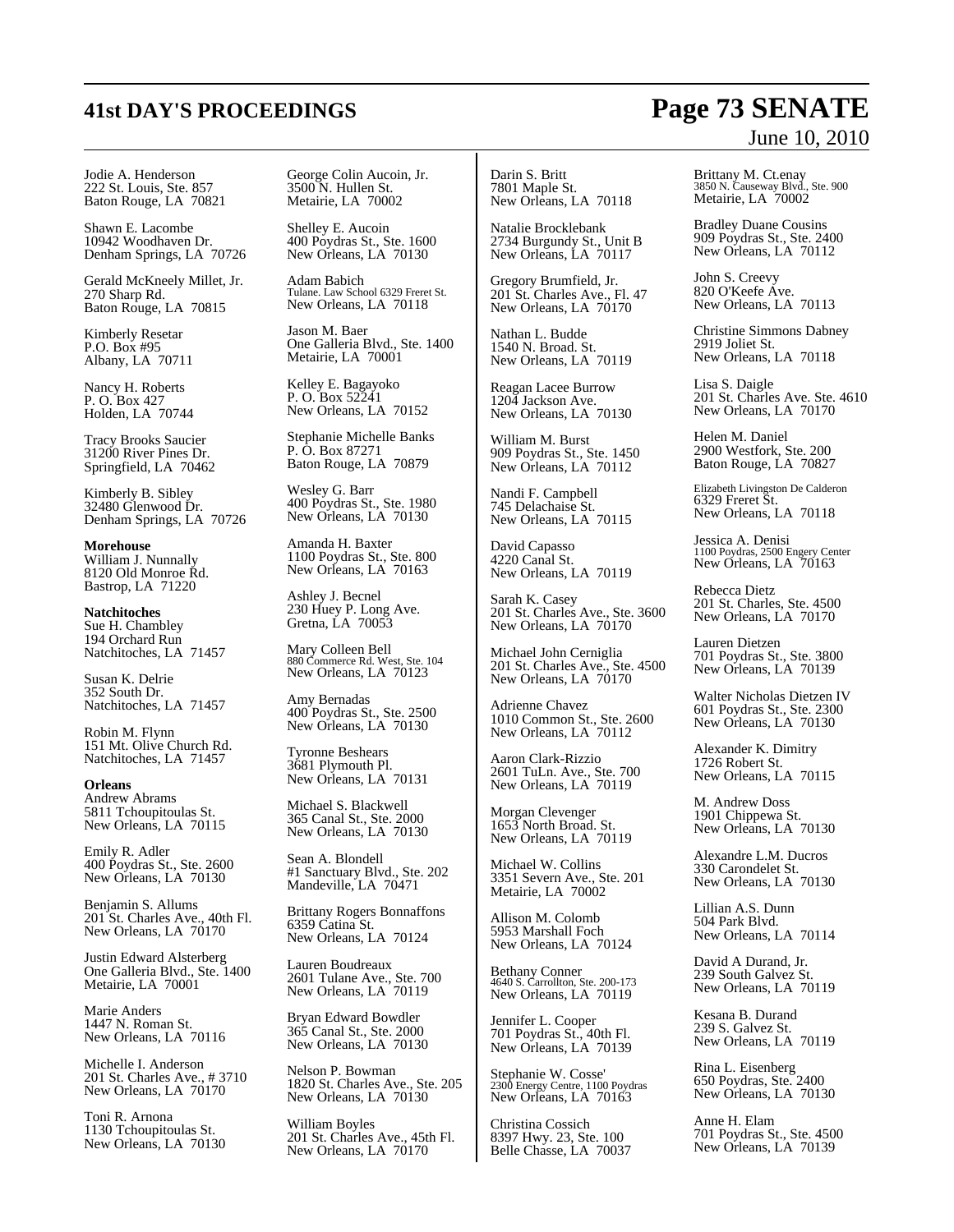## June 10, 2010

Elizabeth Harper Emmett 639 Loyola Ave., Ste. 2550 New Orleans, LA 70113

Leah N. Engelhardt 601 Poydras St., 1700 New Orleans, LA 70130

Jacqueline Epstein 6303 General Meyer Ave. New Orleans, LA 70131

Jeremy Scott Epstein 820 O'Keefe Ave. New Orleans, LA 70113

Tod J. Everage 601 Poydras St., 12th Fl. New Orleans, LA 70130

Tenee' Felix 1820 St. Charles Ave., Ste. 205 New Orleans, LA 70130

Ann P. Fenton 909 Poydras St., 24th Fl. New Orleans, LA 70112

Leslie Fenton 1010 Common St., Ste. 1400A New Orleans, LA 70112

Rebecca E. Fenton 3838 N. Causeway Blvd., #3130 Metairie, LA 70002

Katherine Karre' Fontenot P. O. Box 308 Edgard, LA 70049

Heather Ford 1631 Elysian Fields #281 New Orleans, LA 70117

Jonathan S. Forester 3421 N. Causeway Blvd., Ste. 900 Metairie, LA 70002

Walter Gabriel, Jr. 365 Canal St., Ste. 2000 New Orleans, LA 70130

Victoria A. Gallo 201 St. Charles Ave. New Orleans, LA 70170

Wesley A. Garten 639 Loyola Ave., Ste. 2550 New Orleans, LA 70113

Andrew J. Geiger 4173 Canal St. New Orleans, LA 70119

David Gernhauser, Jr. 2114 Paris Rd. Chalmette, LA 70043

Monique R. Gougisha 639 Loyola Ave., Ste. 2550 New Orleans, LA 70113

Nichole Mart Gray 650 Poydras St., Ste. 1201 New Orleans, LA 70130

Jeffrey P. Green 701 Poydras St., 40th Fl. New Orleans, LA 70139

Margaret Marie Guidry 2121 Mediamolle Dr. New Orleans, LA 70114

Christine A. Guillory 1100 Poydras St., Ste. 3700 New Orleans, LA 70119

Brian L. Guillot 201 St. Charles Ave., 40th Fl. New Orleans, LA 70170

Matthew C. Guy 909 Poydras St., Ste. 1860 New Orleans, LA 70112

Jason W. Hammer 305B Main St. Belle Chasse, LA 70037

Jessica Hardie 909 Poydras St., 20th Fl. New Orleans, LA 70112

Ariel S. Harman-Cohen 2601 TuLn. Ave., Ste. 700 New Orleans, LA 70119

Christopher M. Hatcher 855 Baronne St. New Orleans, LA 70113

Eden B. Heilman 4431 Canal St. New Orleans, LA 70119

Deborah M. Henson 12 Hawk St. New Orleans, LA 70124

Marshall A. Hevron 4500 One Shell Square New Orleans, LA 70139

Joshua L. Holmes 3801 Canals St., Ste. 331 New Orleans, LA 70119

Alexis R. Jani 1714 Cannes Dr. LaPlace., LA 70068

C. Kieffer Johnson 601 Poydras St., Ste. 2100 New Orleans, LA 70130

Laura Kambur 4700 Canal St. New Orleans, LA 70119

Michael Kennedy 702 N. Carrollton Ave., Ste. A New Orleans, LA 70119

Catherine T. Kitchen P. O. Box 44486 Baton Rouge, LA 70804 Stephen C. Kogos, Jr. 701 Poydras St., Ste. 4800 New Orleans, LA 70139

Kenneth Kolb 1010 Common St., Ste. 2600 New Orleans, LA 70112

Carolyn Cass Kolbe 400 Poydras St., Ste. 2600 New Orleans, LA 70130

Mikalia Kott 757 St. Charles Ave., Ste. 201 New Orleans, LA 70130

Kevin Paul Kress 842 Camp St. Unit # 5 New Orleans, LA 70130

Zachary H. Kupperman 201 St. Charles Ave., 3201 New Orleans, LA  $70170$ 

Monique LaFontaine 601 Poydras St., Ste. 2660 New Orleans, LA 70130

Cameron N. Ehsani Landry 1100 Poydras St., Ste. 1440 New Orleans, LA 70163

Christine Lehmann 636 Baronne St. New Orleans, LA 70113

Mathew Scott Lejeune 201 St. Charles Ave. 48th Fl. New Orleans, LA 70170

Andrew Lilly 1100 Poydras St., 33rd Fl. New Orleans, LA 70163

Matthew Michael Livaccari 7465 Benjamin St. New Orleans, LA 70118

Charles B. Long 400 Poydras St., 2500 New Orleans, LA 70130

Rene A. Louapre IV 909 Poydras St., Ste. 2300 New Orleans, LA 70112

Robert Lunsford 7801 Maple St. New Orleans, LA 70118

Christine I. Mackinnon 618 E. Rutland St. Covington, LA 70433

Sabrina S. Mannai 328 State St. New Orleans, LA 70118

Joseph Marino 1726 Toledano St. New Orleans, LA 70115 Joseph B. Marino III 2300 Energy Centre, 1100 Poydras New Orleans, LA 70163

Jenna N. Matheny 134 Lasalle St. New Orleans, LA 70112

Megan E. Matheny P. O. Box 904 Hahnville, LA 70057

Katherine M. McCray 650 Poydras St., Ste. 2105 New Orleans, LA 70130

Matthew J. McLaren 8220 Maple St. New Orleans, LA 70118

April Mcquillar 1100 Poydras St., 30th Fl. New Orleans, LA 70163

Gary Edward Meringer 400 Poydras St., Ste. 1510 New Orleans, LA 70130

Meredith M. Miceli 5213 Airline Dr. Metairie, LA 70001

Allen C. Miller 365 Canal St., Ste. 2000 New Orleans, LA 70130

Alysson L. Mills 201 St. Charles Ave., Ste. 4600 New Orleans, LA  $70170$ 

Elisa Mills 650 Poydras St., Ste. 2105 New Orleans, LA 70130

Amanda N. Moeller 909 Poydras, Ste. 1860 New Orleans, LA 70112

Gabriel O. Mondino 3535 Canal St. New Orleans, LA 70119

Richard Marc Morgain 3421 N. Causeway Blvd., Ste. 602 Metairie, LA 70002

Ashley E. Mule' 300 Lake Marina 13BW New Orleans, LA 70129

Robin Myers 650 Poydras St., Ste. 1100 New Orleans, LA 70130

Monica Nolan 4000 General Degaulle New Orleans, LA 70114

Stephanie D. O'Brien 80 Neron Pl. New Orleans, LA 70118

Christopher Gerald Otten 3421 N. Causeway Blvd., Ste. 901 Metairie, LA 70002

## **Page 74 SENATE 41st DAY'S PROCEEDINGS**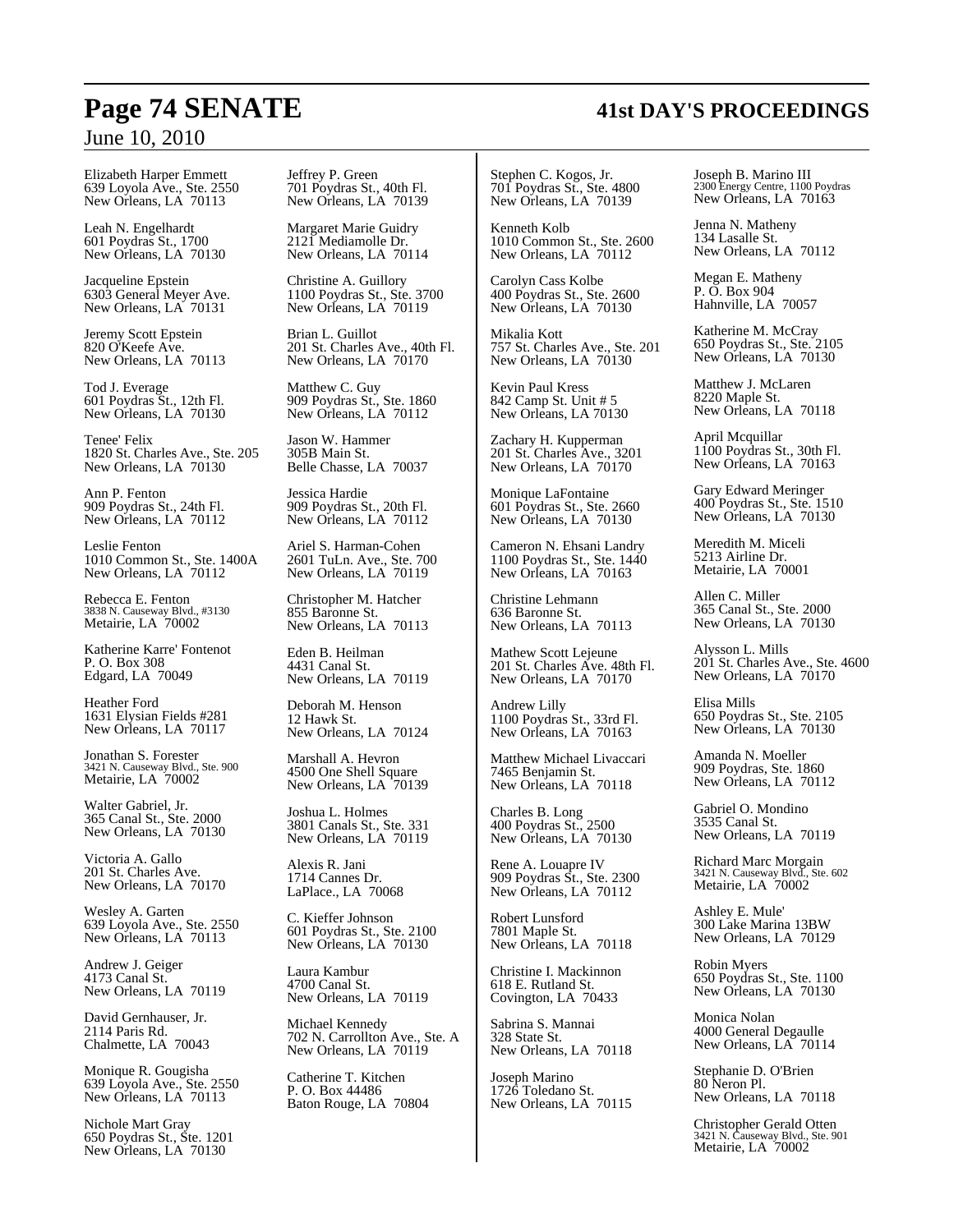### Michael Palestina 909 Poydras St., Ste. 2500 New Orleans, LA 70112

Corey Parenton 4640 Rye St. Metairie, LA 70006

Matthew R. Payne 201 St. Charles Ave., Ste. 4600 New Orleans, LA 70170

Trishawn Payne-Palmer 13740 Pierres Ct. New Orleans, LA 70129

Jonathan C. Pedersen 839 St. Charles Ave., Ste. 306 New Orleans, LA  $70130$ 

Kelly Dussel Perrier 201 St. Charles Ave. 40th Fl. New Orleans, LA 70170

Cayce C. Peterson 701 Magazine St. New Orleans, LA 70130

Paul L. Peyronnin 201 St. Charles Ave., Ste. 3600 New Orleans, LA 70170

Thomas H. Peyton 400 Poydras St., Ste. 2500 New Orleans, LA 70130

Ada A. Phleger 636 Baronne St. New Orleans, LA 70113

Ilona Prieto Picou 1820 St. Charles Ave., Ste. 205 New Orleans, LA 70130

Claire E. Pontier 643 Magazine St., #300 New Orleans, LA 70130

Evelyn F. Pugh 1300 Perdido St., Rm. 1E06 New Orleans, LA 70112

Kelly E. Quirk 1340 Poydras St., Ste. 1420 New Orleans, LA 70112

Devin C. Reid 701 Poydras St., Ste. 5000 New Orleans, LA 70139

Megan C. Riess 201 St. Charles Ave., Ste. 4600 New Orleans, LA  $70170$ 

Peter J. Rivas 201 St. Charles Ave., Ste. 5100 New Orleans, LA 70170

Abby Roberts 909 Poydras St., Ste. 2000 New Orleans, LA 70112

Thena K. Robinson 4431 Canal St. New Orleans, LA 70119

Stacey G. Roland 3027 Ridgelake Dr. Metairie, LA 70002

Maclain F. Romaguera 158 S. Roadway New Orleans, LA 70124

Sophie Diane Rosado 145 Robert E. Lee Blvd., Ste. 300 New Orleans, LA 70124

David M.G. Ross 201 St. Charles Ave., Ste. 4000 New Orleans, LA  $70170$ 

Richard I. Roth III 1139 Arabella St. New Orleans, LA 70118

Christopher J. Rouse One Galleria Blvd., Ste. 1400 Metairie, LA 70001

Andrea Rubin 7426 Short St. New Orleans, LA 70125

Cecilia Emily Rutherford 1820 St. Charles Ave., Ste. 205 New Orleans, LA 70130

Joanne M. Ryan 365 Canal St., #2850 New Orleans, LA 70130

Shannon Suggs Sale 3850 N. Causeway Blvd., Ste. 1043 Metairie, LA 70002

Jordan Samford 200 Henry Clay New Orleans, LA 70118

Kara Hadican Samuels 1100 Poydras St., Ste. 2800 New Orleans, LA 70163

Patrick B. Sanders 2901 N. Causeway Blvd., Ste. 201 Metairie, LA 70002

Charlotte Jane Sawyer 601 Poydras St., Ste. 2300 New Orleans, LA 70130

Patrick Schepens 601 Poydras St., Ste. 2615 New Orleans, LA 70130

Elizabeth Mary Schmidt 1010 Common St., Ste. 1750 New Orleans, LA 70112

Kristen H. Schorp 400 Poydras St., Ste. 2500 New Orleans, LA 70130

William W. Sentell III 1100 Poydras St., Ste. 3200 New Orleans, LA 70163

Jeremy F. Sharp 3300 St. Charles Ave., Apt 19 New Orleans, LA 70115

Cristian P. Silva 4902 Canal St., Ste. 201 New Orleans, LA 70119

Lori Silverstein 201 St. Charles Ave., 40th Fl. New Orleans, LA  $70170$ 

Jennifer L. Simmons 701 Poydras St., Ste. 4040 New Orleans, LA 70124

Matthew D. Simone 701 Poydras St., Ste. 5000 New Orleans, LA 70139

Lois V. Simpson 1010 Common St., Ste. 2600 New Orleans, LA 70112

Eric Daniel Smith, Jr. 3329 Florida Ave. Kenner, LA 70065

Lacy Smith 1108 City Park Ave. New Orleans, LA 70119

Mary Margaret Spell 201 St. Charles Ave., 51st Fl. New Orleans, LA  $70170$ 

Leah Spivey 2919 Maurepas St. New Orleans, LA 70119

Robert Michael Stein 224 S. Lopez New Orleans, LA 70119

Clif Stoutz 3606 Canal St., Ste. A New Orleans, LA 70119

Jacqueline Stump 601 Poydras St., Ste. 2655 New Orleans, LA 70130

Sandra Sutak 400 Poydras St., Ste. 2500 New Orleans, LA 70130

Samuel C. Taggard P. O. Box 56036 New Orleans, LA 70156

Jordan Teich 1515 Poydras St. Ste. 1950 New Orleans, LA 70115

Christopher R. Teske 365 Canal St., Ste. 2000 New Orleans, LA 70130

Trevor Kade Theunissen 1515 Poydras St., Ste. 1320 New Orleans, LA 70112

## **41st DAY'S PROCEEDINGS Page 75 SENATE** June 10, 2010

Catherine N. Thigpen 201 St. Charles Ave., Ste. 3600 New Orleans, LA  $70170$ 

Tiffany Thomas 421 Loyola Ave. M, Rm. 405 New Orleans, LA 70112

Al M. Thompson, Jr. 365 Canal St., Ste. 2690 New Orleans, LA 70130

Brendhan Thompson 909 Poydras St., Ste. 1860 New Orleans, LA 70112

Seth T. Thorp 909 Poydras St., 24th Fl. New Orleans, LA 70112

Erin S. Threatt 1465 N. Broad. St. New Orleans, LA 70119

Peter S. Thriffiley, Jr. 1100 Poydras St., 30th Fl. New Orleans, LA 70163-3000

Jack Allen Tittle, Jr. 3201 Danny Park, Ste. 107 Metairie, LA 70002

Robert M. Tortorich, Jr. 1750 St. Charles Ave., #441 New Orleans, LA 70130

Cecelia Trenticosta 636 Baronne St. New Orleans, LA 70113

Mary Claire Trimble P.O. Box 56458 New Orleans, LA 70156

Andrew V. Tuozzolo 3823 Dumaine St. New Orleans, LA 70119

Justin Van Alstyne 546 Carondelet St. New Orleans, LA 70130

Abaigeal Lynn Van Deerlin 201 St. Charles Ave., Ste. 4000 New Orleans, LA 70170

Ashley Van Meter 1816 Industrial Blvd. Harvey, LA 70058

Jason C. Wade 25 Hickory Ave. Harahan, LA 70123

Charles Wall 619 S. White St. New Orleans, LA 70119

Kelly F. Walsh 3636 S. I-10 Svc Rd. W., Ste. 300 Metairie, LA 70001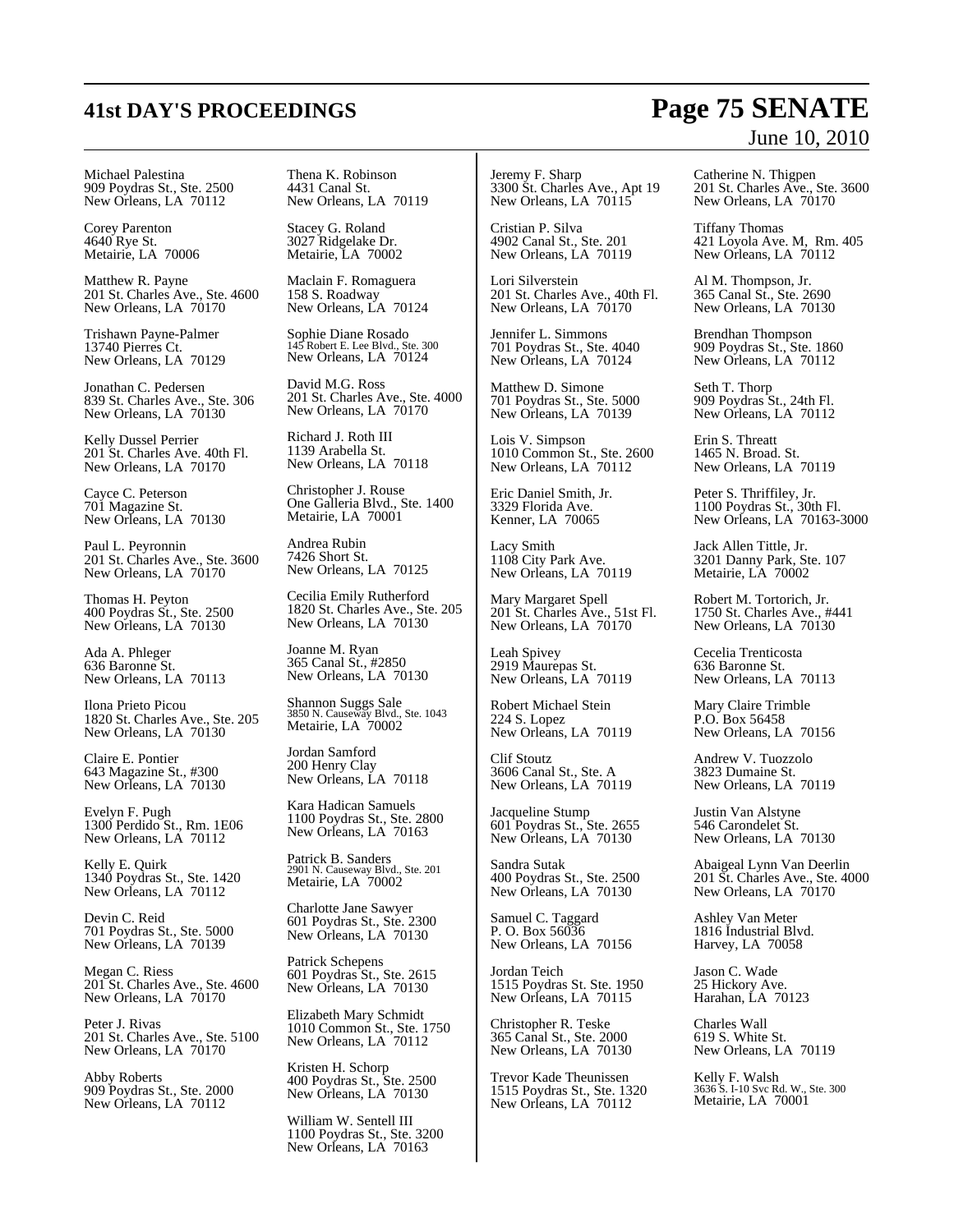## **Page 76 SENATE 41st DAY'S PROCEEDINGS**

## June 10, 2010

Daniel J. Walter 546 Carondelet St. New Orleans, LA 70130

Cherrilynne M. Washington 2610 St. Nick Dr. New Orleans, LA 70131

Matthew P. Weaver 401 Whitney Ave., Ste. 500 Gretna, LA 70056

Elizabeth A. Weigand 427 Gravier St. New Orleans, LA 70130

Harold E. Weiser 3814 Veterans Memorial Blvd., Ste. 300 Metairie, LA 70002

John White 700 Camp St., Ste. 101 New Orleans, LA 70130

Jason R. Williams 631 St. Charles Ave. New Orleans, LA 70130

Zachary L. Wool 909 Poydras St., Ste. 2500 New Orleans, LA 70112

Simone H. Yoder 400 Poydras St., Ste. 2600 New Orleans, LA 70130

**Ouachita** Debra J. Beeman 2605 Marquette St. Monroe, LA 71201

Harry R. Brown, Jr. 1900 N. 18th St., Ste. 411 Monroe, LA 71201

Alan Scott Buckliew 1101 Oliver Rd. Monroe, LA 71201

Jessica K. Carr 639 Barnes Rd. Monroe, LA 71203

Emily Kaye Ct.eau 2309 Oliver Rd. Monroe, LA 71201

Jessica M. Crain P. O. Drawer 4787 Monroe, LA 71211

Josh Freeman 214 Haynes St. West Monroe, LA 71291

Mona Hamilton Gibbs 216 Grayling Ln. Monroe, LA 71202-3114 Wendy Brown Horton 1890 Hudson Circle, Ste. 1 Monroe, LA 71201

Courtney T. Joiner 112 Garden Park Dr. Monroe, LA 71202

Johellen Maddox 606 Joe White Rd. Monroe, LA 71203

Sharon Welch Russell 412 South Riverfront West Monroe, LA 71292

**Plaquemines** Rennie S. Buras II P. O. Box 901 Belle Chasse, LA 70037

**Pointe Coupee** John L. Ewing, Jr. P.O. Box 156 New Rd.s, LA 70760

Kaleisha L. Nelson 711 RailRoad Ave. New Rd.s, LA 70760

**Rapides** Brenda L. Bordelon 938 Bayou Trace Alexandria, LA 71301

Julia Callis 2030 Donahue Perry Rd. Pineville, LA 71360

Heather E. Cooley 711 Washington St. Alexandria, LA 71301

Michael Joseph Floyd 2001 Macarthur Dr. Alexandria, LA 71301

Christopher K. Lacour 3504 Masonic Dr., Ste. B Alexandria, LA 71301

Joseph P. Landreneau 2001 Macarthur Dr. Alexandria, LA 71301

Linda Lemoine-Ueckert 4722 Bayou Ct. Dr. Alexandria, LA 71303

Dawn E. Long 1220 Macarthur Dr. Alexandria, LA 71303

David W. Marcase 117 E. Ogden St. Marksville, LA 71351

Kellen J. Mathews P. O. Box 12730 Alexandria, LA 71315 M. Lance Maxwell 1254 Dorchester Dr. Alexandria, LA 71303

Amy E. McGray P. O. Box 13199 Alexandria, LA 71315

Byron O'Neal 630 Lee St. Alexandria, LA 71301

Megan E. Perkins 701 Murray St. Alexandria, LA 71309

Cynthia P. Rine 2030 Donahue Ferry Rd. Pineville, LA 71360

**Richland** Bevie L. Tuckett P. O. Box 857 Rayville, LA 71269

**Sabine** Russell L. Busby 14020 Hwy. 175 Many, LA 71449

**St Bernard** Leola M. Anderson 127-129 Carondelet St. New Orleans, LA 70130

Katie L. Dysart 201 St. Charles Ave., Ste. 3600 New Orleans, LA 70170

Gregory W. Rome 2413 Pakenham Dr. Chalmette, LA 70043

Mandi L. Teoulet 3813 Lyndell Dr. Chalmette, LA 70043

**St Charles** Taylor Eilers P. O. Box 688 Mandeville, LA 70470

Greg Joseph Lampard 120 Oaklawn Ridge Ln. St. Rose, LA 70087

Rebecca Z. Matthews 502 Monsanto Ave. Luling, LA 70070

Joseph B. Rochelle 118 Ormond Oaks Dr. Destrehan, LA 70047

**St Helena** Leslie S. Ricard 80 Dennis Lee Rd. Denham Springs, LA 70706

**St John The Baptist** O. Young Bonner 2344 Country Club Dr. LaPlace., LA 70068

Pamela W. Carter 201 St. Charles Ave., Ste. 3600 New Orleans, LA 70170

Tabitha O. Mangano 12 Rush Dr. LaPlace, LA 70068

James E. Miller 3799 W. Airline Hwy. Reserve, LA 70084

Gretchen K. Dore' 180 Terra St. Opelousas, LA 70570

Elizabeth Ferguson P. O. Box 1480 Port Barre, LA 70577

Erin Reed Monica P. O. Drawer 1329 Opelousas, LA 70571

Brandon K. Stelly P. O. Box 80369 Lafayette, LA 70598

Berryl F. Thompson II 3260 Walnut Dr. Opelousas, LA 70570

Anne Elizabeth Watson 232 N. Liberty St. Opelousas, LA 70570

**St Martin** Paul O. Champagne, Jr. P. O. Box 910 Breaux Bridge, LA 70517

Stephanie Reah Knott 1106 Bushville Hwy. Arnaudville, LA 70512

Beau LeBlanc 700 St. John, 5th Fl. Lafayette, LA 70502

**St Mary** Julia Lee Deal 823 Carroll St., Ste. C Mandeville, LA 70448

Erin Eldridge 115 Proctor Rd. Jeanerette, LA 70544

**St Tammany** Klint E. Beckendorf P. O. Box 5350 Covington, LA 70434

Ashley Elizabeth Boyd 3500 N. Causeway Blvd., #820 Metairie, LA 70002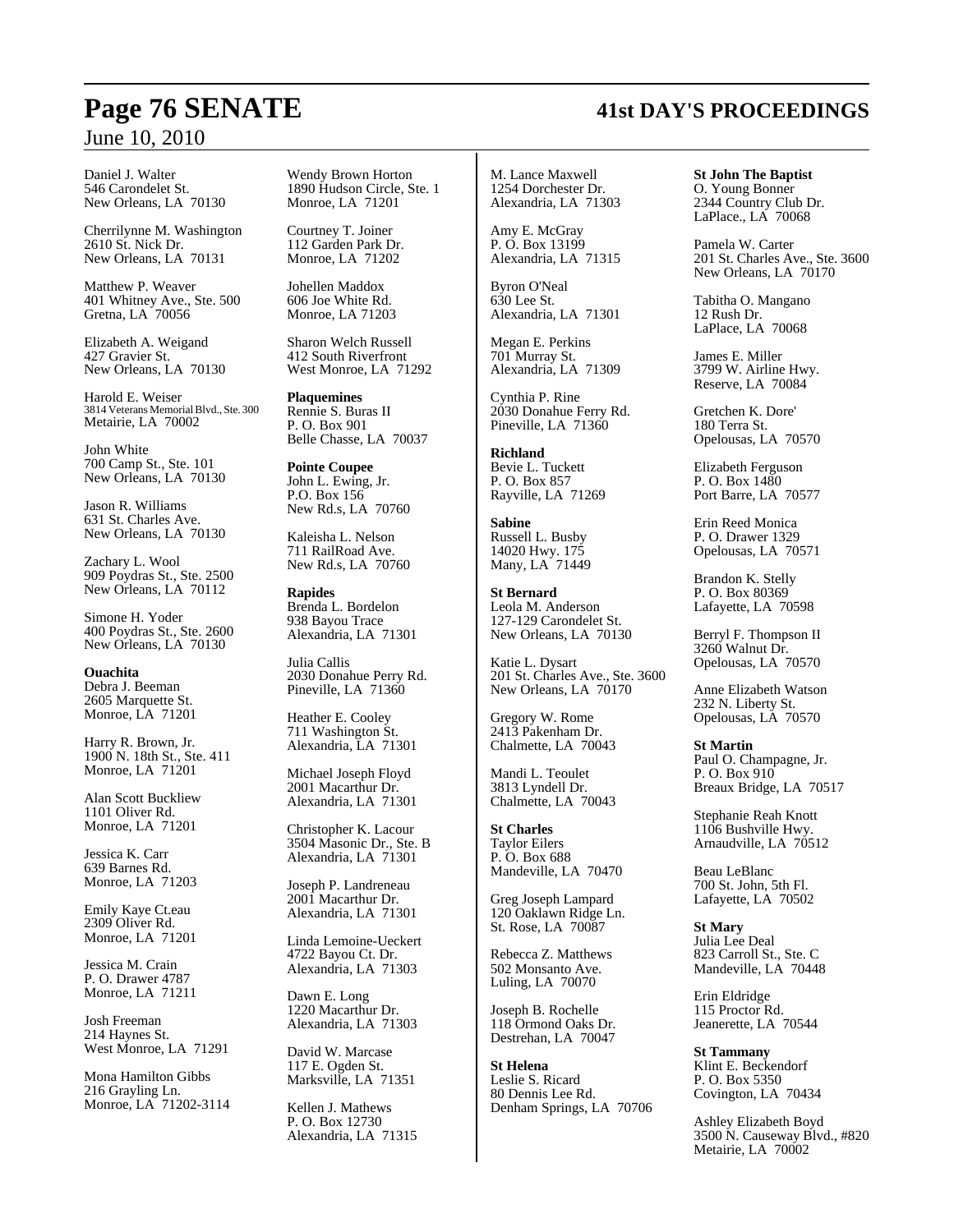Dawn Sharpe Brackett 118 West Hall Ave. Slidell, LA 70460

Mary Ann Brockhaus 76455 Carroll Dr. Covington, LA 70435

Angela L. Brown 57331 S. Harrison Rd. Slidell, LA 70461

Alexander L. Burns 1100 Poydras St., Ste. 3200 New Orleans, LA 70163

Rachael P. Catalanotto 701 Poydras St., Ste. 4700 New Orleans, LA 70139

Lieu Thi Vo Clark 404 Kensington Blvd. Slidell, LA 70458

Donna M. Crawford 1590 W. Causeway Approach, Ste. 1 Mandeville, LA 70471

Melanie Comeaux Croft 550 Brownswitch Rd. Slidell, LA 70458

Melissa A. Culotta 525 Clay St. Kenner, LA 70062

Chad A. Danenhower 3850 N. Causeway Blvd., Ste. 200 Metairie, LA 70002

Michele Hale Deshazo 1615 Poydras St., Ste. 1300 New Orleans, LA 70112

William L. Deshotels 820 Oak Harbor Blvd., Ste. 4 Slidell, LA 70458

Matthew L. Devereaux 1331West Causeway Approach Mandeville, LA 70471

Mary L. Devun 340 Mapleridge Dr. Mandeville, LA 70471

George Joseph Ditta II 829 St. Charles Ave. New Orleans, LA 70130

Michael Stephen Donovan 200 Caroline Ct. Covington, LA 70433

Patricia Andrea Falco 829 St. Charles Ave. New Orleans, LA 70130

Theresa L. Ford 907 Patriot Dr. Slidell, LA 70458 Terri E. Gage 37 Zinnia Dr. Covington, LA 70433

Kristy M. Gahn 549 Solitude Way Covington, LA 70433

Evan J. Godofsky 3850 N. Causeway Blvd., Ste. 1100 Metairie, LA 70002

Chantelle P. Haik 201 St. Charles Ave., 45th Fl. New Orleans, LA 70170

Veronica N. Kittok P. O. Box 1530 Covington, LA 70434

Robin P. Louque 570 Davis Landing Rd. Slidell, LA 70461

G. Marc Miller 328 Winchester Circle Mandeville, LA 70448

Ava F. Neelis 1010 Common St., Ste. 1800 New Orleans, LA 70112

Angela Nunley 108 Rue Chateau Slidell, LA 70461

Angelique P. Provenzano-Walgamotte 123 Vintage Dr. Covington, LA 70433

Faith Richard 72245 Rainbow Dr. Covington, LA 70433

Rachel Zimmerle Roy 4822 Tchoupitoulas St. New Orleans, LA 70115

Stephanie Sanborn 909 Poydras St., 20th Fl. New Orleans, LA 70112

Elizabeth Sconzert 1590 W. Causeway App., Ste. 1 Mandeville, LA  $70471$ 

Stacy Erica Shurman 2021 Lakeshore Dr., Ste. 500 New Orleans, LA 70122

Rebecca R. Urland 527 East Boston St., Ste. 201 Covington, LA 70433

Richard S. Vale 3421 N CausewayBlvd., 9th Fl. Metairie, LA 70002

June Whitehead P. O. Box 1009 Sun, LA 70463

Amy C. Yenari 516 North Columbia St. Covington, LA 70433

**Tangipahoa** Sean R. Bourgeois 600 S.W. RailRd. Ave. Hammond, LA 70403

Deborah L. Dunaway P. O. Box 1504 Hammond, LA 70404

Matthew R. Emmons 201 St. Charles Ave., 40th Fl. New Orleans, LA 70170

Kimberly J. Fultz P. O. Box 217 Tangipahoa, LA 70465

Maxi Gaussiran 39768 Kellywood Blvd. Ponchatoula, LA 70454

Margie Lascaro 12222 Larock Rd. Amite, LA 70422

Renee Sandra Raborn Molland P. O. Box 811 Amite, LA 70422

Joy G. Najolia 62250 West End Blvd. Slidell, LA 70461

Matthew Todd P.O. Box 95 Albany, LA 70711

James T. Tran 40097-B Emerald Dr. Ponchatoula, LA 70454

Jessica Westmoreland 403 E. Mulberry St. Amite, LA 70422

Carlee J. White P. O. Box 185 Amite, LA 70422

Martha White 4000 S. Sherwood Forest, Ste. 301 Baton Rouge, LA 70454

**Tensas** Tammy Thompson 307 Verona St. Newellton, LA 71357

**Terrebonne** Heather Peth Fairchild 510 Roussell St. Houma, LA 70360

Melissa Z. Hutchinson 206 Swan Ave. Houma, LA 70363

Michelle Neil P. O. Box 1905 Houma, LA 70361

Kristyl B. Revelle 4266 W. Main St. Gray, LA 70359

Jimi C. Smith P. O. Box 3109-70361 Houma, LA 70361

**Union** Amiee U. Pyle 102 Thomas Rd. Ste. 506 West Monroe, LA 71291

William M. Redmond 160 McHenry Rd. Farmerville, LA 71241

**Vermilion** Laurie Anne Hulin P. O. Box 175 Abbeville, LA 70510

Holley B. Mire P.O. Box 478 Abbeville, LA 70511

Alana E. Odom 220 Heymann Blvd. Lafayette, LA 70503

Blair B. Suire 600 Jefferson St., Ste. 1600 Lafayette, LA 70501

**Vernon** Frank R. Diaz 11981 Lake Charles Hwy. Leesville, LA 71446

**West Baton Rouge** Carolyn H. Majors 5333 N. River Rd. Port Allen, LA 70767

Elisa E. Tubbs P. O. Box 403 Port Allen, LA 70767

**West Feliciana** Doughty W. Varnedoe P.O. Box 3836 Baton Rouge, LA 70821

**Winn** Michael Shane Frederick 1005 South Jones St. Winnfield, LA 71483

Lisa W. Yerby 13317 Hwy. 84 Winnfield, LA 71483

## **41st DAY'S PROCEEDINGS Page 77 SENATE** June 10, 2010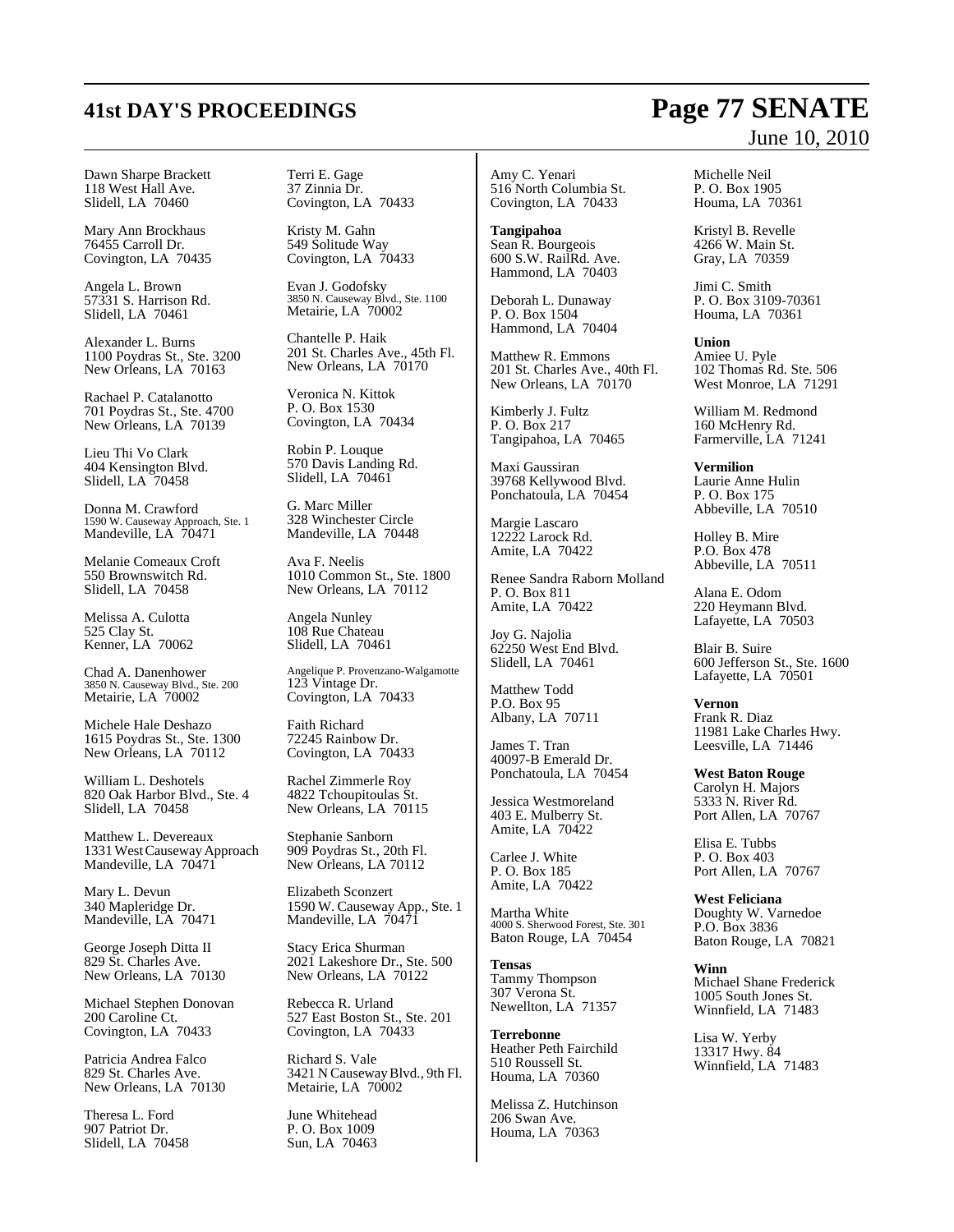## June 10, 2010

## **Messages from the House**

The following Messages from the House were received and read as follows:

## **Message from the House**

### **CONCURRING IN SENATE CONCURRENT RESOLUTIONS**

June 10, 2010

To the Honorable President and Members of the Senate:

I am directed to inform your honorable body that the House of Representatives has finally concurred in the following Senate Concurrent Resolutions:

## **SENATE CONCURRENT RESOLUTION NO. 13—** BY SENATOR N. GAUTREAUX

A CONCURRENT RESOLUTION

To urge and request parish governing authoritiesto provide markings or striping on parish roads.

Reported with amendments.

## **SENATE CONCURRENT RESOLUTION NO. 77—** BY SENATOR MCPHERSON

A CONCURRENT RESOLUTION

To direct the Department of Health and Hospitals to investigate, study, and develop a plan or strategy to modernize and improve the state developmental disability centers, focusing particularly on an assessment of the current operation and maintenance of the existing developmental disability centers and the feasibility of replacing those existing facilities, with the resulting plan or strategy detailing how Louisiana can modernize its current facilities to reflect the best practices in care and cost savings for those with developmental disabilities.

Reported with amendments.

**SENATE CONCURRENT RESOLUTION NO. 41—**<br>BY SENATORS MCPHERSON, LONG AND RISER AND<br>REPRESENTATIVE JOHNSON A CONCURRENT RESOLUTION

To urge and request the commission on colleges of the Southern Association of Colleges and Schools to establish a school of medicine at Louisiana College.

Reported without amendments.

### **SENATE CONCURRENT RESOLUTION NO. 106—** BY SENATOR QUINN

A CONCURRENT RESOLUTION

To urge and request the Louisiana State Law Institute to study and make recommendations relative to the laws regarding spousal support, and to report its findings to the legislature prior to the convening of the 2011 Regular Session.

Reported without amendments.

## **SENATE CONCURRENT RESOLUTION NO. 109—** BY SENATOR CROWE AND REPRESENTATIVE HUTTER

A CONCURRENT RESOLUTION

To urge and request that the division of probation and parole, within the Department of Public Safety and Corrections, reinstate and reopen the St. Bernard Parish Probation and Parole Office.

Reported without amendments.

## **SENATE CONCURRENT RESOLUTION NO. 114—**

BY SENATORS CHAISSON, ADLEY, ALARIO, AMEDEE, APPEL,<br>BROOME,CHABERT,CHEEK,CLAITOR,CROWE,DONAHUE,DORSEY,<br>DUPLESSIS, ERDEY, B. GAUTREAUX, N. GAUTREAUX, GUILLORY,<br>HEBERT, HEITMEIER, JACKSON, KOSTELKA, LAFLEUR, LONG,<br>MARIONNEAU

## **Page 78 SENATE 41st DAY'S PROCEEDINGS**

SHAW, SMITH, THOMPSON AND WALSWORTH AND<br>REPRESENTATIVES ABRAMSON, ANDERS, ARMES, ARNOLD,<br>BAUBERT, AUSTIN BADON, BOBBY BADON, BALDONE, BARRAS,<br>BARROW, BILLIOT, BROSSETT, BURFORD, HENRY BURNS, TIM<br>BIRNS, BURRELL, CARMODY, CA

To express the sincere condolences of the Legislature of Louisiana upon the tragic deaths of the eleven crew members who perished aboard the offshore oil rig Deepwater Horizon.

Reported without amendments.

Respectfully submitted, ALFRED W. SPEER Clerk of the House of Representatives

## **Introduction of Senate Concurrent Resolutions**

Senator Crowe asked for and obtained a suspension of the rules to read Senate Concurrent Resolutions a first and second time.

### **SENATE CONCURRENT RESOLUTION NO. 115—** BY SENATOR CROWE

A CONCURRENT RESOLUTION

To urge and request the Coastal Protection and Restoration Authority of Louisiana and the United States Army Corps of Engineers to incorporate the East Biloxi Shoreline Barrier Zone as a vital component in the state and federal master plans for coastal restoration and storm protection.

The resolution was read by title. Senator Crowe moved to adopt the Senate Concurrent Resolution.

## **ROLL CALL**

The roll was called with the following result:

### YEAS

| Mr. President            | Erdey                 | Morrish                |
|--------------------------|-----------------------|------------------------|
| Adley                    | Gautreaux N           | Mount                  |
| Alario                   | Guillory              | Murray                 |
| Amedee                   | Heitmeier             | <b>Nevers</b>          |
| Appel                    | Jackson               | Peterson               |
| Chabert                  | Kostelka              | Quinn                  |
| Cheek                    | LaFleur               | Riser                  |
| Crowe                    | Long                  | Shaw                   |
| Donahue                  | Martiny               | Smith                  |
| Dorsey                   | McPherson             | <b>Thompson</b>        |
| Duplessis                | Michot                | Walsworth              |
| Total - 33               |                       |                        |
|                          | <b>NAYS</b>           |                        |
| Total - 0                |                       |                        |
|                          | <b>ABSENT</b>         |                        |
| <b>Broome</b><br>Claitor | Gautreaux B<br>Hebert | Marionneaux<br>Morrell |

Total - 6

The Chair declared the Senate adopted the Senate Concurrent Resolution and ordered it sent to the House.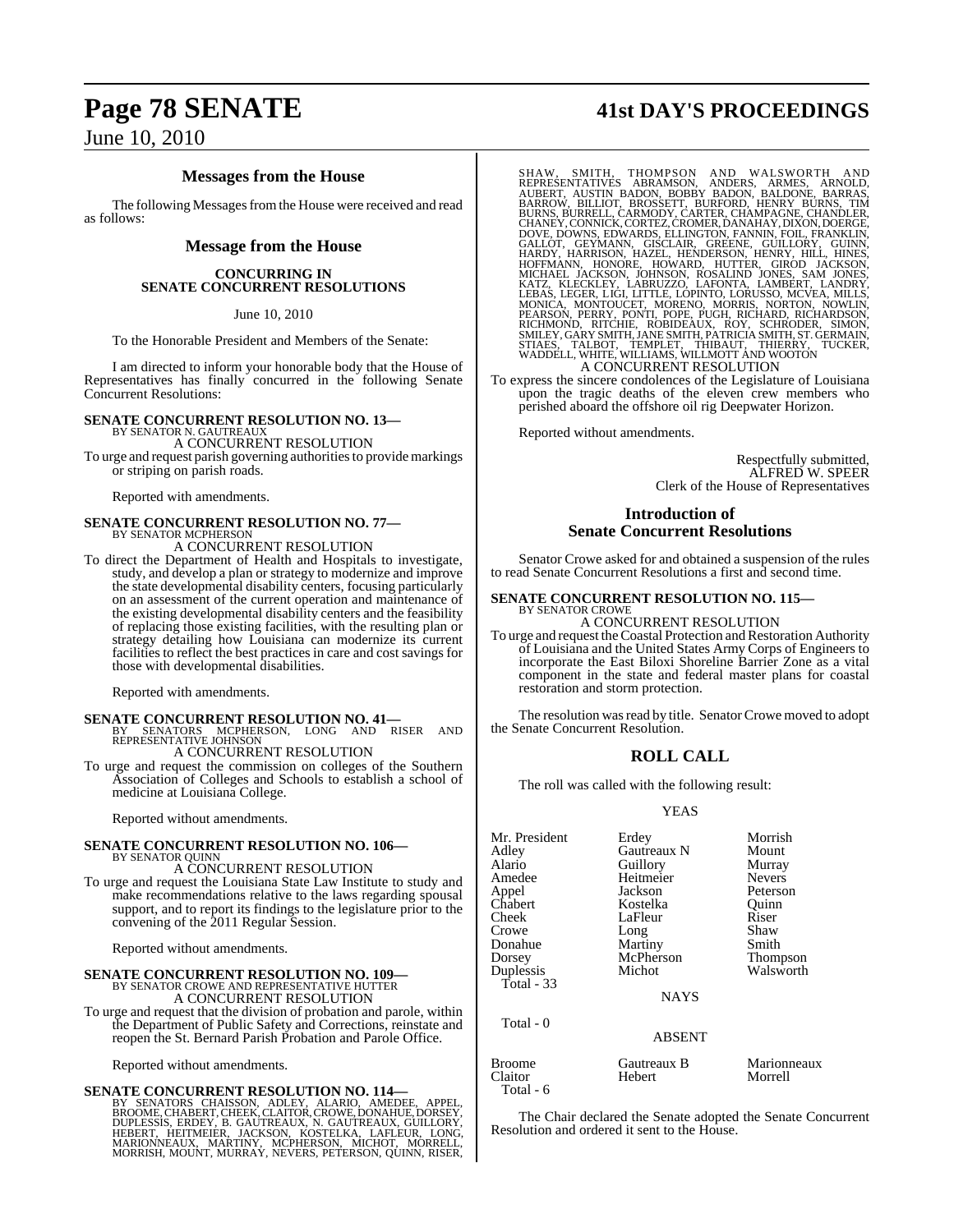## **SENATE CONCURRENT RESOLUTION NO. 116—**

BY SENATOR CHEEK A CONCURRENT RESOLUTION

To recognize and pay tribute to those fallen police officers and firefighters that have served with distinction and have sacrificed their all unselfishly for the sake of others.

The resolution was read by title. Senator Cheek moved to adopt the Senate Concurrent Resolution.

## **ROLL CALL**

The roll was called with the following result:

### YEAS

Mr. President Erdey Morrish<br>Adley Gautreaux N Mount Adley Gautreaux N Mount Alario Guillory Murray<br>Appel Heitmeier Peterson Appel Heitmeier Peterson<br>Broome Jackson Ouinn Chabert Kostelka Riser<br>Cheek LaFleur Shaw Cheek LaFleur Shaw<br>Claitor Long Smith Claitor Long<br>Crowe Martiny Crowe Martiny Thompson<br>
Dorsey McPherson Walsworth Duplessis Total - 32

Total - 0

Jackson<br>Kostelka McPherson<br>Michot

## **NAYS**

ABSENT

| .                                |               |  |
|----------------------------------|---------------|--|
| Hebert<br>Marionneaux<br>Morrell | <b>Nevers</b> |  |
|                                  |               |  |

The Chair declared the Senate adopted the Senate Concurrent Resolution and ordered it sent to the House.

## **Messages from the House**

The following Messages from the House were received and read as follows:

## **Message from the House**

## **ASKING CONCURRENCE IN HOUSE CONCURRENT RESOLUTIONS**

## June 10, 2010

To the Honorable President and Members of the Senate:

I am directed to inform your honorable body that the House of Representatives has finally passed and asks your concurrence in the following House Concurrent Resolutions:

HCR No. 184

Respectfully submitted, ALFRED W. SPEER Clerk of the House of Representatives

### **House Concurrent Resolutions**

Senator Broome asked for and obtained a suspension of the rules to read House Concurrent Resolutions a first and second time.

## **41st DAY'S PROCEEDINGS Page 79 SENATE** June 10, 2010

# **HOUSE CONCURRENT RESOLUTION NO. 184—** BY REPRESENTATIVE MICHAEL JACKSON A CONCURRENT RESOLUTION

To direct the Department of Environmental Quality and the Department of Transportation and Development to study the feasibility of using buses fueled by compressed natural gas in mass transit applications and report their findings and recommendations to the House Committee on Transportation, Highways and Public Works and the House Committee on Natural Resources and Environment prior to December 31, 2010.

The resolution was read by title. Senator Broome moved to concur in the House Concurrent Resolution.

## **ROLL CALL**

The roll was called with the following result:

### YEAS

Mr. President Gautreaux N Morrish<br>Adley Guillory Mount Adley Guillory Mount<br>Alario Heitmeier Murray Alario Heitmeier Murray Broome Jackson Nevers<br>
Chabert Kostelka Peterson Chabert **Kostelka** Peterson<br>Cheek LaFleur Quinn Crowe Long Shaw<br>Dorsey Martiny Smith Dorsey Martiny<br>
Duplessis McPherson Erdey Michot Walsworth Total - 30

 $Total = 0$ 

LaFleur Quinn<br>Long Shaw

Thompson

NAYS

ABSENT

Amedee Donahue Marionneaux<br>Appel Gautreaux B Morrell Appel Gautreaux B Morrell Claitor Total - 9

The Chair declared the Senate concurred in the House Concurrent Resolution and ordered it returned to the House.

### **Reports of Committees**

The following reports of committees were received and read:

### **REPORT OF COMMITTEE ON**

## **TRANSPORTATION, HIGHWAYS AND PUBLIC WORKS**

Senator William Joseph McPherson, Jr., Chairman on behalf of the Committee on Transportation, Highways and Public Works, submitted the following report:

### June 10, 2010

To the President and Members of the Senate:

I am directed by your Committee on Transportation, Highways and Public Works to submit the following report:

### **HOUSE CONCURRENT RESOLUTION NO. 129—** BY REPRESENTATIVE GIROD JACKSON A CONCURRENT RESOLUTION

To urge and request Jefferson Parish to study the feasibility of adding a surcharge to the state motor vehicle inspection fee to fund public transportation.

Reported with amendments.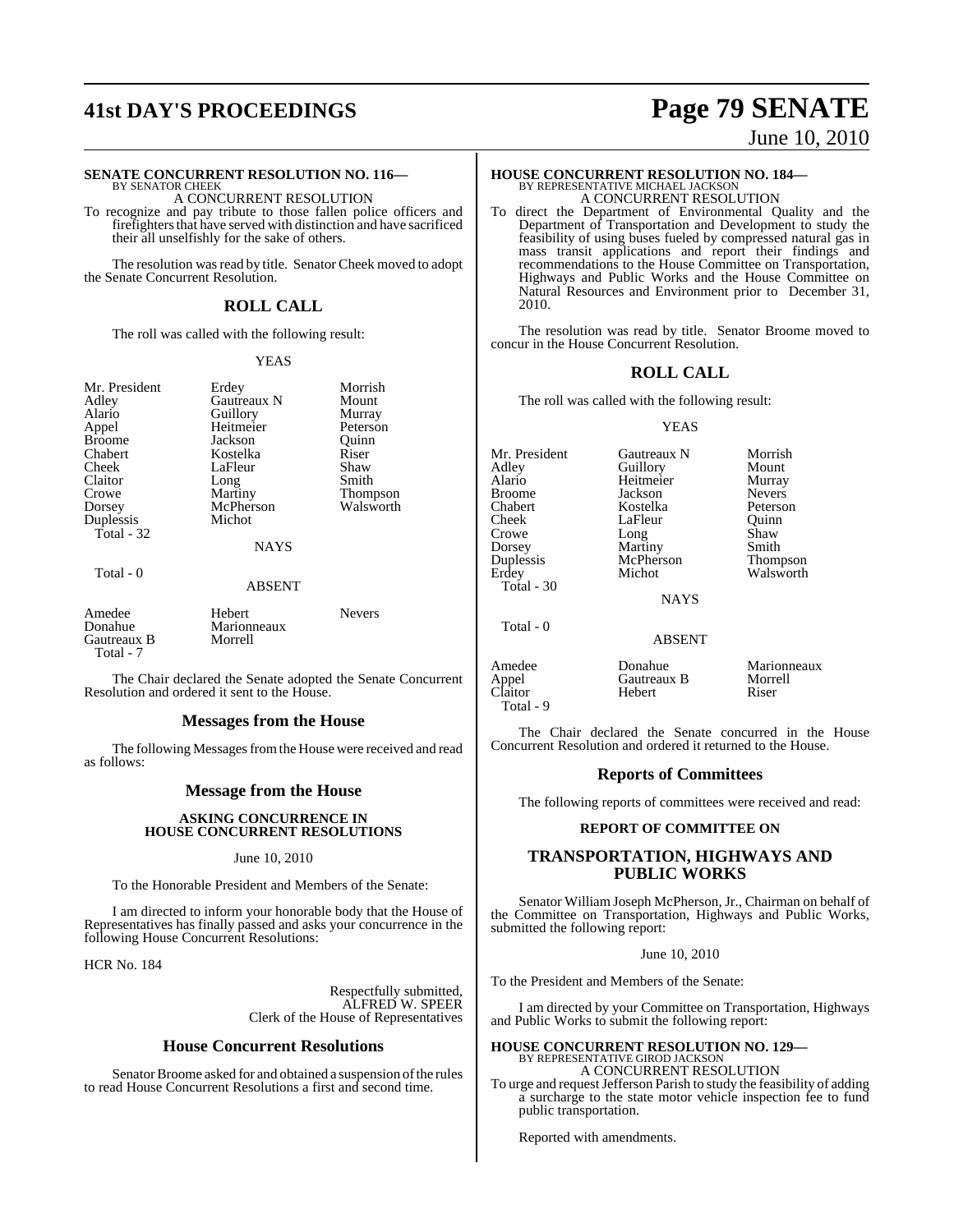## **Page 80 SENATE 41st DAY'S PROCEEDINGS**

## June 10, 2010

## **HOUSE CONCURRENT RESOLUTION NO. 161—**

BY REPRESENTATIVE FOIL A CONCURRENT RESOLUTION

To urge and request the Louisiana State Law Institute to study all aspects of liability relating to road hazards and make specific recommendations for limiting the liability of the state.

Reported favorably.

### **HOUSE CONCURRENT RESOLUTION NO. 171—** BY REPRESENTATIVES JANE SMITH, HENRY BURNS, AND ROY A CONCURRENT RESOLUTION

To urge and request the Department of Transportation and Development to study the impact of expanding the territorial jurisdiction of the Coastal Protection and Restoration Authority to include any levee district that is not in the coastal area and under its current jurisdiction or authority.

Reported with amendments.

## **HOUSE BILL NO. 522—** BY REPRESENTATIVE GIROD JACKSON

AN ACT

To amend and reenact R.S. 38:2225.2.1(A)(3), relative to public contracts; to extend the time relative to the utilization of designbuild contracts under certain circumstances; and to provide for related matters.

Reported favorably.

**HOUSE BILL NO. 540—** BY REPRESENTATIVE GISCLAIR

AN ACT

To enact R.S.  $38:301(C)(1)(b)(iii)$ ,  $(2)(h)$ , and  $(4)$ , relative to the South Lafourche Levee District; to provide relative to the appropriation of property by the district; to provide relative to notification of property owners; to provide relative to challenges to an appropriation or compensation paid for appropriated property; and to provide for related matters.

Reported favorably.

### **HOUSE BILL NO. 636—** BY REPRESENTATIVE GISCLAIR

AN ACT

To enact R.S. 47:820.5.6, relative to exemptions from tolls on the Tomey J. Doucet Bridge; to provide for the exemptions from tolls for certain vehicles; and to provide for related matters.

Reported with amendments.

### **HOUSE BILL NO. 687—** BY REPRESENTATIVE SMILEY

AN ACT

To amend and reenact R.S. 32:123(E)(1), relative to motor vehicle traffic regulations; to increase the penalties for operators of motor vehicles cited for failure to yield the right-of-way; to provide for criminal penalties; and to provide for related matters.

Reported with amendments.

**HOUSE BILL NO. 713—** BY REPRESENTATIVES CHAMPAGNE, BARRAS, AND SAM JONES AN ACT

To enact R.S. 38:291(AA), relative to levee districts; to create the Iberia Parish Levee, Hurricane, and Conservation District; to provide for jurisdictional limits; to provide for a board of commissioners, to provide for appointment of commissioners, terms of office, and determination of domicile; and to provide for related matters.

Reported with amendments.

## **HOUSE BILL NO. 861—**

BY REPRESENTATIVE ARNOLD AN ACT

To amend and reenact R.S. 40:1846(B)(3)(f), relative to refrigerants; to authorize the use of a safe alternative to liquefied petroleum gasin motor vehicle air conditioning systems; and to provide for related matters.

Reported favorably.

**HOUSE BILL NO. 1069—** BY REPRESENTATIVES MICHAEL JACKSON, AUBERT, HENRY BURNS, DIXON, DOERGE, DOWNS, GISCLAIR, GUINN, HILL, SAM JONES, MONTOUCET, AND NORTON AN ACT

To amend and reenact R.S.  $48:1671(A)$ , (B), and (C)(1), relative to the Southern Rapid Rail Transit Compact; to add the state of Texas to the compact; to provide for representation on the Southern High-Speed Rail Commission; and to provide for related matters.

Reported favorably.

**HOUSE BILL NO. 1193—** BY REPRESENTATIVE RICHMOND

## AN ACT

To amend and reenact R.S. 40:1321(A), relative to special identification cards; to allow persons seventeen years of age to obtain a special identification card without a parental signature; and to provide for related matters.

Reported favorably.

### **HOUSE BILL NO. 1285—** BY REPRESENTATIVE MCVEA

AN ACT

To enact R.S. 47:463.141 and R.S. 56:10(B)(14), relative to special prestige license plates; to provide for the creation, issuance, and design of the "Rare and Endangered Species" license plate; to create the "Rare and Endangered Species Account"; to provide for fees and the requirement of fees to be deposited into the "Rare and Endangered Species Fund"; to provide for the promulgation ofrules and regulations; and to provide forrelated matters.

Reported with amendments.

**HOUSE BILL NO. 1317—**

BY REPRESENTATIVE BILLIOT AN ACT

To enact R.S. 48:21(C), relative to functions of the Department of Transportation and Development; to authorize the Department of Transportation and Development to allow state agencies the option to utilize the department to construct, maintain, improve, and repair roads surrounding state offices and other facilities when the agency provides monies for such work to be performed; to provide for certain conditions; and to provide for related matters.

Reported favorably.

## **HOUSE BILL NO. 1325—** BY REPRESENTATIVE RICHMOND

AN ACT

To amend and reenact R.S. 48:1656(23), relative to the Regional Transit Authority; to provide for the general powers of the Regional Transit Authority; to provide a limitation of liability to certain entities; to provide for definitions; and to provide for related matters.

Reported favorably.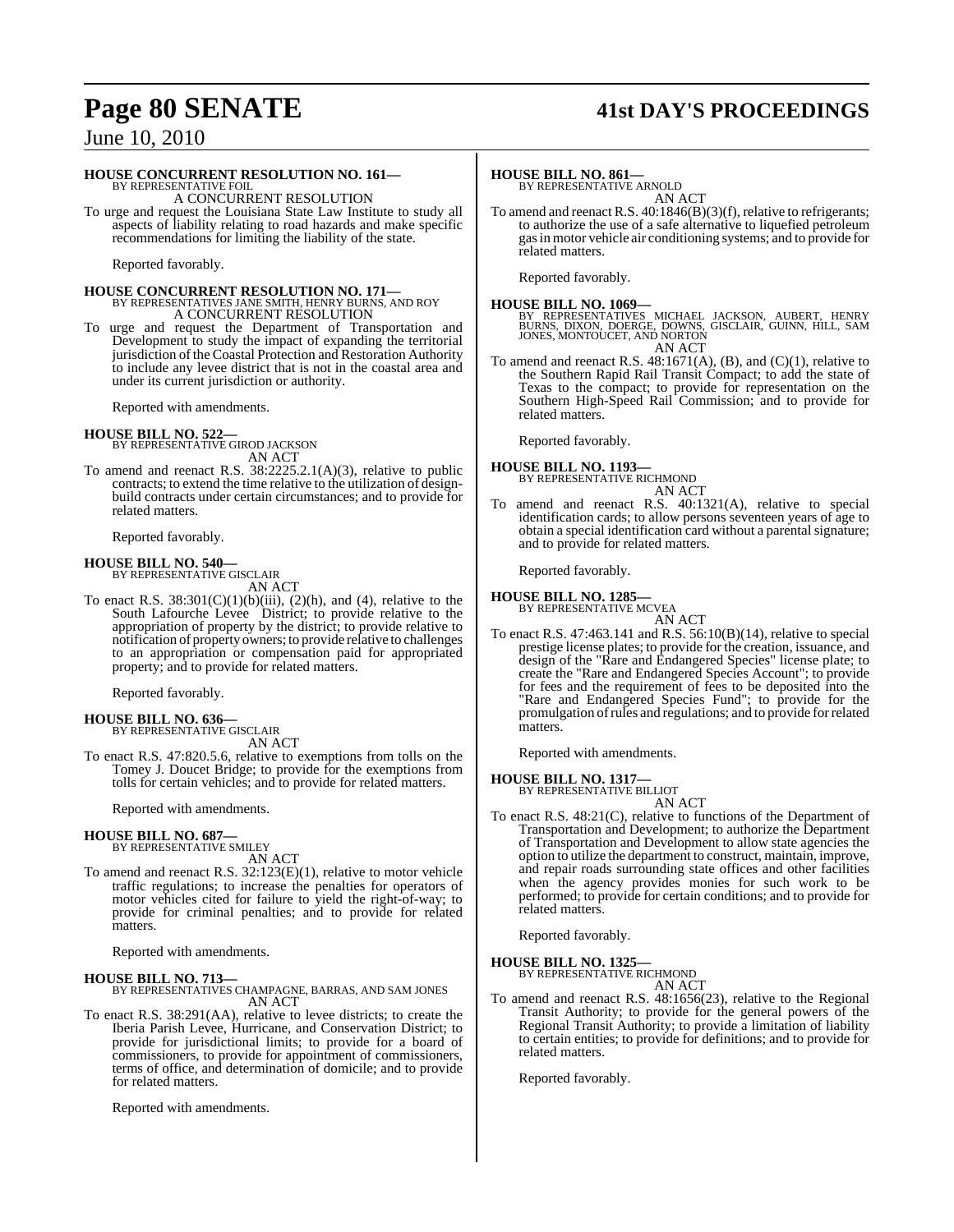## **41st DAY'S PROCEEDINGS Page 81 SENATE**

# June 10, 2010

## **HOUSE BILL NO. 1490— (Substitute for House Bill No. 200**

**by Representative Connick)<br>BY REPRESENTATIVES CONNICK, GISCLAIR, LABRUZZO, LIGI,<br>LOPINTO, LORUSSO, AND TALBOT AND SENATOR QUINN** AN ACT

To enact R.S. 38:2212.8 and Chapter 24 of Title 39 of the Louisiana Revised Statutes of 1950, to be comprised of R.S. 39:2181 and 2182, relative to procurement; to allow for the prohibition of certain convicted felons from participating in the contract and procurement process; and to provide for related matters.

Reported with amendments.

Respectfully submitted, JOE MCPHERSON, Chairman

## **REPORT OF COMMITTEE ON**

## **LOCAL AND MUNICIPAL AFFAIRS**

Senator Jean-Paul "JP" Morrell, Chairman on behalf of the Committee on Local and Municipal Affairs, submitted the following report:

### June 10, 2010

To the President and Members of the Senate:

I am directed by your Committee on Local and Municipal Affairs to submit the following report:

### **HOUSE BILL NO. 308—** BY REPRESENTATIVE LORUSSO

AN ACT

To amend and reenact R.S. 33:9091.1 (D)(1)(c), (d), (e), and (f) and (3) and (F)(2)(a) and (3) and to repeal R.S. 33:9091.1 (D)(1)(g) and (h), relative to the Lakeview Crime Prevention District; to provide for appointments to the board of commissioners; to provide term limits for board members; to provide filing requirements for board members; to provide for elections relative to the levy and the renewal of a parcel fee in the district; to remove certain restrictions on renewing the fee; to provide a maximum term for renewal of the fee; and to provide for related matters.

Reported with amendments.

## **HOUSE BILL NO. 389—** BY REPRESENTATIVE LEGER

AN ACT

To amend and reenact R.S. 33:4071(A) and to repeal R.S. 33:4072, relative to Orleans Parish; to provide relative to the sewerage and water board of New Orleans; to change the membership of the board; to provide relative to the terms and removal of board members; and to provide for related matters.

Reported with amendments.

### **HOUSE BILL NO. 955—** BY REPRESENTATIVE LEGER

AN ACT

To amend and reenact R.S. 33:4720.55(D)(2) and 4720.56(20) and to enact R.S. 33:4720.56(21), relative to the New Orleans Redevelopment Authority; to provide relative to the membership of the governing board; to provide relative to the powers and duties of the authority; and to provide for related matters.

Reported with amendments.

## **HOUSE BILL NO. 1195—**

BY REPRESENTATIVE LITTLE AND SENATOR WALSWORTH AN ACT

To amend and reenact Paragraph (6) of Section 5 of Act No. 253 of the 1952 Regular Session of the Legislature, as amended by Act No. 540 of the 1954 Regular Session of the Legislature, and Act No. 16 of the 1968 1<sup>st</sup> Extraordinary Session of the Legislature; Paragraph (15) of Section 5 of Act No. 253 of the 1952 Regular Session of the Legislature; and Section 6 of Act No. 253 of the 1952 Regular Session ofthe Legislature, as amended byAct No. 127 of the 1987 Regular Session of the Legislature, relative to the city of Bastrop; to provide relative to the powers and duties of the city; to remove certain restrictions; to provide relative to penalties for the violation of city ordinances; and to provide for related matters.

Reported favorably.

**HOUSE BILL NO. 1215—** BY REPRESENTATIVE BARROW

AN ACT

To enact R.S. 33:2740.70.1, relative to East Baton Rouge Parish; to create the Southern University Planning District within the parish; to provide relative to the boundaries, purpose, governance, and plans of the district; to provide relative to the powers and duties of the district; and to provide for related matters.

Reported favorably.

**HOUSE BILL NO. 1363—** BY REPRESENTATIVE KLECKLEY

AN ACT

To enact R.S. 33:2481.4 and 2541.1, relative to the municipal police civil service; to authorize the municipal governing authority to create the position of deputy chief of police; to provide that the position is in the unclassified service; to provide relative to the appointment, supervision, and discharge of any person in any such position; to provide relative to the qualifications, duties, and responsibilities for such position; to provide relative to resignation from the position and return to the classified police service; and to provide for related matters.

Reported with amendments.

## **HOUSE BILL NO. 1414—** BY REPRESENTATIVE TUCKER

AN ACT

To amend and reenact R.S. 40:600.4(A)(1) and (5) and  $600.6(A)(4)(a)$  and to enact R.S.  $40:600.5(H)$  and  $600.6(E)$ , relative to the Louisiana Housing Finance Agency; to provide for changes to the board of commissioners; to provide for legislative oversight; to provide for annual reporting; and to provide for related matters.

Reported with amendments.

Respectfully submitted, JEAN-PAUL "JP" MORRELL Chairman

## **Rules Suspended**

Senator Mount asked for and obtained a suspension of the rules to recall House Bill No. 699 from the Committee on Revenue and Fiscal Affairs.

### **HOUSE BILL NO. 699—**

BY REPRESENTATIVES GEYMANN, ARMES, LEGER, LIGI, MCVEA, MORRIS, AND SMILEY AN ACT

To amend and reenact R.S.  $39:1496.1(E)(1)(c)$  and (2) and to enact R.S. 39:1496.1(F), relative to performance-based energy efficiency contracts; to provide for the approval process of such contracts; to provide for the audit and review process of such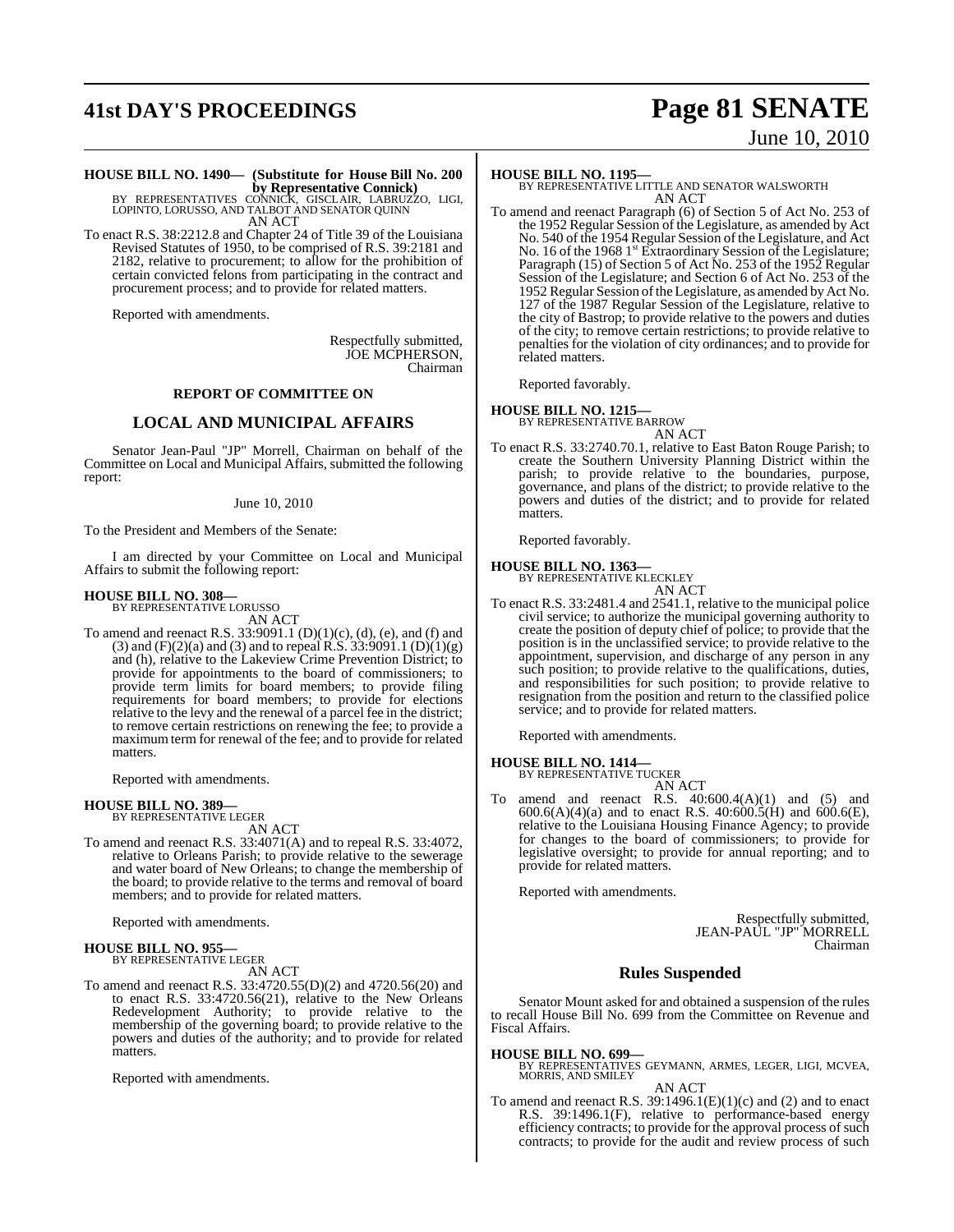## **Page 82 SENATE 41st DAY'S PROCEEDINGS**

## June 10, 2010

contracts; to provide for appropriation of such contracts; to provide for an effective date; and to provide for related matters.

The bill was read by title and referred to the Legislative Bureau.

## **Rules Suspended**

Senator Adley asked for and obtained a suspension of the rules to recall House Bill No. 2 from the Committee on Revenue and Fiscal Affairs.

## **HOUSE BILL NO. 2—**

BY REPRESENTATIVES GREENE AND FANNIN AN ACT

To provide with respect to the capital outlay budget and the capital outlay program for state government, state institutions, and other public entities; to provide for the designation of projects and improvements; to provide for the financing thereof making appropriations from certain sources; and to provide for related matters.

On motion of Senator Adley, House Bill No. 2 was read by title and recommitted to the Committee on Revenue and Fiscal Affairs.

## **Rules Suspended**

Senator Adley asked for and obtained a suspension of the rules to recall House Bill No. 3 from the Committee on Revenue and Fiscal Affairs.

## **HOUSE BILL NO. 3—** BY REPRESENTATIVE GREENE

AN ACT

To enact the Omnibus Bond Authorization Act of 2010, relative to the implementation of a five-year capital improvement program; to provide for the repeal of certain prior bond authorizations; to provide for new bond authorizations; to provide for authorization and sale of such bonds by the State Bond Commission; and to provide for related matters.

On motion of Senator Adley, House Bill No. 3 was read by title and recommitted to the Committee on Revenue and Fiscal Affairs.

## **Message from the House**

## **SIGNED HOUSE CONCURRENT RESOLUTIONS**

### June 10, 2010

To the Honorable President and Members of the Senate:

I am directed to inform your honorable body that the Speaker of the House of Representatives has signed the following House Concurrent Resolutions:

## **HOUSE CONCURRENT RESOLUTION NO. 9—** BY REPRESENTATIVE RICHMOND A CONCURRENT RESOLUTION

To direct the Louisiana State Law Institute to study and make recommendations for the revision of the laws regarding criminal procedure, the preservation of forensic evidence, confessions and admissions, the code of evidence, and all other issues regarding the finality and accuracy of criminal convictions.

## **HOUSE CONCURRENT RESOLUTION NO. 194—** BY REPRESENTATIVE ROSALIND JONES A CONCURRENT RESOLUTION

To authorize and request the Judicial Council of the Supreme Court of Louisiana to study the feasibility and necessity of statewide uniformity of jurisdictional amounts in city courts and to make recommendations to the Legislature of Louisiana prior to the 2012 Regular Session of the Legislature.

and asked that the President of the Senate affix his signature to the same.

> Respectfully submitted, ALFRED W. SPEER Clerk of the House of Representatives

The House Concurrent Resolutions contained herein were signed by the President of the Senate.

## **Message from the House**

## **SIGNED HOUSE BILLS AND JOINT RESOLUTIONS**

June 10, 2010

To the Honorable President and Members of the Senate:

I am directed to inform your honorable body that the Speaker of the House of Representatives has signed the following House Bills and Joint Resolutions:

## **HOUSE BILL NO. 16—**

BY REPRESENTATIVE WOOTON AN ACT

To amend and reenact R.S. 40:1379.3(D)(2), relative to concealed handgun permits; to provide with respect to the training of persons applying for a concealed handgun permit; to provide for the certification of concealed handgun permit instructors; and to provide for related matters.

## **HOUSE BILL NO. 18—**

BY REPRESENTATIVE MORRIS AN ACT

To enact R.S. 33:454, relative to mayors' courts; to establish the Mayor's Court of the Village of Hosston, Caddo Parish; to provide for the territorial jurisdiction of the court; to provide for the powers and authority of the mayor as magistrate of the court and other officers of the court; to provide relative to subject matter jurisdiction of the court; and to provide for related matters.

## **HOUSE BILL NO. 19—**

BY REPRESENTATIVE PEARSON AN ACT

To enact Code of Civil Procedure Article 4844(A)(6), relative to jurisdiction of a city court in eviction proceedings; to provide that the CityCourt of Slidell hasthe same jurisdictional limit for eviction proceedings as a justice of the peace court; and to provide for related matters.

### **HOUSE BILL NO. 21—** BY REPRESENTATIVE THIERRY

AN ACT

To enact R.S. 13:841(F), relative to fees of the clerk of court's office; to clarify that the clerk of court of the Twenty-Seventh Judicial District Court is authorized to charge existing fees for the filing and recordation of documents received electronically; and to provide for related matters.

### **HOUSE BILL NO. 22—**

BY REPRESENTATIVE BALDONE AND SENATOR GUILLORY AN ACT

To amend and reenact R.S. 15:570(A)(6), relative to capital punishment; to provide with respect to the witnesses present at the execution of a death sentence; and to provide for related matters.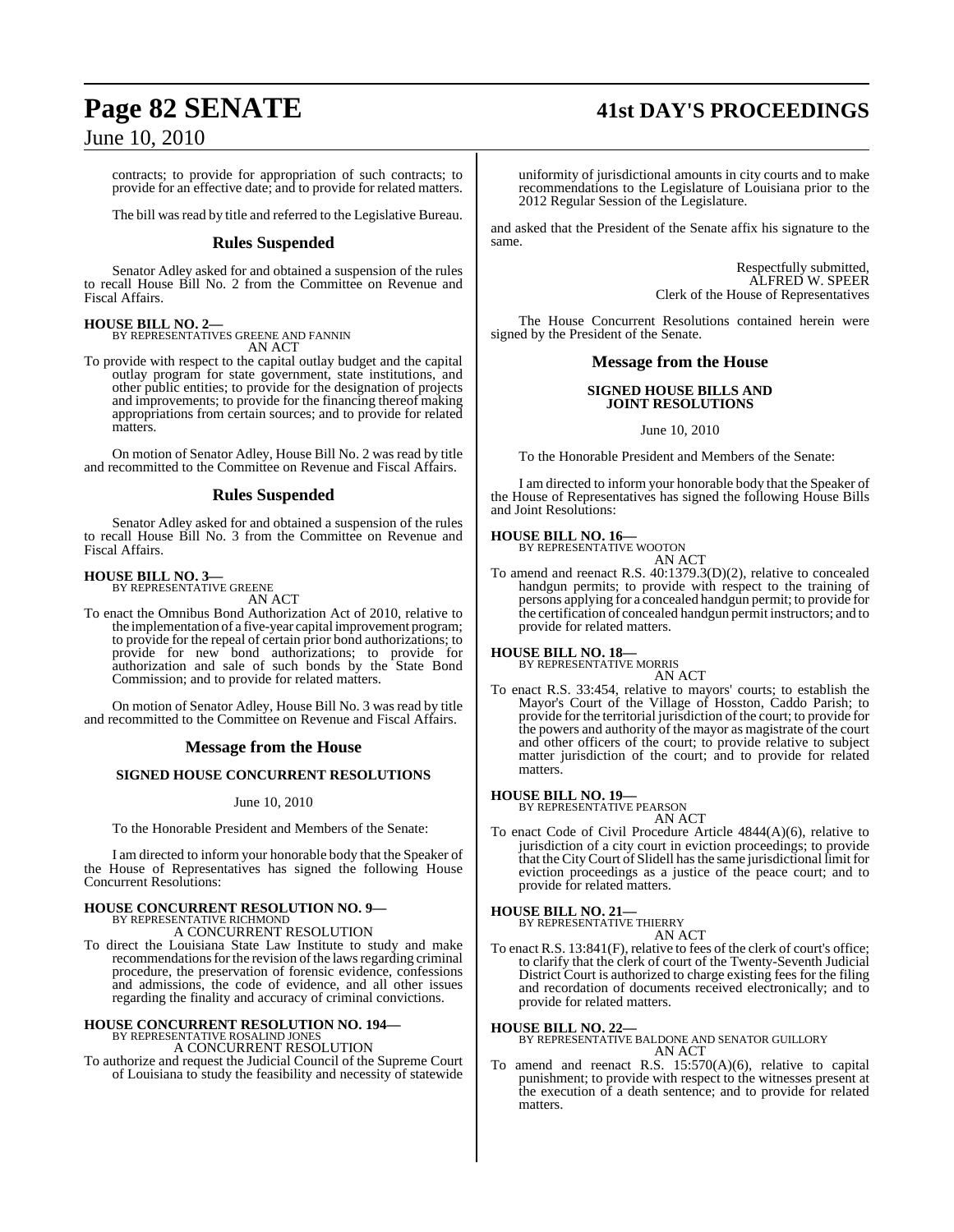## **41st DAY'S PROCEEDINGS Page 83 SENATE**

# June 10, 2010

**HOUSE BILL NO. 24—** BY REPRESENTATIVE ABRAMSON

AN ACT

To amend and reenact R.S. 9:1702, relative to immovable property; to provide for the partition of certain property; to provide an exception allowing agreements not to partition electric generating plants or units for a certain period of time; and to provide for related matters.

### **HOUSE BILL NO. 60—** BY REPRESENTATIVE WOOTON

AN ACT

To amend and reenact R.S. 40:1379.3(A)(1), (B), (C)(introductory paragraph), and (T), relative to concealed handgun permits; to provide for the issuance of Louisiana concealed handgun permits; to provide with respect to the recognition of nonresident concealed handgun permits; to provide for a period of time when previously issued nonresident concealed handgun permits shall be considered valid; and to provide for related matters.

**HOUSE BILL NO. 95—** BY REPRESENTATIVE WHITE

AN ACT

To amend and reenact Code of Criminal Procedure Articles 411(A), 413, and 415, relative to the drawing and impaneling of grand jurors; to provide for the impaneling of grand jury members; to increase the number of alternate members which can be selected to serve on a grand jury; to provide for the selection of additional alternate grand jurors to fill vacancies on the grand jury; to provide for the selection of the foreman; and to provide for related matters.

### **HOUSE BILL NO. 123—** BY REPRESENTATIVE BALDONE

AN ACT

To enact R.S. 14:110.3, relative to offenses affecting law enforcement; to create the crime of tampering with surveillance, accounting, inventory, or monitoring systems; to provide for definitions; to provide for penalties; to provide for increased penalties if the monitoring system is located on the premises of a correctional facility; and to provide for related matters.

## **HOUSE BILL NO. 130—** BY REPRESENTATIVE WHITE

AN ACT

To amend and reenact Code of Criminal Procedure Articles 899(E) and 900(A)(introductory paragraph), relative to procedures following the arrest or summons for a violation of probation; to increase the time period in which a defendant shall be brought before the court for a hearing on a probation violation; to provide for the use of affidavits in determining probable cause; to provide for time limitations; and to provide for related matters.

## **HOUSE BILL NO. 141—** BY REPRESENTATIVE WOOTON

AN ACT

To amend and reenact R.S. 40:1784, relative to applications to possess or transfer certain firearms; to provide for the use of electronic applications approved by the Department of Public Safety and Corrections for the possession or transfer of certain firearms; to provide that applications for the possession or transfer of certain firearms may be filed electronically; to provide that electronic applications are contingent upon purchase of equipment; and to provide for related matters.

## **HOUSE BILL NO. 158—** BY REPRESENTATIVE WOOTON

AN ACT

To amend and reenact R.S. 40:1379.3(C)(10) and to enact R.S. 40:1379.3(C)(18) and (19), relative to concealed handgun permits; to provide for the qualifications necessary for the issuance of a permit; to provide for a waiting period for reapplication following revocation or denial; and to provide for related matters.

## **HOUSE BILL NO. 174—**

BY REPRESENTATIVE EDWARDS AN ACT

To enact R.S. 49:191(5)(b) and to repeal R.S. 49:191(3)(p), relative to the Department of Veterans Affairs, including provisions to provide for the re-creation of the Department of Veterans Affairs and the statutory entities made a part of the department by law; to provide for the effective termination date for all statutory authority for the existence of such statutory entities; and to provide for related matters.

## **HOUSE BILL NO. 203—** BY REPRESENTATIVE TALBOT

- AN ACT
- To amend and reenact R.S. 22:341(C), relative to foreign and alien insurers; to provide relative to return of deposit upon withdrawal from the state; and to provide for related matters.

## **HOUSE BILL NO. 221—** BY REPRESENTATIVE TIM BURNS

AN ACT

To amend and reenact R.S. 9:303(C) and 315.11(A), R.S. 13:1621(B)(3) and (4), R.S. 15:305(D) and (E)(1), R.S.  $46:236.1.2(D)(2)$  and  $(J), 236.7(A)(1)$  and  $(B),$  and 236.11.1(C)(3), Children's Code Article  $311(B)(1)(a)$ , and Code of Evidence Article 902(10), relative to child support; to make technical correctionsto provisions governing child support; and to provide for related matters.

**HOUSE BILL NO. 222—** BY REPRESENTATIVE TIM BURNS AN ACT

To amend and reenact R.S. 46:236.3(E)(3), relative to the enforcement of child support; to provide for the garnishment of income; to provide for the forwarding of payment; and to provide for related matters.

**HOUSE BILL NO. 235—**

BY REPRESENTATIVE WOOTON AN ACT

To enact R.S. 11:2185 and 2235 and R.S. 33:4712(G), relative to law enforcement officers; to authorize retired deputy sheriffs and retired municipal police officers to purchase their firearms upon retirement; to provide for certain criteria; and to provide for related matters.

## **HOUSE BILL NO. 338—** BY REPRESENTATIVE MONICA

AN ACT

To amend and reenact R.S. 22:1806.2(7) and 1806.3(G) and to enact R.S. 22:1806.1(B)(4), relative to regulation of home service contract providers by the commissioner of insurance; to provide for definitions; to provide for exemptions; and to provide for related matters.

**HOUSE BILL NO. 343—** BY REPRESENTATIVE WILLMOTT AN ACT

To amend and reenact R.S. 37:935, relative to the practice of registered nursing; to provide authority for registered nurses to administer anesthetic agents through perineural catheters; and to provide for related matters.

## **HOUSE BILL NO. 368—**

BY REPRESENTATIVE ARNOLD AN ACT

To enact R.S. 6:969.18(A)(5), relative to fees or expenses charged by an extender of credit; to allow for fees and expenses incurred in connection with the financing of a manufactured home; and to provide for related matters.

## **HOUSE BILL NO. 382—** BY REPRESENTATIVE ST. GERMAIN

AN ACT

To amend and reenact R.S. 40:1582(B), relative to emergency elevator access; to require a new elevator installed in a commercial building with five or fewer stories to operate with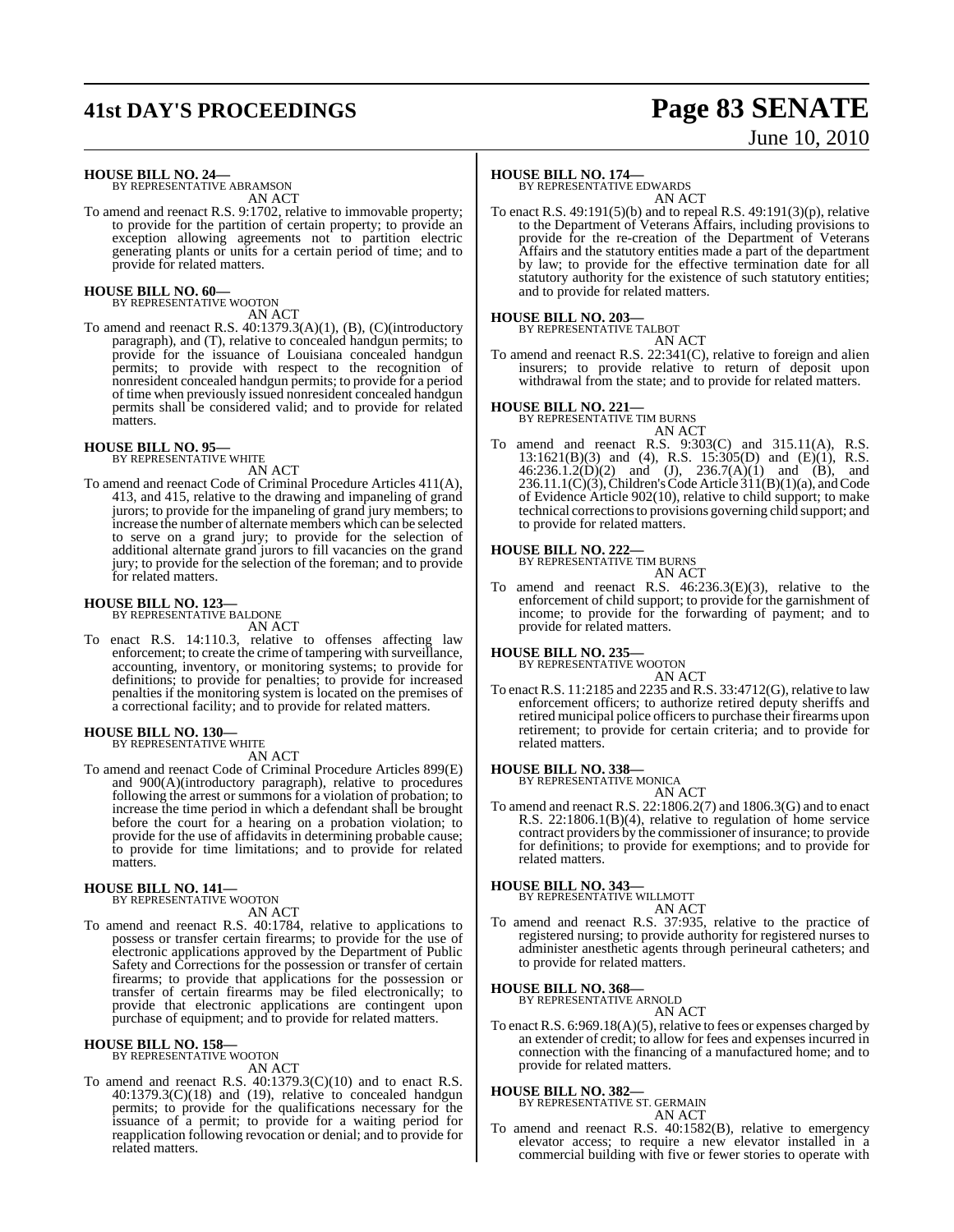## **Page 84 SENATE 41st DAY'S PROCEEDINGS**

June 10, 2010

the fire emergency master key; and to provide for related matters.

## **HOUSE BILL NO. 386—** BY REPRESENTATIVE HUTTER

AN ACT

To amend and reenact R.S.  $51:935.1(A)(1)(a)$  and (2),  $(B)(4)$ (introductory paragraph), and  $(E)(1)(a)$ , to enact R.S.  $51:935.1(B)(4)(f)$  through (1) and (6), and to repeal R.S.  $51:935.1(A)(3)$ , relative to the Department of Economic Development; to require an annual report; to require the report to be submitted electronically to each member of the Legislature of Louisiana; to require reporting of each local or regional economic development commission participating in the development of prospective businesses; to require the reporting of jobs created and retained; to require the reporting of revenue; to require a listing of successful businesses from fiscal years previously reported; to require the reporting of workers trained to meet needs; and to provide for related matters.

**HOUSE BILL NO. 406—** BY REPRESENTATIVE WADDELL

AN ACT

To amend and reenact R.S. 51:2361(B)(2) and 2365(D) and to enact R.S. 51:2361(B)(3) and (4), relative to certain economic development funds; to provide relative to the reports on expenditures related to such funds; and to provide for related matters.

### **HOUSE BILL NO. 449—** BY REPRESENTATIVE NOWLIN

AN ACT

To amend and reenact R.S. 37:687(A), 690(A), 693(B)(4)(a), 697(A), and 698(A)(7) and (10), (D), (E), (F), (G), (K), and (M), 700(D), (E), (F), (G), (K), (M), and (Q) and to enact R.S. 37:700(A)(11), relative to the Louisiana Professional Engineering and Land Surveying Board; to change the name of the executive secretary of the board to the executive director; to provide for a change to minimum requirements for licensure of a land surveyor; to provide for changes to disciplinary and enforcement proceedings by the board; to provide for changes to complaint review committees within the board; to provide for powers and duties of complaint review committees; and to provide for related matters.

### **HOUSE BILL NO. 452—** BY REPRESENTATIVE ARNOLD

AN ACT

To amend and reenact R.S. 6:969.6(23) and (29), 969.35(A)(2), 969.42, the heading of Part VIII of Chapter 10-B of Title 6 of the Louisiana Revised Statutes of 1950, and 969.51 and to enact R.S. 6:969.6(34) and (35), 969.52, 969.53, and 969.54, relative to the Louisiana Motor Vehicle Sales Finance Act; to provide for changes in definitions; to provide for new definitions; to provide for debt waiver or debt forgiveness agreements; to provide for requirements of GAP coverage; to provide for liability, disclosures, or cancellations regarding debt waiver or debt forgiveness agreements; and to provide for related matters.

## **HOUSE BILL NO. 463—** BY REPRESENTATIVE KLECKLEY

AN ACT

To amend and reenact R.S. 22:851(A), 852(B), 853(B), 854(A),  $855(A)(1)$ ,  $(B)(1)$  and  $(2)(a)$  and  $(b)$ ,  $(C)$ ,  $(D)(2)$ ,  $(G)$ , and  $(H)$ , 856(introductory paragraph), 857, 860(A) and (B)(introductory paragraph),  $861(B)$  and  $(F)$ ,  $862(2)$  and  $(5)$ ,  $863(A)$ ,  $864(B)(4)$ , (5), and (8), and (C), 865(introductory paragraph) and (1), 866, 867, 868(A)(introductory paragraph) and (1) and (B), 871, 875 through 878, 879(introductory paragraph) and (2) and (3), 880, 882(1) through (5),  $883(C)(5)(c)$  and (d),  $884, 885(A)$ , (C), and (D), 886, 887(A)(introductory paragraph) and  $(1)(b)$  and  $(2)$ , (B), (D)(1), (E), (G)(2), and (H), and  $888(B)(1)$  and (2), (C), (D), and (E), relative to technical recodification of certain provisions of the Louisiana Insurance Code relative to general insurance policy requirements, including correction of citations, updates of terms and language, reorganization of provisions,

elimination of obsolete or ineffective provisions, and harmonizing of inconsistent provisions; and to provide for related matters.

**HOUSE BILL NO. 484—** BY REPRESENTATIVE EDWARDS AN ACT

To amend and reenactR.S. 3:3652(9) and (15), 3653, 3656(A)(1) and (D), the heading of Part XIV of Chapter 1 of Code Title XXI of Code Book III of Title 9 of the Louisiana Revised Statutes of 1950 andR.S. 9:4770,R.S. 10:9-102(d), 9-308(b), 9-309(13), 9- 315(a)(introductory paragraph) and (1), 9-322(f)(introductory paragraph) and  $(5)$ , and  $\overline{9}$ - $\overline{501}$ (a)(introductory paragraph) and (1), to enact R.S.  $10:9-322(g)$  and  $9-501(a)(4)$ , and to repeal R.S. 9:4521 and 4524 and R.S. 10:9-322(f)(6) and 9-501(a)(2), relative to security devices; to provide definitions; to provide for agricultural liens; to provide for perfection of liens; to provide for conflicts; to provide for rankings; and to provide for related matters.

**HOUSE BILL NO. 502—** BY REPRESENTATIVE BALDONE

AN ACT

To enact R.S. 14:204.1, relative to fire-raising; to create the crime of fire-raising in a correctional facility; to provide criminal penalties; to provide for definitions; and to provide for related matters.

## **HOUSE BILL NO. 559—**

BY REPRESENTATIVE WADDELL AN ACT

To enact R.S. 51:2362, relative to the Rapid Response Fund; to provide for mandatory accountability requirements for each legal agreement involving Rapid Response Fund projects; to provide for exemptions; and to provide for related matters.

## **HOUSE BILL NO. 608—** BY REPRESENTATIVE WHITE

- AN ACT
- To amend and reenact Code of Criminal Procedure Article 230.2(A), relative to probable cause determinations; to authorize the use of facsimile or other electronic means to transmit affidavits or other written evidence in probable cause determinations; and to provide for related matters.

## **HOUSE BILL NO. 623—**

BY REPRESENTATIVE DANAHAY AN ACT

To amend and reenact Code of Civil Procedure Article 153 and Code of Criminal Procedure Article 673, relative to the recusal of judges; to provide for the authority of judges pending a motion to recuse; and to provide for related matters.

### **HOUSE BILL NO. 741—**

BY REPRESENTATIVE JOHNSON AN ACT

To amend and reenact R.S. 46:236.1.4(B), relative to family and child support programs; to provide for financial institution duties; to provide for the authority of other states to place levies and liens on assets of noncustodial parents; and to provide for related matters.

## **HOUSE BILL NO. 751—** BY REPRESENTATIVE FOIL

AN ACT

To enact R.S. 9:1255, relative to the installation of solar collectors; to provide for definitions; to provide for certain rights and prohibitions relative to the installation of solar collectors; to provide for exceptions; and to provide for related matters.

## **HOUSE BILL NO. 758—**

BY REPRESENTATIVE HUTTER

- AN ACT
- To enact R.S.  $42:1141(E)(13)$ , relative to enforcement of laws within the jurisdiction of the Board of Ethics; to require that certain information be made available to a person accused of violating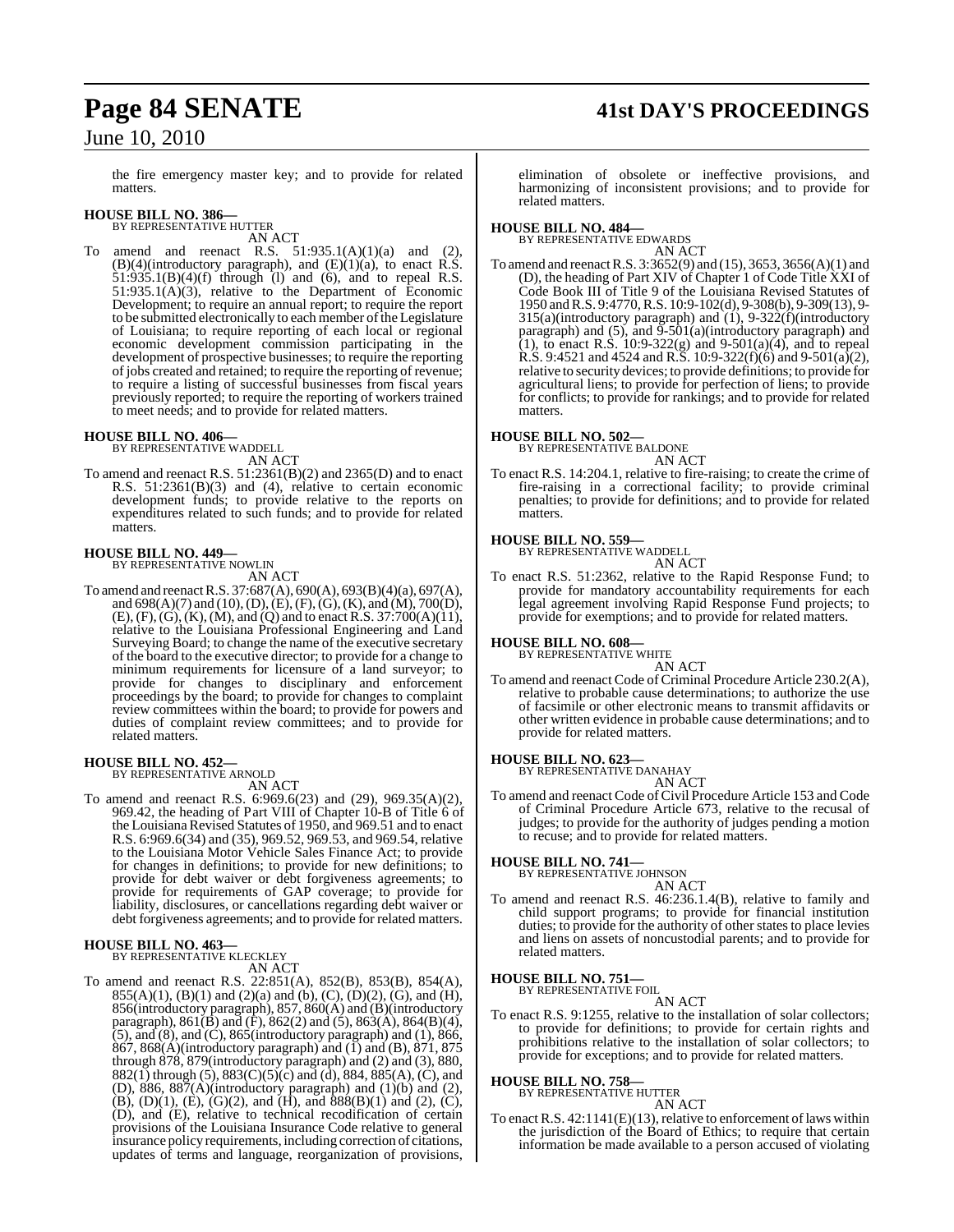## **41st DAY'S PROCEEDINGS Page 85 SENATE**

# June 10, 2010

such laws; to provide relative to the confidentiality of such information; to provide procedures and requirements for the provision of such information; to provide for exceptions; and to provide for related matters.

### **HOUSE BILL NO. 774—** BY REPRESENTATIVE GREENE

AN ACT

To amend and reenact R.S. 9:346(G), relative to visitation; to provide relative to defenses; and to provide for related matters.

## **HOUSE BILL NO. 821—** BY REPRESENTATIVE KLECKLEY

AN ACT

To enact R.S. 22:1016, relative to programs offered by health insurance issuers; to authorize and otherwise provide with respect to voluntary wellness or health improvement programs to be offered by such issuers; and to provide for related matters.

## **HOUSE BILL NO. 146—** BY REPRESENTATIVE BROSSETT

AN ACT

To enact R.S. 33:9091.16, relative to Orleans Parish; to create the Seabrook Neighborhood Improvement and Security District within the parish; to provide relative to the purpose, governance, and powers and duties of the district; to provide for the imposition of a parcel fee and for the use thereof; and to provide for related matters.

## **HOUSE BILL NO. 147—** BY REPRESENTATIVE BROSSETT

AN ACT

To enact R.S. 33:9080.4, relative to Orleans Parish; to create the Milneburg Neighborhood Improvement District within the parish; to provide relative to the purpose, governance, and powers and duties of the district; to provide for the imposition of a parcel fee and for the use thereof; and to provide for related

## **HOUSE BILL NO. 149—** BY REPRESENTATIVE EDWARDS

matters.

AN ACT

To enact R.S. 33:4574.18, relative to the St. Helena Parish Tourist Commission; to authorize commission members to receive a per diem; to provide restrictions on the per diem; and to provide for related matters.

## **HOUSE BILL NO. 183—** BY REPRESENTATIVE HENRY BURNS

AN ACT

To amend and reenact R.S. 33:1448.1(C) and (D), relative to the Bossier Parish Retired Employees Insurance Fund; to provide for the investments and use of the Bossier Parish Retired Employees Insurance Fund; and to provide for related matters.

### **HOUSE BILL NO. 332—**

BY REPRESENTATIVE NOWLIN AN ACT

To repeal R.S. 13:997 and Act No. 492 of the 1962 Regular Session of the Legislature, relative to the Natchitoches Parish Law Library Commission; to repeal such commission and the powers, rights, and duties of such commission; to provide for the transfer of any obligations, property, records, and employees of the commission; and to provide for related matters.

### **HOUSE BILL NO. 390—**

BY REPRESENTATIVES DOWNS AND GALLOT AND SENATOR WALSWORTH

AN ACT

To enact R.S. 33:4712.14, relative to naming a recreation center; to authorize the governing authority of the town of Farmerville to name the Farmerville Recreation Center in honor of Willie Davis, Jr.; and to provide for related matters.

## **HOUSE BILL NO. 420—**

BY REPRESENTATIVE LEGER

AN ACT To amend and reenact R.S. 17:3995(A)(1) and (2) and to repeal R.S.  $17:3995(A)(3)$ , relative to charter school funding; to provide relative to the use of certain local revenues for computing and allocating the per pupil amount provided to all charter schools; to provide exceptions; to remove provisions requiring certain minimum per pupil funding amounts pursuant to the most recent legislatively approved minimum foundation program formula; to provide an effective date; and to provide for related matters.

## **HOUSE BILL NO. 651—**

BY REPRESENTATIVE TEMPLET

AN ACT To amend and reenact Children's Code Articles 1122(B)(8), (F)(12), (G)(12), 1125(B), 1189(3), 1270, 1271(A) and (B), 1272, 1273, 1276, 1515(B)(VI), 1517(A), 1518(B), 1519, 1520(B)(introductory paragraph) and (C), and 1522(B) and to enactChildren's Code Articles 1515(A)(7) and 1517(E), relative to the continuous revision of the Children's Code; to provide for adoption; to provide for voluntary transfer of custody; to provide for contents of the surrender form; to provide for the Statement of Family History Form; to provide for voluntary registration, use of the registry, matching procedures, and who may register; to provide for effective date of registration, monitoring, verifying, matching, and counseling registrants; to provide for confidentiality of documents filed; to provide for disclosure of death of biological parents and adopted persons and grounds for disclosure; to provide for the contents and form of the petition for voluntary transfer; to provide for notice and service of the petition; to provide for appointment of counsel; to provide for required testimony at the hearing; to provide for the contents of the judgment; and to provide for related matters.

## **HOUSE BILL NO. 656—** BY REPRESENTATIVE GISCLAIR

AN ACT

To amend and reenact R.S. 56:722.1, relative to the Lafourche Parish Game and Fish Commission; to authorize the commission to govern, regulate, and control Lake Long; and to provide for related matters.

## **HOUSE BILL NO. 1052—**

BY REPRESENTATIVE GIROD JACKSON AN ACT

To enact R.S. 1:61, relative to general provisions of the Louisiana Revised Statutes of 1950; to provide a uniform definition of a disadvantaged business enterprise; and to provide for related matters.

### **HOUSE BILL NO. 1120—**

BY REPRESENTATIVE JOHNSON AN ACT

To amend and reenact R.S.  $40:1058.3(C)(1)$  and to enact R.S.  $40:1058.3(C)(4)$ , relative to licensure of substance abuse and addiction treatment facilities; to provide for a moratorium on licensure of additional methadone maintenance programs; to provide for exceptions; to establish a needs assessment task force; and to provide for related matters.

### **HOUSE BILL NO. 1185—** BY REPRESENTATIVE NOWLIN

AN ACT

To enact Part LXIX of Chapter 5 of Title 40 of the Louisiana Revised Statutes of 1950, to be comprised of R.S. 40:1300.321 through 1300.323, relative to long-term care; to provide for legislative findings and purpose; to provide for definitions; to provide for certain reimbursements and procedures in the Medicaid state plan as it relates to long-term care services for the elderly, the disabled, and persons with developmental disabilities; to provide for promulgation of rules by the Department of Health and Hospitals; to provide for a date for promulgation of the rules by the Department of Health and Hospitals; and to provide for related matters.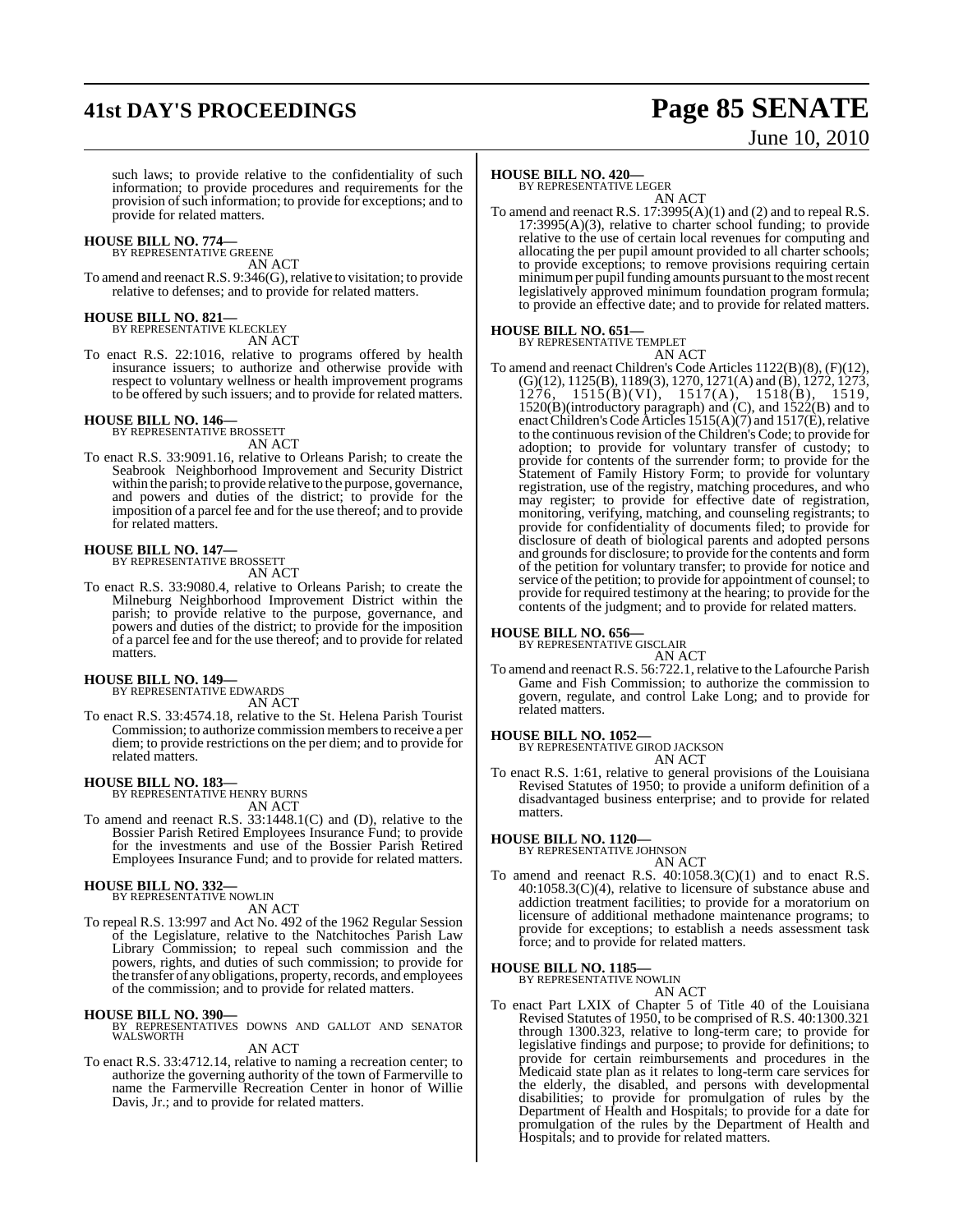## **Page 86 SENATE 41st DAY'S PROCEEDINGS**

June 10, 2010

### **HOUSE BILL NO. 1278— (Substitute for House Bill No. 575 by Representative Baldone)**

BY REPRESENTATIVE BALDONE AN ACT

To amend and reenact R.S. 30:2419(A)(2) and (3), relative to scrap metal recycling; to authorize the delivery of scrap metal containing fuel tanks to a scrap metal collection and recycling facility; to delete the requirement that persons delivering scrap to these facilities certify that fuel tanks have been removed; and to provide for related matters.

## **HOUSE BILL NO. 1330—** BY REPRESENTATIVE LITTLE

AN ACT

To repeal R.S. 22:2297(D)(1), relative to the Louisiana Citizens Property Insurance Corporation; to repeal the requirement of maintaining separate accounts and records for the Coastal Plan and the FAIR Plan.

## **HOUSE BILL NO. 1331—** BY REPRESENTATIVE ELLINGTON

AN ACT

To amend and reenact R.S. 22:46(9)(b), (c), and (d) and to enact R.S. 22:420, relative to liability trust funds; to prohibit further establishment of such trust funds which are exempt from the definition of insurance; as of a certain date; to provide for the establishment of such trust funds subject to the requirements of the Insurance Code; and to provide for related matters.

### **HOUSE BILL NO. 1349—**

BY REPRESENTATIVE ARNOLD AND SENATOR MORRISH AN ACT

To amend and reenact R.S. 4:67(C)(1), relative to boxing and wrestling commissioners; to repeal the maximum amount of compensation a commissioner may receive in certain situations; and to provide for related matters.

### **HOUSE BILL NO. 1421—**

BY REPRESENTATIVE LANDRY AN ACT

To amend and reenact R.S. 12:1306(A)(1) and 1309(A)(introductory paragraph) and to enact R.S. 12:1301(A)(21), 1302(C),  $1305(B)(3)$ , and  $1309(A)(4)$ , relative to limited liability companies; to provide forlow-profit limited liability companies; to provide for definitions; to provide for the purpose of lowprofit limited liability companies; to provide for articles of organization; to provide for the name of a low-profit limited liability company; to provide for the amendment of articles of organization; and to provide for related matters.

## **HOUSE BILL NO. 1468— (Substitute for House Bill No. 792 by Representative Richmond)**<br>BY REPRESENTATIVE RICHMOND

AN ACT

To enact R.S. 6:1083(24), (25), and (26) and Part IV of Chapter 14 of Title 6 of the Louisiana Revised Statutes of 1950, to be comprised of R.S. 6:1101 through 1104, relative to reverse mortgages; to provide for definitions; to provide for requirements on reverse mortgage loans; to provide for counseling; to provide for rescission of a reverse mortgage loan; to provide for duties for elders regarding reverse mortgage loans; and to provide for related matters.

## **HOUSE BILL NO. 1472— (Substitute for House Bill No. 1351 by Representative Nowlin)**<br>BY REPRESENTATIVES NOWLIN AND THIBAUT

AN ACT

To amend and reenact R.S. 12:407 and 418(B)(1), relative to certain corporations; to provide with respect to electric cooperatives; to provide relative to dissolution; to provide procedures for shareholder voting; to provide for mail or proxy voting; to provide for prospective application; to provide for an effective date; and to provide for related matters.

**HOUSE BILL NO. 840—**<br>BY REPRESENTATIVES SIMON, BOBBY BADON, BURFORD, HENRY, BURNES, CHANEY, GUINN, HOWARD, LEBAS, LITTLE, PERRY,<br>BURNS, CHANEY, GUINN, HOWARD, LEBAS, LITTLE, PERRY,<br>THOMPSON, AND WALSWORTH AN ACT

To enact Chapter 3-E of Title 3 of the Louisiana Revised Statutes of 1950, to be comprised of R.S. 3:299, and R.S. 36:629(M) and 919.10, relative to the Louisiana Sustainable Local Food Policy Council; to provide for the council membership, duties and responsibilities, vacancies, and compensation; to provide for termination; and to provide for related matters.

## **HOUSE BILL NO. 847—** BY REPRESENTATIVE WOOTON

AN ACT To amend and reenact R.S. 14:207(A), relative to the crime of alteration or removal of identifying numbers on motor vehicles; to provide for the elements of the crime; to include trailers; and to provide for related matters.

### **HOUSE BILL NO. 855—**

BY REPRESENTATIVE BOBBY BADON

AN ACT

To amend and reenact R.S. 35:407(A) and (B), relative to ex officio notaries public appointed by mayors; to authorize mayors of certain municipalities to appoint ex officio notaries public; to provide for limitations; and to provide for related matters.

### **HOUSE BILL NO. 865—**

BY REPRESENTATIVE BURFORD AN ACT

To enact R.S. 28:827, relative to Medicaid waiver services for active duty military and their immediate family; to provide for waiver services in certain circumstances; and to provide for related matters.

### **HOUSE BILL NO. 952—**

BY REPRESENTATIVE KLECKLEY

### AN ACT

To amend and reenactR.S. 22:2314(B),(C)(introductory paragraph), (1), and (2), and (D), relative to the Louisiana Citizens Property Insurance Corporation; to authorize certain activities by the corporation; to provide for policiesissued by the corporation; to provide for a policy take-out program for the depopulation of Louisiana Citizens Property Insurance Corporation; and to provide for related matters.

### **HOUSE BILL NO. 963—**

BY REPRESENTATIVE KATZ AN ACT

To enact R.S. 37:1281.1, relative to the Louisiana Medical Practice Act; to provide for a volunteer license as a category of medical licensure; to allow the waiver of fees for certain licensees; to stipulate conditions for practicing medicine under such a license; and to provide for related matters.

### **HOUSE BILL NO. 964—**

BY REPRESENTATIVE JOHNSON

## AN ACT

To amend and reenact R.S. 46:236.1.1 and to enact R.S. 46:236.1.2(L), relative to family and child support programs; to provide for medical support for minor children subject to child support orders; to provide for definitions; and to provide for related matters.

**HOUSE BILL NO. 1113—**<br>BY REPRESENTATIVES RICHMOND, ARMES, BILLIOT, BROSSETT, BURRELL, DIXON, GISCLAIR, HARDY, GIROD JACKSON, MICHAEL<br>JACKSON, LEGER, MILLS, GARY SMITH, PATRICIA SMITH, STIAES,<br>THIERRY, TUCKER, WILLIAMS, AN

To enact R.S. 33:9615, relative to local ethics entities; to provide for To enact R.S. 33:9615, relative to local ethics entities; to provide for appellate review of decisions of the board; to provide restrictions on such right of appeal; to provide definitions; and to provide for related matters.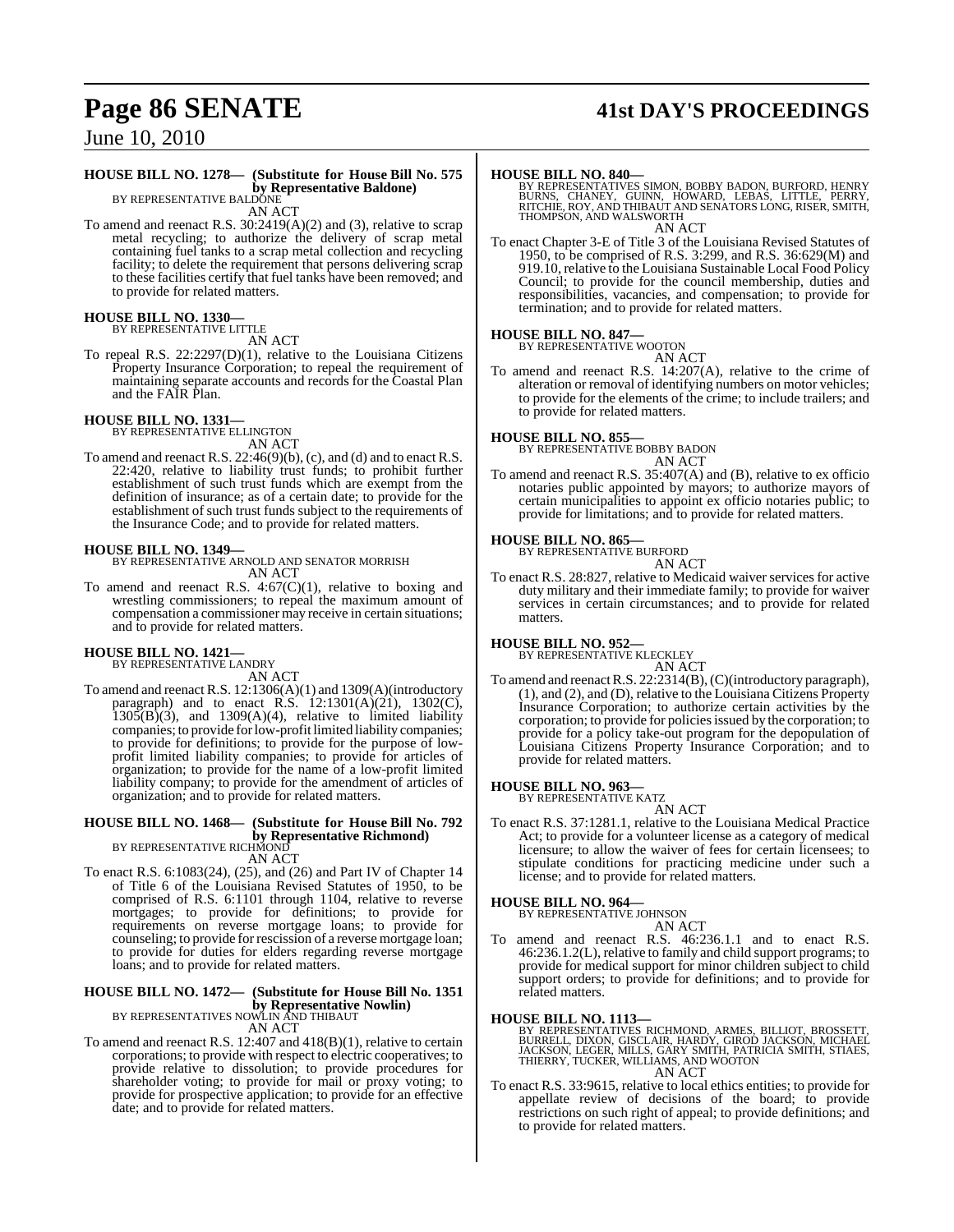## **41st DAY'S PROCEEDINGS Page 87 SENATE**

# June 10, 2010

**HOUSE BILL NO. 1266—**

BY REPRESENTATIVE BARRAS AN ACT

To authorize and provide for the transfer or lease of certain state property in Iberia Parish from the division of administration to Dr. John Hebert; and to provide for related matters.

**HOUSE BILL NO. 1314—** BY REPRESENTATIVES HARDY, BILLIOT, HENRY BURNS, TIM BURNS, CARTER, CONNICK, GISCLAIR, HENRY, HINES, HUTTER, LIGI, SIMON, JANE SMITH, THIERRY, WILLIAMS, AND WOOTON AN ACT

To enact R.S. 15:542.1(A)(5), relative to sex offenders; to provide To enact R.S.  $15:542.1(A)(5)$ , relative to sex offenders; to provide relative to sex offender notification requirements; and to provide for related matters.

### **HOUSE BILL NO. 1335—**

BY REPRESENTATIVES HINES, ARNOLD, AUSTIN BADON, BILLIOT, DIXON, HARDY, LIGI, POPE, RICHMOND, RITCHIE, SIMON, AND WILLIAMS

AN ACT

To amend and reenact Children's Code Article 899(B)(2)(b) and to enact Children's Code Article 779(B)(5), relative to juvenile dispositions; to authorize the court to require certain persons to perform community service; and to provide for related matters.

and asked that the President of the Senate affix his signature to the same.

> Respectfully submitted, ALFRED W. SPEER Clerk of the House of Representatives

The House Bills and Joint Resolutions contained herein were signed by the President of the Senate.

## **Privilege Report of the Committee on Senate and Governmental Affairs**

## **ENROLLMENTS**

Senator Kostelka, Chairman on behalf of the Committee on Senate and Governmental Affairs, submitted the following report:

### June 10, 2010

To the President and Members of the Senate:

I am directed by your Committee on Senate and Governmental Affairs to submit the following report:

The following Senate Concurrent Resolutions have been properly enrolled:

### **SENATE CONCURRENT RESOLUTION NO. 108—** BY SENATOR NEVERS

A CONCURRENT RESOLUTION

- To urge and request the Board of Regents to examine the current funding formula for public postsecondary education to assess whether the components of the formula adequately support the goals and objectives of the master plan for higher education and appropriately recognize and address the significant differences among the institutions of postsecondary education in the state, and to provide for a mechanism to phase in the implementation of significant changes in the formula, specifically those related to performance-based funding, in a manner that does not impair the ability of each college and university to meet the needs of its students and the region it serves.
- **SENATE CONCURRENT RESOLUTION NO. 111—** BY SENATOR PETERSON AND REPRESENTATIVES BROSSETT AND **LEGER**

## A CONCURRENT RESOLUTION

To commend Diana E. Bajoie, a former state Senator and Representative, on being named the 2010 Gala Honoree for the Urban League of Greater New Orleans.

## **SENATE CONCURRENT RESOLUTION NO. 112—** BY SENATOR BROOME A CONCURRENT RESOLUTION

To commend La Musique de Louisianne Inc., (The Louisiana Music Hall Of Fame) for its outstanding work and declare it the official honors and recognition organization and information resource for Louisiana's music, musicians and musical heritage.

> Respectfully submitted, ROBERT W. "BOB" KOSTELKA Chairman

The foregoing Senate Concurrent Resolutions were signed by the President of the Senate.

## **Privilege Report of the Committee on Senate and Governmental Affairs**

## **ENROLLMENTS**

Senator Kostelka, Chairman on behalf of the Committee on Senate and Governmental Affairs, submitted the following report:

### June 10, 2010

To the President and Members of the Senate:

I am directed by your Committee on Senate and Governmental Affairs to submit the following report:

The following Senate Bills have been properly enrolled:

**SENATE BILL NO. 27—** BY SENATORS N. GAUTREAUX, ADLEY, MARIONNEAUX, MURRAY, RISER AND SHAW

AN ACT

To enact R.S. 32:861.1, relative to motor vehicles and security; to exempt the registered owner of a motor vehicle who is a member of the armed services from the duty to maintain liability security while on active duty overseas; and to provide for related matters.

### **SENATE BILL NO. 43—** BY SENATOR MURRAY

AN ACT To amend and reenact R.S. 47:1903.2, relative to the Orleans Parish assessor; to provide for the transfer of certain assets, records, and rights of the Board of Assessors of Orleans Parish to the Orleans Parish assessor; to provide that the Orleans Parish assessor shall be responsible for all assets and debts of the Board of Assessors of Orleans Parish; to provide for an effective date; and to provide for related matters.

### **SENATE BILL NO. 63—**

BY SENATORS AMEDEE AND MARIONNEAUX AND<br>REPRESENTATIVES ARMES, ARNOLD, AUBERT, HENRY BURNS,<br>CONNICK, GISCLAIR, GREENE, GUINN, HARRISON, HOWARD,<br>LABRUZZO, LAMBERT, LEGER, MORRIS, POPE, RICHARDSON,<br>SMILEY, ST. GERMAIN AND THI AN ACT

To request the Department of Transportation and Development to study the feasibility of a West Bank Turnpike; and to provide for related matters.

## **SENATE BILL NO. 93—** BY SENATOR MURRAY

AN ACT

To enact R.S. 47:463.141, relative to motor vehicle special prestige license plates; to provide for the establishment and issuance of the "Masonic Blue Lodge" plate; and to provide for related matters.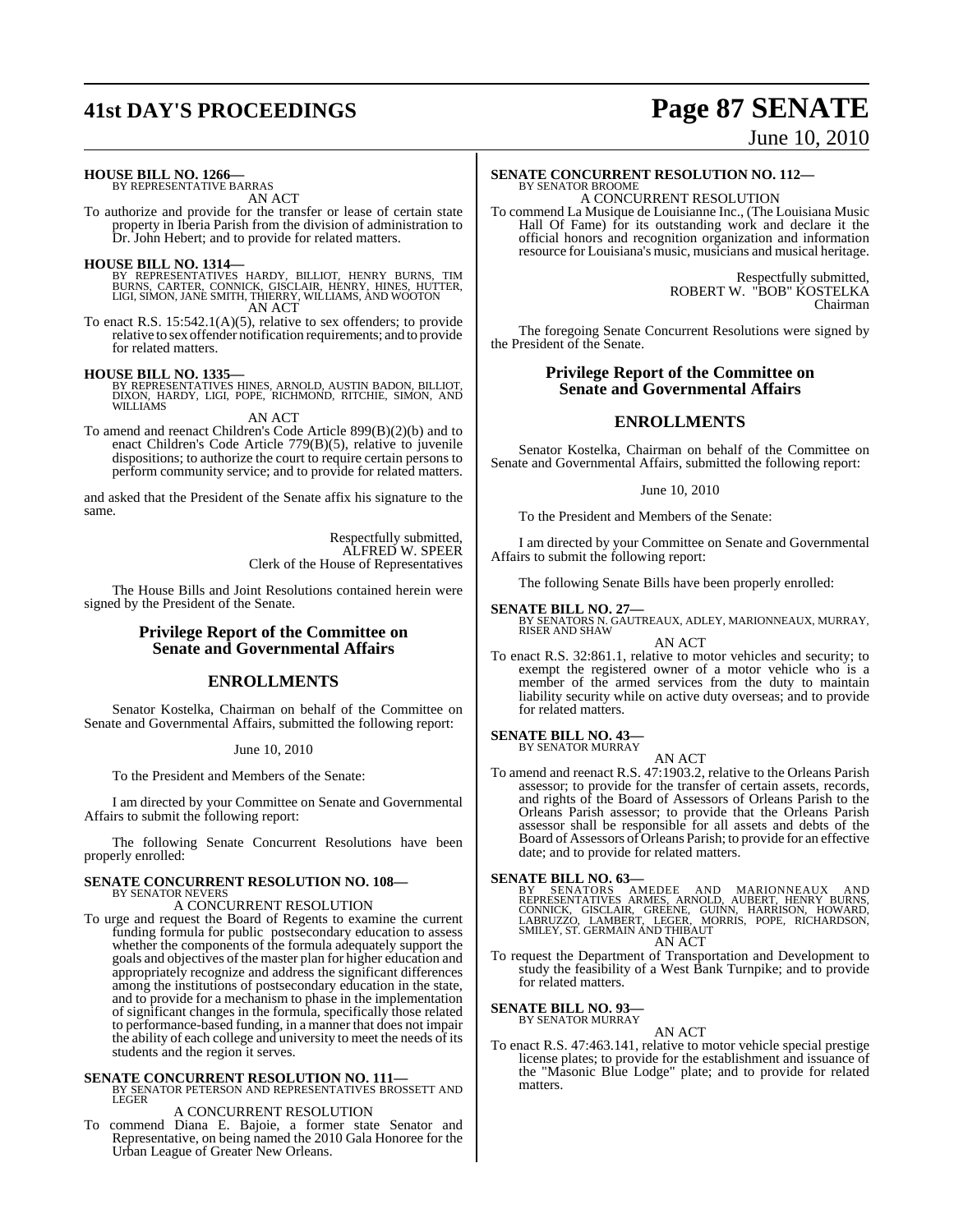## June 10, 2010

### **SENATE BILL NO. 104—** BY SENATOR THOMPSON

AN ACT

To amend and reenact R.S. 38:326(A) and (C), relative to police officers of a levee district and a levee and drainage district; to provide relative to the special officer commission; and to provide for related matters.

### **SENATE BILL NO. 206** BY SENATOR MARTINY

AN ACT

To amend and reenact R.S. 47:463.24(D), relative to special license plates for retired law officers; to provide for eligibility; and to provide for related matters.

### **SENATE BILL NO. 261—** BY SENATOR NEVERS

AN ACT

To amend and reenact R.S. 48:1805(B)(2), relative to the Zachary Taylor Parkway Commission; to provide relative to the term a member appointed to the commission may serve; and to provide for related matters.

- SENATE BILL NO. 344—<br>BY SENATORS DUPLESSIS, APPEL, BROOME, DONAHUE, LAFLEUR,<br>MARTINY AND QUINN AND REPRESENTATIVES BOBBY BADON,<br>HENRY BURNS, TIM BURNS, CARMODY, CHAMPAGNE, CONNICK,<br>GISCLAIR, HARDY, HOFFMANN, KATZ, LABRUZZO AN ACT
- To amend and reenact R.S.  $17:3982(A)(1)(a)$  and  $(2)$  and  $(B)$ , and  $3992(A)(1)$  and  $(2)$ , relative to charter schools; to provide relative to the process for submission, review, and approval of charter school proposals and renewal of charters; to provide relative to the use of local school board facilities and property by a chartering group; and to provide for related matters.

## **SENATE BILL NO. 384—**

BY SENATOR CLAITOR AND REPRESENTATIVES BOBBY BADON, FOIL, GISCLAIR, HARRISON, HENDERSON, SAM JONES, LAMBERT AND LITTLE

AN ACT

To amend and reenact R.S. 56:699.5(A) and to repeal R.S. 56:699.8, relative to firearmand hunter education requirement; to provide an exemption for hunters who are under the direct supervision of a person who possesses a hunting license or proof of successful completion of the firearm and hunter education course; to provide for related matters.

## **SENATE BILL NO. 473—** BY SENATOR LONG

AN ACT

To amend and reenact R.S. 56:649.4, relative to nonresident combination lifetime hunting and fishing licenses; to provide for the purchase of certain combination licenses for veterans who have been wounded or disabled; to provide requirements, terms, and conditions; and to provide for related matters.

**SENATE BILL NO. 483—**<br>BY SENATORS MCPHERSON, ADLEY, ALARIO, AMEDEE, APPEL, BROOME, CHABERT, CHAISSON, CHEEK, CROWE, DONAHUE,<br>DORSEY, DUPLESSIS, ERDEY, B. GAUTREAUX, N. GAUTREAUX,<br>HEBERT, HEITMEIER, KOSTELKA, LAFLEUR, LONG

### AN ACT

To enact R.S. 56:110.1, relative to the Quality Deer Management Program; to create the Quality Deer Management Program; to provide for the management of the program; to provide for the powers and duties of the Department of Wildlife and Fisheries; to provide for eligibility requirements; to provide terms and conditions; and to provide for related matters.

## **Page 88 SENATE 41st DAY'S PROCEEDINGS**

## **SENATE BILL NO. 673—**

BY SENATOR HEBERT

AN ACT To amend and reenact R.S. 22:46(9)(b), (c), and (d), relative to the commissioner of insurance; to provide for the filing of annual audited statements by certain professional, trade, and occupational or public liability trust funds; and to provide for related matters.

**SENATE BILL NO. 677—** BY SENATOR HEBERT

AN ACT

To amend and reenact R.S. 22:598(11), 692(3), and 703(K), relative to financial solvency and reporting requirements; to provide for investments of domestic insurers; to provide for investments in electronic data processing equipment; to provide definitions; to provide for a disclaimer of affiliation; and to provide for related matters.

**SENATE BILL NO. 683—** BY SENATOR LAFLEUR

AN ACT To enact R.S. 22:1826, relative to noncontracted providers of emergency services; to require health insurance issuers to directly pay such providers pursuant to a plan or policy provisions for such services; and to provide for related matters.

> Respectfully submitted, ROBERT W. "BOB" KOSTELKA Chairman

The foregoing Senate Bills were signed by the President of the Senate.

## **Message to the Governor**

## **SIGNED SENATE BILLS**

June 10, 2010

To the Honorable Governor of the State of Louisiana:

The President of the Senate and the Speaker of the House of Representatives have signed the following Senate Bills:

### **SENATE BILL NO. 9—**

BY SENATOR B. GAUTREAUX AN ACT

To amend and reenact R.S. 32:300.5(C)(4) and R.S. 32:300.7(D), relative to texting while driving a motor vehicle; to provide for the use of certain wireless telecommunications devices for text messaging; to change the violation to a primary offense; and to provide for related matters.

**SENATE BILL NO. 440—**<br>BY SENATORS RISER, THOMPSON AND WALSWORTH AND<br>REPRESENTATIVE HOFFMANN AN ACT

To amend and reenact R.S. 47:490.2(B), 490.3(A), 490.5(B), 490.6(A), 490.8(A), 490.9(A), 490.10(A), 490.11(A),  $490.12(A), 490.13(A), 490.14(A), 490.15(A),$ 490.17(A)(introductory paragraph), 490.18(B), 490.19(A),  $490.20(B)$ , and  $490.21(B)$ , relative to military honor license plates; to provide for all such license plates for motorcycles; and to provide for related matters.

**SENATE BILL NO. 635—** BY SENATOR LONG AND REPRESENTATIVES HENRY BURNS AND MONTOUCET AN ACT

To amend and reenact R.S. 32:1(1), (10) and (93.1), 2(D) and (E),  $3(C)$ ,  $388(A)(3)$ , the introductory paragraph of  $(B)(1)(a)$ ,  $(B)(4)(a)$ ,  $(C)(3)$ ,  $(F)$  and  $(G)$ , 388.1, 389, 390.23 $(A)$ , and 392(A)(1), R.S. 36:408(B)(3) and 409(C)(8), R.S. 40:1379.8, and R.S.  $47:511.1(B)$ ,  $(C)$ ,  $(D)$ , and  $(E)$ ,  $516(A)$ ,  $(B)(2)$ , and (D), 718(B)(1) and (C) and 812(C), and to repeal R.S. 32:1(93)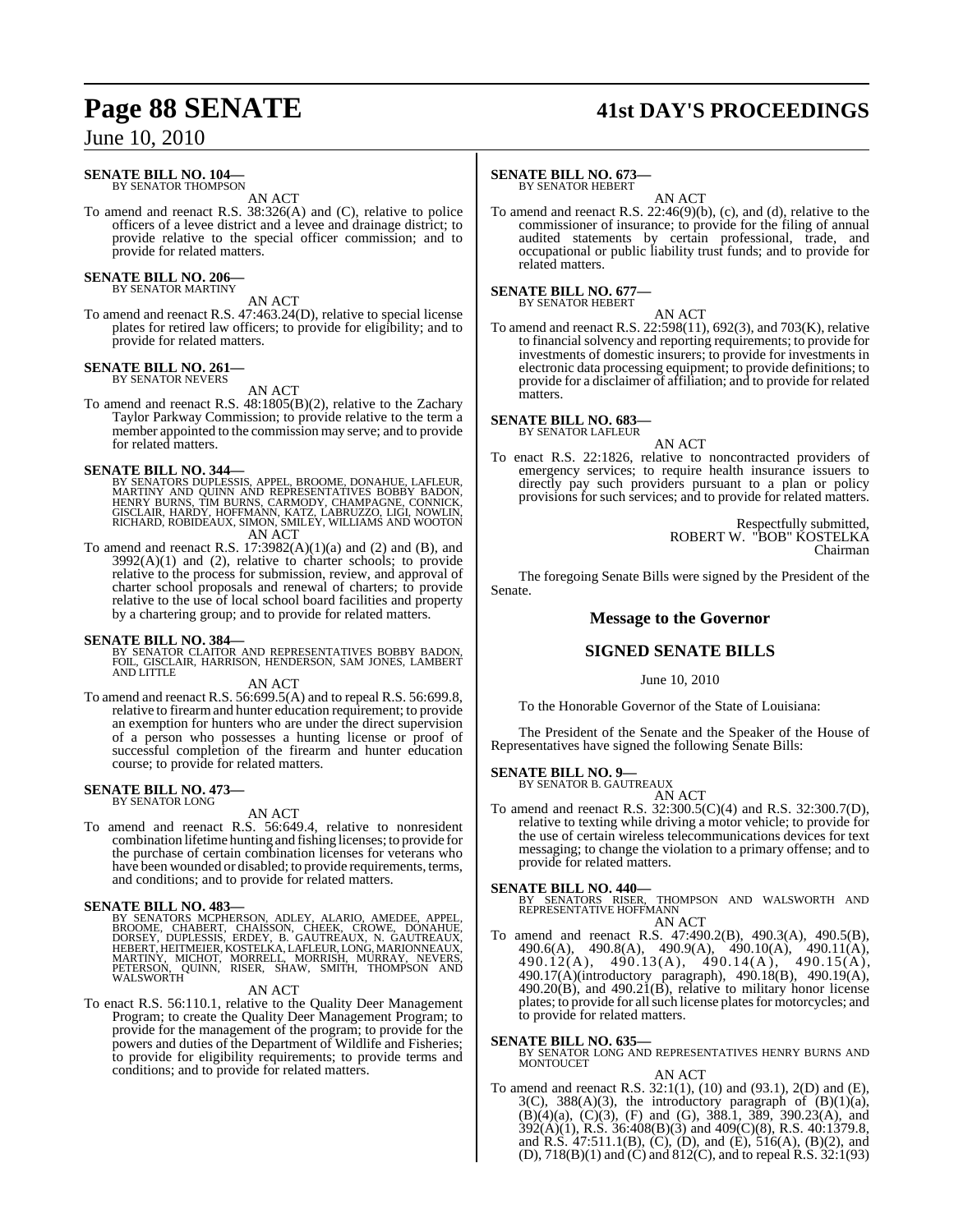## **41st DAY'S PROCEEDINGS Page 89 SENATE**

and 2(B) and (C), relative to weights and standards; to transfer the operation and maintenance of stationary weight enforcement scale locations from the Department of Transportation and Development to the Department of Public Safety and Corrections; to provide for authority of the Department of Transportation and Development; to provide forthe authority of the Department of Public Safety and Corrections; to provide for definitions; to provide for penalties and payments; to provide for enforcement, payment, and collections procedures; to provide for administrative review; to provide for transition; to provide for effective date; and to provide for related matters.

## **SENATE BILL NO. 680—** BY SENATOR SHAW

### AN ACT

To amend and reenact R.S. 47:287.614(A) and 287.651(A), relative to the due date of corporation income tax returns and payments for nonprofit organizations; to provide for an effective date; and to provide for related matters.

**SENATE BILL NO. 94—**<br>BY SENATOR MURRAY AND REPRESENTATIVES BROSSETT, HINES<br>AND STIAES

AN ACT

To enact R.S. 14:72.5, relative to a fraudulent postsecondary education degree; to create the crime of the unlawful production, manufacture, distribution, or possession of a fraudulent postsecondary education degree; to provide for definitions; to provide for an effective date; and to provide for related matters.

## **SENATE BILL NO. 544—** BY SENATOR THOMPSON

AN ACT

To amend and reenact R.S. 15:603(10), relative to DNA detection of sexual and violent offenders; to provide for the collection of DNA samples from certain offenders; to provide for certain crimes requiring the collection of DNA samples; and to provide for related matters.

### **SENATE BILL NO. 663—** BY SENATOR HEBERT

AN ACT

To amend and reenact the introductory paragraph of R.S.  $22:1295(1)(d)$ , relative to uninsured motorist coverage; to provide with respect to minimum collision coverage amounts; and to provide for related matters.

## **SENATE BILL NO. 674—** BY SENATOR HEBERT

AN ACT

To amend and reenact R.S. 22:771 and R.S. 44:4.1(B)(10), relative to property and casualty insurance companies; to provide with respect to the annual filing of actuarial opinions; to provide for the filing of actuarial opinion summaries; to provide for the filing of actuarial opinion reports and workpapers; to provide for the commissioners authority to engage actuaries; to provide for liability with respect to actuarial opinions; to provide for the confidentiality of certain documents; and to provide for related matters.

## **SENATE BILL NO. 675—** BY SENATOR HEBERT

AN ACT

To amend and reenact R.S. 22:68, relative to domestic insurers; to provide for the retention of original records; to provide for securities; and to provide for related matters.

### **SENATE BILL NO. 678—** BY SENATOR MORRISH

AN ACT

To enact R.S. 15:609(J), relative to drawing or taking of DNA samples; to provide for the collection of DNA samples; and to provide for related matters.

# June 10, 2010

## **SENATE BILL NO. 685—**

BY SENATOR MURRAY AN ACT

To enact R.S. 14:110.1.1, relative to jumping bail; to create the crime of out of state bail jumping; to provide for certain criteria; to provide for penalties; and to provide for related matters.

## **SENATE BILL NO. 721—** BY SENATOR NEVERS

AN ACT

To enact R.S. 47:1908(F), relative to certain Washington Parish elected officials; to provide an automobile expense allowance for the assessor; and to provide for related matters.

and they are hereby presented for executive approval.

Respectfully submitted, GLENN A. KOEPP Secretary of the Senate

## **Rules Suspended**

## **Bagneris Rule**

Senator McPherson moved to suspend the rules to temporarily pass over controversial House Bills on Third Reading and Final Passage on the next legislative day and specifically starting with House Bill No. 300 with the intention of taking themup later, in their regular order.

Without objection, so ordered.

## **ATTENDANCE ROLL CALL**

## PRESENT

Mr. President Gautreaux N Morrish<br>Adley Guillory Mount **Guillory** Alario Hebert Murray<br>Amedee Heitmeier Nevers Amedee Heitmei<br>
Appel Jackson Appel Jackson Peterson<br>Broome Kostelka Quinn Broome Kostelka Quinn<br>Cheek LaFleur Riser LaFleur Riser<br>Long Shaw Claitor Long Shaw<br>Crowe Marionneaux Smith Crowe Marionneaux<br>Donahue Martiny Donahue Martiny Thompson McPherson<br>Michot Duplessis<br>Erdey **Morrell** Total - 37

## ABSENT

Chabert Gautreaux B

Total - 2

## **Leaves of Absence**

The following leaves of absence were asked for and granted:

Chabert ½ Day Gautreaux, B. 1 Day

## **Announcements**

The following committee meetings for June 11, 2010, were announced:

| Finance                            | $2:00$ P.M. | Room A     |
|------------------------------------|-------------|------------|
| Revenue & Fiscal Affairs 8:00 A.M. |             | Hainkel Rm |